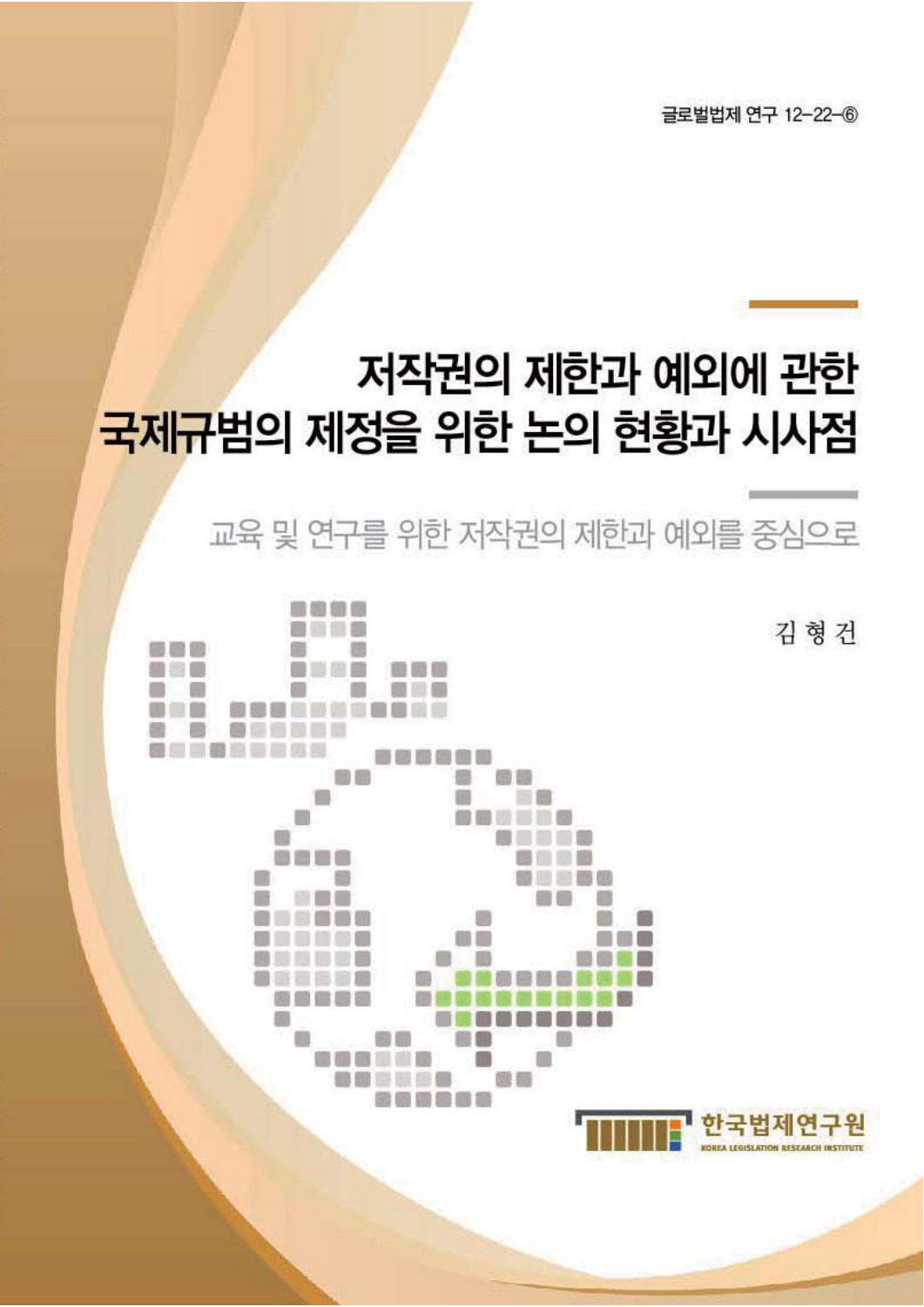## 저작권의 제한과 예외에 관한 국제규범의 제정을 위한 논의 현황과 시사점 - 교육 및 연구를 위한 저작권의 제한과 예외를 중심으로 -

김 형 건

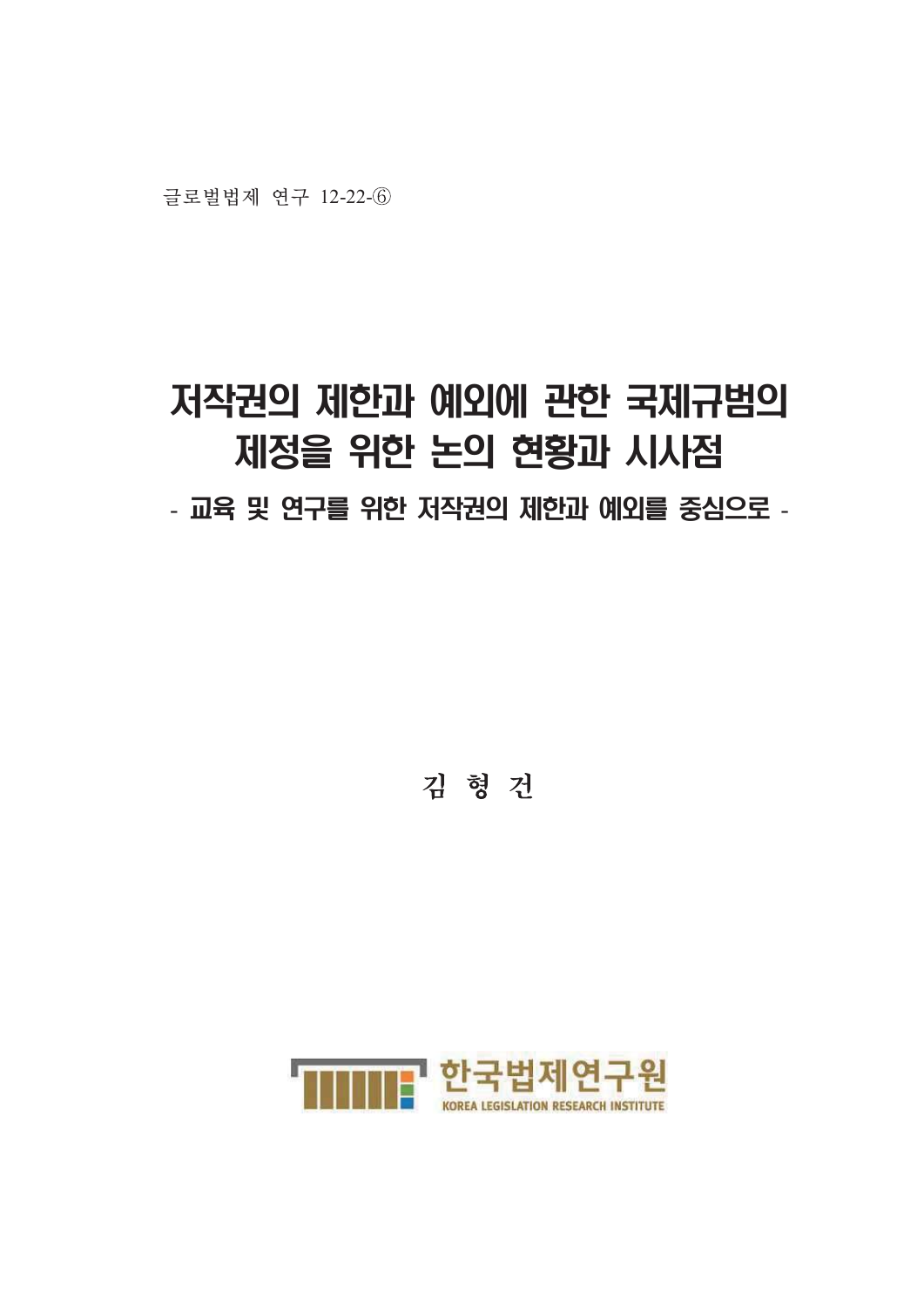## 저작권의 제한과 예외에 관한 국제규범의 제정을 위한 논의 현황과 시사점

- 교육 및 연구를 위한 저작권의 제한과 예외를 중심으로 -

**Current State and Implications of the Discussion** on an International Legal Instrument for **Copyright Limitations and Exceptions** - Focusing on Copyright Limitations and Exceptions for Education and Research -

연구자 : 김형건 (부연구위원) Kim, Hyung-Gun

2012, 11, 19,

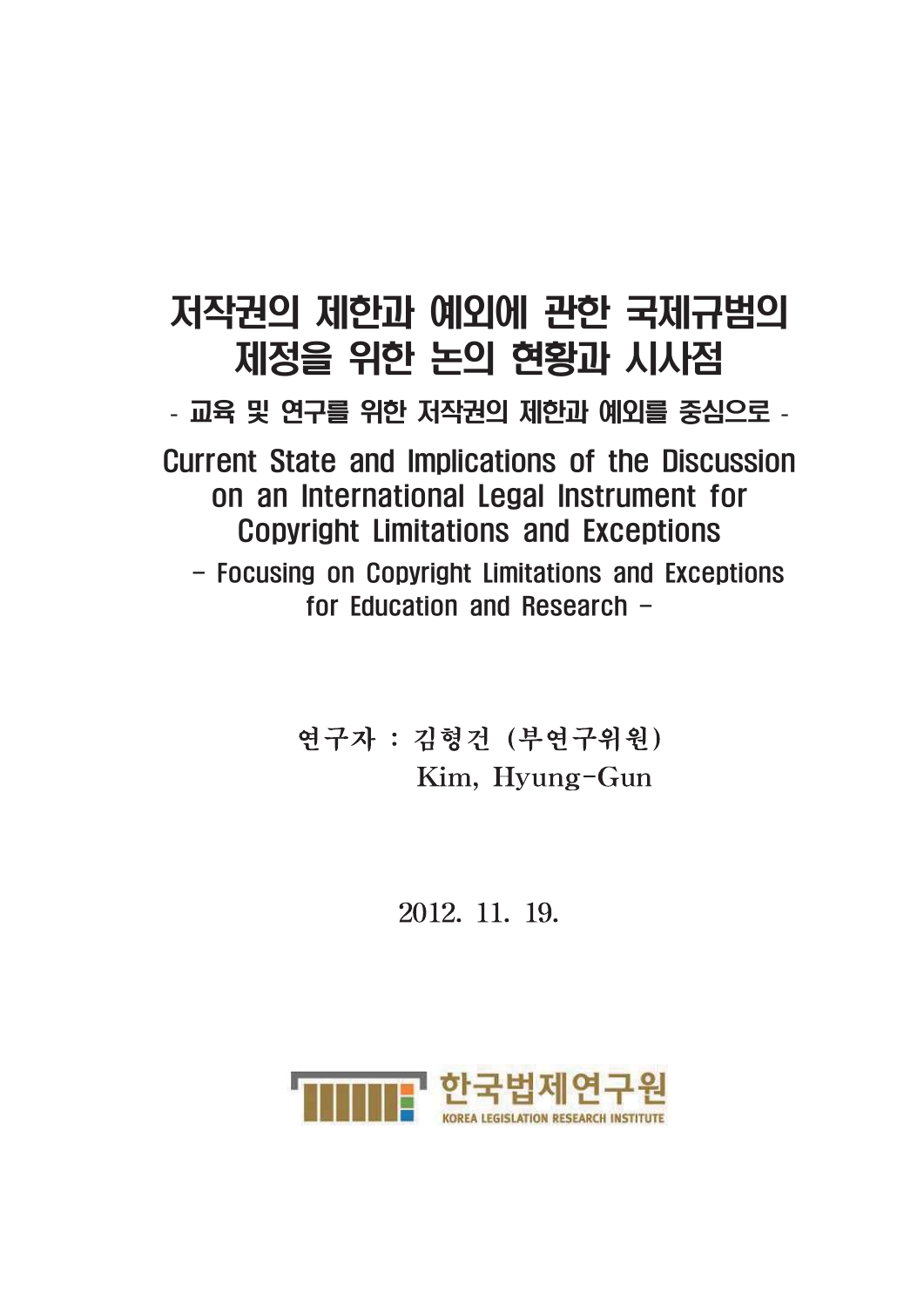## 요 약 문

#### I. 배경 및 목적

- □ 저작권의 제한과 예외와 관련하여 각국 저작권법의 입법태 도가 다소 차이를 보이고 있기 때무에. 정보통시기술의 발 달에 따른 디지털 저작물과 디지털화된 교육화경은 국가에 따라 혹은 국가 간에 있어서 저작궈의 제한과 예외의 내용 및 적용과 관련하여 난해한 문제를 야기하고 있음
- □ 그러한 뮤제를 해결하고, 저작궈의 제한과 예외에 있어서 국가들 간의 규형을 맞추기 위해 세계지식재산기구(WIPO) 내의 저작권상설위원회는 지난 2005년부터 저작권의 제한 과 예외에 관한 국제규범의 제정에 관한 논의를 진행해오 고 있음
- □ 지난 7월 16일부터 25일까지 스위스 제네바에서 열렸던 제 24차 특별회의를 통해 WIPO저작권상설위원회는 교육 및 연구를 위한 저작권의 제한과 예외에 관한 국제규범의 제 정 논의에 있어서 의미 있는 진전을 이뤄냈으며, 그에 관 한 국제규범(안)의 주요 내용이 제안되었음
- □ WIPO저작궈상설위워회에서의 논의를 통해 국제규범이 제 정되 서례들에 비추어 볼 때, 교육 및 여구를 위한 저작권 의 제한과 예외에 관한 국제규범이 제정될 가능성이 크기 때문에 국제조약의 체결에 대비하고, 적절한 국내법적 대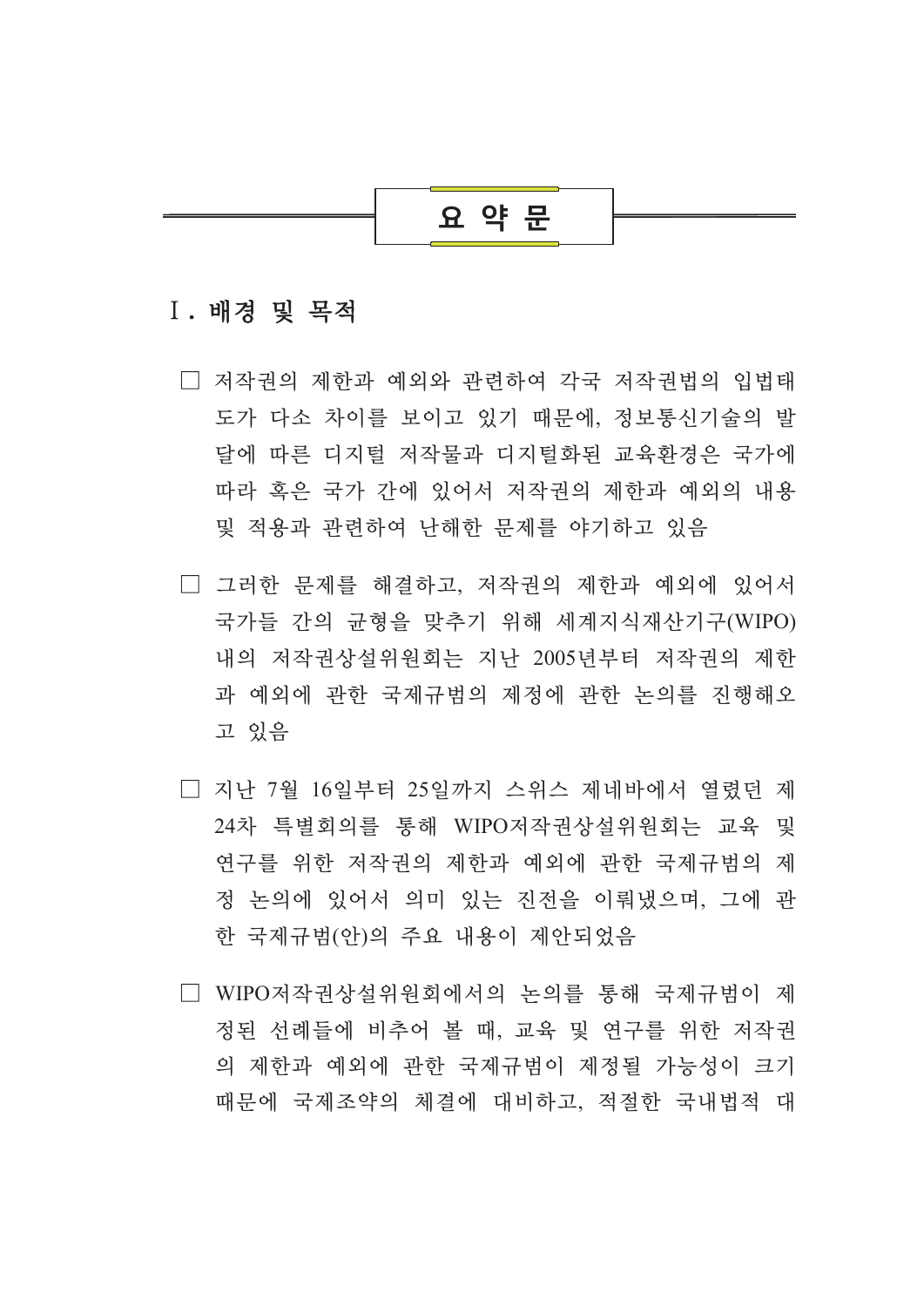응을 준비하기 위해서는 현재 WIPO저작권상설위원회에서 진행되고 있는 논의에 대한 부석과 방향성에 대한 예측이 필요함

□ 본 연구는 이러한 필요성에 따라 WIPO저작권상설위원회에 서 진행되고 있는 교육 및 연구를 위한 저작권의 제한과 예외에 대한 국제규범의 제정에 과한 논의 현황을 살펴보 고, 주요 국가 저작권법의 최근 동향을 검토·분석하여 향 후 논의의 방향성을 예측하고, 시사점을 도출하는 것을 목 적으로 함

#### Ⅱ. 주요 내용

- □ 현행 국제조약하에서의 교육 및 연구를 위한 저작권의 제 한과 예외에 대한 부석
	- 저작권 관련 국제조약하에서의 저작권의 제한과 예외에 관한 조항 및 권리제한을 위한 3단계 테스트의 요건을 분석함
- □ 교육 및 연구를 위한 저작권의 제한과 예외에 관한 국제규 범의 제정을 위한 논의 현황에 대한 검토
	- 지난 7월 16일부터 25일까지 스위스 제네바에서 열렸던 WIPO 저작권상설위원회 제24차 특별회의의 회의 결과를 검토함
- □ 교육 및 연구를 위한 저작권의 제한과 예외에 관한 주요국 의 입법례 검토 · 분석
	- 미국 · 독일 · 일본 · 우리나라 저작권법상 저작권의 제한과 예 외에 관한 규정을 학교 및 교육 · 연구기관의 이용, 교실에서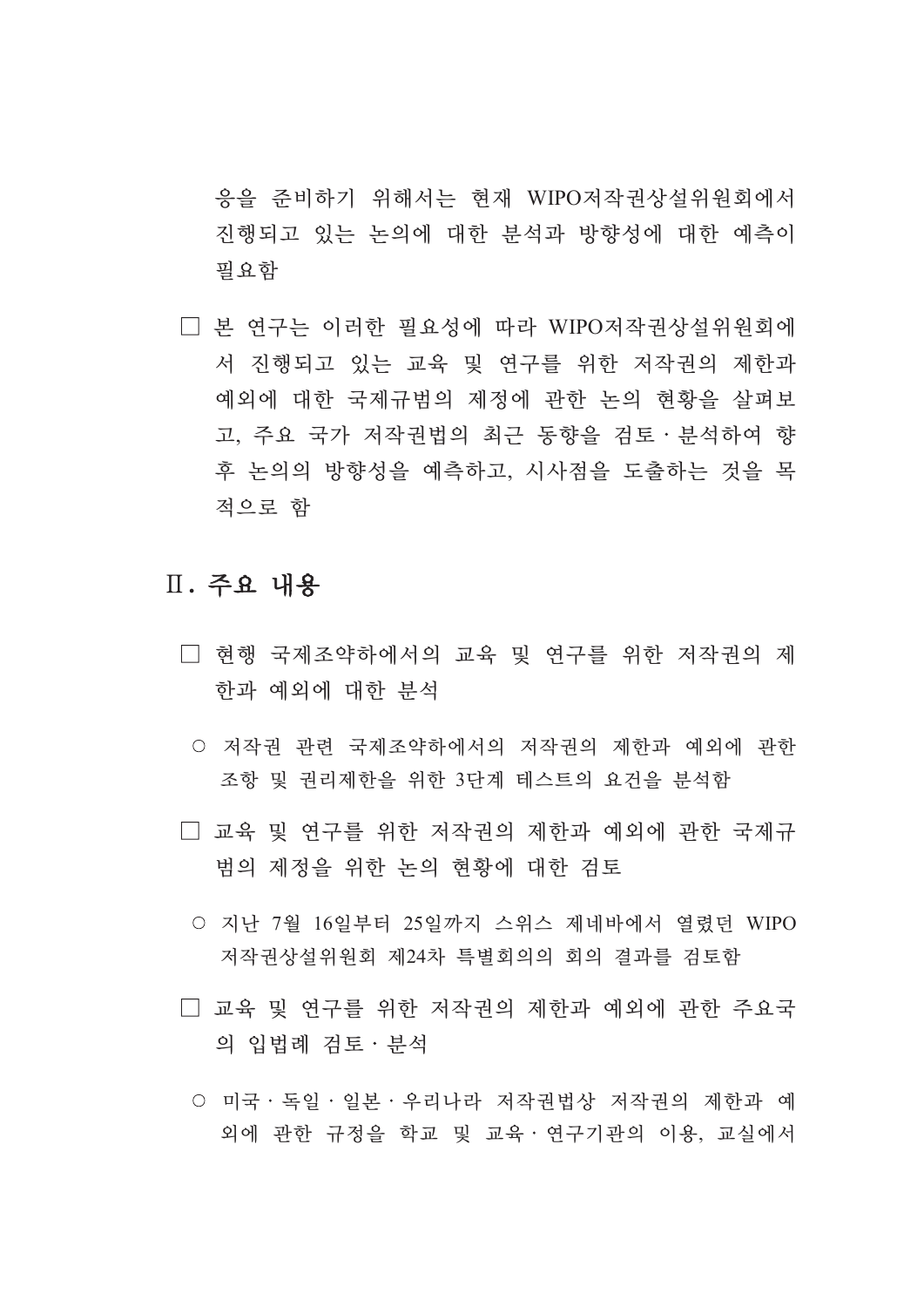의 이용, 교실 이외의 장소에서의 이용, 원격 교육을 위한 이 용, 그리고 연구 목적의 이용의 다섯 가지 범주로 부류하여 검토 · 분석함

□ 국제규범의 제정에 관한 향후 논의의 방향성에 대한 예측 과 시사점 도출

### Ⅲ. 기대효과

- □ 교육 및 연구를 위한 저작권의 제한과 예외에 관한 국제규 범을 제정하기 위해 현재 WIPO저작궈상설위워회에서 논의 되고 있는 내용에 대한 분석과 평가, 향후 논의의 방향성 에 대한 예측을 통해 입법 정책적 시사점을 제시함
- □ 교육 및 연구를 위한 저작권의 제한과 예외에 관한 국제 규범 체결에 대한 국내법적 대응에 필요한 기초자료를 제 공함

■ 주제어 : 저작권의 제한과 예외, 교육 목적의 저작권 제한, WIPO 저작권상설위원회, 3단계 테스트, 저작권 국제규범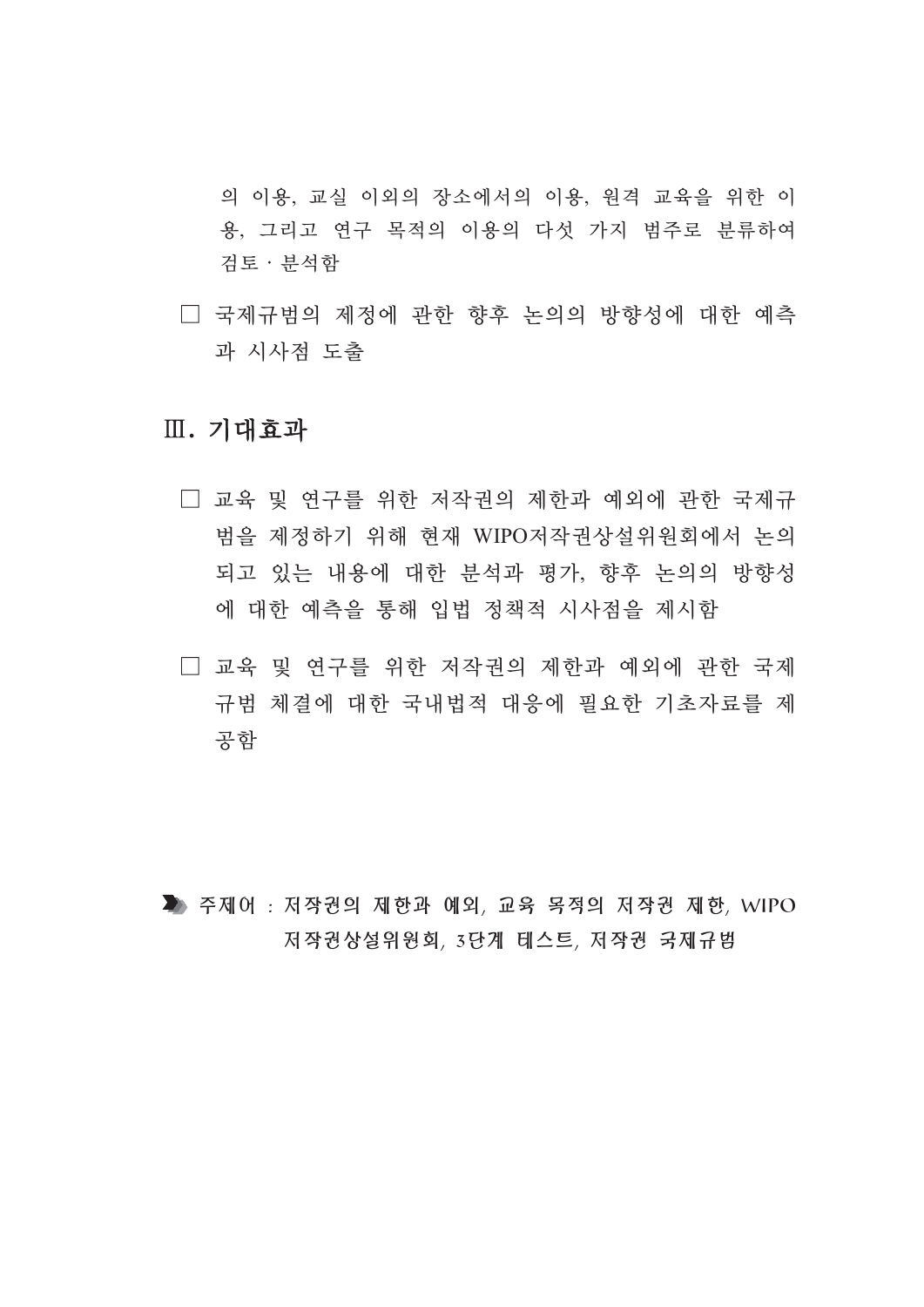## **Abstract**

#### **I**. Background and Objectives

- $\Box$  Due to the territoriality principle of copyright law, countries have different copyright laws on copyright limitations and exceptions. With products of advances in information technologies such as digital works and digital learning environment, this may cause challenging issues in the scope and application of copyright limitations and exceptions.
- In order to resolve such issues and maintain substantial balance among different countries' copyright laws on copyright limitations and exceptions, the WIPO Standing Committee on Copyright and Related Rights (SCCR) has been discussing the preparation of an international legal instrument on copyright limitations and exceptions since 2005.
- $\Box$  There have been significant advances in the discussion for the international legal instrument on copyright limitations and exceptions. Textual suggestions and comments for the international legal instrument on copyright limitations and exceptions for education and research were proposed at the 24th WIPO SCCR meeting, held in Geneva, Switzerland from July 16 to 25, 2012.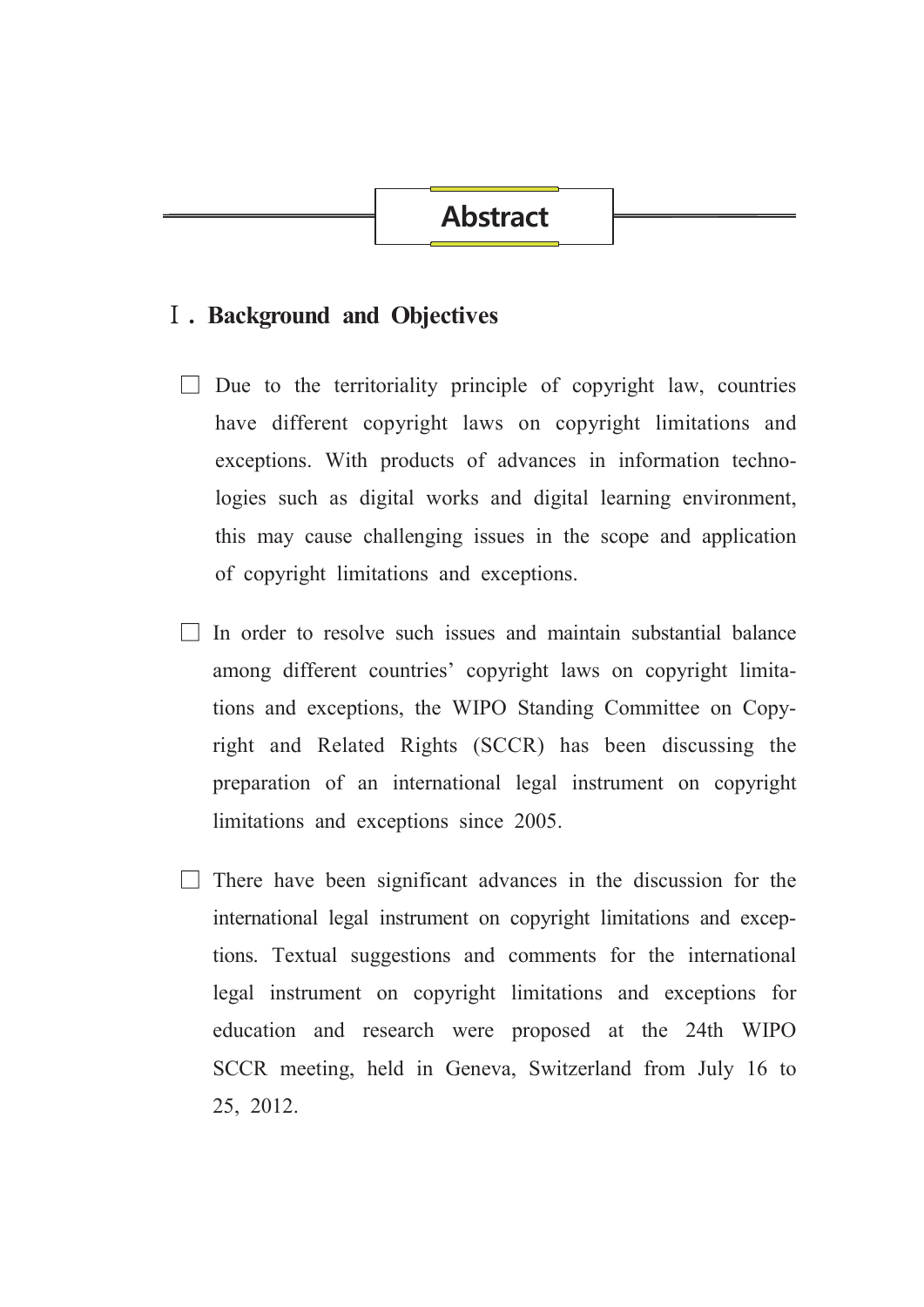- $\Box$  And, in light of the existing international copyright treaties and conventions that were initiated by the WIPO SCCR, it is highly probable that the current discussion at the WIPO SCCR will also lead to a new international copyright treaty or convention. Therefore, it is worthwhile or even necessary to review and analyze the textual suggestions and comments for the international copyright instrument.
	- $\Box$  The purpose of this study is to provide predictions and legislative implications of the discussion for the international copyright instrument on copyright limitations and exceptions for education and research, based on the analysis and evaluation of the current discussion at the WIPO SCCR.

#### **II. Main Contents**

- $\Box$  An Analysis of Copyright Limitations and Exceptions for Education and Research under International Copyright Treaties and Conventions
	- $\circ$  Analyzes provisions on copyright limitations and exceptions and the three-step test for copyright limitations and exceptions under the existing international copyright treaties and conventions
- $\Box$  A Review of Current State of the Discussion on the International Legal Instrument for Copyright Limitations and Exceptions for Education and Research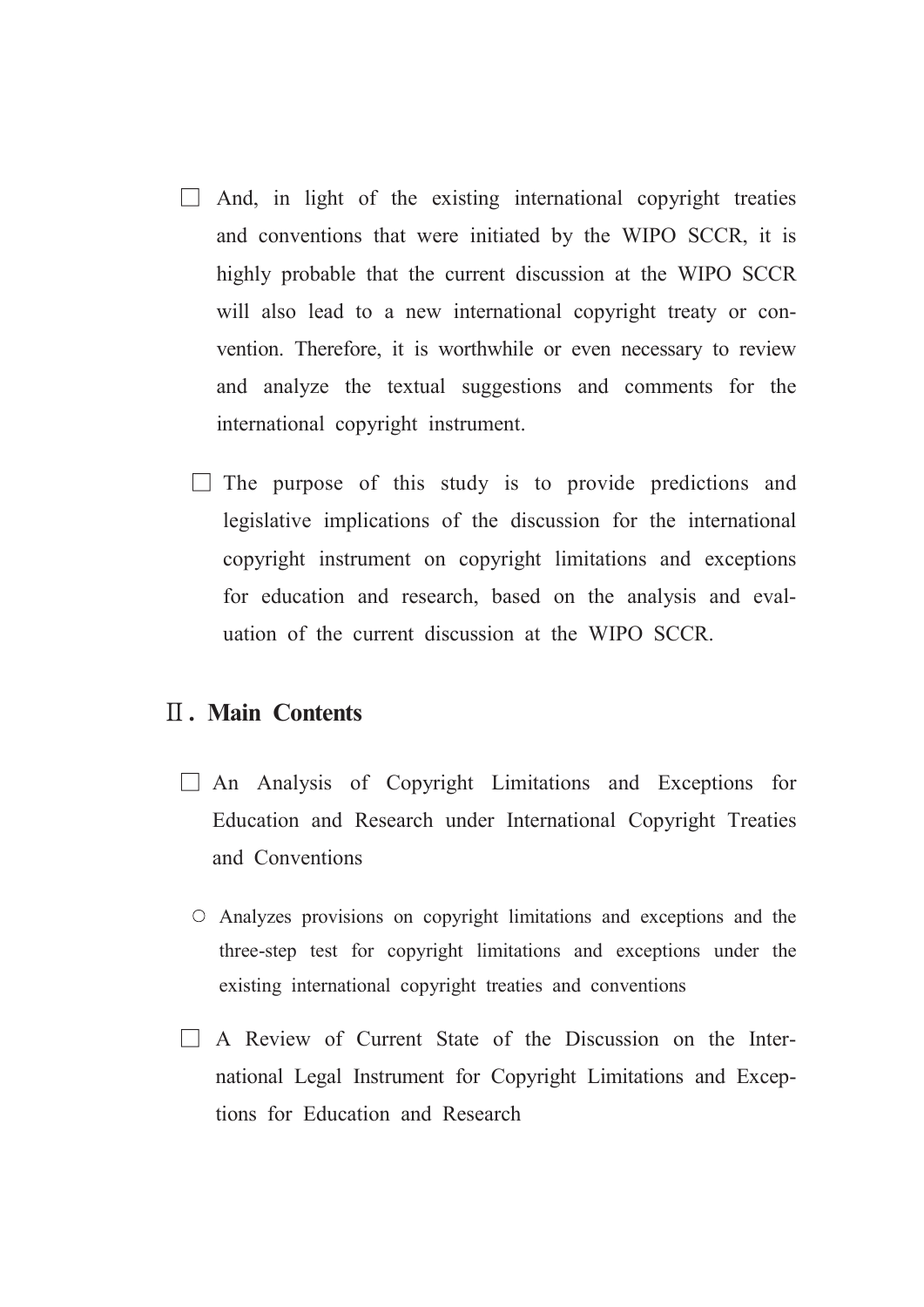- O Reviews the result of the 24th WIPO SCCR meeting held in Geneva, Switzerland from July 16 to 25 2012 (provisional working document towards an appropriate international legal instrument (in whatever form) on limitations and exceptions for educational, teaching and research institutions and persons with other disabilities containing comments and textual suggestions)
- $\Box$  A Comparative Review and Analysis of Foreign Countries' Legislations on Copyright Limitations and Exceptions for Education and Research
	- O Comparatively reviews and analyzes U.S., German, Japanese and Korean copyright laws on copyrights limitations and exceptions for education and research
- $\Box$  Predictions and Legislative Implications of the Discussion on the International Legal Instrument for Copyright Limitations and Exceptions for Education and Research

#### **III.** Expected Effect

- $\Box$  This report provides legislative implications of the discussion on the international legal instrument for copyright limitations and exceptions for education and research, based on the analysis and evaluation of the current discussion at the WIPO SCCR.
- $\Box$  This report provides the basis for drafting domestic legislations to implement the international legal instrument for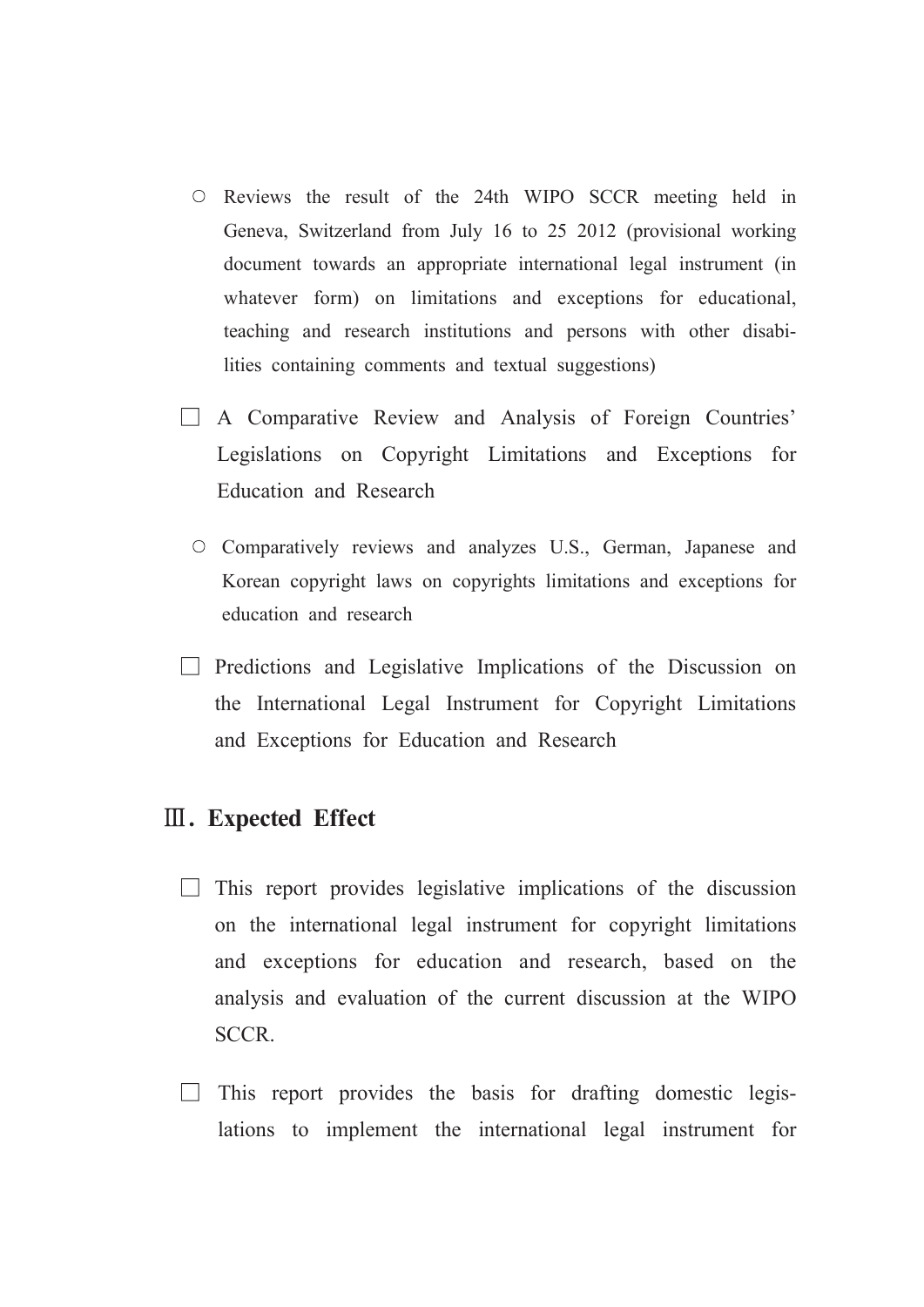copyright limitations and exceptions for education and research.

Key words : Copyright Limitations and Exceptions, Copyright Limitations and Exceptions for Education and Research, WIPO Standing Committee on Copyright and Related Rights, Three-Step Test for Copyright Limitations and Exceptions, International Treaties and Conventions on Copyright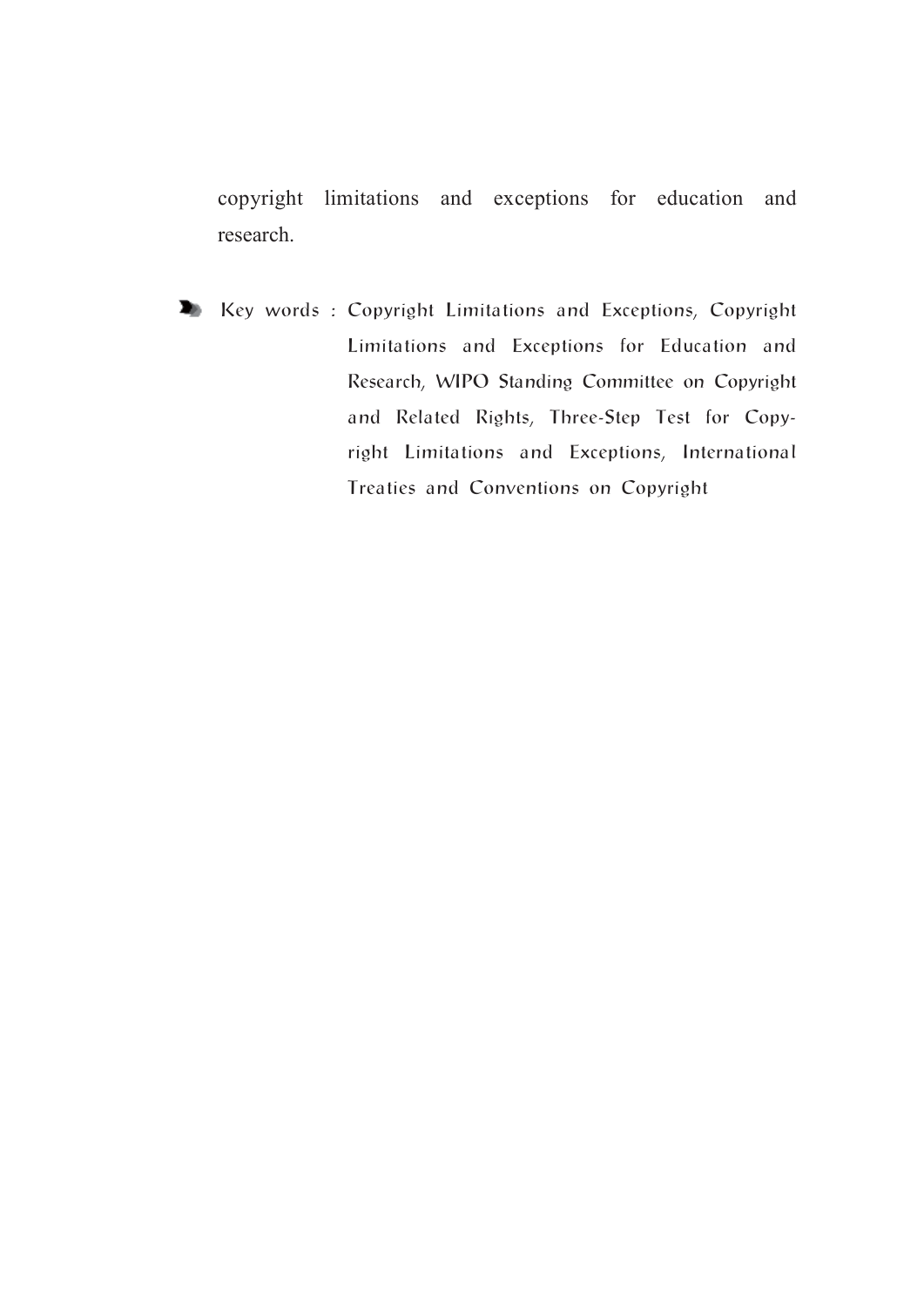| e e |  |
|-----|--|
|-----|--|

| Abstract 37                                 |
|---------------------------------------------|
|                                             |
|                                             |
| 제 1 절 연구의 목적과 필요성 ………………………………………………… 15    |
| 제 2 절 연구의 범위와 방법 …………………………………………………… 17    |
|                                             |
| 제 2 장 현행 국제조약하에서의 교육 · 연구 목적의               |
| 저작권의 제한과 예외 ……………………………………………… 19           |
| 제 1 절 저작권 관련 국제조약에 대한 검토 …………………………… 19     |
| 1. 베른협약 …………………………………………………………………………………… 19 |
| 2. 세계저작권협약 ………………………………………………………………… 20     |
|                                             |
| 4. WIPO저작권조약 및 WIPO실연 · 음반조약 ………………………… 22  |
| 제 2 절 국제조약상 권리제한을 위한 3단계 테스트 ……………… 24      |
|                                             |
| 2. 3단계 테스트의 요건 ……………………………………………………… 24     |
|                                             |
|                                             |
|                                             |

제 3 장 교육 · 연구 목적의 저작권의 제한과 예외에 관한 국제규범의 제정을 위한 논의 현황 ……………………… 29 제 1 절 국제규범 제정에 관한 논의의 배경과 현황 ……………… 29 제 2 절 제24차 특별회의 회의 결과에 대한 검토 및 분석 …… 30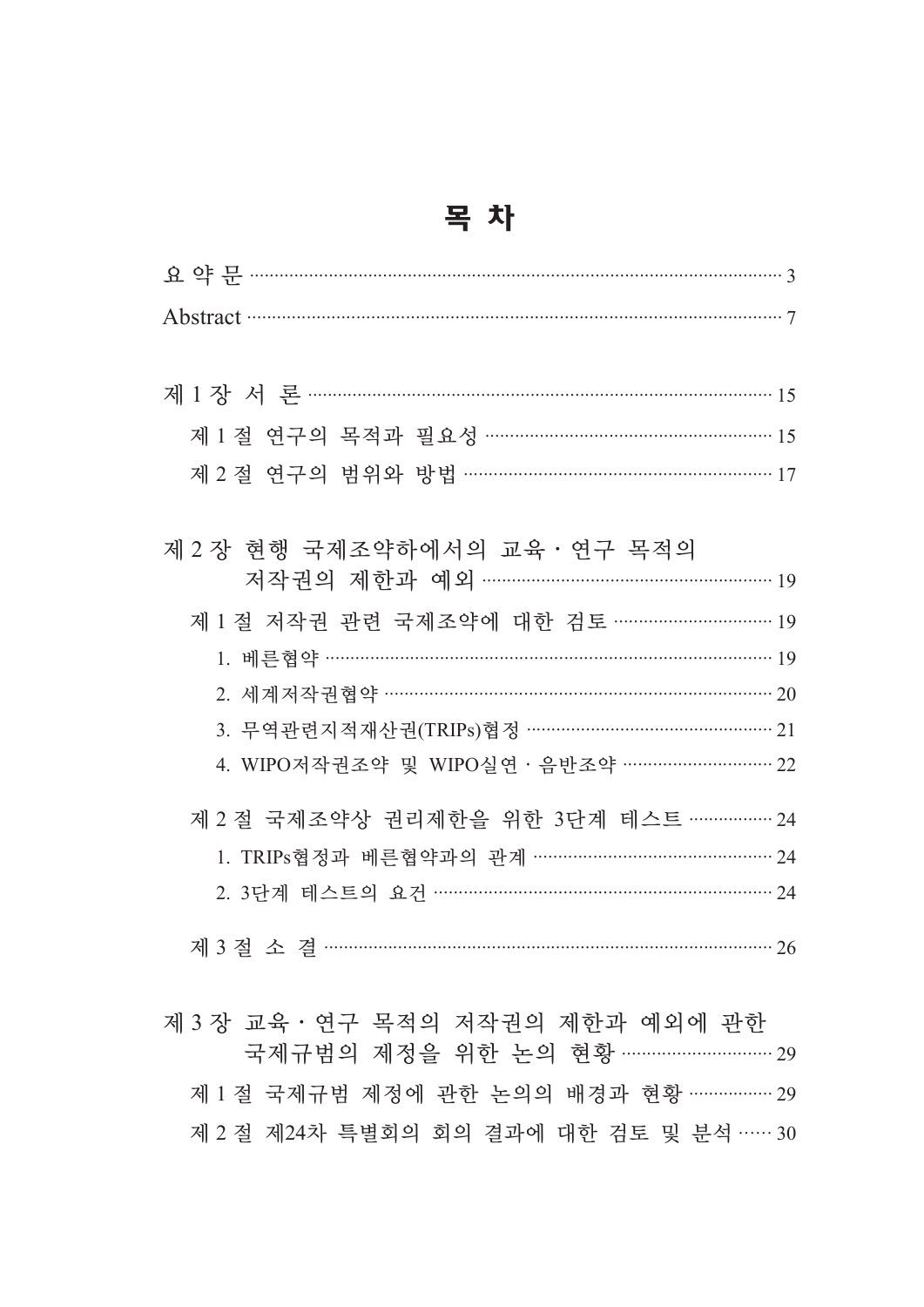| 1. 학교 및 교육 · 연구기관의 이용(Educational, Teaching and                        |  |
|------------------------------------------------------------------------|--|
|                                                                        |  |
| 3. 교실 이외의 장소(Outside Classroom)에서의 이용 ……………… 40                        |  |
| 4. 원격 교육(Distance Learning)을 위한 이용 ………………………… 46                       |  |
|                                                                        |  |
| 제 4 장 교육 · 연구 목적의 저작권 제한과 예외에 관한<br>각국의 입법례 …………………………………………………………… 57 |  |
| 제 1 절 미국 저작권법상 교육 · 연구 목적의 저작권 제한과                                     |  |
| 1. 학교 및 교육 · 연구기관의 이용 ……………………………………… 57                               |  |
| 2. 교실에서의 이용 …………………………………………………………… 59                                 |  |
| 3. 교실 이외의 장소에서의 이용 …………………………………………… 60                                |  |
| 4. 원격 교육을 위한 이용 …………………………………………………… 61                                |  |
| 5. 연구 목적의 이용 ………………………………………………………… 62                                 |  |
| 제 2 절 독일 저작권법상 교육·연구 목적의 저작권 제한과                                       |  |
| 1. 학교 및 교육 · 연구기관의 이용 ……………………………………… 62                               |  |
| 2. 교실에서의 이용 …………………………………………………………… 63                                 |  |
| 3. 교실 이외의 장소에서의 이용 ………………………………………… 64                                 |  |
| 4. 원격 교육을 위한 이용 …………………………………………………… 64                                |  |
| 5. 연구를 위한 이용 ………………………………………………………… 65                                 |  |
| 제 3 절 일본 저작권법상 교육·연구 목적의 저작권 제한과                                       |  |
| 1. 학교 및 교육 · 연구기관의 이용 ……………………………………… 66                               |  |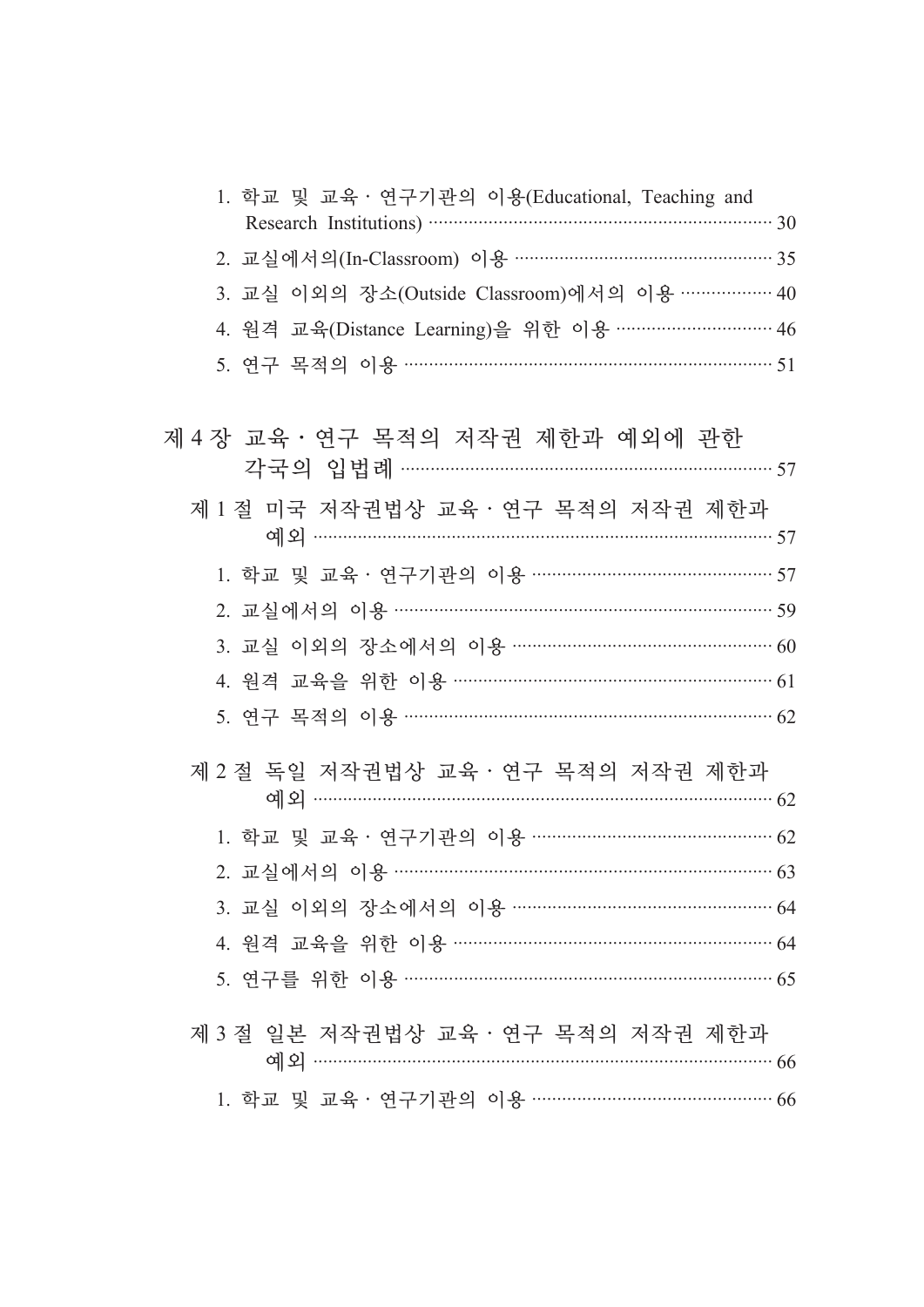| 3. 교실 이외의 장소에서의 이용 ………………………………………… 69                                  |  |
|-------------------------------------------------------------------------|--|
| 4. 원격 교육을 위한 이용 …………………………………………………… 69                                 |  |
| 5. 연구 목적의 이용 ………………………………………………………… 70                                  |  |
| 제 4 절 우리나라 저작권법상 교육 · 연구 목적의 저작권<br>제한과 예외 ………………………………………………………………… 70 |  |
| 1. 학교 및 교육 · 연구기관의 이용 ………………………………………… 71                               |  |
| 2. 교실에서의 이용 ……………………………………………………… 72                                    |  |
| 3. 교실 이외의 장소에서의 이용 ………………………………………… 72                                  |  |
| 4. 원격 교육을 위한 이용 ………………………………………………… 73                                  |  |
| 5. 연구 목적의 이용 ……………………………………………………… 73                                   |  |
|                                                                         |  |
|                                                                         |  |
|                                                                         |  |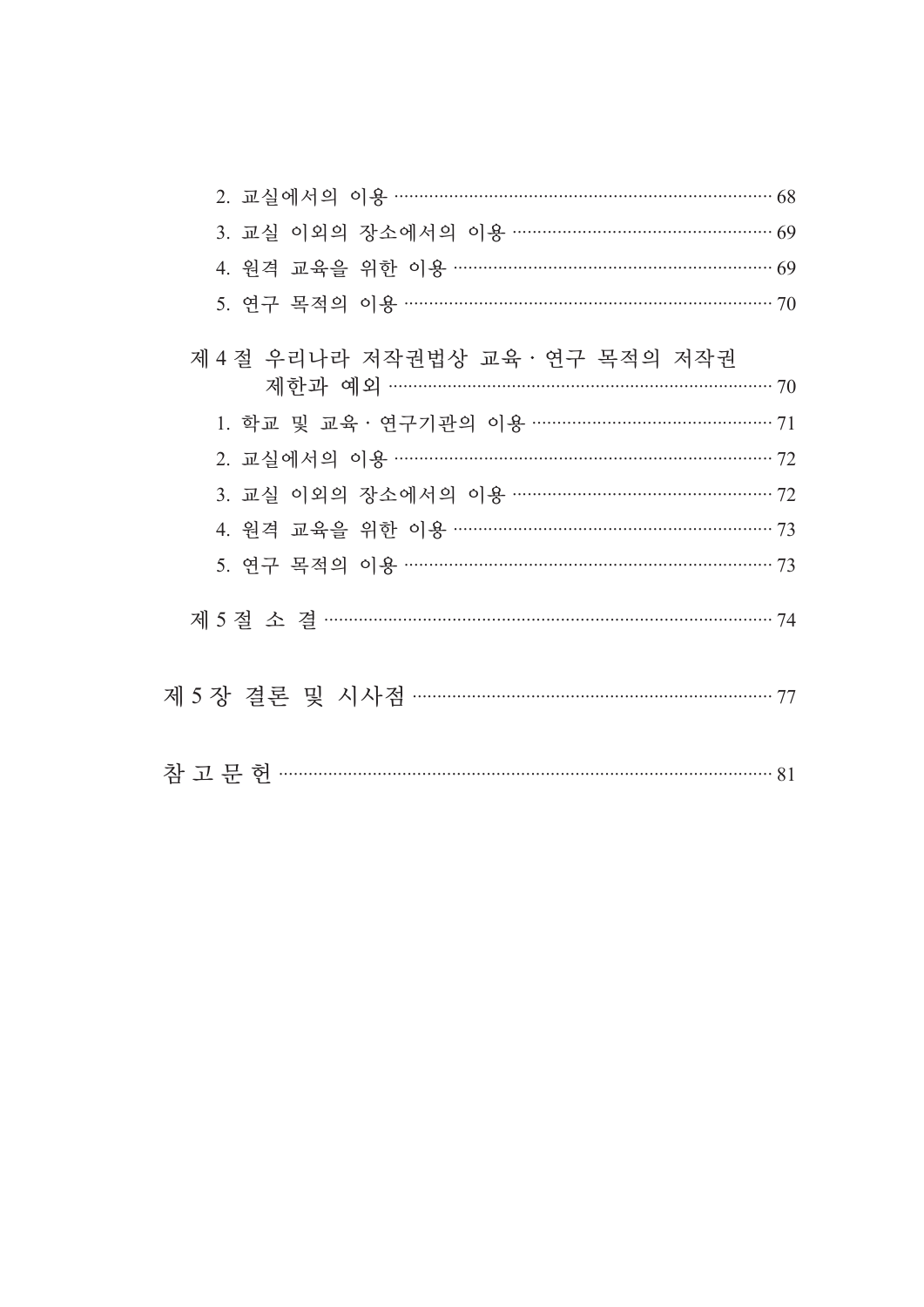## 제1장서론

#### 제 1절 연구의 목적과 필요성

오늘날 정보통신기술의 발달은 새로운 형태의 저작물의 등장을 가 능케 했고, 이로 인해 우리는 이전과는 달리 타인의 저작물을 이용하 는 방법이 다양화된 사회 속에 살고 있다. 특히, 인터넷의 발달은 저 작물의 국제적 유통이 일상화된 사회를 만들어냈으며, 저작권의 국제 적 보호의 필요성은 베른협약, 세계저작권협약, WIPO저작권조약 등과 같은 다수의 저작권 관련 국제조약의 체결로 이어졌고, 그 결과 저작 권 보호에 큰 이해관계가 걸려있는 미국 등 선진국의 제도를 중심으 로 저작권제도의 통일화가 이루어지고 있다.1)

국제적 보호의 필요성은 저작권의 제한과 예외에 있어서도 마찬가 지라 할 수 있다. 저작권의 제한과 예외와 관련하여 각국 저작권법의 입법태도는 다소 차이를 보이고 있으며, 정보통신기술의 발달에 따른 디지털 저작물과 디지털화된 교육환경은 국가에 따라 혹은 국가 간에 있어서 저작권의 제한과 예외의 내용 및 적용범위와 관련하여 난해한 문제를 야기하고 있다. 따라서 그러한 문제를 해결하고, 동시에 저작 권의 제한과 예외에 있어서 국가들 간의 균형을 맞추기 위해서는 국 제규범의 제정이 필요한 상황이다.

저작권의 제한과 예외에 있어서 국가들 간의 균형을 맞추기 위한 노력의 일환으로, 세계지식재산기구 (이하 "WIPO") 내에 설치되어 있 는 저작권 및 저작인접권 상설위원회 (이하 "WIPO저작권상설위원회") 는 국제적 차워에서 저작권의 제한과 예외를 규정하는 국제규범의 제 정에 관한 논의를 2005년부터 진행해오고 있다. 특히, 지난 7월 16일

<sup>1)</sup> 박덕영, 국제조약상 저작권제한과 예외규정 및 국내법상 권리제한 입법, 산업재산권 제25호(2008.04), 324면.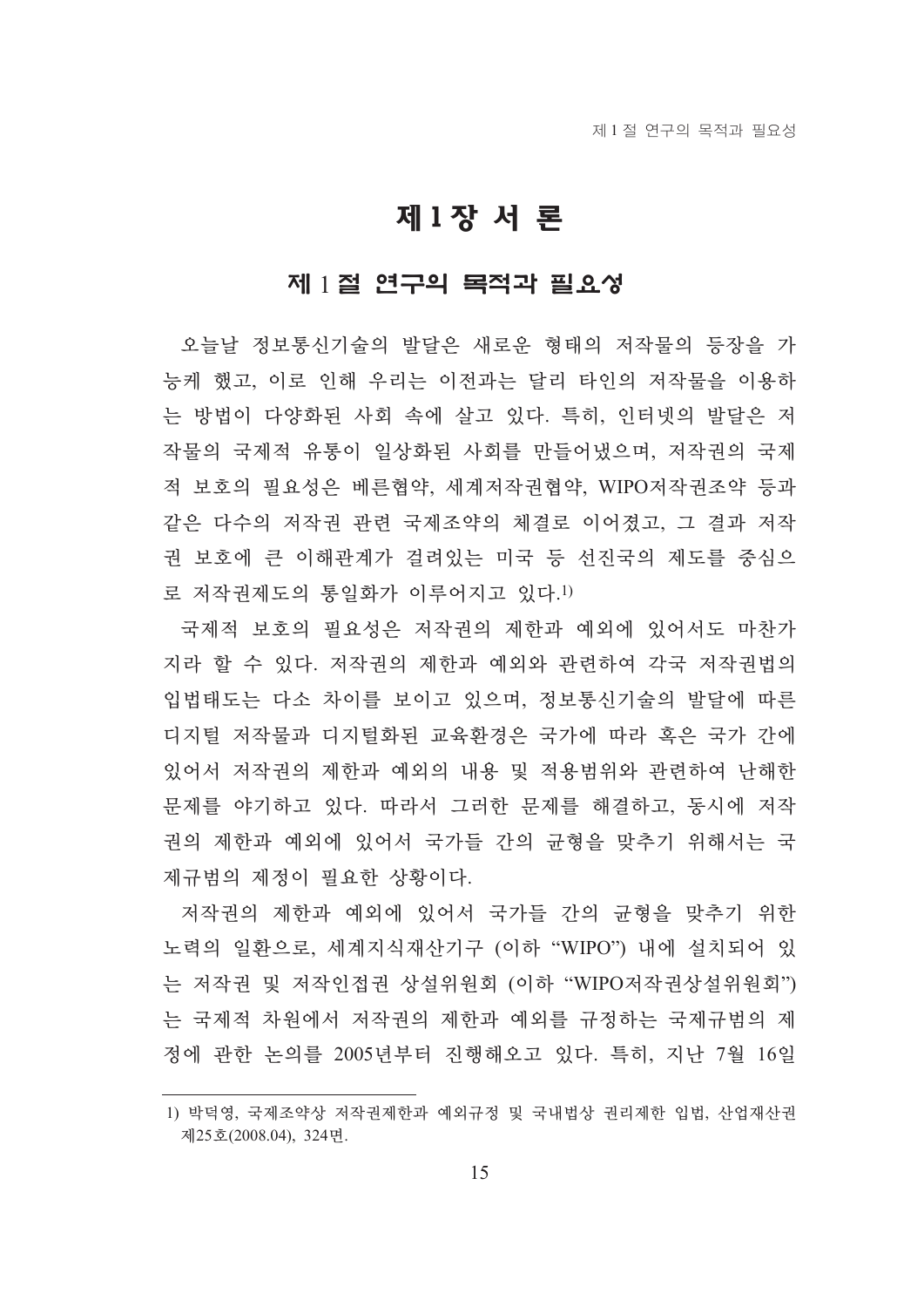부터 25일까지 스위스 제네바에서 개최된 제24차 WIPO저작권상설위 워회 특별회의를 통해 동 위워회는 학교 및 교육 · 연구기관을 위한 저작권의 제한과 예외 (이하 "교육 및 연구를 위한 저작권의 제한과 예외")에 관한 국제규범의 제정 논의에 있어서 의미 있는 진전을 이 뤄냈으며,2) 그에 관한 국제규범(안) 일부 내용의 제안으로 이어졌다.

WIPO저작권상설위원회는 제24차 특별회의 회의 결과를 중심으로 차기 특별회의에서도 국제규범의 제정에 관한 논의를 계속해나갈 예 정이며, '저작권의 제한과 예외에 관한 국제규범(안)'을 제30차 특별회 의가 개최될 2015년까지는 WIPO 총회(The WIPO General Assembly)에 상정하는 것을 목표로 하고 있다. 이러한 노력은 WIPO저작권상설위 워회를 통한 국제규범의 제정 서례들3)에 비추어 볼 때, WIPO 주도의 국제조약의 체결로 연결될 가능성이 크다고 할 수 있다. 따라서 저작 권의 제하과 예외에 과하 국제규범의 제정에 대비하고. 적절하 국내 법적 대응을 준비하기 위해서는 현재 WIPO저작권상설위원회에서 진 행되고 있는 국제규범 준비 작업에 대한 분석과 방향성에 대한 예측 이 필요하다고 하겠다.

이에 본 보고서에서는 WIPO저작권상설위원회 특별회의에서의 국제 규범 제정을 위한 논의 중에서 교육 및 연구를 위한 저작권의 제한과 예외에 관한 논의 현황을 살펴보고, 주요 국가 저작권법의 최근 동향 을 검토·분석하여 교육 및 연구를 위한 저작권의 제한과 예외에 대 한 국제규범의 제정에 관한 논의의 방향성을 예측하고, 그에 따른 시 사점을 도출해보고자 하다.

<sup>2)</sup> WIPO저작권상설위원회 특별회의에서는 현재 i) 교육 및 연구를 위한 저작권의 제한과 예외, ii) 도서관 및 기록보관소를 위한 저작권의 제한과 예외, iii) 시각장 애인 및 독서장애인을 위한 저작권의 제한과 예외, iv) 방송을 위한 저작권의 제한 과 예외에 관한 국제규범의 제정을 위한 논의가 진행되고 있다.

<sup>3)</sup> 지난 6월 24일, 중국 베이징 세계무역센터에서 개최된 저작권과 저작인접권 문제 에 관한 WIPO 외교회의를 통해 채택된 '시청각 실연에 관한 베이징 조약(Beijing Treaty on Audiovisual Performance)'이 그 예라 할 수 있다.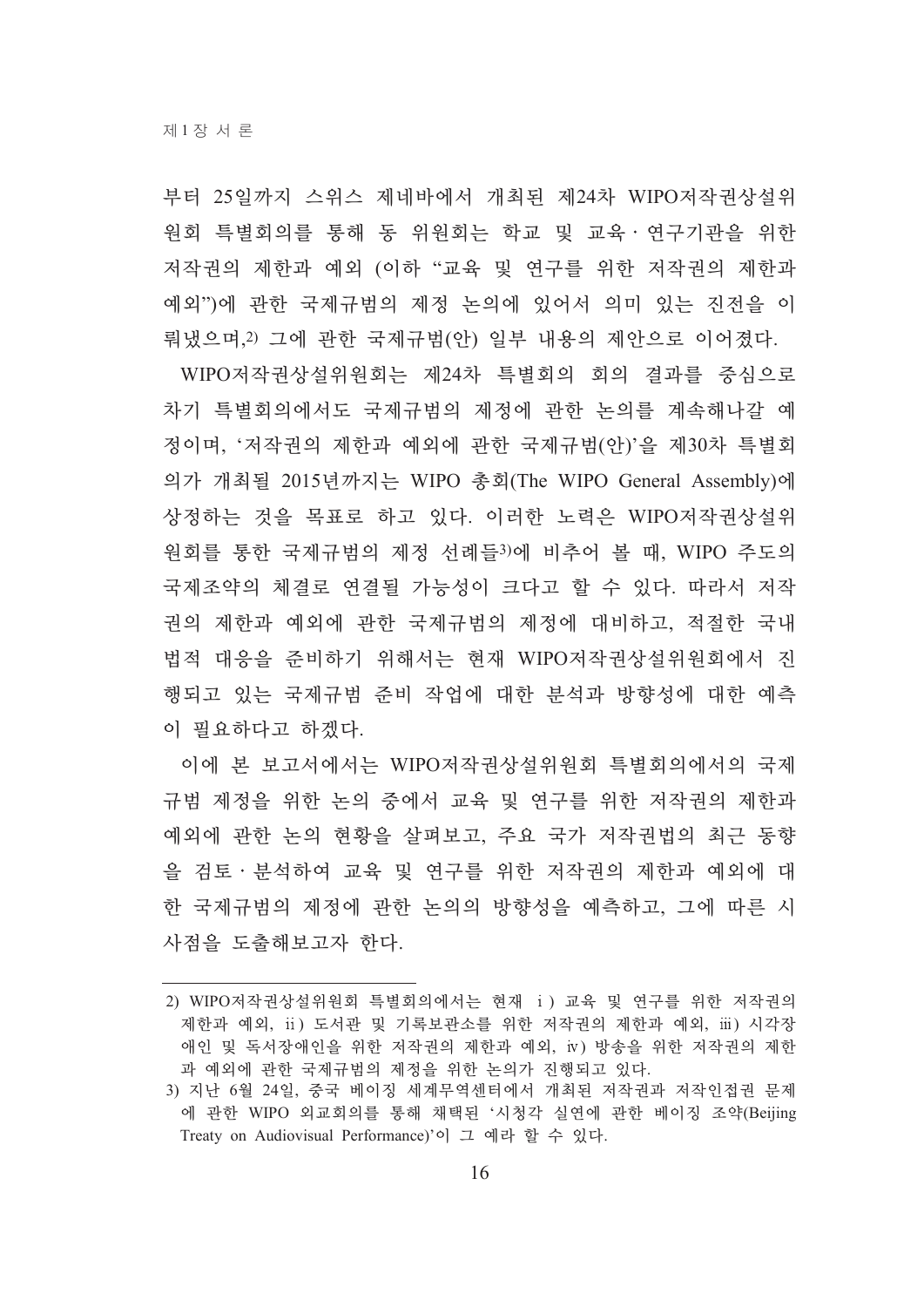#### 제 2절 연구의 범위와 방법

이 보고서는 현행 국제조약상에서의 교육 및 연구를 위한 저작권의 제한과 예외에 대한 분석, 교육 및 연구를 위한 저작권의 제한과 예 외에 관한 국제규범 제정을 위한 논의 현황에 대한 검토, 그리고 교 육 및 연구를 위한 저작권의 제한과 예외에 관한 주요국의 입법례에 대한 검토 및 분석 이렇게 세부분으로 구성된다.

제2장에서는 현행 저작권 관련 국제조약상에서의 저작권의 제한과 예외 그리고 국제조약상 권리제한을 위한 3단계 테스트 요건을 분석 하다.

제3장에서는 교육 및 연구를 위한 저작권의 제한과 예외에 관한 국 제규범 제정을 위한 논의 현황을 살펴보고, WIPO저작권상설위원회 제24차 특별회의 회의 결과에 대해 검토하다.

제4장에서는 교육 및 연구를 위한 저작권의 제한과 예외에 관한 주 요국의 입법례를 검토 · 분석한다.

제5장에서는 전 3장에서 검토 · 분석한 내용에 기초하여, 교육 및 연 구를 위한 저작권의 제한과 예외에 관한 국제규범 제정을 위한 논의 의 방향성을 예측하고, 그에 따른 시사점을 도출해보고자 한다.

 $17$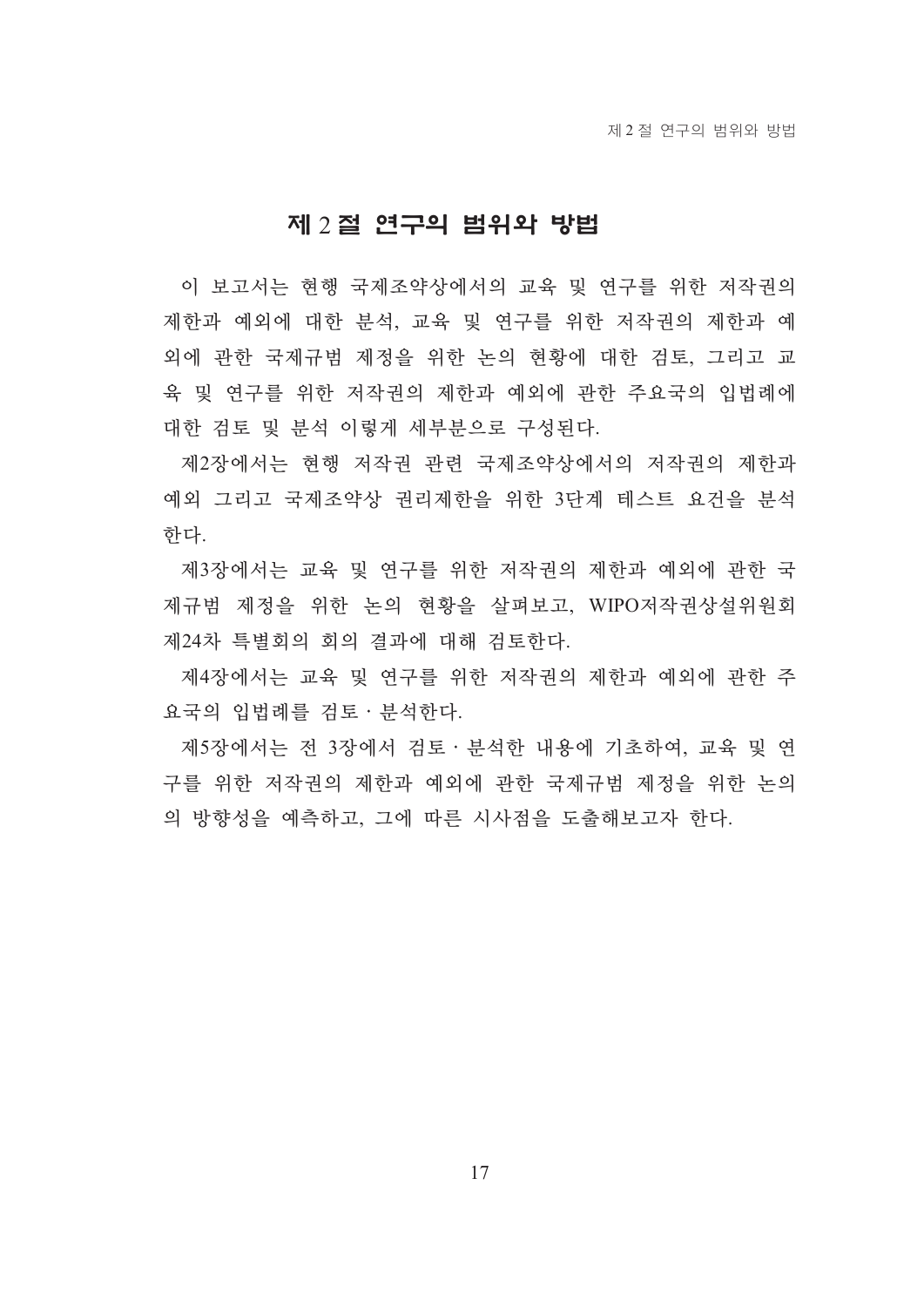## 제 2 장 현행 국제조약하에서의 교육 · 연구 목적의 저작권의 제한과 예외

#### 제 1절 저작권 관련 국제조약에 대한 검토

#### 1. 베르현약4)

베른협약은 문학 예술 저작물 저작자의 권리를 보호하기 위해 188 6년 9월 스위스 베른에서 체결된 협약으로 저작권 보호를 위한 최초 의 국제조약이다. 베른협약은 내외국인 평등의 워칙, 최소한의 보호 기준, 무방식주의5) 등을 기본워칙으로 하고 있으며, 저작권의 제한과 예외와 관련하여 일반적인 제한과 예외 그리고 특별한 제한과 예외 등에 관하여 규정하고 있고, 그 중 교육 · 연구 목적의 저작권의 제한 과 예외에 관한 규정은 다음과 같다.

먼저, 베른협약은 저작물의 복제와 관련하여 제9조 1항에서 "저작자 가 문학 · 예술 저작물의 복제를 허락할 배타적 권리를 가진다"고 규 정하여, 이일반규정으로 저작자의 허락 없이 이루어지는 저작물의 임 의 복제를 금지하고 있다. 그러나 그에 대한 예외로, 제9조 2항에서 "특별한 경우에 있어서 그러한 저작물의 복제7)를 허용하는 것은 회워 국의 입법에 맡긴다. 다만, 그러한 복제는 저작물의 통상적인 이용과 충돌하지 아니하여야 하며, 저작자의 합법적인 이익을 부당하게 해치 지 아니하여야 한다"고 규정함으로써, 8) 각 회원국이 국내법으로 저

- 6) Berne Convention  $\S(1)$ .
- 7) 녹음이나 녹화도 복제로 간주된다. Berne Convention §9(3).
- 8) Berne Convention 89(2).
- 9) 베른협약은 구체적으로 허용되는 행위를 망라하는 대신 각 회원국이 국내법에 의

<sup>4)</sup> The Berne Convention for the Protection of Literary and Artistic Works (이하 "Berne Convention")를 지칭한다.

<sup>5)</sup> 저작자가 자신의 저작물에 대한 저작권의 취득 및 행사에 있어서 어떤 형식요건 이나 등록절차를 밟지 않아도 자동적으로 그 저작권이 보호되다는 입법주의를 말 하다.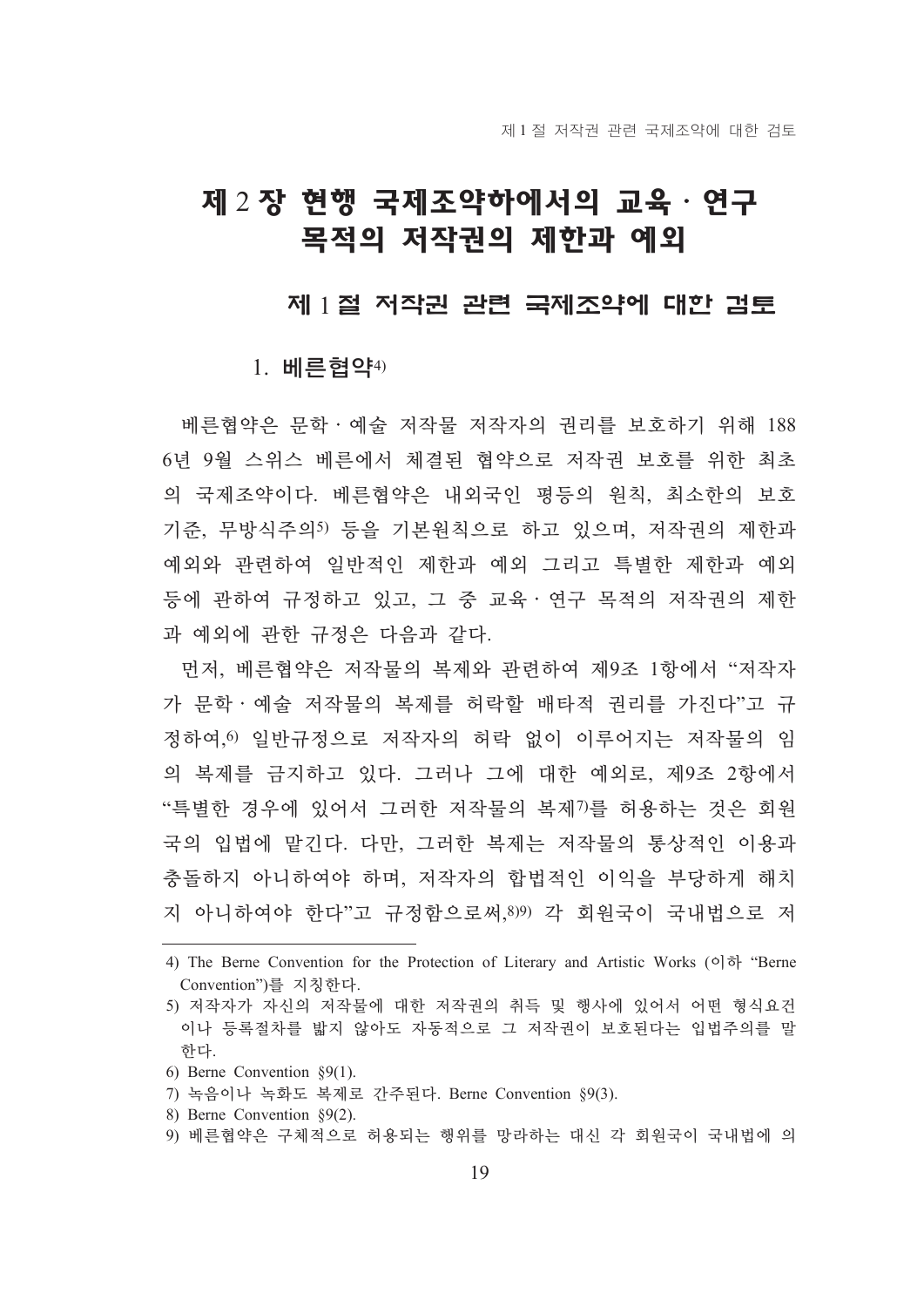제 2 장 현행 국제조약하에서의 교육 • 연구 목적의 저작권의 제한과 예외

작권의 제한과 예외를 정할 수 있도록 하고 있으며, 그에 대한 구체 적인 내용과 판단은 회워국에 맡기고 있다.

또한, 베른협약은 제10조 1항에서 "적법하게 공중에 제공된 저작물 을 인용"하는 것을 허용하고 있고,10) 제10조 2항에서는 회원국의 법령 또는 회원국 간의 현행 또는 장래에 체결될 특별한 협정에 따라 "교 육을 위하여 문학·예술 저작물을 도해로서 발행·방송 또는 녹음이 나 녹화에 사용하는 것을 허용"할 수 있도록 정하고 있다.11) 다만, 인 용 및 교육 목적의 이용은 "그 범위가 목적에 의하여 정당화되는 범 위를 넘지 않는 경우에 하하며, 공정한 과행과 합치하는 것"이어야 하 고, 출처와 저작자의 성명(표시된 경우에 한함)을 명시하여야 한다.12)

#### 2. 세계저작권협약13)

세계저작권협약은 미국과 남미를 중심으로 한 범아메리카조약(Pan-American Convention) 국가들이 채택한 방식주의<sup>14)</sup>와 유럽을 비롯하여 아시아, 아프리카 제국이 가맹하고 있는 베른협약의 무방식주의 간의 가교 역할을 하기 위해 성립된 협약으로, 상호주의 원칙에 따라 그

하여 제한 및 예외를 규정함에 있어서 따라야 할 원칙을 제시하고, 법해석에 대한 가이드라인을 제공하고 있는 것으로 볼 수 있다. 박덕영, 앞의 논문, 324-25면.

<sup>10)</sup> Berne Convention  $$10(1)$ .

<sup>11)</sup> Berne Convention  $\S 10(2)$ .

<sup>12)</sup> Berne Convention §10(3).

<sup>13)</sup> The Universal Copyright Convention (이하 "UCC")을 지칭하며, 문학 · 음악 · 미술 및 지적인 작품을 포함한 저작물에 관하여 저자와 저작권을 가진 자의 권리를 보 호하는 국제조약으로 국제연합교육과학문화기구(UNESCO)의 주도로 1952년 9월 6 일 스위스 제네바에서 서명, 1955년 9월 16일 발효되었다.

<sup>14)</sup> 방식주의란 저작권이 발생하기 위해서는 저작물의 저작 이외에 관청에의 등록 및 납본, 저작권 표시 등과 같은 일정한 방식의 이행이 요구되는 입법주의를 말한 다. 방식주의를 채택한 대표적인 국가인 미국에서는 저작권의 취득을 위해 저작권 청에의 등록과 ⓒ마크의 표시 등이 요구되었다. 그러나 미국도 1976년에 저작권법 개정을 통해 세계적인 추세에 맞추어 방식주의를 포기하고, 무방식주의를 채택하기 에 이르렀다. 양선영, 교육 목적의 저작권 제한 범위에 과한 연구, 부사대학교 석사 학위논문 (2009.02), 20면.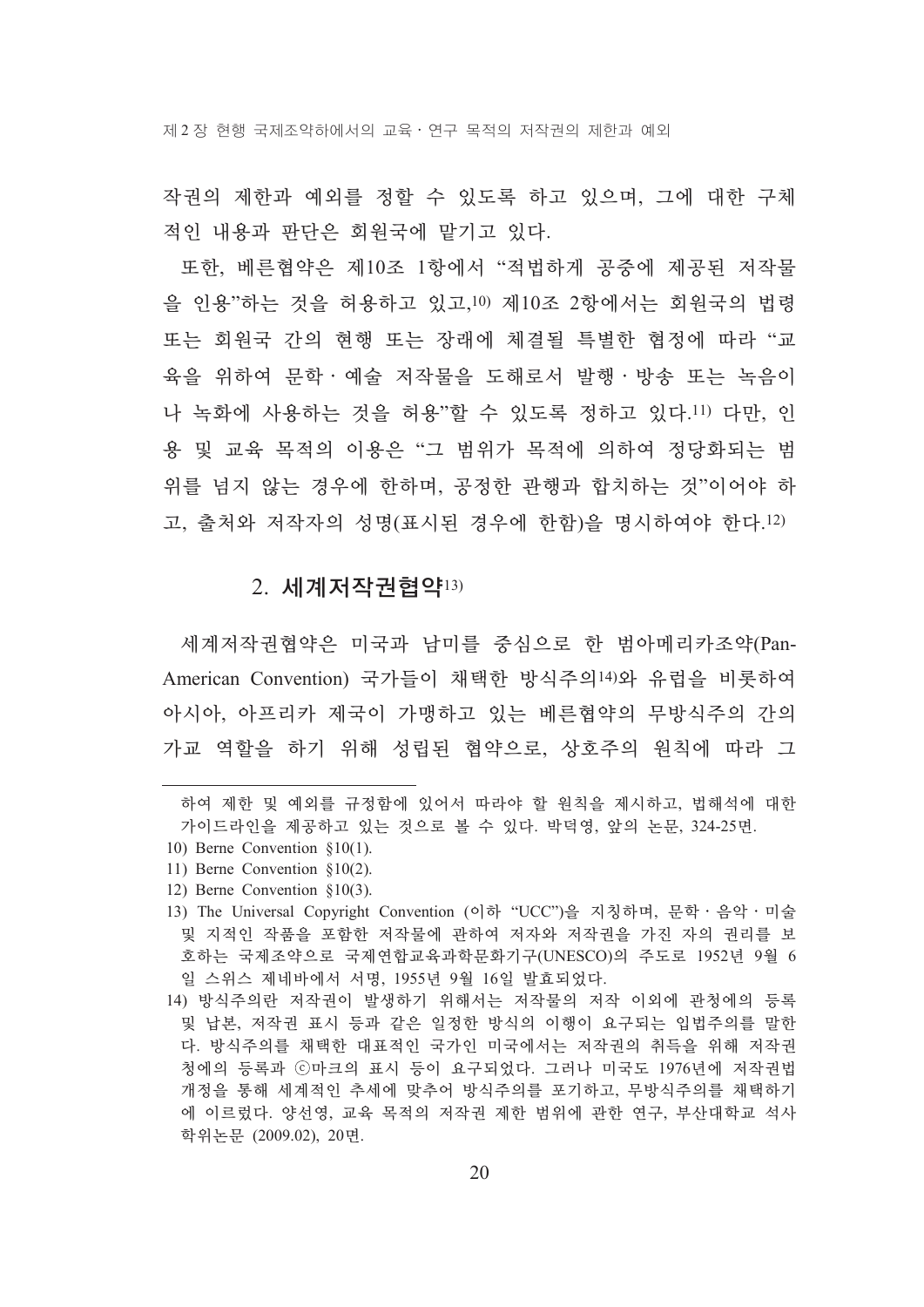가입국들의 저작권을 보호하기 위해 ⓒ라는 저작권 표시 기호를 저 작물에 표기하면 방식주의 국가들에서도 일정한 방식의 이행 없이 그 저작권이 보호되도록 규정하는 것을 주요 내용으로 하는 국제조 약이다.15)

교육 · 연구 목적의 저작권의 제한과 예외와 관련하여 세계저작권협 약이 명시적으로 규정하고 있는 바는 없으나. 제4조의2 2항에서 "각 체약국은 자국의 국내법으로 저작자의 경제적 이익을 확보하는 기본 적인 권리에 대해 본 협약의 정신과 규정에 반하지 않는 예외를 정할 수 있다. 다만, 국내법으로 그러한 예외를 규정하고 있는 체약국은 예 외가 규정된 각 권리들에 대하여 적정한 수준의 효과적인 보호를 부 여해야 한다"고 규정하여.16) 저작권의 제한과 예외에 관한 구체적인 내용과 판단을 체약국의 국내 입법에 일임하고 있다.

#### 3. 무역관련지적재산권(TRIPs)협정17)

TRIPs협정은 각국의 다양한 지적재산권 보호 기준을 통일화하고, 위 조상품의 범람을 방지하기 위해 1994년 출범한 WTO의 부속서의 하 나로 채택된 국제조약으로, 전문과 본문 총 7장 73개조로 구성되어 있으며, 지적재산권의 거의 모든 분야를 망라하여 규율하고 있다. TRIPs협정의 채택은 그동안 지적재산권에 관한 개별 국제조약에 의해 규율되어 오던 지적재산권 보호의 문제가 WTO에 의해 범세계적 차 원에서 무역과 관련한 지적재산권 보호의 통일된 기준 하에 규율되게 되었음을 의미한다.<sup>18)</sup> 또한, TRIPs협정은 기존의 국제조약들과는 달리 WTO 분쟁해결기구를 통한 지적재산권 보호의 집행과 그와 관련한

 $15)$  UCC  $\delta$ 

<sup>16)</sup> UCC §4bis(2).

<sup>17)</sup> The Agreement on Trade Related Aspect of Intellectual Property Rights (이하 "TRIPs Agreement")를 지칭하다.

<sup>18)</sup> 박덕영, 앞의 논문, 331-32면.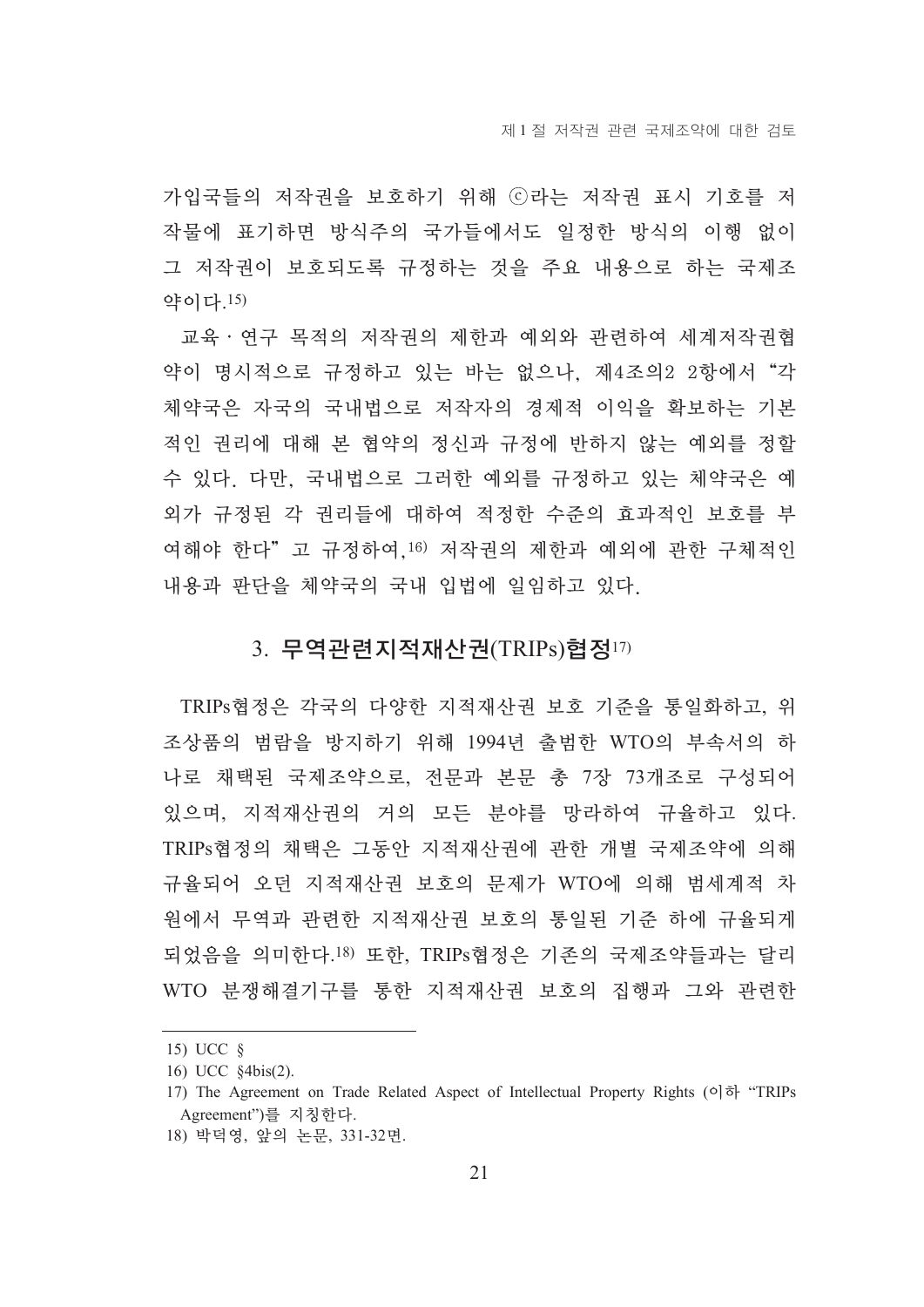제 2 장 현행 국제조약하에서의 교육 • 연구 목적의 저작권의 제한과 예외

절차적 규정들을 두고 있어 보다 강력한 제재를 지적재사궈의 집행수 단으로 제공하고 있다.

TRIPs협정 중 저작권 및 저작인접권 관련 조항은 제9조 내지 제14 조이며, 제9조 1항에서는 당해 국가가 베른협약의 회워국이지 여부와 관계없이 회원국들이 베른협약 제1조 내지 제21조 및 부속서의 내용 을 준용하도록 규정하고 있어서, 저작권의 제반 내용에 관한 한 베른 협약이 전적으로 적용된다고 할 수 있다.19) 또한, 제13조에서는 "회원 국은 배타적 권리에 대한 제한 또는 예외를 저작물의 통상적인 이용 과 충돌하지 아니하고, 궈리자의 정당한 이익을 불합리하게 해치지 아니하는 특정하고 특별한 경우로 한정한다"라고 규정하여 베른협약과 마차가지로 저작권의 제한 또는 예외의 요거을 매우 엄격하게 규정하 고 있다.20) TRIPs협정은 이 조항을 통해 저작권의 제한을 위한 '3단계 테스트'를 제시하고 있으며, 이는 세계 각국이 자국의 저작권법상의 저 작권의 제한과 예외를 정하는데 매우 중요한 기준이 되고 있다.

#### 4. WIPO저작권조약21) 및 WIPO실연 · 음반조약22)

WIPO저작권조약과 WIPO실여 · 음반조약은 1996년 12월 WIPO 주관 으로 스위스 제네바에서 개최된 '저작권과 저작인접권 문제에 관한 WIPO 외교회의'에서 채택된 국제조약이다. 이들 조약들은 기존의 저 작권 관련 국제조약에서 미흡했던 부분들을 정리하고, 23) 기술과 조약

<sup>19)</sup> TRIPs협정은 "본 협정상의 어떠한 규정도 파리협약, 베른협약, 로마협약, 집적회 로에 관한 지적재산권협약상의 회원국의 의무에 영향을 미치지 않는다"라고 규정 하고 있다. TRIPs Agreement §2(2).

<sup>20)</sup> TRIPs Agreement §13; 다만, 베른협약과는 달리 제한되는 권리를 복제권에 한정 하지는 않고 있다.

<sup>21)</sup> WIPO Copyright Treaty (이하 "WCT")를 지칭한다.

<sup>22)</sup> WIPO Performances and Phonograms Treaty (이하 "WPPT")를 지칭한다.

<sup>23)</sup> 베른협약은 100년 이상의 역사를 통해서 개정을 거듭했으나 저작권 보호를 위하여 간과했거나 불완전했던 부분이 존재하는 바, 이를 온전히 처리하자는 것이다. WIPO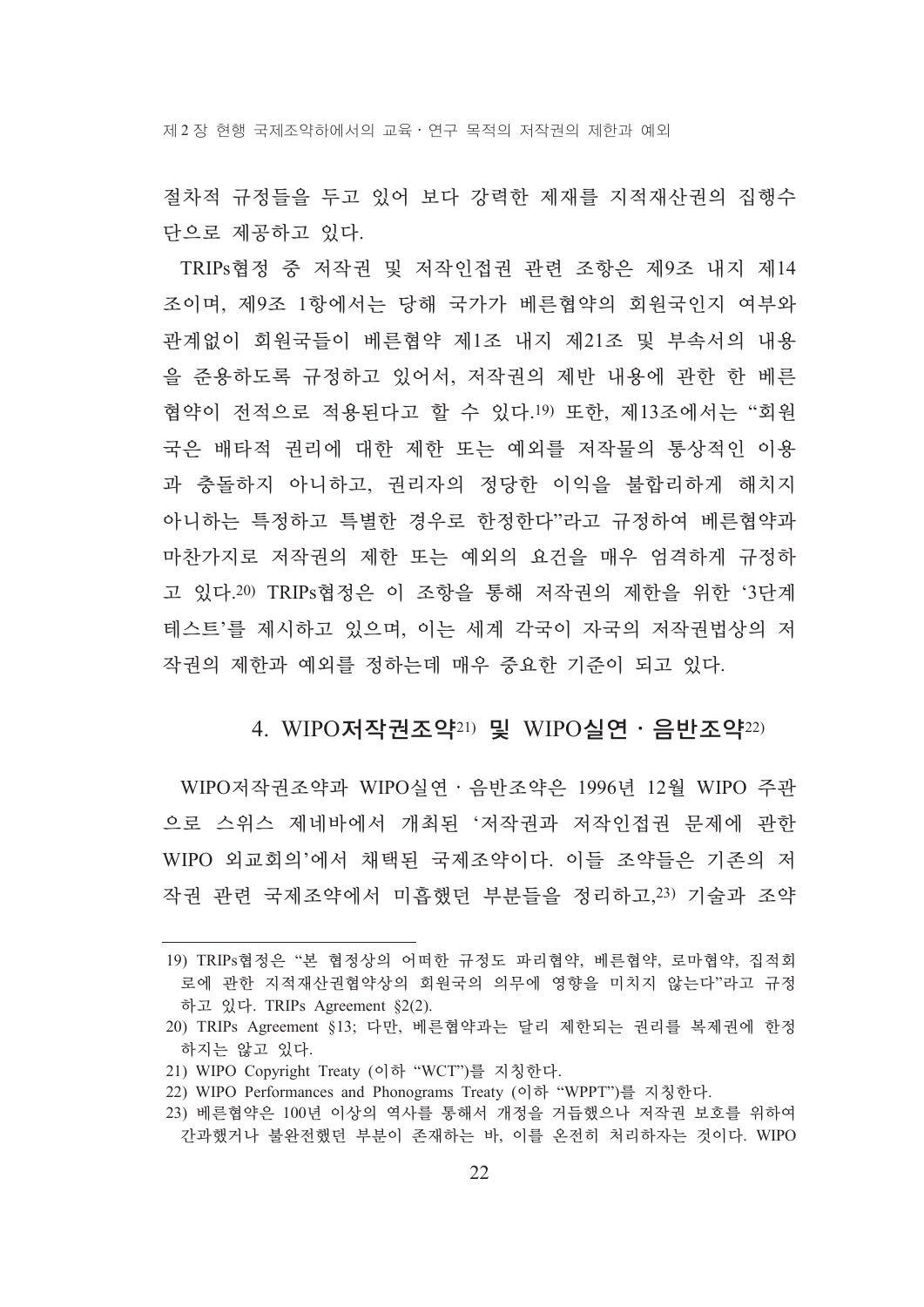간의 공백을 메우는 것을 목적으로 하고 있으며, 24) 베른협약 제20조 에 따른 특별협정의 형태로 채택되었다. 25)

WIPO저작권조약은 제10조 1항에서 "체약당사자는 저작물의 통상적 인 이용과 충돌하지 아니하고 저작자의 합법적인 이익을 부당하게 해 치지 아니하는 특별한 경우에는 이 조약에서 문학ㆍ예술 저작물의 저 작자에게 부여한 권리에 대한 제한과 예외를 국내법으로 규정할 수 있 다"고 규정하고, 26) 제10조 2항에서는 "체약당사자는 베른협약을 적용 할 경우에, 동 협약에서 규정한 권리에 대한 제한과 예외를 저작물의 통상적인 이용과 충돌하거나 저작자의 합법적인 이익을 부당하게 해치

지 아니하는 특별한 경우로 한정하여야 하다"고 규정하고 있다. 27)28) WIPO실여 · 음반조약은 제16조 1항에서 "체약당사자는 실여자와 음 반제작자의 보호에 과하여 무학 · 예술 저작물에 대한 저작권 보호와 관련하여 규정한 바와 같은 종류의 제한이나 예외를 국내법으로 규 정할 수 있다"고 규정하고 있고.29) 제16조 2항에서 "체약당사자는 이 조약에서 규정한 권리에 대한 제한이나 예외를 실여이나 음반의 통 상적인 이용과 충돌하거나 실연자나 음반제작자의 정당한 이익을 부

- 25) 따라서 TRIPs협정과 마차가지로 베른협약 제1조 내지 제21조 및 부속서의 적용 을 받는다.
- 26) WCT §10(1).
- 27) WCT §10(2).
- 28) WIPO저작권조약은 1) 복제권에 대한 제한에 관한 일반조항을 모든 권리에 대한 제한에 관한 일반조항으로 하였다는 점과, 2) 국내법에 존재하고 있는 제한과 예외 에 대해서도 국제적인 규범에 비추어 판단할 여지가 생겼다는 점에서 베른협약의 보호 수주을 넘는 것이라고 할 수 있다. 최경수, 앞의 논문, 40-41면,
- 29) WPPT §16(1).

저작권조약에서는 저작물 종류의 확대, 사진저작물의 보호기간 등에 관한 규정이, WIPO실연 · 음반조약에서는 실연자의 인격권, 실연자와 음반제작자의 권리에 대한 제한과 예외 등에 관한 규정이 이러한 목적에서 규정되었다. 최경수, WIPO 저작권 조약 및 실연 · 음반조약의 체결과 그 의의, 창작과 권리 제6호(1997.03), 34-35면.

<sup>24)</sup> 베른협약이나 로마협약은 디지털 기술을 염두에 두고 있지 않았기 때문에, 그로 인해 발생하는 문제점들을 법적으로 분명히 할 필요성이 생겼다. 최경수, 위의 논문, 35면.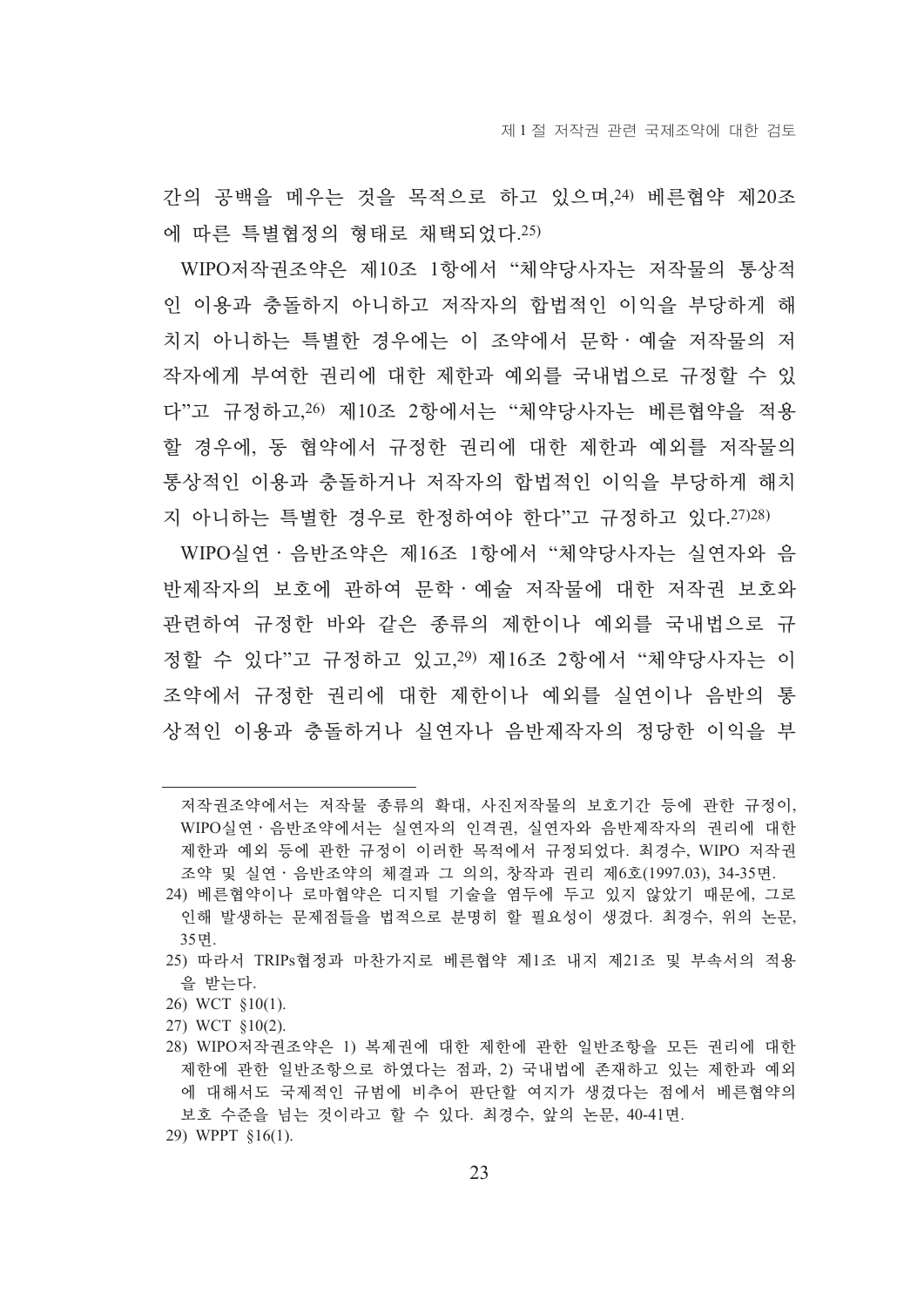제 2 장 현행 국제조약하에서의 교육 • 연구 목적의 저작권의 제한과 예외

당하게 해치지 아니하는 특별한 경우로 하정하여야 하다"고 규정하 고 있다.30)

### 제 2절 국제조약상 권리제한을 위한 3단계 테스트

#### 1. TRIPs협정과 베른협약과의 관계

베른협약을 통해 복제권을 제한하는 법리로 처음 등장한 3단계 테 스트 법리는 WIPO저작권조약과 TRIPs협정 등을 통해 저작권 제한의 일반원칙으로 변모되었다고 할 수 있다. 베른협약과 TRIPs협정 하에 서의 저작권 제한은 다음과 같은 점에서 차이가 있다고 하겠다.

저작권의 제한에 관한 규정에 있어서, TRIPs협정에서는 "회원국은 ... 제한한다"고 규정하고 있는데 반해, 베른협약에서는 "... 당사국의 입법에 맡긴다"라고 규정하고 있어 TRIPs협정이 베른협약에 비해 보 다 제한적으로 규정하고 있다고 할 수 있다. 또한, 저작권 제한의 범 위에 있어서 베른협약은 복제권에 한정되는 것으로 규정하고 있으나, TRIPs협정은 모든 배타적 권리로 범위를 확장하고 있다.31) 그리고 베 '른협약에서는 권리제한의 요건으로 저작자의 합법적인 이익을 해치지 않아야 한다고 규정하고 있는데 대해, TRIPs협정은 저작자에게 필요 로 하지 아니한 이익을 언급함으로써 고려해야 할 이익의 범위를 확 장하고 있다.

#### 2. 3단계 테스트의 요건

아일랜드의 음악저작권 단체(The Irish Music Rights Organisation)를 대신하여 유럽연합이 미국을 상대로 WTO 분쟁해결기구에 제소한 사

<sup>30)</sup> WPPT 816(2).

<sup>31)</sup> 번역, 대중공연, 방송과 다른 전달, 공적인용, 개작, 대여도 포함하고 있다.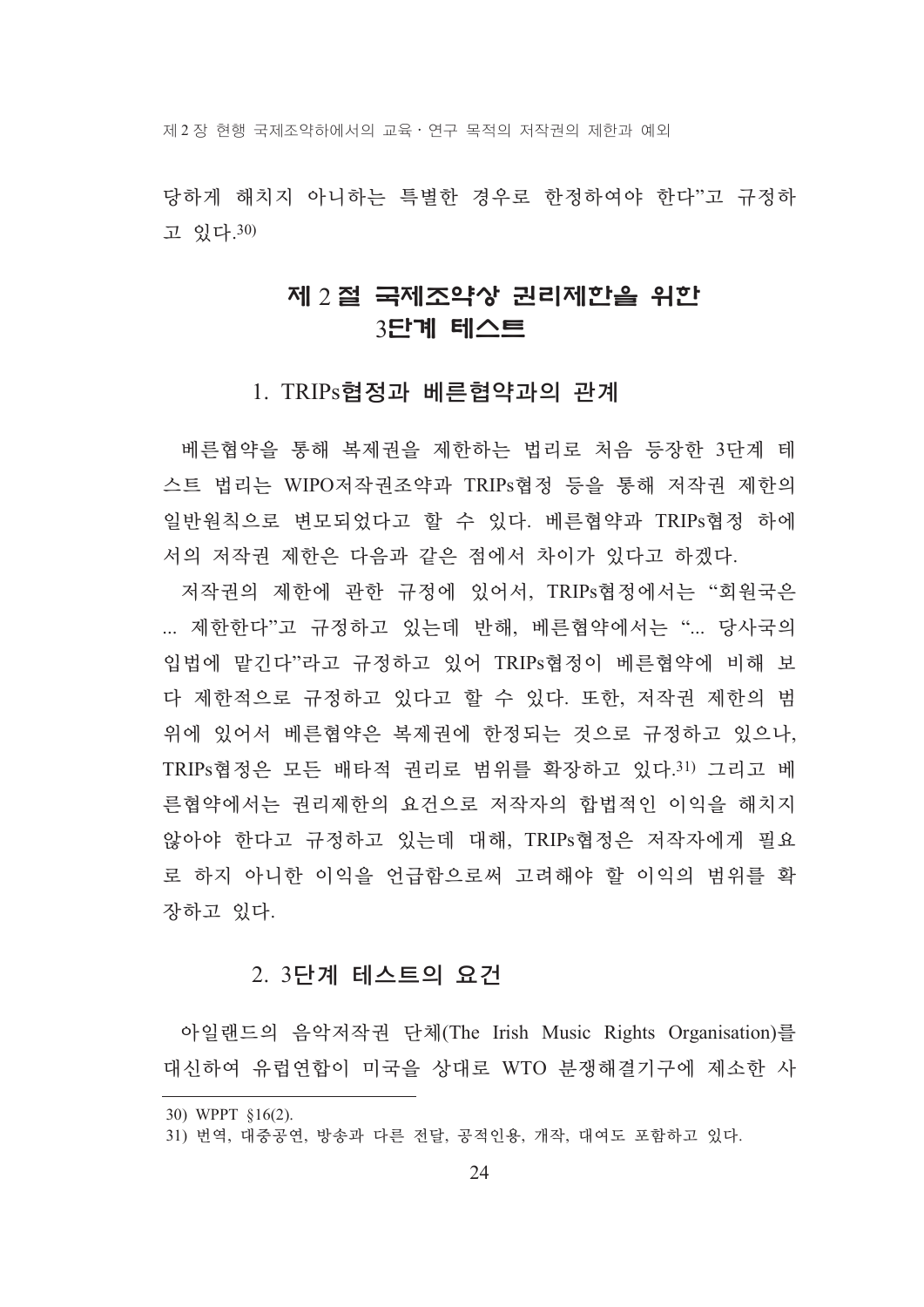건32)33)에서 WTO 패널이 3다계 테스트의 요건 충족 여부에 관하여 판단한 바 있어, WTO 패널의 견해를 중심으로 저작권의 제한을 위한 국제조약상의 3단계 테스트의 요건을 살펴보면 다음과 같다.

#### (1) 특정되고 특별한 경우

'특정한'이라는 용어의 해석과 관련하여, WTO 패널은 각 국가의 입 법에 있어서 제한과 예외는 분명하게 규정되어야 하며, 예외의 범위 가 알려지고, 특정화 될 수 있다면, 예외가 적용될 모든 가능한 상황 을 정해 둘 필요는 없고 규범적 의미에서 명확한 정도의 수준이면 족 하다고 보았다. 또한, '특별한'이라는 용어와 관련하여서는, 저작권의 예외와 제한은 그 적용범위에 있어서 목적을 고려하여 좁게 보아야 하는 것으로 해석했다. 따라서 3단계 테스트는 첫 번째 요건을 충족 하기 위해서는 각 국가의 저작권법에서 정한 제한이나 예외가 명확하 게 규정되어 있어야 하고, 그 범위는 좁게 정하고 있어야 한다. 34)

#### (2) 저작물의 통상적인 이용에 저촉되지 않을 것

WTO 패널은 두 번째 요거에서의 '이용'은 배타적이 권리를 가지는 저작자가 통상 저작물에 대해서 경제적 이익을 획득하는 것과 경쟁관 계를 야기하여 저작권자로부터 중대한 영업적 이익을 박탈하는 것을 의미하는 것으로 보았다. 그리고 '통상'이라는 용어는 현실적 이용과

<sup>32)</sup> 유럽연합은 미국 저작권법 제110조 5항에 규정되어 있는 예외가 TRIPs협정 제9 조 1항에 의해 TRIPs협정의 일부가 된 베른협약 제11조 1항과 제11조의2 1항에 규 정되어 있는 의무를 위반한 것이므로 미국이 TRIPs협정상의 의무를 위반하였다고 제소하였다.

<sup>33)</sup> 이 사건에 관하여는 김은정, 국제통상법에서 저작권 보호의 변화와 그 제한 및 예외에 관한 연구: WTO TRIPs 협정 및 FTA 협정의 해석을 중심으로, 성신여자대 학교 석사학위논문 (2012.02), 59-90면 참조.

<sup>34)</sup> 민경재, 저작권법상 권리제한 일반규정에 관한 연구, 전남대학교 박사학위논문 (2011.02), 89-90면 참조.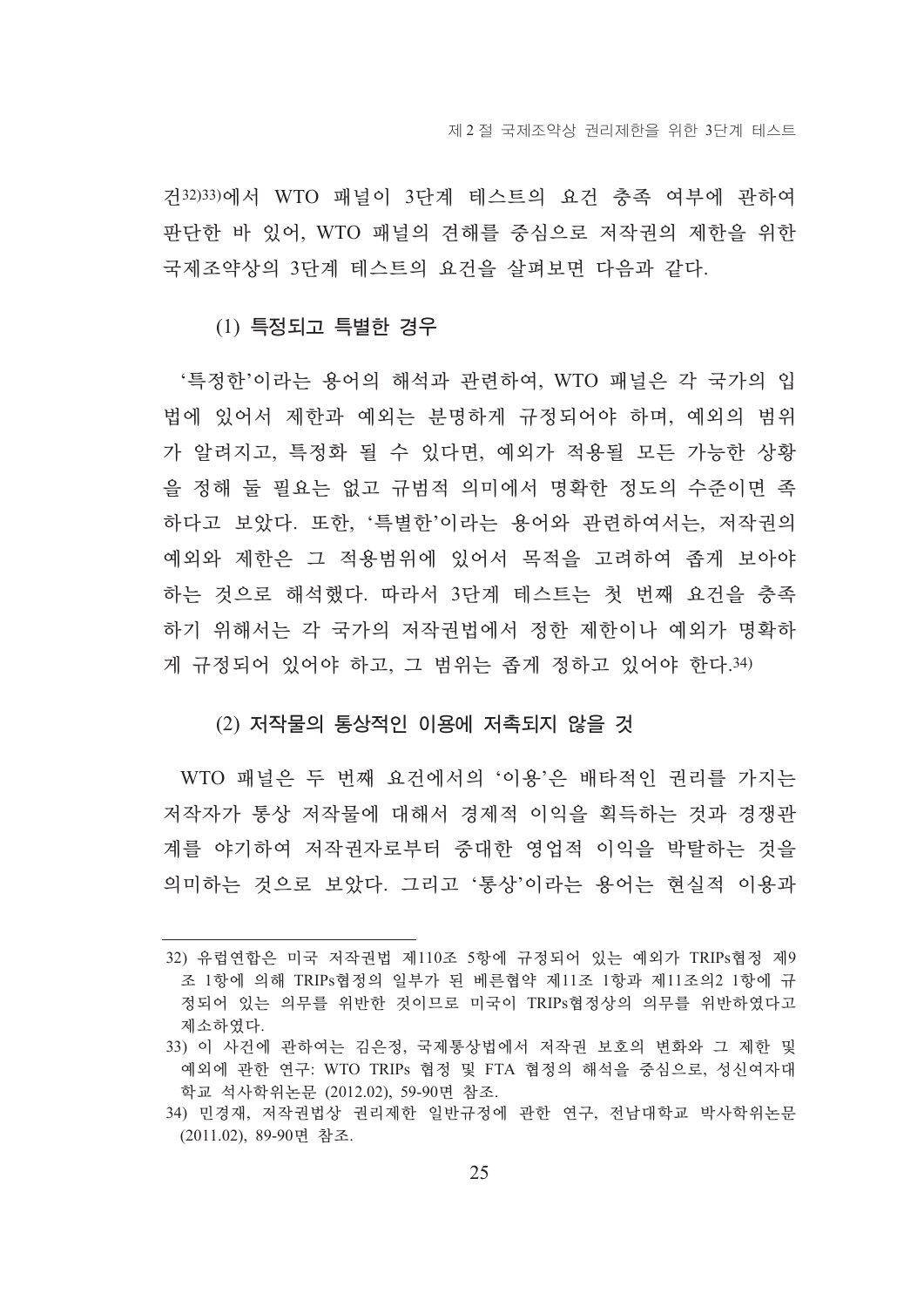제 2 장 현행 국제조약하에서의 교육 • 연구 목적의 저작권의 제한과 예외

잠재적 이용 모두를 포함하는 것으로 해석하고 있다. 따라서 관행이 나 권리자의 기대가능성에 따라 저작자가 저작물을 통해 얻을 수 있 는 경제적 가치를 추구하는 일반적인 경우 및 잠재적 이용가능성과 시장이 형성될 가능성이 합리적으로 예견되는 경우에 권리자의 저작 권 행사가 방해되어서는 안 된다는 것을 의미한다.35)

#### (3) 권리자의 정당한 이익을 불합리하게 침해하지 않을 것

WTO 패널에 따르면, '이익'은 현실적 또는 잠재적인 경제적 이익을 의미하며, 이는 경제적 이익만을 의미하는 것이 아니라 저작인격권 등에 의한 이익을 포함한다. '정당한'은 이익의 보호를 위한 요청에서 배타적 권리의 보호에 기초를 두는 목적론적 견지에서 정당화될 수 있는 것을 의미하며, 조약의 규정이 저작권자에게 다소의 침해를 받 도록 하는 것을 인정한다고 하더라도 예외와 제한이 저작자의 수입에 불합리한 상실을 초래하거나 초래할 가능성이 있다면, 침해가 '불합리 한'수준에 이른 것이라고 판단하고 있다. 그러나 패널은 비록 저작권 자의 정당한 이익에 불합리한 손해가 야기된다고 하더라도 적절한 보 상이 이루어지는 경우에는 예외가 부여될 수 있다고 보고 있다.

#### 제 3절 소 결

앞서 살펴보았듯이, TRIPs협정, WIPO저작권조약, WIPO실여 · 음반 조약 등에서 처명하고 있는 권리제한을 위한 3단계 테스트는 저작권 의 제한을 위한 국제적인 표준으로 자리매김하였지만, 3단계 테스트 자체가 각국에 어떠한 입법이나 조치를 취해야 하는지에 관한 가이드 라인을 제공해주는 것은 아니다. 국제조약상의 3단계 테스트가 저작 권의 제한 또는 예외의 요건을 매우 엄격하게 규정하고 있으나, 각국

<sup>35)</sup> 박덕영, 앞의 논문, 340-41면.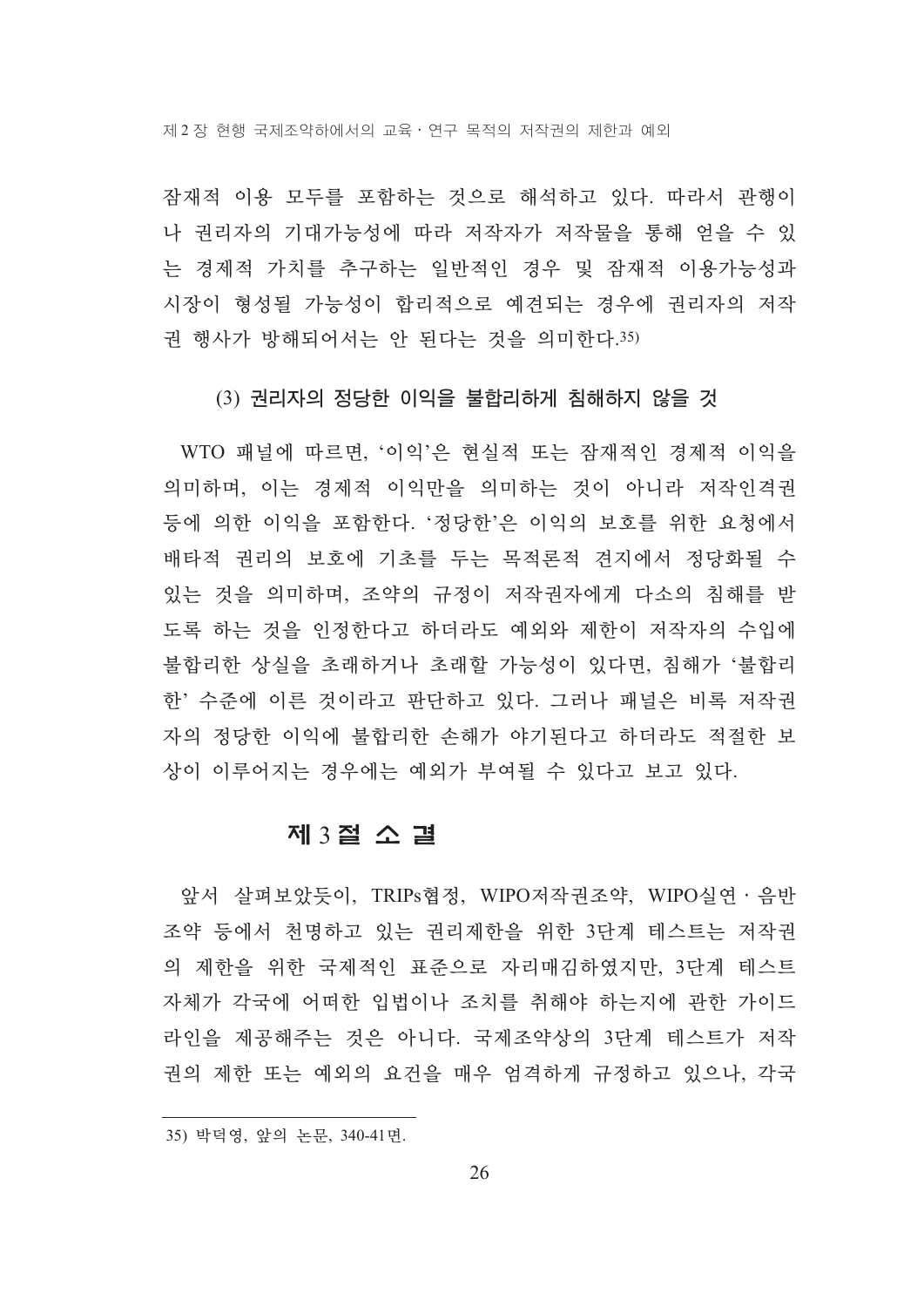은 그러한 3단계 테스트를 준수할 의무만 가질 뿐, 이를 준수하기 위 한 구체적인 방법은 스스로 정해야 한다. 따라서 저작권의 제한과 예 외에 관한 구체적인 내용과 판단은 각국의 국내 입법에 일임되어 있 다고 하겠다.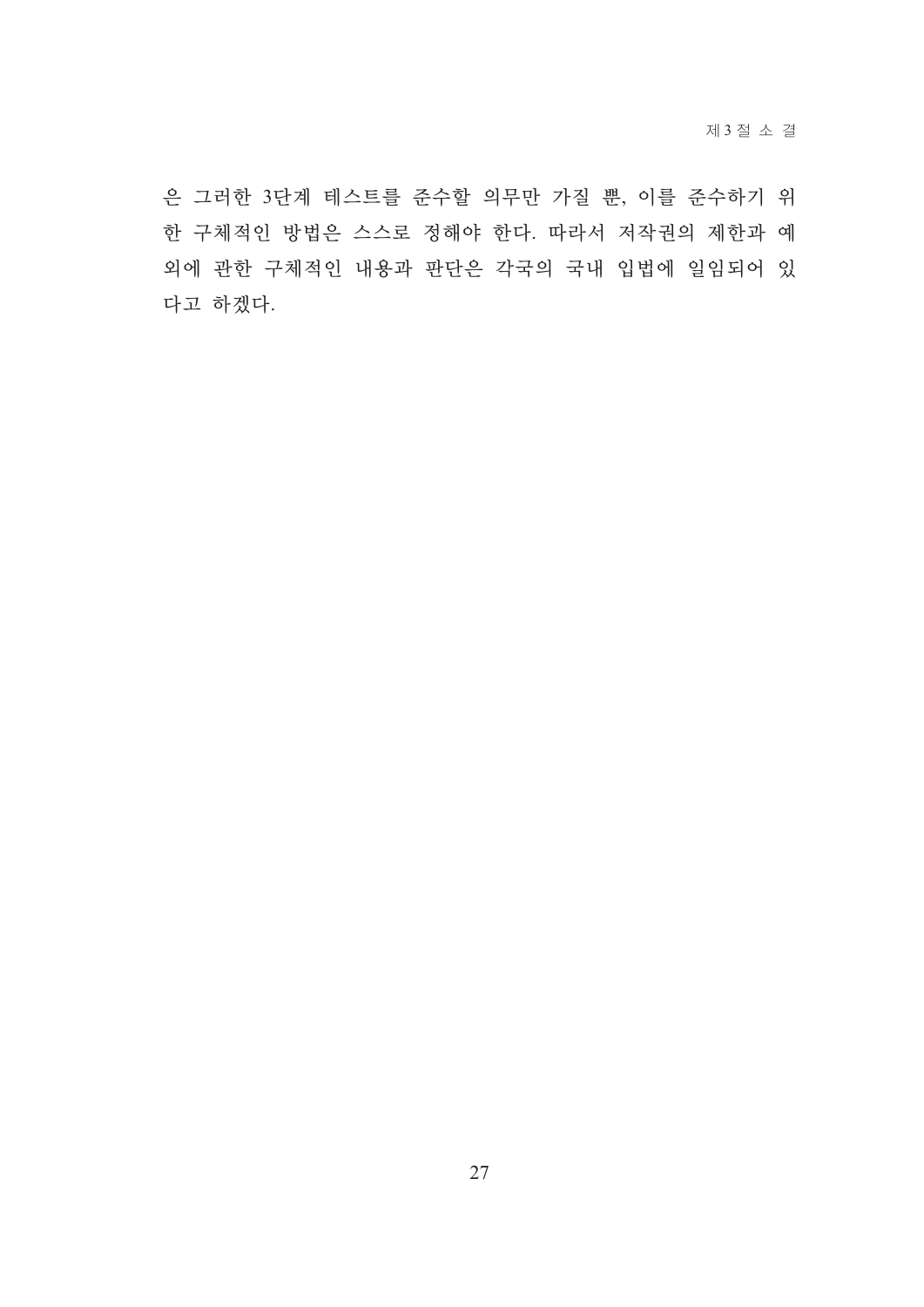## 제 3 장 교육 · 연구 목적의 저작권의 제한과 예외에 관한 국제규범의 제정을 위한 논의 현황

## 제 1절 국제규범 제정에 관한 논의의 배경과 현황

정보통시기술의 발달에 따른 디지털 저작물과 디지털화된 교육화경 등은 국가에 따라 혹은 국가 간에 있어서 저작권의 제한 및 예외의 내 용과 적용범위 등과 관련하여 난해한 문제를 야기하고 있다. 이에 반해, 제2장에서 살펴보았듯이 국제조약상의 3단계 테스트가 저작권의 제한과 예외에 관한 요건을 규정하고는 있으나 그 구체적인 내용과 판단은 각 국의 국내 입법에 일임하고 있고, 저작권의 제한과 예외에 관한 각국 저작권법의 입법태도는 다소 차이를 보이고 있는 상황이다. 따라서 그 러한 문제를 해결하고, 동시에 저작권의 제한과 예외에 있어서 국가들 간의 균형을 맞추기 위해 국제규범 제정의 필요성이 대두되게 되었다.

WIPO저작권상설위원회는 지난 2005년부터 저작권의 제한과 예외를 규정하는 국제규범의 제정에 관한 논의를 진행해왔으며, 2008년 3월 10일부터 12일까지 스위스 제네바에서 열렸던 제16차 WIPO상설위원 회 특별회의에서 '저작권의 제한과 예외'가 주요의제 중에 하나로 채 택되면서 보다 활발한 논의가 이루어지고 있다. 특히, 지난 7월에 개 최된 제24차 특별회의에서는 '교육 및 연구를 위한 저작권의 제한과 예외'에 관한 국제규범(안)의 일부 내용이 제안되었으며, 지난 11월 스위스 제네바에서 열렸던 제25차 특별회의에서는 '시각장애인 및 독 서장애인을 위한 저작권의 제한과 예외'에 관한 국제규범의 초안36)이 마련되는 등 그 간의 논의가 결실을 맺고 있다.

<sup>36)</sup> See generally, Standing Committee on Copyright and Related Rights, Draft Text of an International Instrument/Treaty on Limitations and Exceptions for Visually Impaired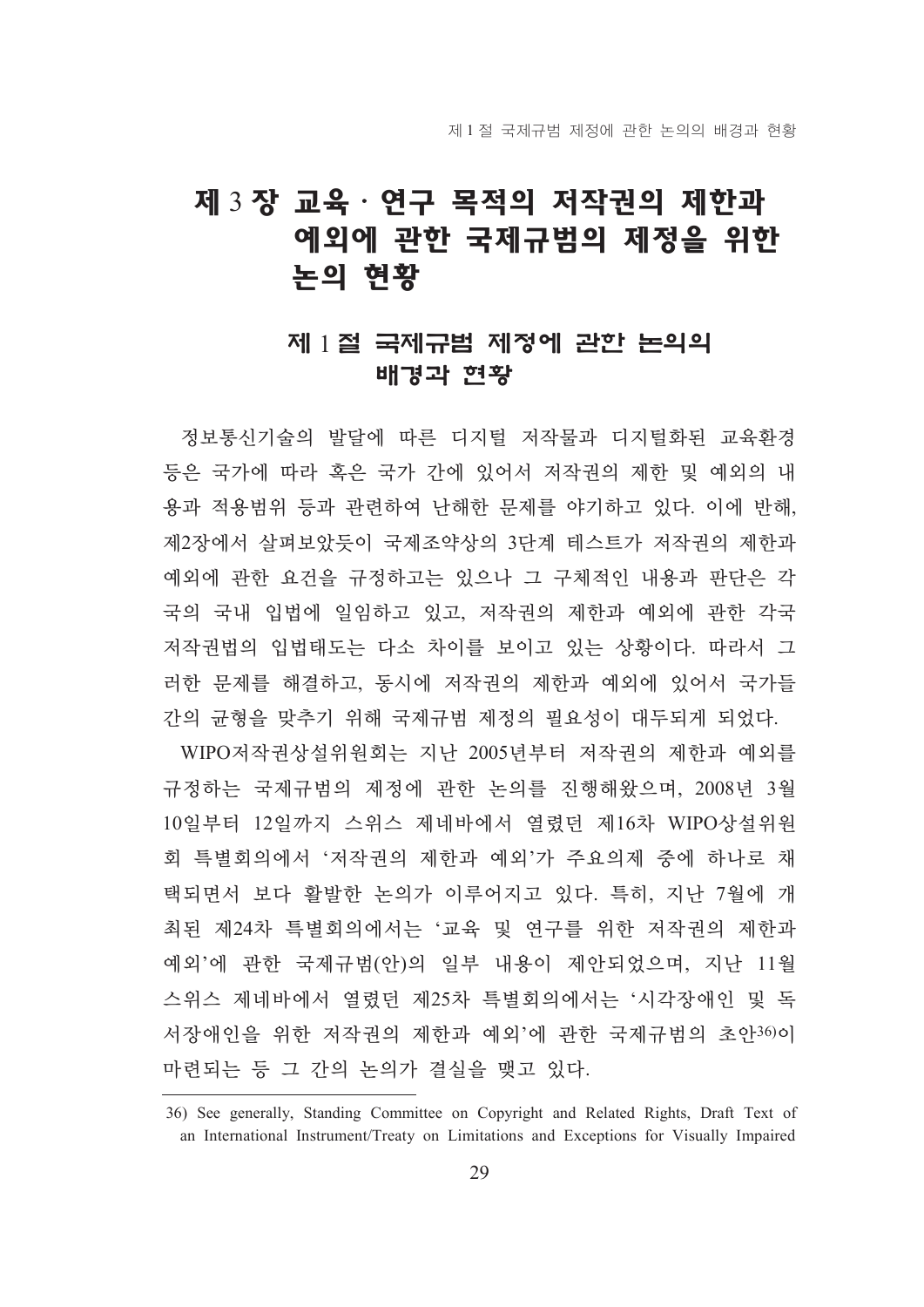WIPO저작권상설위원회는 특별회의를 통해 저작권의 제한과 예외에 관한 국제규범의 제정에 관한 논의를 계속해나갈 예정이며, 제30차 특별회의가 개최될 2015년까지는 '저작권의 제한과 예외에 관한 국제 규범(안)'을 WIPO 총회에 상정하는 것을 목표로 삼고 있다.

### 제 2 절 제24차 특별회의 회의 결과에 대한 검토 및 분석37)

교육 · 연구 목적의 저작권의 제한과 예외에 관한 국제규범의 제정 에 대해 논의하기 위해 제24차 WIPO저작권상설위원회 특별회의에 참 석한 각국의 대표들은 저작권의 제한과 예외가 인정되는 경우를 1) 학교 및 교육·연구기관의 이용, 2) 교실에서의 이용, 3) 교실 이외의 장소에서의 이용, 4) 원격 교육을 위한 이용, 5) 연구 목적의 이용으로 구분하여 그에 대해 정리된 각국의 입장을 밝혔으며, 그 구체적인 내 용은 다음과 같다.

#### 1. 학교 및 교육 · 연구기관의 이용

(Educational, Teaching and Research Institutions)

학교 및 교육·연구기관의 이용에 관련하여, 공·사립학교, 교육기 관, 연구기관, 기록보관소, 도서관 등을 그 적용대상으로 하는 국제규 범(안)이 제안되었으며, 이에 따라 권리자의 허락 없이 가능한 저작물 이용의 구체적인 범위를 살펴보면 다음과 같다.

Persons/Persons with Print Disabilities (November 23, 2012), available at http://www. wipo.int/edocs/mdocs/copyright/en/sccr 25/sccr 25 2.pdf.

<sup>37)</sup> 지난 7월 16일부터 25일까지 스위스 제네바에서 열렸던 WIPO저작권상설위원회 (SCCR) 제24차 특별회의에서의 논의를 정리한 문서인 Provisional Working Document towards an Appropriate International Legal Instrument (In Whatever Form) on Limitations and Exceptions for Educational, Teaching and Research Institutions and Persons with Other Disabilities Containing Comments and Textual Suggestions (July 31, 2012)  $\left( \circ \right)$ "Provisional Working Document")에 기초하여 작성된 내용이다.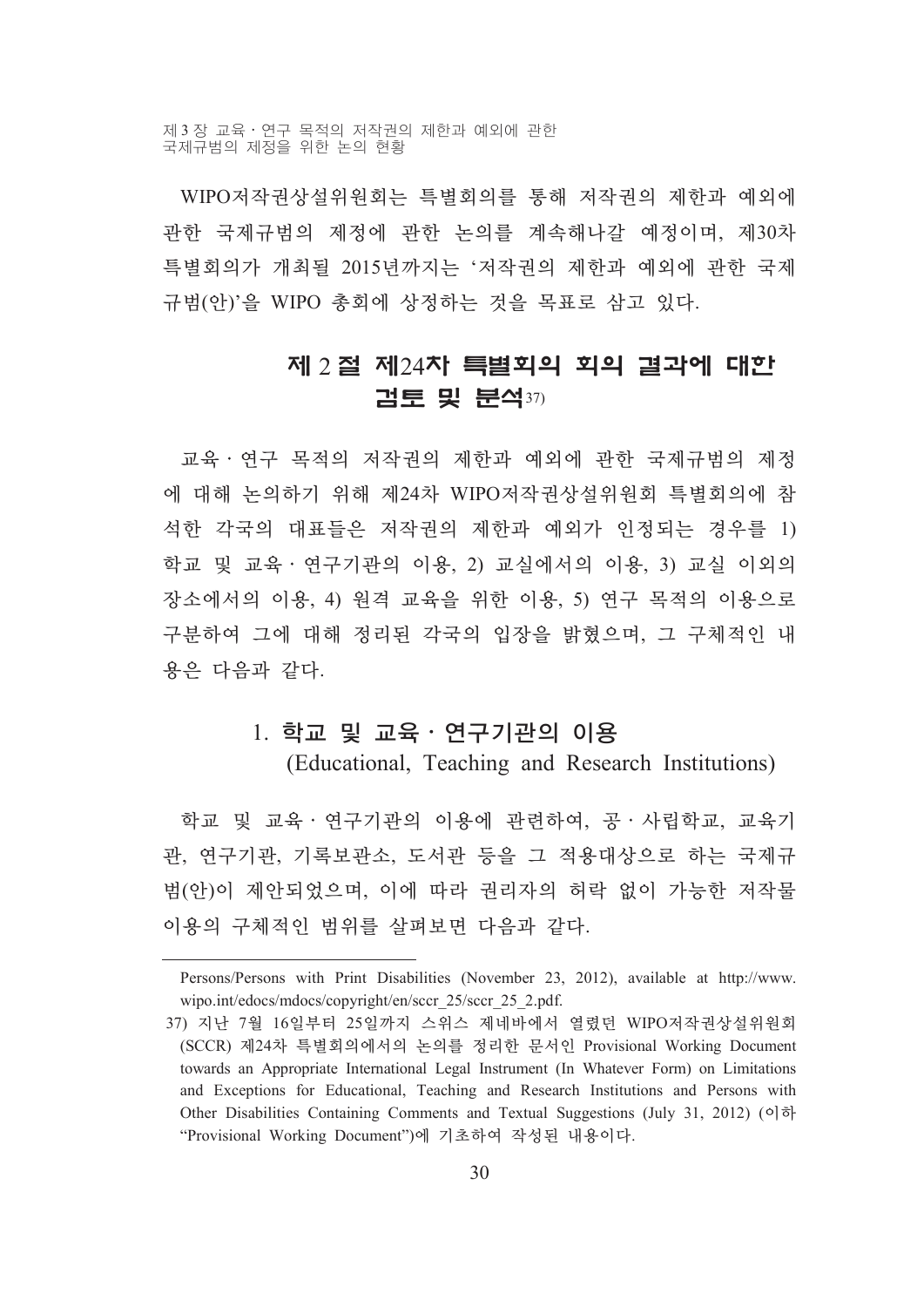먼저, 아프리카 국가 그룹은 학교 및 교육 · 연구기관의 이용을 크게 1) 교육, 학문 또는 연구의 촉진을 위한 권리와 2) 저작물의 수출과 수입(권리소진)으로 나누어 규정하는 국제규범(안)을 제안하였다. 이는 교육, 학문 또는 연구의 촉진을 위한 권리와 관련하여, 체약당사국에 위치한 교육기관 또는 연구기관은 저작물을 다른 언어로 번역하여 이 를 복제 또는 출판할 수 있으며, 저작물의 일부를 발췌하여 교육 목 적으로 제작·배포되는 교육 자료에 이용할 수 있고, 상기 이용으로 인해 얻어진 저작물 복제본을 개발도상국 또는 저개발국에 적법하게 수출할 수 있다는 내용을 규정하고 있다. 저작물의 수출과 수입(권리 소진)에 관하여서는, 교육기관, 연구기관 또는 학생이 적법하게 취득 한 저작물을 권리자의 승인 없이 판매, 수입 또는 수출하거나 영상으 로 공중에게 전시할 수 있으며, 음반 또는 영상저작물의 경우에 비상 업적인 목적으로 대여 또는 대출할 수 있고, 교육기관이나 연구기관 이 적법하게 취득한 컴퓨터 프로그램에 대한 소유권을 다른 교육기관 또는 다른 교육기관의 교수진, 직원 또는 학생에게 이전하는 것을 허 용하는 내용을 규정하고 있다.

이와 관련하여, 프랑스는 1) 학교 및 교육 · 연구기관의 이용에 따른 저작권의 제한이 교과서에는 적용되지 않는 것으로 보며, 2) 학교 또 는 대학에서의 교육, 공교육 또는 사교육, 원격교육을 포함하여 교육 의 과정이나 또는 연구자의 연구에 이용되었음을 설명할 수 있어야 하고, 3) 학생, 교사 및 연구자와 같이 직접 관련이 있는 사람들의 이 용이어야 하며, 4) 상업적 목적이 없어야 하고, 5) 이상의 이용이 일정 액의 보상을 전제로 하는 것이어야 한다는 다섯 가지의 기본 워칙을 제시하는 자국의 저작권법의 내용을 소개했다.

유럽연합 역시 회원국에게 교육 목적을 위한 저작권 또는 저작인접 권의 제한을 인정하도록 규정하고 있으나, 회원국의 저작권법상에 그 러한 제한에 대한 정당한 보상을 권리자에게 제공하도록 하는 규정을

31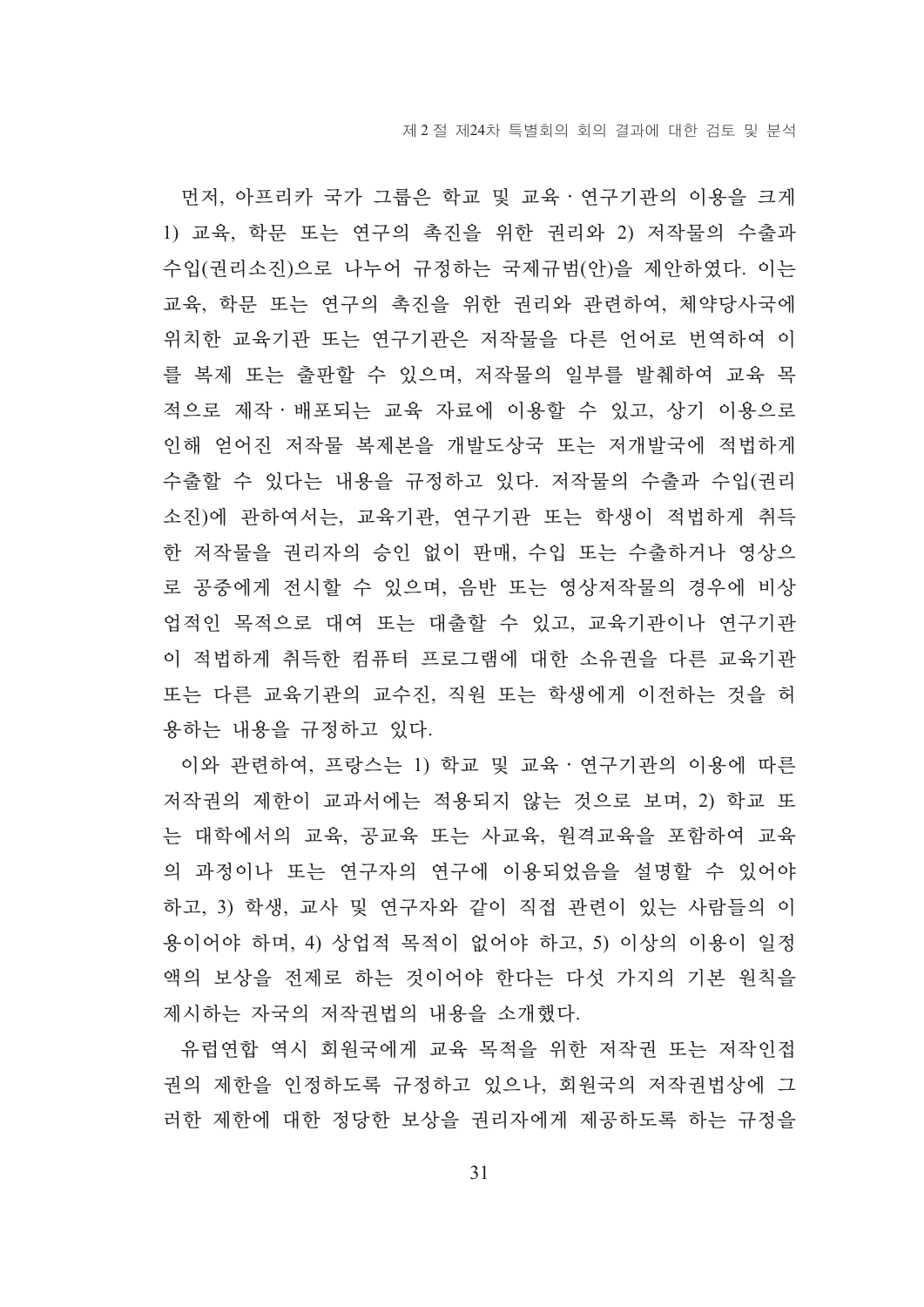제 3 장 교육 • 연구 목적의 저작권의 제한과 예외에 관한 국제규범의 제정을 위한 논의 현황

두도록 요구하고 있으며, 교육 목적을 위한 그러한 권리의 제한이 3 단계 테스트가 적용되는 범위 내의 것이어야 한다고 규정하고 있음을 밝혔다.

미국은 미국 저작권법 제110조에서 현장교육 및 원격교육 모두에 있어서 일정한 경우에 제한적으로 저작물을 이용할 수 있게 하고 있 으며, '공정이용'의 법리에 따라 교육이나 연구의 목적을 위해 필요한 범위 내에서 저작물이 이용되거나 권리자의 상업적 이익을 해하지 않 을 경우에 한해서 교육 및 연구기관의 이용에 따른 저작권의 제한을 인정하고 있다고 밝혔다.

<표 1> 학교 및 교육 · 연구기관의 이용에 관한 국제규범(안)38)

| 제안국가                                                          | 국제규범(안)                                          | 내용                                                                                       |
|---------------------------------------------------------------|--------------------------------------------------|------------------------------------------------------------------------------------------|
| 12.1. 적용대상<br>아프리카<br>13. 교육, 학문<br>그룹<br>또는 연구의<br>촉진을 위한 권리 | 본 조약은 장애인, 교육기관, 연구기관, 학<br>생, 도서관, 기록보관소에 적용된다. |                                                                                          |
|                                                               |                                                  | (1) 체약국에 주소지를 두고 있는 교육기관<br>또는 연구기관은 교육, 개인 학습 또는 연<br>구를 위한 목적으로 다음 각 호의 행위를<br>할 수 있다. |
|                                                               |                                                  | a. 저작물을 다른 언어로 번역하여 인쇄 또<br>는 그와 유사한 복제 방식으로 발행하는<br>행위                                  |
|                                                               |                                                  | b. 번역된 저작물의 복제와 출판                                                                       |
|                                                               |                                                  | c. 기관의 구성원인 장애인이 접근 가능한<br>형태로 저작물을 제공하는 행위                                              |
|                                                               |                                                  | d. 저작물의 일부를 발췌하여 교육 목적으<br>로 제작ㆍ배포되는 교육 자료에 포함시                                          |

38) SCCR, Provisional Working Document, pp. 11-12.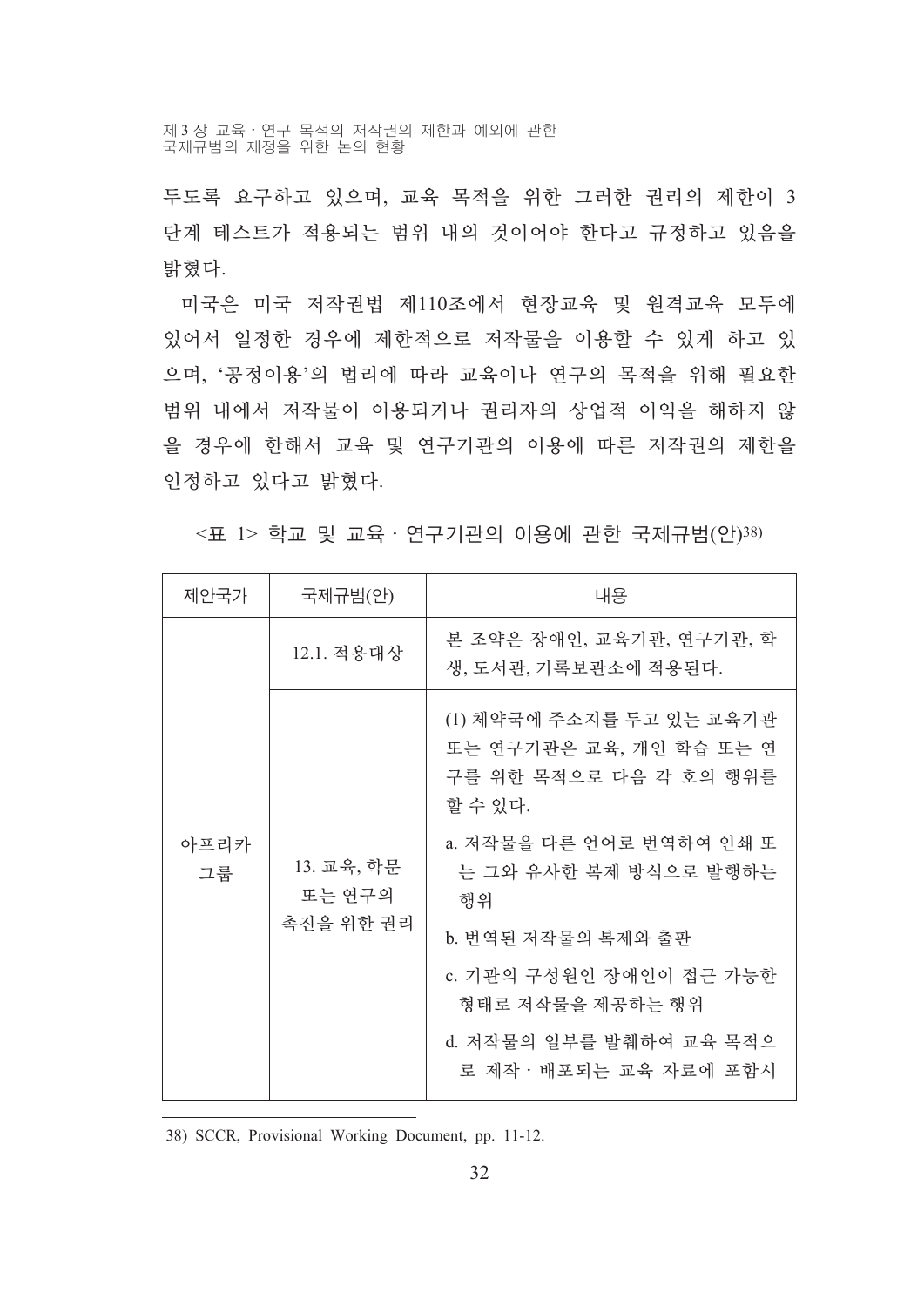#### 제 2 절 제24차 특별회의 회의 결과에 대한 검토 및 분석

| 제안국가 | 국제규범(안)                      | 내용                                                                                                                                                                                                                                                                                                                                                                                                                                                       |
|------|------------------------------|----------------------------------------------------------------------------------------------------------------------------------------------------------------------------------------------------------------------------------------------------------------------------------------------------------------------------------------------------------------------------------------------------------------------------------------------------------|
|      |                              | 키는 행위<br>(2) 체약국에 거주하는 자는 전항의 규정에<br>따라 취득한 복제저작물을 UN에 의해 개                                                                                                                                                                                                                                                                                                                                                                                              |
|      |                              | 발도상국 또는 저개발국으로 분류되는 다<br>른 체약국에 적법하게 수출할 수 있다.                                                                                                                                                                                                                                                                                                                                                                                                           |
|      |                              | (1) 베른협약 부속서의 규정에 따라, 체약<br>국에 주소지를 둔 교육기관, 도서관, 연구<br>기관 또는 학생이 적법하게 저작물 또는 저<br>작인접권 보호대상물을 취득한 경우에는<br>저작권 또는 저작인접권 권리자의 승인 없<br>이 그 저작물 또는 저작인접권 보호대상물<br>을 판매, 수입, 수출 또는 다른 방법으로 처<br>분할 수 있다.                                                                                                                                                                                                                                                      |
|      | 14. 저작물의<br>수입과 수출 -<br>권리소진 | (2) 전항의 규정에도 불구하고, 녹음, 영상<br>저작물 또는 컴퓨터프로그램(컴퓨터프로<br>그램을 구현하는 테이프, 디스크 또는 다른<br>형태의 매체를 포함)에 대한 저작권 또는<br>저작인접권 권리자의 승인이 없는 경우에<br>는, 그 녹음에 대한 특정한 복제본(음반)을<br>소유하는 자나 그 영상저작물에 대한 특정<br>한 복제본 또는 그 컴퓨터프로그램(컴퓨터<br>프로그램을 구현하는 테이프, 디스크 또는<br>다른 형태의 매체를 포함)에 대한 특정한<br>복제본을 소유하는 자는 체약국에서 직 ·<br>간접적인 상업이익을 위하여 대여나 대출<br>또는 대여나 대출의 본질을 갖는 다른 행위<br>나 관행을 통해 그 녹음, 영상저작물 또는<br>컴퓨터프로그램(컴퓨터프로그램을 구현<br>하는 테이프, 디스크 또는 다른 형태의 매<br>체를 포함)의 특정한 복제본에 대한 소유 |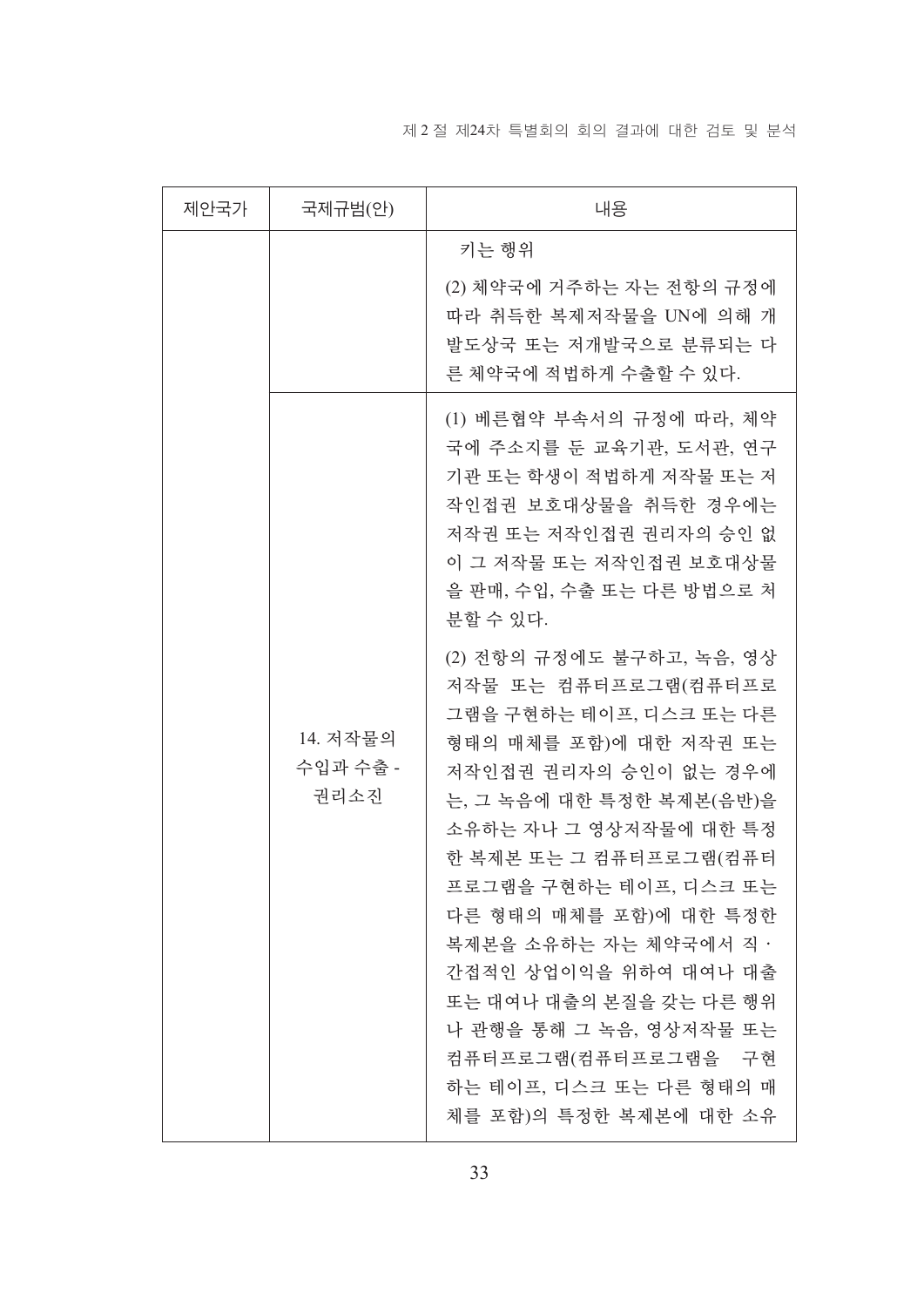## 제3장 교육·연구 목적의 저작권의 제한과 예외에 관한<br>국제규범의 제정을 위한 논의 현황

| 제안국가 | 국제규범(안)   | 내용                                                                                                                                                                                |
|------|-----------|-----------------------------------------------------------------------------------------------------------------------------------------------------------------------------------|
|      |           | 를 처분하거나 소유에 대한 처분을 승인하<br>지 못한다.                                                                                                                                                  |
|      |           | (3) 전항의 규정은 체약국에 주소지를 둔<br>도서관, 교육기관 또는 연구기관이 비상업<br>적인 목적으로 행하는 음반 또는 영상저작<br>물의 대여 또는 대출에 적용되지 아니한다.                                                                            |
|      |           | (4) 체약국에 주소지를 둔 교육기관이나 연<br>구기관이 적법하게 취득한 컴퓨터프로그<br>램에 대한 소유권을 다른 교육기관이나 교<br>수진, 직원 및 학생에게 이전하는 것은 (2)<br>항에서의 직·간접적인 상업이익을 위한<br>대여나 대출에 해당되지 아니한다.                             |
|      |           | (5) 저작물 또는 저작인접권 보호대상물을<br>적법하게 취득한 자는 저작권또는 저작인<br>접권 권리자의 승인 없이 체약국 내의 교육<br>기관 또는 연구기관에서 그 저작물 또는 저<br>작인접권 보호대상물을 직접 또는 (한 번<br>에 한 장의 이미지를 투사하는 방식의) 영<br>상으로 공중에게 전시할 수 있다. |
| 인도   | 12.2 적용대상 | 체약국은 본 조약에서 보장되는 예외 및 제<br>한을 본 조항에서 적용대상으로 규정하는<br>장애인, 공 · 사립학교, 비영리연구 · 교육<br>기관에 제공하여야 한다.                                                                                    |
| 파키스탄 | 12.3 적용대상 | 체약국은 본 조약에서 보장되는 예외와 제<br>한을 본 조항에서 적용대상으로 규정하는<br>장애인, 공 · 사립학교, 비영리교육 · 연구<br>기관에 제공하여야 한다.                                                                                     |
| 브라질  | 18. (무제)  | 다음 각 호에 대해서는 저작권 침해가 인정                                                                                                                                                           |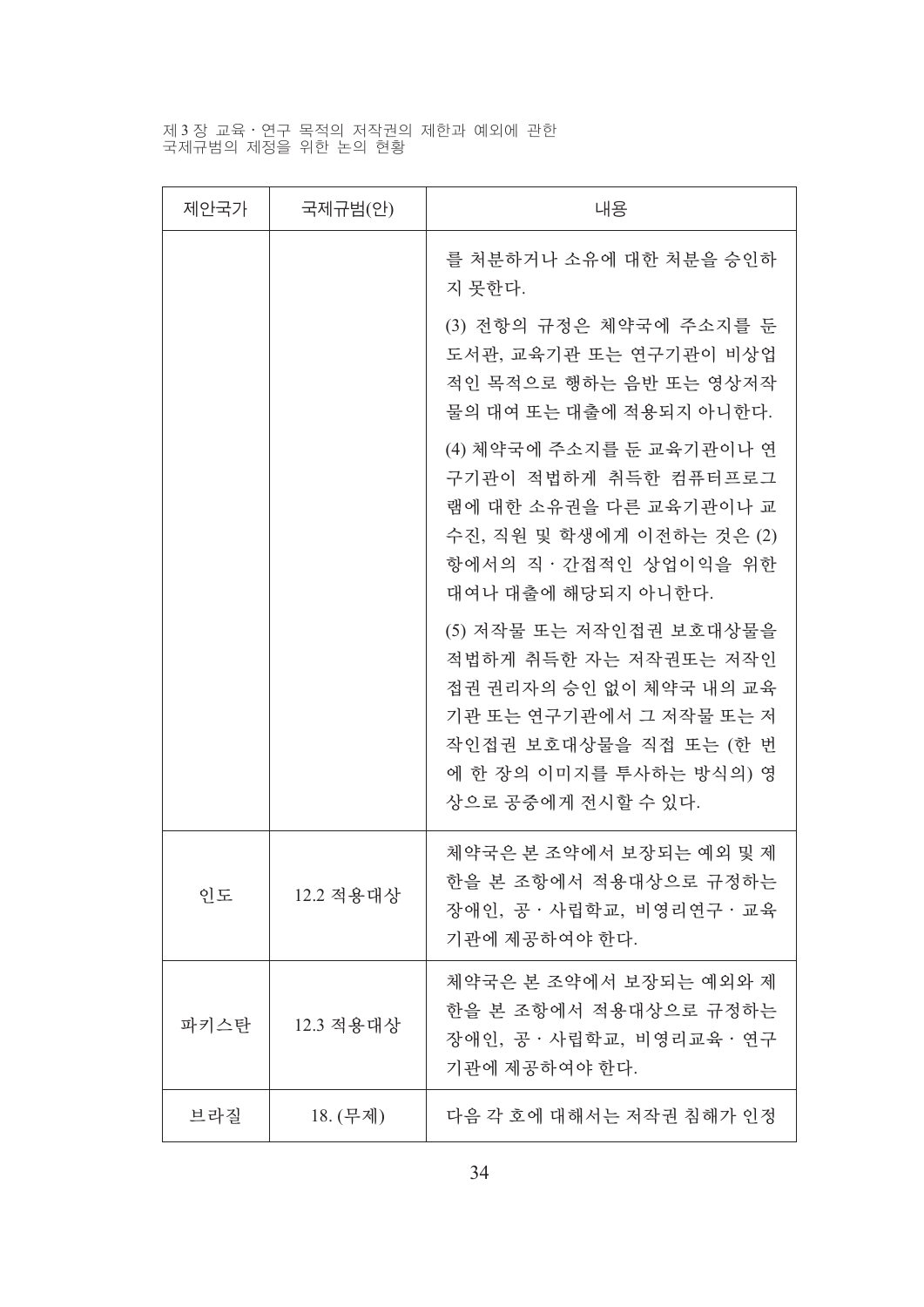#### 제 2 절 제 24차 특별회의 회의 결과에 대한 검토 및 분석

| 제안국가 | 국제규범(안) | 내용                                                                                                                                                                     |
|------|---------|------------------------------------------------------------------------------------------------------------------------------------------------------------------------|
|      |         | 되지 않는다.                                                                                                                                                                |
|      |         | 1. 교육의 목적에서 행해지는 일련의 교육<br>또는 연구 활동을 위해 교육기관이 비상<br>업적 목적의 범위 내에서 저작물을 실연,<br>낭독 또는 전시하는 행위 (저작자의 성명<br>을 포함한 출처를 표기한 경우에 한함)                                          |
|      |         | 2. 교육 또는 연구 활동을 위한 교사의 예증<br>에 이용될 교육 자료를 위해 비상업적 목<br>적의 범위 내에서 저작물의 일부 또는 저<br>작물 전체(시각예술작품이나 단편작품<br>의 경우)를 복제, 번역 또는 배포하는 행<br>위 (저작자의 성명을 포함한 출처를 표기<br>한 경우에 한함) |
|      |         | 3. 강연, 학술회의, 수업에 참가한 자에 의<br>한 노트 필기 (강연자, 학술회의 발표자,<br>교사의 서면에 의한 사전 동의 없이 상기<br>노트 필기를 출판할 수 없음)                                                                     |
|      |         | 4. 연구, 비평 또는 토론의 목적으로 적절한<br>범위 내에서 책, 신문, 잡지 또는 다른 어<br>떠한 형태의 저작물의 일부를 인용하는<br>행위 (저작자의 성명을 포함한 출처를 표<br>기한 경우에 한함)                                                  |

## 2. 교실에서의(In-Classroom) 이용

교실에서의 이용과 관련하여, 아프리카 국가 그룹은 1) 학교 과제를 수행하기 위해 학생이 저작물을 복제하는 경우, 2) 책이나 기타 교재 의 가격이 교육기관이나 학생이 부담하기 힘든 정도로 비싼 경우에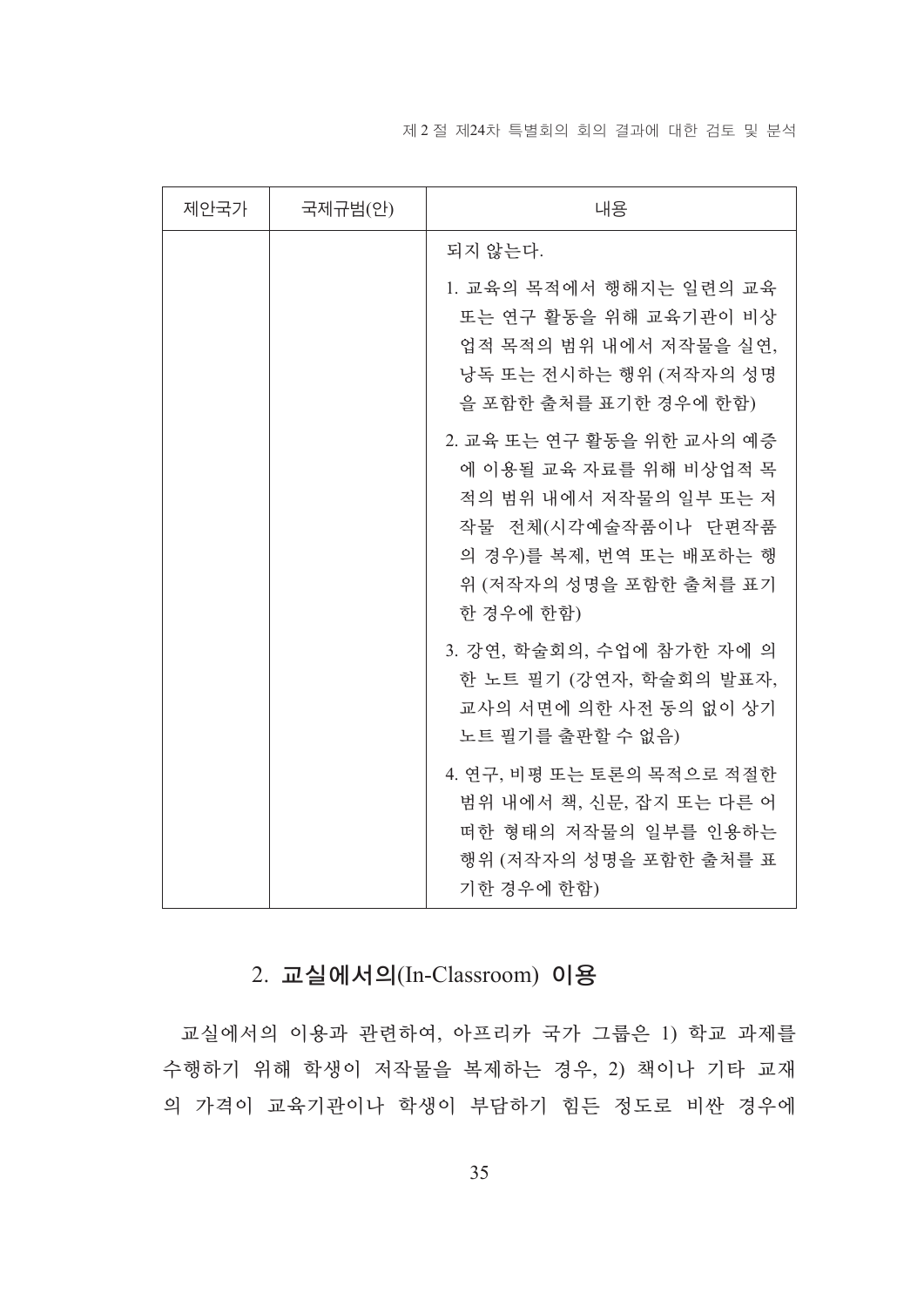제 3 장 교육 · 연구 목적의 저작권의 제한과 예외에 관한 국제규범의 제정을 위한 논의 현황

학생이나 교사에 의해 책이나 교재의 복제가 이루어지는 경우, 3) 교 육의 목적으로 저작물에 대한 번역본을 만드는 경우, 4) 출판자로부터 더 이상 구할 수 없거나 저작권자를 찾을 수 없을 경우에는 저작권을 제한할 수 있으며, 5) 이상의 저작물의 이용에 대한 합리적이고 공정 한 보상비용을 권리자에게 지급하도록 하는 내용을 담은 제안(안)을 제시했다.

브라질의 제안(안)의 경우에는, 1) 교육기관 내에서 교육 목적에서 교육 또는 연구 활동을 위해 필요한 경우라면, 출처나 저작자의 성명 을 밝히고 작품의 공연, 낭독, 전시를 할 수 있고, 2) 강의, 학술회의 또는 수업에 대한 노트 필기는 가능하나, 그에 대한 부분 또는 전체 의 출판은 서면동의가 없는 경우에는 금지되며, 3) 연구, 비평 또는 논쟁을 위해 책, 신문, 잡지 등으로부터 인용된 부분은 출처나 저작자 의 성명을 밝히고 이용하는 것이 허용된다고 규정하고 있다.

그 밖에도 실연, 복제, 교실에서의 저작물의 전체 또는 일부 배포 등을 허용하는 것을 주요 내용으로 하는 라틴아메리카/카리브해 국가 그룹(GRULAC)의 국제규범(안)과 저작권자의 동의나 저작권자에 대한 보상 없이 교실에서의 수업 또는 과학 연구의 목적으로 출판된 저작 물을 소량 번역 또는 복제할 수 있도록(저작자의 성명, 저작물의 제목 및 출처를 밝힌 경우에 한해) 규정하고 있는 중국의 국제규범(안)이 제안되기도 하였다.

한편, 미국은 교실에서의 이용과 관련하여, 미국 저작권법 제110조 1항의 내용에 의거해 그것이 비영리 교육기관에서의 대면(face-to-face) 교육활동에 해당되고, 이용된 저작물이 합법적인 것이라면, 교육자나 학생에 의한 그러한 저작물의 전시나 공연은 허용된다는 입장을 취하 고 있음을 밝혔고, 핀란드의 경우에는 브라질의 제안(안)이 교육활동 에 유용할 수 있다는 의견을 피력했다.

36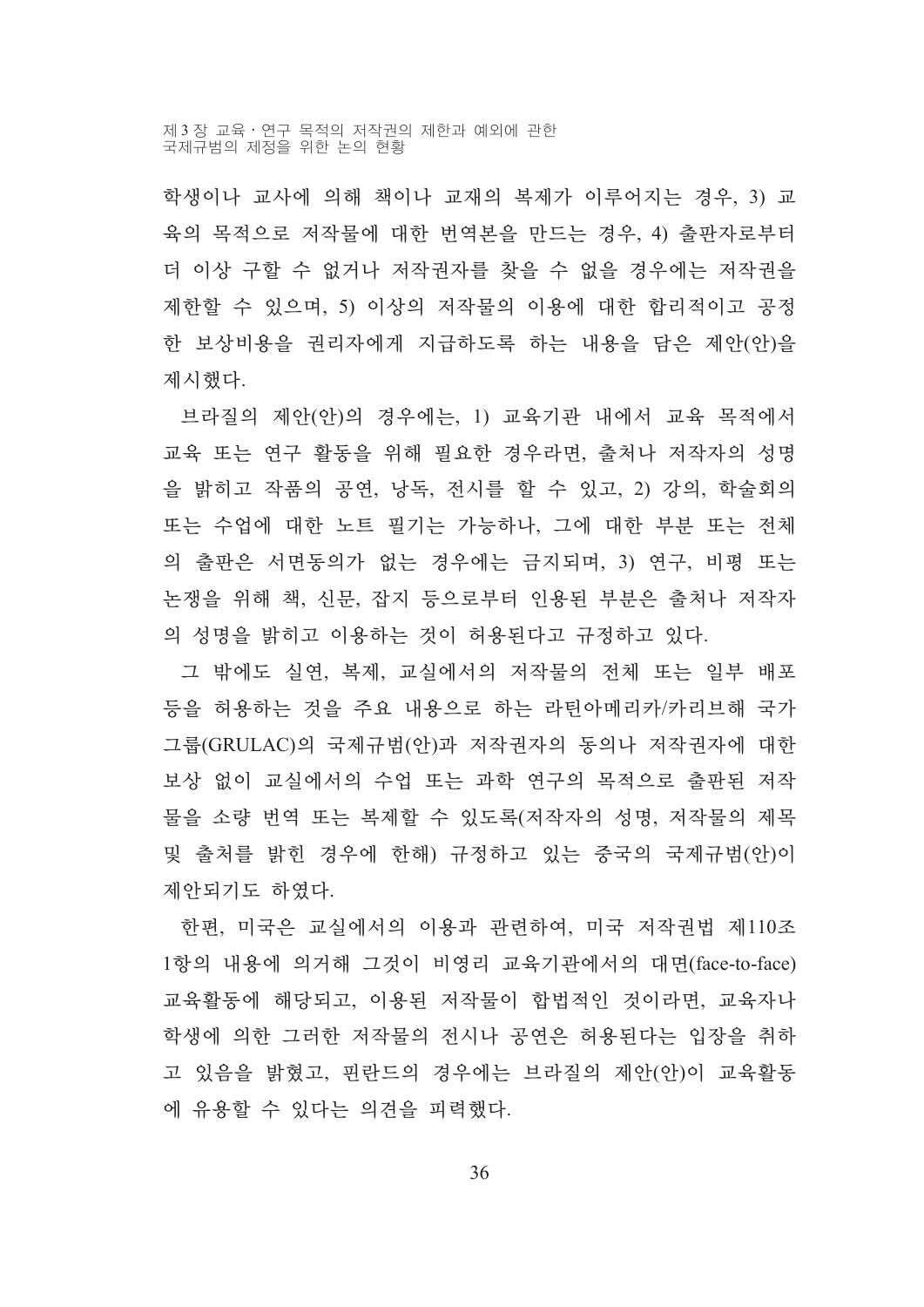|  | $\leq$ 표 2> 교실에서의 이용에 관한 국제규범(안)39) |  |  |  |  |
|--|-------------------------------------|--|--|--|--|
|--|-------------------------------------|--|--|--|--|

| 제안국가                                                  | 국제규범(안)                                                                                                                                                                              | 내용                                                                     |
|-------------------------------------------------------|--------------------------------------------------------------------------------------------------------------------------------------------------------------------------------------|------------------------------------------------------------------------|
| 23. 교육 자료에<br>아프리카<br>대한 접근:<br>그룹<br>침해에 대한 구제<br>제한 | (1) 베른협약 제10조, 40) 제10조의 2, 41) 부<br>속서 및 베른협약의 기타 조항 등에 규정<br>되어 있는 저작권의 제한과 예외에 더하<br>여, 그리고 TRIPS 조약 44.2조42)에 따라,<br>체약국은 다음의 각 호의 경우에 저작권<br>침해 구제에 대한 적절한 제한을 설정하는<br>것에 동의한다. |                                                                        |
|                                                       | a. 수업 과제를 수행하기 위해 학생들이 기<br>사를 복제하는 행위                                                                                                                                               |                                                                        |
|                                                       | b. 교사와 학생들에 의해 이용되는 책이나<br>다른 저작물의 가격이 교육기관 또는 학<br>생들이 감당할 수 없을 정도로 비싼 경우<br>에 이를 복제하는 행위                                                                                           |                                                                        |
|                                                       | c. 교육을 위한 목적으로 저작물을 번역하<br>는 행위                                                                                                                                                      |                                                                        |
|                                                       | d. 출판사로부터 더 이상 구할 수 없는 저작<br>물, 그리고/또는 (저작물의 권리자를 찾<br>기 위해 신의에 좇아 성실히 노력하였으<br>나) 저작물의 권리자를 찾을 수 없는 경<br>우에 행해지는 저작물의 복제                                                            |                                                                        |
|                                                       |                                                                                                                                                                                      | (2) 전항의 1호 내지 4호를 이행함에 있어<br>서, 저작권 침해 구제에 대한 다음 각 호의<br>제한이 적용되어야 한다. |

<sup>39)</sup> SCCR, Provisional Working Document, pp. 18-19.

<sup>40)</sup> Berne Convention §10 참조.

<sup>41)</sup> Berne Convention §10bis. 참조.

<sup>42)</sup> TRIPs Agreement §44(2) 참조.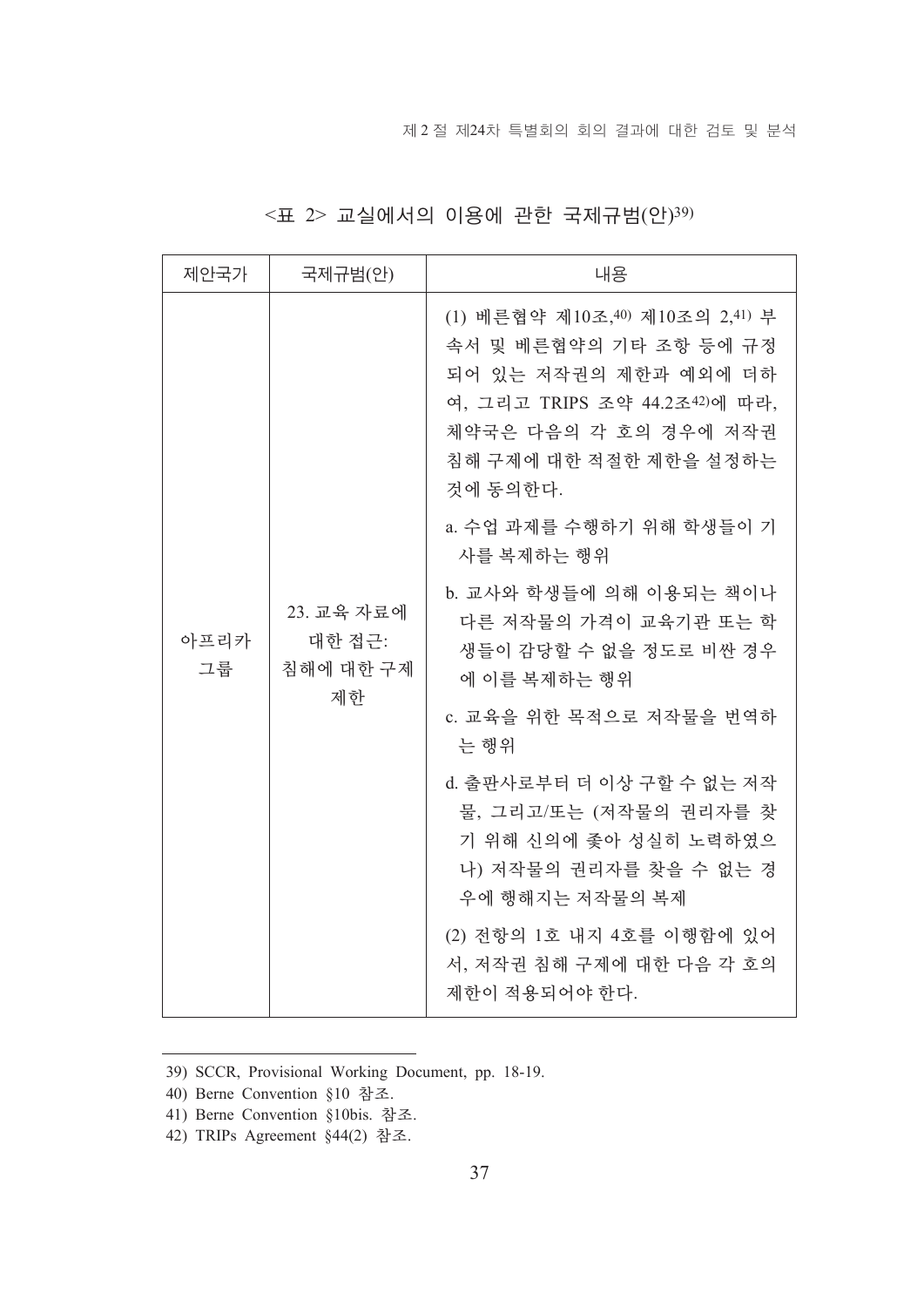제 3 장 교육·연구 목적의 저작권의 제한과 예외에 관한<br>국제규범의 제정을 위한 논의 현황

| 제안국가       | 국제규범(안)                                 | 내용                                                                                                                                                                                                                                                                                                                                                                                                                                                                                                                                                                                                                       |
|------------|-----------------------------------------|--------------------------------------------------------------------------------------------------------------------------------------------------------------------------------------------------------------------------------------------------------------------------------------------------------------------------------------------------------------------------------------------------------------------------------------------------------------------------------------------------------------------------------------------------------------------------------------------------------------------------|
| 아프리카<br>그룹 | 23. 교육 자료에<br>대한 접근:<br>침해에 대한 구제<br>제한 | a. 저작물의 이용과 배포가 교육을 위한 목<br>적의 범위 내에서 이루어지는 한, 저작권<br>침해가 인정되는 이용에 대해 침해자가<br>침해된 저작물에 대한 배타적 권리를 갖<br>는 권리자에게 합리적이고 공정한 보상<br>비용을 지급할 것을 요구하는 명령 이외<br>의 금전손해배상(실 손해액, 법정손해액,<br>경비, 변호사 선임비용 등을 포함)이 청구<br>되지 아니한다.<br>b. 합리적이고 공정한 보상비용은 저작물<br>의 이용이 발생한 체약국에 의해 결정되<br>어야 한다. 체약국은 보상비용 지급 만기<br>일을 포함해 어떤 조건 하에 보상비용의<br>지급을 정할지 자유로이 결정할 수 있다.<br>합리적이고 공정한 보상비용에 관한 가<br>능한 수준을 결정하는데 있어서는 체약<br>국의 문화예술 진흥의 목적, 교육 장려와<br>문화 전파 그리고 모두를 위한 정보공유<br>촉진의 필요성과 같은 체약국의 공익 의<br>무와 관련된 목표를 달성하기 위해 행해<br>진 기관 이용의 비상업적 본질에 대한 적<br>절한 고려가 있어야 한다.<br>(3) 본 조는 국제연합총회43)의 관행에 따라<br>개발도상국으로 간주되는 체약국에 대해<br>서만 적용된다. |
| 브라질        | 24. (무제)                                | 다음 각 호에 대해서는 저작권 침해가 인정<br>되지 않는다.                                                                                                                                                                                                                                                                                                                                                                                                                                                                                                                                                                                       |

<sup>43)</sup> The General Assembly of the United Nations를 지칭한다.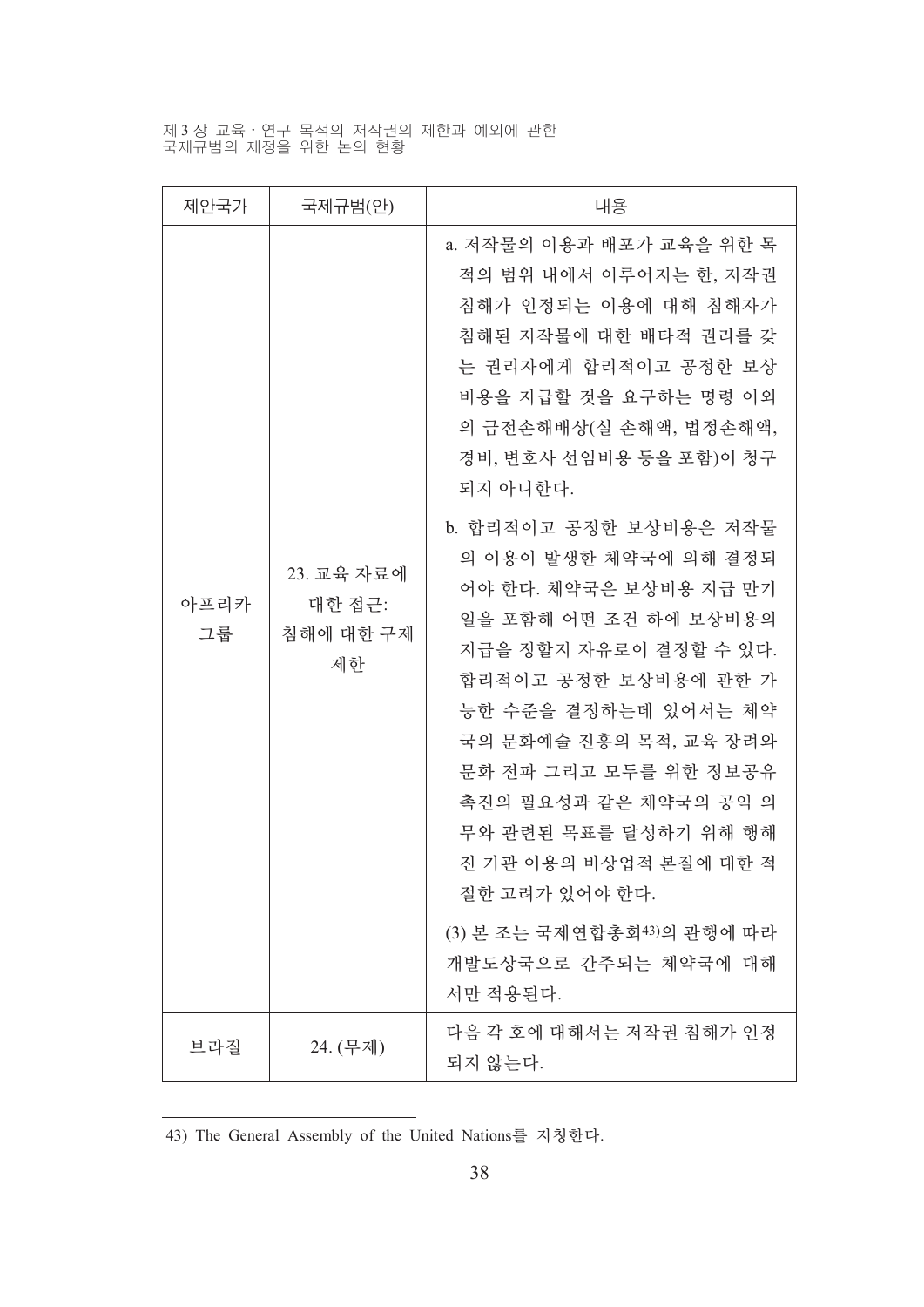제 2 절 제24차 특별회의 회의 결과에 대한 검토 및 분석

| 제안국가                             | 국제규범(안)                                                                                                                                                                | 내용                                                                                                                            |
|----------------------------------|------------------------------------------------------------------------------------------------------------------------------------------------------------------------|-------------------------------------------------------------------------------------------------------------------------------|
| 24. (무제)<br>브라질                  |                                                                                                                                                                        | 1. 교육의 목적에서 행해지는 일련의 교육<br>또는 연구 활동을 위해 교육기관이 비상<br>업적 목적의 범위 내에서 저작물을 실연,<br>낭독 또는 전시하는 행위 (저작자의 성명<br>을 포함한 출처를 표기한 경우에 한함) |
|                                  | 2. 교육 또는 연구 활동을 위한 교사의 예증<br>에 이용될 교육 자료를 위해 비상업적 목<br>적의 범위 내에서 저작물의 일부 또는 저<br>작물 전체(시각예술작품이나 단편작품<br>의 경우)를 복제, 번역 또는 배포하는 행<br>위 (저작자의 성명을 포함한 출처를 표기<br>한 경우에 한함) |                                                                                                                               |
|                                  | 3. 강연, 학술회의, 수업에 참가한 자에 의<br>한 노트 필기 (강연자, 학술회의 발표자,<br>교사의 서면에 의한 사전 동의 없이 상기<br>노트 필기를 출판할 수 없음)                                                                     |                                                                                                                               |
|                                  | 4. 연구, 비평 또는 토론의 목적으로 적절한<br>범위 내에서 책, 신문, 잡지 또는 다른 어<br>떠한 형태의 저작물의 일부를 인용하는<br>행위 (저작자의 성명을 포함한 출처를 표<br>기한 경우에 한함)                                                  |                                                                                                                               |
| <b>GRULAC</b><br>25. (무제)<br>44) |                                                                                                                                                                        | 교육 목적의 이용은 다음 각 호의 행위를<br>포함한다.                                                                                               |
|                                  |                                                                                                                                                                        | 1. 실연                                                                                                                         |
|                                  |                                                                                                                                                                        | 2. 복제                                                                                                                         |
|                                  |                                                                                                                                                                        | 3. 교실에서의 저작물의 전체 또는 저작물<br>의 일부 배포                                                                                            |
|                                  |                                                                                                                                                                        | 4. 다른 변형                                                                                                                      |

44) 국제연합(UN) 내의 지역 그룹으로 라틴아메리카와 카리브해 국가 그룹을 지칭한다.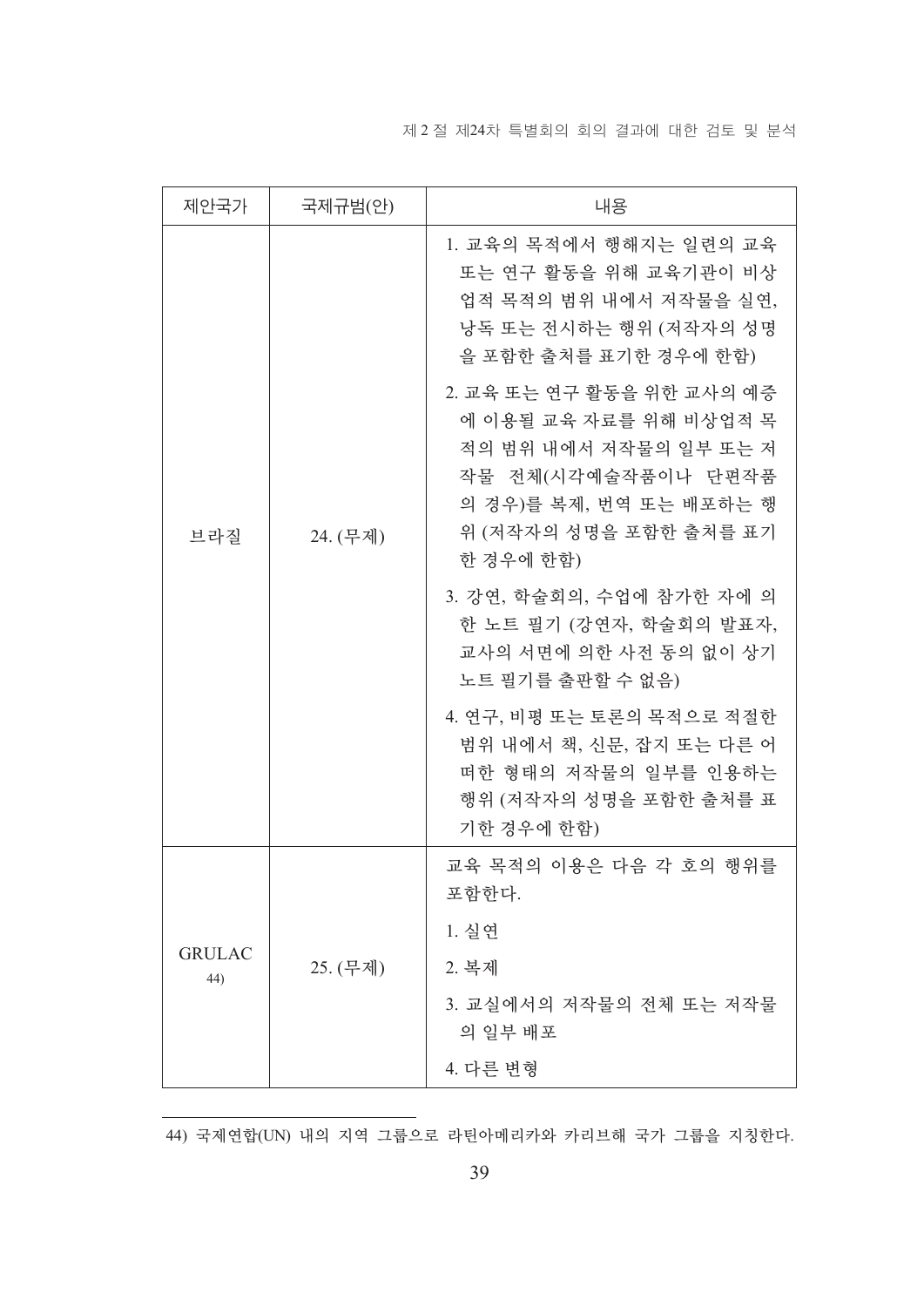제 3 장 교육 · 연구 목적의 저작권의 제한과 예외에 관한 국제규범의 제정을 위한 논의 현황

| 제안국가 | 국제규범(안)         | 내용                                                                                                                                                                                                                                            |
|------|-----------------|-----------------------------------------------------------------------------------------------------------------------------------------------------------------------------------------------------------------------------------------------|
| 중국   | 26. 교실에서의<br>수업 | 학교 교실에서의 수업 또는 과학 연구의<br>목적으로 출판된 저작물의 소량을 번역하<br>거나 복제하는 것은 허용되며, 그러한 소<br>량의 번역과 복제는 교실에서의 토론과 도<br>해 교육을 위해 배포, 전시 또는 실연되는<br>교실 수업자료에 편입될 수 있다. 저작자<br>의 성명, 저작물의 제목 및 출처를 표기한<br>경우에는, 상기 행위에 대한 저작권자의<br>동의나 저작권자에 대한 보상이 요구되지<br>아니한다. |

#### 3. 교실 이외의 장소(Outside Classroom)에서의 이용

교실 이외의 장소에서의 이용과 관련하여, 아프리카 국가 그룹은 교 육기관이나 연구기관 또는 교사나 학생이 권리자의 허락 없이 저작물 또는 저작인접권 보호대상을 이용할 수 있는 경우에 관하여 상세하게 규정하고 있는 국제규범(안)을 제안했다. 아프리카 국가 그룹의 제안 (안)은 저작자의 권리가 제한되거나 예외가 인정되는 경우로, 1) 네트 워크상에서의 전송을 위한 임시적 복제, 2) 일종의 사진 기술 등을 이 용한 복제, 3) 상호운영성 확보, 연구 또는 학습을 위한 컴퓨터프로그 램의 역설계나 역분석, 4) 병원 또는 교도소 등의 장소에서 비상업적 목적으로 방송을 재생하는 행위, 5) 시사 보도를 위한 이용, 6) 비평이 나 검토 등을 위한 공표된 저작물의 이용, 7) 공중보건 또는 공공안녕 을 위한 이용, 8) 정치적 연설이나 공개 강연 또는 그와 유사한 저작 물의 이용, 9) 캐리커쳐, 패러디 또는 파스티셰를 위한 이용, 10) 공개 된 장소에 위치하는 건축물이나 조각품 등의 이용, 그리고 11) 장비의 설명 또는 수리와 관련된 이용 등을 들고 있다. 뿐만 아니라, 교육 접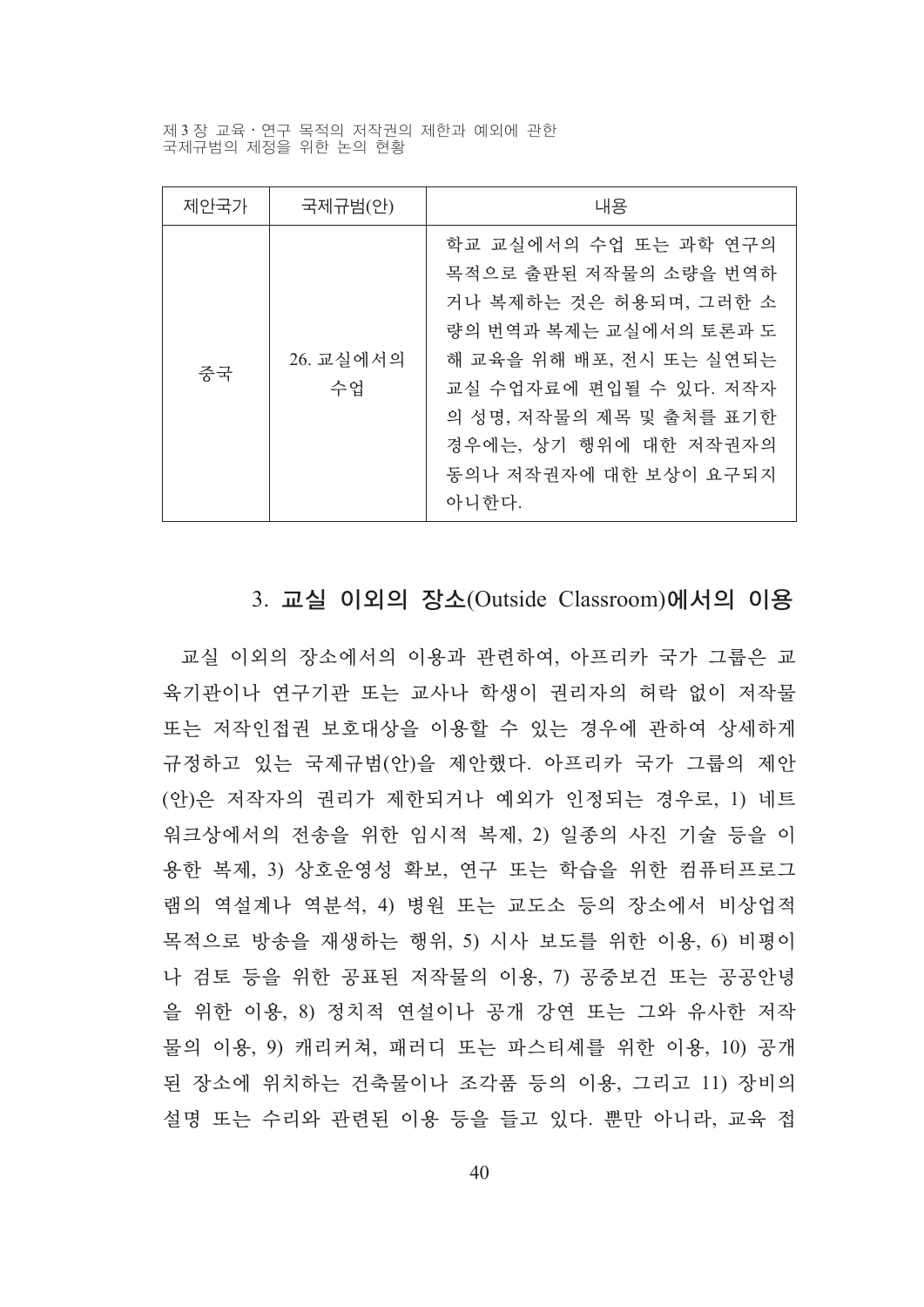근권을 보장하기 위한 새로운 제한이나 예외를 정할 수 있도록 하는 규정과 경우에 따라 공정 이용의 법리를 채택할 수 있도록 하는 규정 도 제안(안)에 포함되어 있다.

| 제안국가       | 국제규범(안)            | 내용                                                                                                                                          |
|------------|--------------------|---------------------------------------------------------------------------------------------------------------------------------------------|
| 아프리카<br>그룹 | 30. 교육기관 및<br>연구기관 | (1) 체약국은 저작권 또는 저작인접권 권리<br>자의 승인 없이 연구를 위한 목적으로 교육<br>기관이나 연구기관 또는 교사나 학생이 다<br>음 각 호의 저작물 또는 저작인접권 보호대<br>상을 이용하는 것에 대한 허락에 동의하여<br>야 한다. |
|            |                    | a. 매개체를 통해 제삼자들 사이의 네트워<br>크상에서의 전송을 가능케 하는 것을 목<br>적으로 하는 순간적 또는 부수적이고 기<br>술적 과정에서 필수적이고 본질적인 부<br>부인 임시적 복제                              |
|            |                    | b. 일종의 사진 기술의 이용 또는 그와 유사<br>한 효과를 가지는 다른 어떤 과정에 의해<br>야기되는 복제                                                                              |
|            |                    | c. 사적 이용 및 학습이나 연구에 직 · 간접<br>적으로 상업적 관련성이 없는 목적을 위<br>해 어떠한 매체로 복제하는 행위                                                                    |
|            |                    | d. 방송기관이 방송을 위해 설비를 이용하<br>여 제작한 저작물에 대한 일시적 녹음(녹<br>화) (이례적인 기록물적 특성에 근거하여<br>그러한 녹음(녹화)를 교육기관이나 연구<br>기관 또는 공적 기록 보관소에 보관하는               |

<표 3> 교실 이외의 장소에서의 이용에 관한 국제규범(안)45)

45) SCCR, Provisional Working Document, pp. 21-24.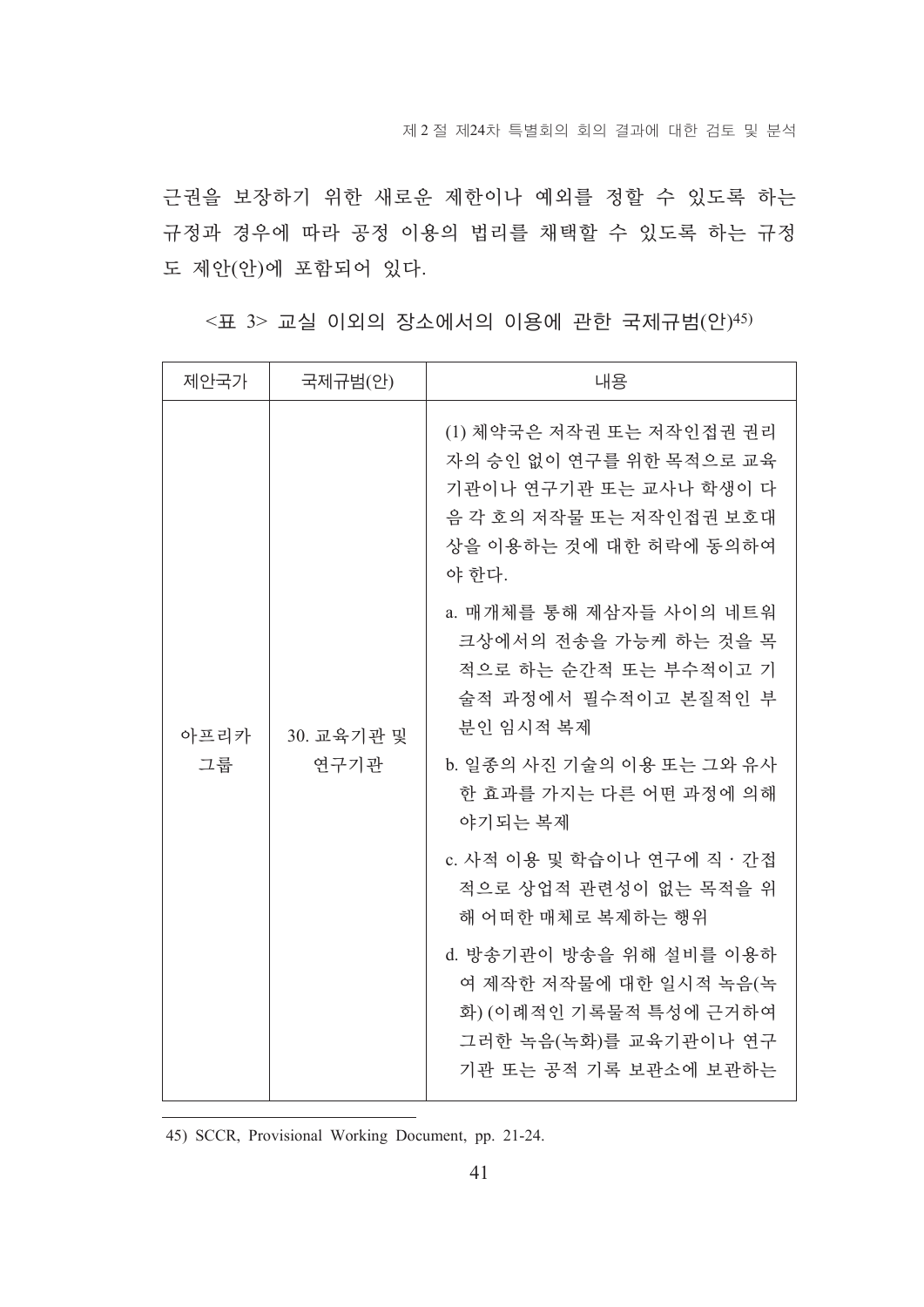# 제3장 교육·연구 목적의 저작권의 제한과 예외에 관한<br>국제규범의 제정을 위한 논의 현황

| 제안국가 | 국제규범(안) | 내용                                                                                                                                    |
|------|---------|---------------------------------------------------------------------------------------------------------------------------------------|
|      |         | 것이 허용되는 경우에 한함)                                                                                                                       |
|      |         | e. 병원 또는 교도소와 같은 일상적인 학습<br>환경에서 비상업적인 목적으로 방송을<br>복제하는 행위                                                                            |
|      |         | f. 전적으로 번역, 시험, 학습 또는 과학적 연<br>구만을 목적으로 하는 이용 (저작자의 성<br>명을 포함한 출처를 밝히는 경우에 한함)                                                       |
|      |         | g. 상호운영성 확보, 연구 또는 학습을 위한<br>컦퓨터프로그램의 역설계 또는 역분석                                                                                      |
|      |         | h. 교육기관이나 연구기관에서 특정 장애<br>를 위해 필요한 범위에서 그러한 장애와<br>직접적으로 관련이 있는 장애인들을 위<br>한 이용                                                       |
|      |         | i. 시사 보도에 있어서 저작물 또는 다른 보<br>호대상의 이용                                                                                                  |
|      |         | j. 저작물 또는 다른 보호대상이 이미 대중<br>에 공개되어 있고, 저작자의 성명을 포함<br>한 출처가 표기되어 있으며, 특정한 목적<br>을 위해 필요한 범위 안에서 공정 관행에<br>따라 행해지는 비평이나 검토 등을 위한<br>인용 |
|      |         | k. 공중보건 또는 공공안녕을 위한 이용                                                                                                                |
|      |         | 1. 행정, 입법, 사법 절차의 적절한 이행과<br>기록을 확보하기 위한 이용                                                                                           |
|      |         | m. 정치적 연설이나 공개 강연 또는 그와<br>유사한 저작물을 정보 제공 목적의 범위<br>내에서 이용하는 행위 (저작자의 성명을<br>포함한 출처를 밝히는 경우에 한함)                                      |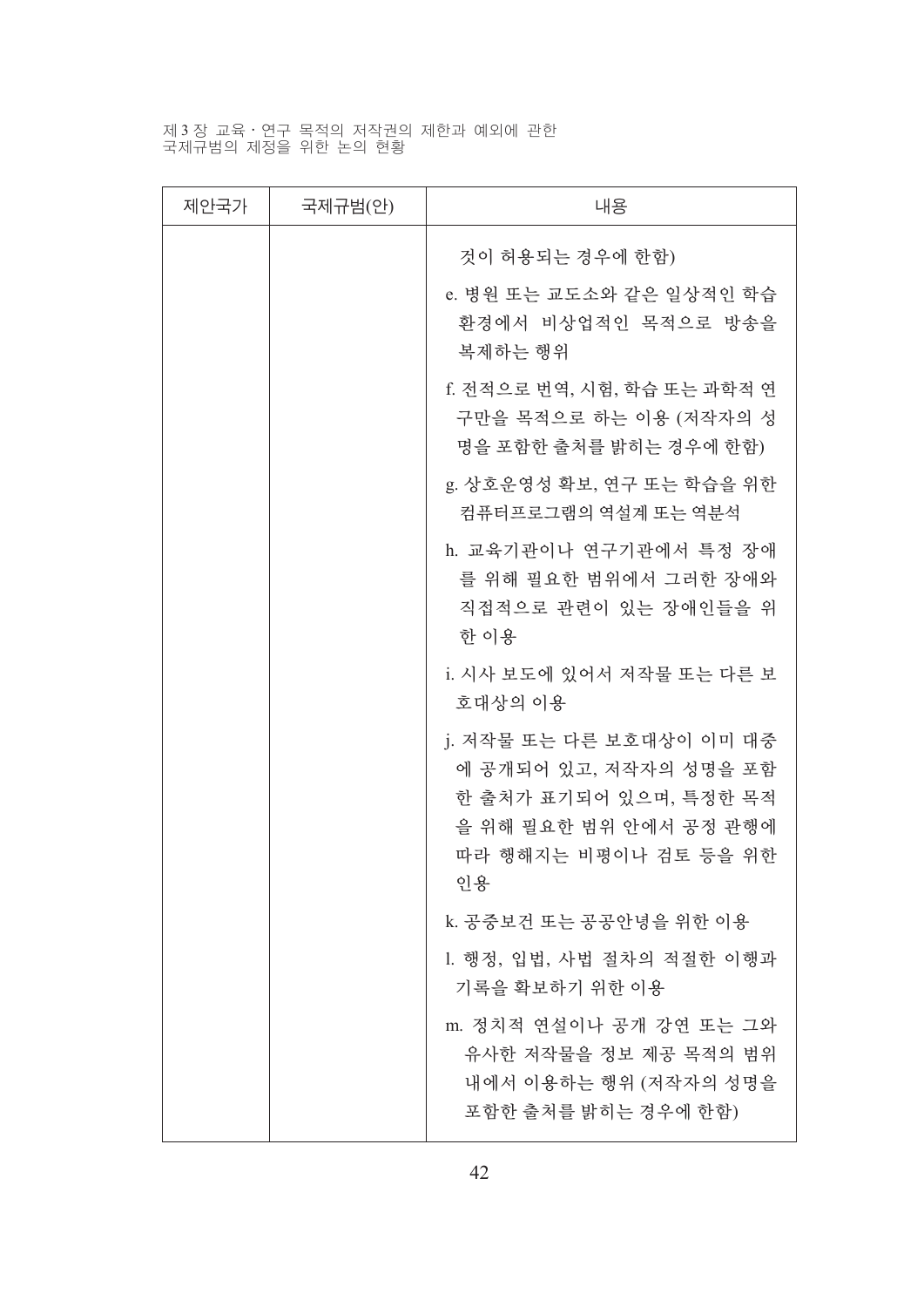제 2 절 제24차 특별회의 회의 결과에 대한 검토 및 분석

| 제안국가 | 국제규범(안)                                 | 내용                                                                                                                                                                                                               |
|------|-----------------------------------------|------------------------------------------------------------------------------------------------------------------------------------------------------------------------------------------------------------------|
|      |                                         | n. 캐리커쳐, 패러디 또는 파스티셰를 위한<br>이용                                                                                                                                                                                   |
|      |                                         | 0. 건축물이나 조각품과 같이 공개된 장소에<br>영구적으로 위치하고 있는 저작물의 이용                                                                                                                                                                |
|      |                                         | p. 다른 자료에 저작물 또는 저작인접권 보<br>호대상을 부수적으로 삽입하는 행위                                                                                                                                                                   |
|      |                                         | q. 일체의 상업적 이용을 배제하고, 예술작<br>품의 공개 전시회 또는 판매를 광고하기<br>위해 필요한 범위 내에서의 이용                                                                                                                                           |
|      |                                         | r. 장비의 설명 또는 수리와 관련된 이용                                                                                                                                                                                          |
|      |                                         | s. 통신에 의한 이용 또는 연구 또는 사적<br>이용                                                                                                                                                                                   |
|      |                                         | (2) 전항에 규정된 특별한 예외들이 있음에<br>도 불구하고, 체약국은 베른협약과 교육 접<br>근권을 보장하기 위해 정립된 국가의 관행<br>에 따라 새로운 예외와 제한을 정할 수 있다.                                                                                                       |
|      |                                         | (3) 체약국은 본 조에 규정되어 있는 특별<br>한 예외에 더하여 공정 이용의 법리를 채택<br>할 수 있다.                                                                                                                                                   |
|      | 31. 교육 자료에<br>대한 접근:<br>침해에 대한 구제<br>제한 | (1) 베른협약 제10조, 제10조의 2, 부속서<br>및 베른협약의 기타 조항 등에 규정되어 있<br>는 저작권의 제한과 예외에 더하여, 그리고<br>TRIPS 조약 44.2조에 따라, 체약국은 다음<br>의 각 호의 경우에 저작권 침해 구제에 대<br>한 적절한 제한을 설정하는 것에 동의한다.<br>a. 수업 과제를 수행하기 위해 학생들이 기<br>사를 복제하는 행위 |
|      |                                         | b. 교사와 학생들에 의해 이용되는 책이나                                                                                                                                                                                          |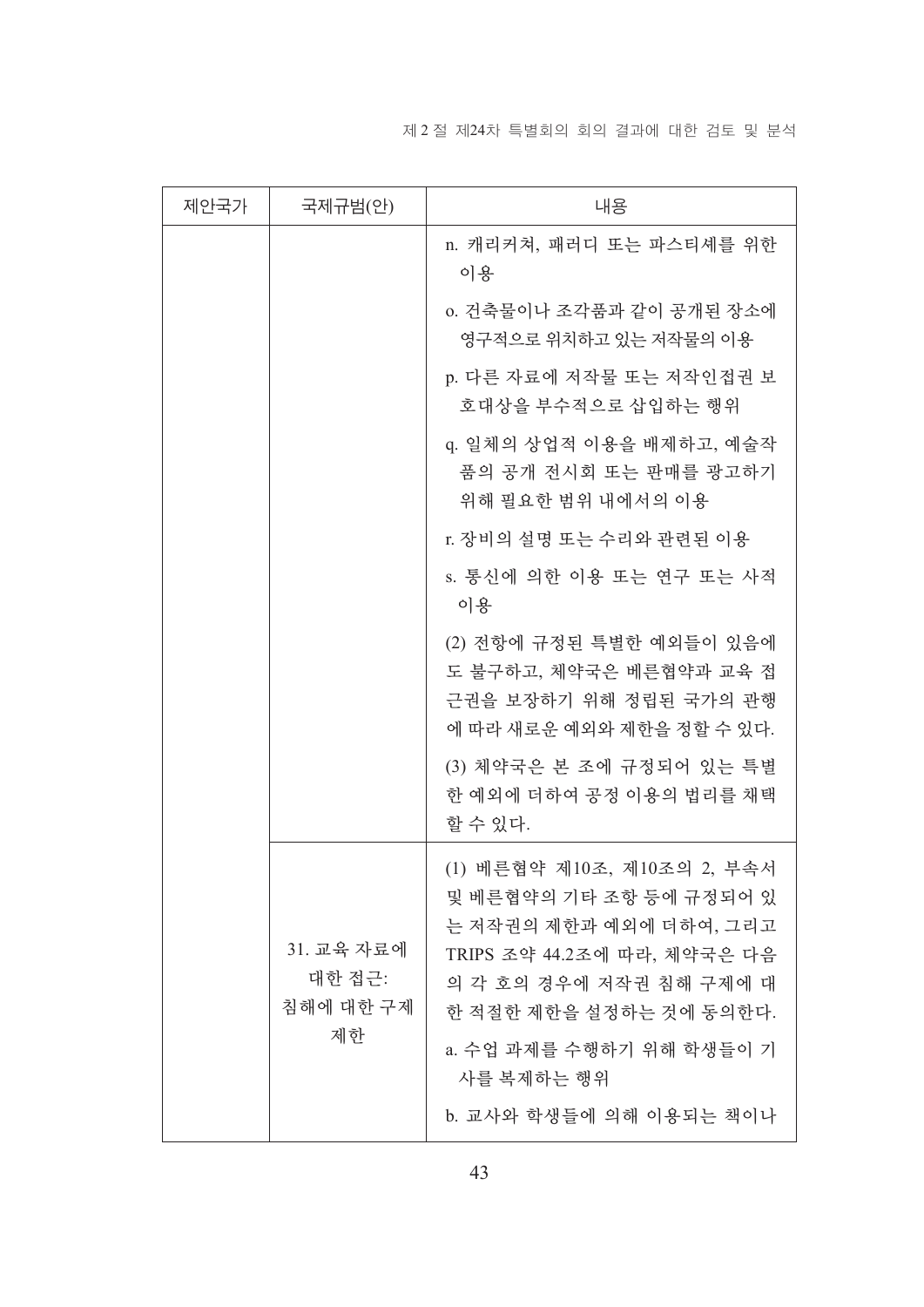# 제3장 교육·연구 목적의 저작권의 제한과 예외에 관한<br>국제규범의 제정을 위한 논의 현황

| 제안국가 | 국제규범(안) | 내용                                                                                                                                                                                                                    |
|------|---------|-----------------------------------------------------------------------------------------------------------------------------------------------------------------------------------------------------------------------|
|      |         | 다른 저작물의 가격이 교육기관 또는 학<br>생들이 감당할 수 없을 정도로 비싼 경우<br>에 이를 복제하는 행위                                                                                                                                                       |
|      |         | c. 교육을 위한 목적으로 저작물을 번역하<br>는 행위                                                                                                                                                                                       |
|      |         | d. 출판사로부터 더 이상 구할 수 없는 저작<br>물, 그리고/또는 (저작물의 권리자를 찾<br>기 위해 신의에 좇아 성실히 노력하였으<br>나) 저작물의 권리자를 찾을 수 없는 경<br>우에 행해지는 저작물의 복제                                                                                             |
|      |         | (2) 전항의 1호 내지 4호를 이행함에 있어<br>서, 저작권 침해 구제에 대한 다음 각 호의<br>제한이 적용되어야 한다.                                                                                                                                                |
|      |         | a. 저작물의 이용과 배포가 교육을 위한 목<br>적의 범위 내에서 이루어지는 한, 저작권<br>침해가 인정되는 이용에 대해 침해자가<br>침해된 저작물에 대한 배타적 권리를 갖<br>는 권리자에게 합리적이고 공정한 보상<br>비용을 지급할 것을 요구하는 명령 이외<br>의 금전손해배상(실 손해액, 법정손해액,<br>경비, 변호사 선임비용 등을 포함)이 청구<br>되지 아니한다. |
|      |         | b. 합리적이고 공정한 보상비용은 저작물<br>의 이용이 발생한 체약국에 의해 결정되<br>어야 한다. 체약국은 보상비용 지급 만기<br>일을 포함해 어떤 조건 하에 보상비용의<br>지급을 정할지 자유로이 결정할 수 있다.<br>합리적이고 공정한 보상비용에 관한 가<br>능한 수준을 결정하는데 있어서는 체약<br>국의 문화예술 진흥의 목적, 교육 장려와                |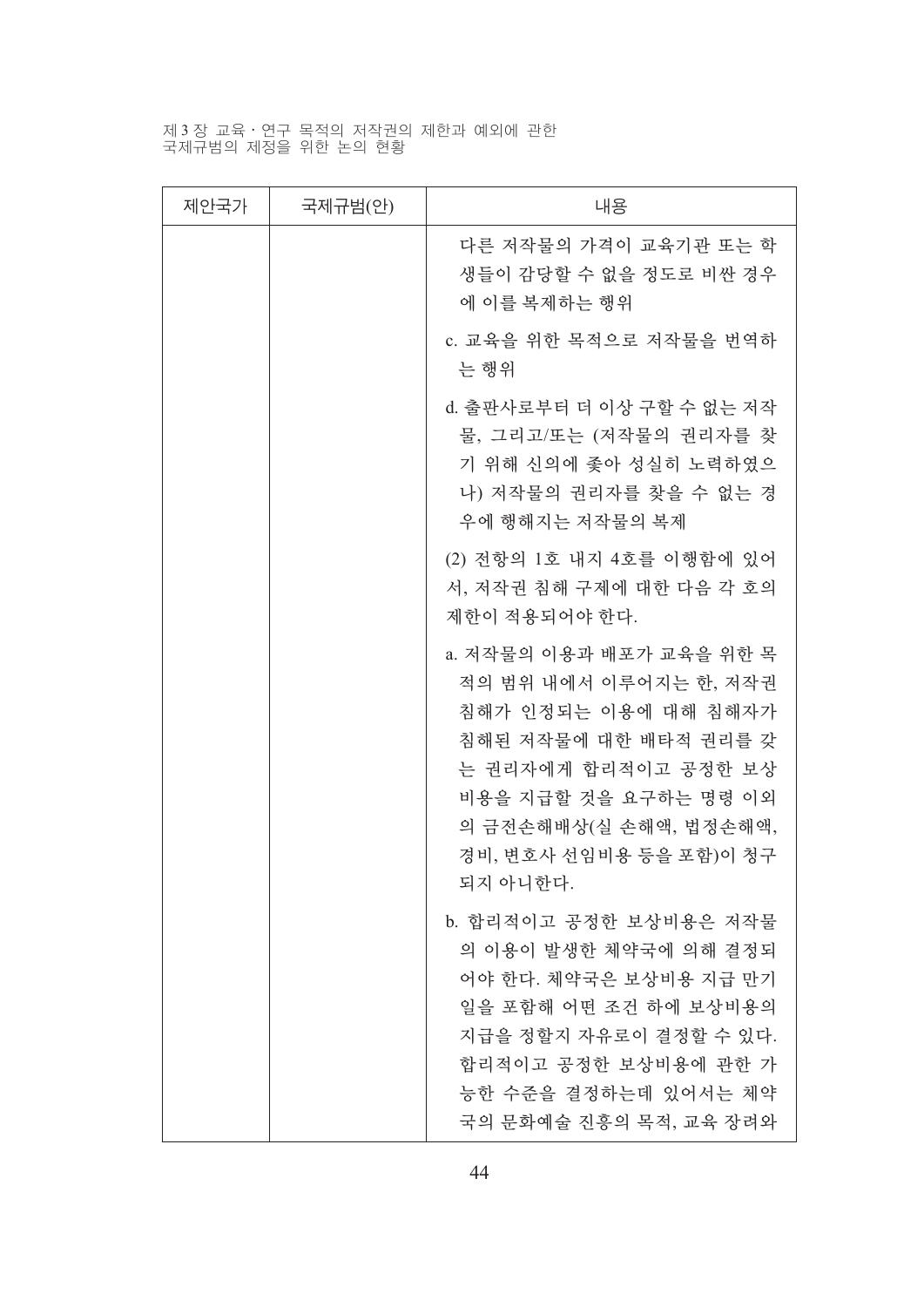#### 제 2 절 제24차 특별회의 회의 결과에 대한 검토 및 분석

| 제안국가          | 국제규범(안)  | 내용                                                                                                                                                                                                             |
|---------------|----------|----------------------------------------------------------------------------------------------------------------------------------------------------------------------------------------------------------------|
|               |          | 문화 전파 그리고 모두를 위한 정보공유<br>촉진의 필요성과 같은 체약국의 공익 의<br>무와 관련된 목표를 달성하기 위해 행해<br>진 기관 이용의 비상업적 본질에 대한 적<br>절한 고려가 있어야 한다.                                                                                            |
|               |          | (3) 본 조는 국제연합총회의 관행에 따라<br>개발도상국으로 간주되는 체약국에 대해<br>서만 적용된다.                                                                                                                                                    |
|               |          | 교육 목적의 이용은 다음 각 호의 행위를<br>포함한다.                                                                                                                                                                                |
|               |          | 1. 실연                                                                                                                                                                                                          |
| <b>GRULAC</b> | 32. (무제) | 2. 복제                                                                                                                                                                                                          |
|               |          | 3. 교실에서의 저작물의 전체 또는 저작물<br>의 일부 배포                                                                                                                                                                             |
|               |          | 4. 다른 변형                                                                                                                                                                                                       |
|               |          | 다음 각 호에 대해서는 저작권 침해가 인정<br>되지 않는다.                                                                                                                                                                             |
| 브라질           | 33. (무제) | 1. 교육의 목적에서 행해지는 일련의 교육<br>또는 연구 활동을 위해 교육기관이 비상<br>업적 목적의 범위 내에서 저작물을 실연,<br>낭독 또는 전시하는 행위 (저작자의 성명<br>을 포함한 출처를 표기한 경우에 한함)<br>2. 교육 또는 연구 활동을 위한 교사의 예증<br>에 이용될 교육 자료를 위해 비상업적 목<br>적의 범위 내에서 저작물의 일부 또는 저 |
|               |          | 작물 전체(시각예술작품이나 단편작품<br>의 경우)를 복제, 번역 또는 배포하는 행<br>위 (저작자의 성명을 포함한 출처를 표기                                                                                                                                       |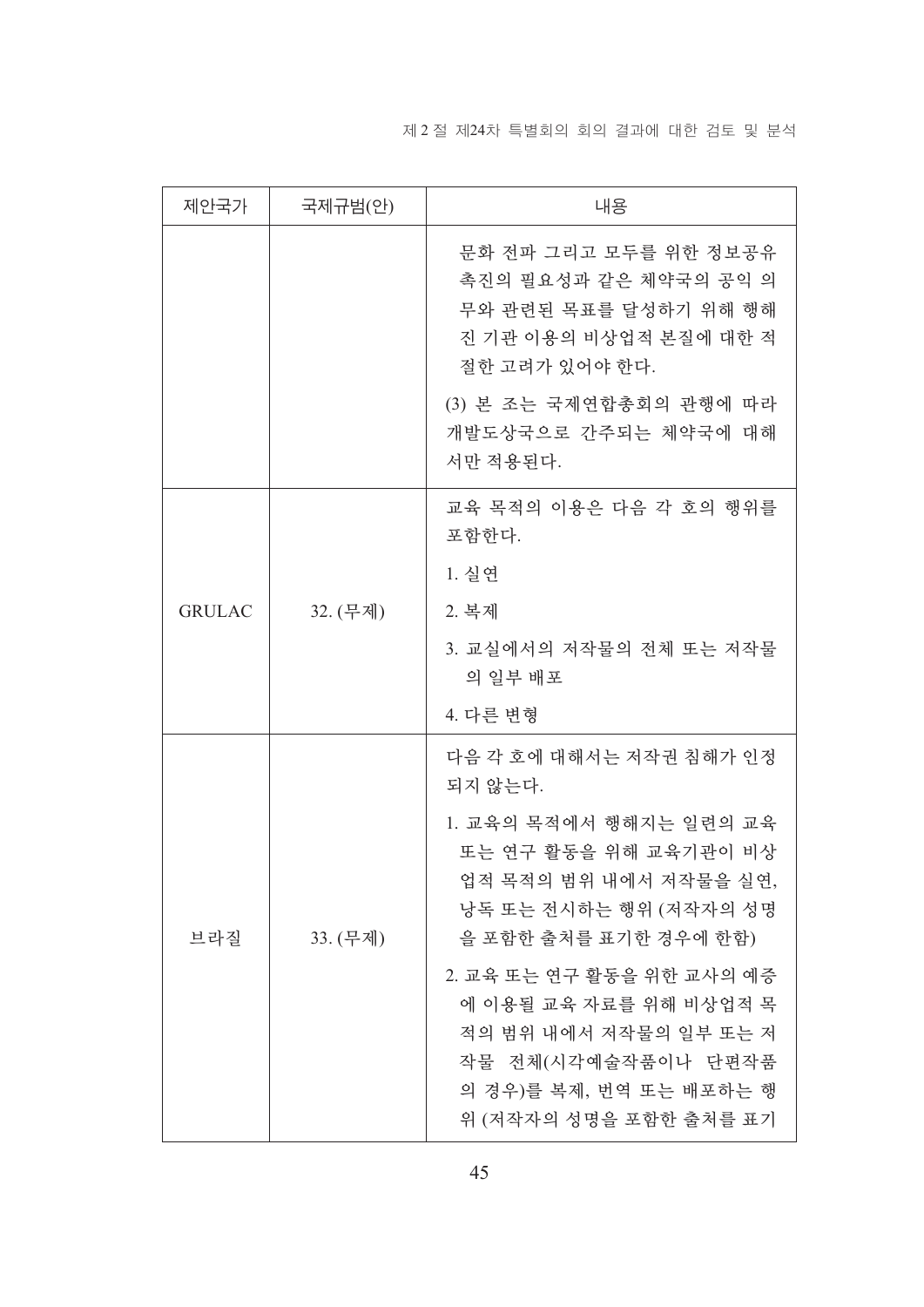제 3 장 교육 • 연구 목적의 저작권의 제한과 예외에 관한 국제규범의 제정을 위한 논의 현황

| 제안국가 | 국제규범(안) | 내용                                                                                                                    |
|------|---------|-----------------------------------------------------------------------------------------------------------------------|
|      |         | 한 경우에 한함)                                                                                                             |
|      |         | 3. 강연, 학술회의, 수업에 참가한 자에 의<br>한 노트 필기 (강연자, 학술회의 발표자,<br>교사의 서면에 의한 사전 동의 없이 상기<br>노트 필기를 출판할 수 없음)                    |
|      |         | 4. 연구, 비평 또는 토론의 목적으로 적절한<br>범위 내에서 책, 신문, 잡지 또는 다른 어<br>떠한 형태의 저작물의 일부를 인용하는<br>행위 (저작자의 성명을 포함한 출처를 표<br>기한 경우에 한함) |

#### 4. 원격 교육(Distance Learning)을 위한 이용

아프리카 국가 그룹이 제시한 국제규범(안)은 원격 교육을 위한 이 용과 관련하여, 교육기관이나 연구기관의 원격 교육 과정을 위한 1) 교육 목적의 범위 내에서의 연극저작물과 시청각저작물 등의 실연과 2) 교육 목적의 달성을 위해 필요한 합리적 범위 내에서의 저작물의 전시를 적법한 것으로 간주하는 규정을 두고 있다. 이는 또한 1) 교육 목적을 달성하기 위해 필요한 기간 동안 학생의 접근을 가능케 하기 위한 콘텐츠 보유와 2) 시스템 또는 네트워크상에서의 콘텐츠 전송을 위해 디지털 전송의 기술적 측면에서 필수적인 자료의 순간저장 또는 임시저장을 포함한 복제와 저장에 있어서 해당 콘텐츠가 저작권 또는 저작인접권으로 보호되는지 여부와 관계없이 원격 교육 방송의 복제 본을 녹음(녹화)하거나 보유할 수 있도록 규정하고 있다.

한 편, 미국은 디지털 시대의 현실에 맞는 교육 · 연구를 위한 저작 권의 제한과 예외를 설정하기 위한 노력의 결실로 2002년에 제정된 이른바 TEACH Act(Technology, Education, and Copyright Harmonization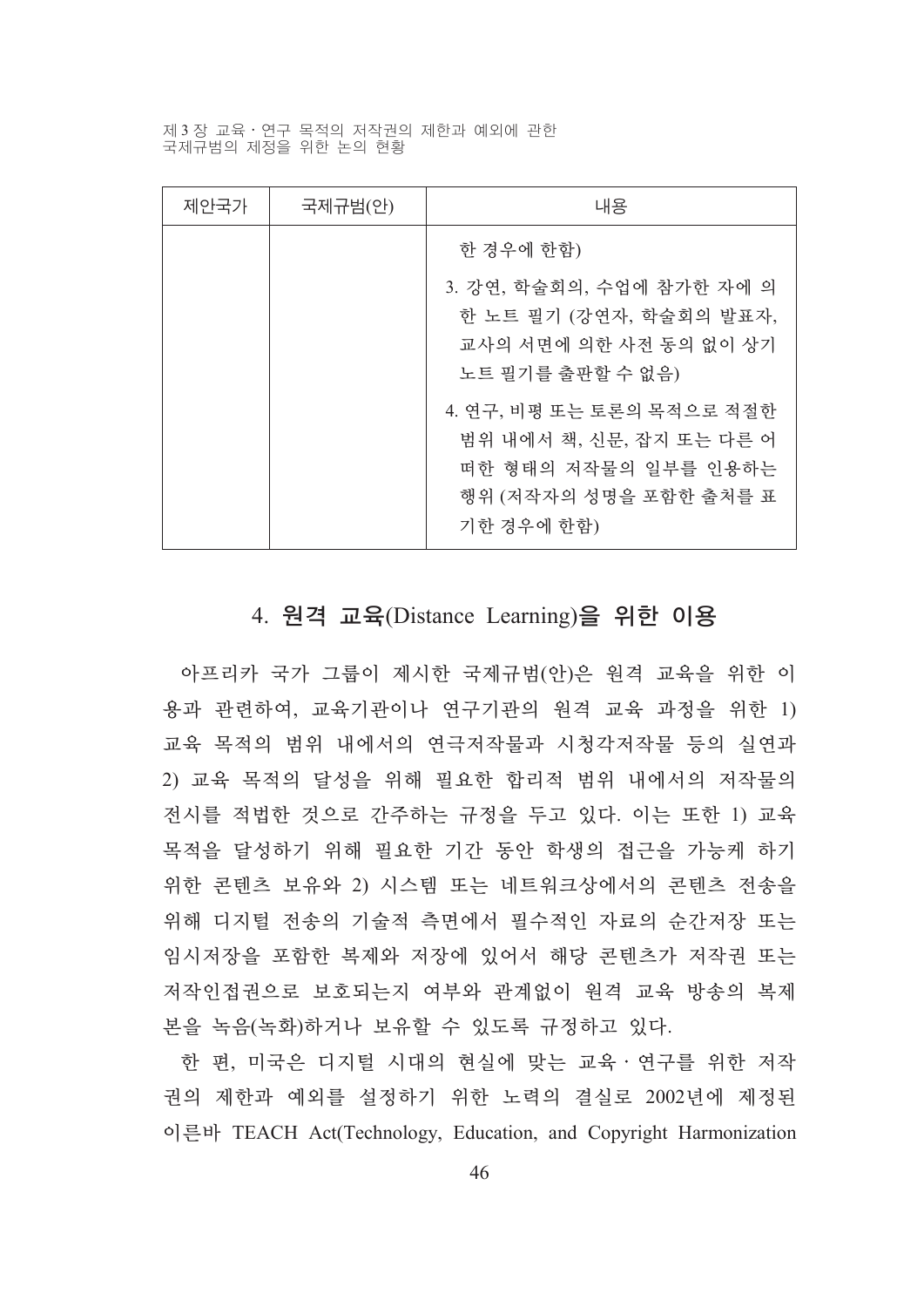Act)에 의해 미국 저작권법 제110조가 개정되었으며, 그 결과로 특정 한 제한 아래 원격 교육에서의 저작물의 공연이나 전시, 그리고 저작 물의 전송과 수신 등을 허용되고 있음을 밝혔다.

| 제안국가       | 국제규범(안)   | 내용                                                                                                                                                            |
|------------|-----------|---------------------------------------------------------------------------------------------------------------------------------------------------------------|
| 아프리카<br>그룹 | 36. 워격 교육 | (1) 체약국에 위치한 교육기관이나 연구기<br>관의 원격교육과정을 위한 저작물 또는 저<br>작인접권 보호대상물에 대한 다음 각 호의<br>이용은 적법한 것으로 본다.                                                                |
|            |           | a. 교육의 목적 범위 내에서의 연극저작물<br>과 시청각저작물을 포함한 저작물의 실연                                                                                                              |
|            |           | b. 교육 목적의 달성을 위해 필요한 합리적<br>범위 내에서의 저작물의 전시                                                                                                                   |
|            |           | (2) 전항의 규정은 확립된 커리큘럼 또는<br>합리적으로 식별이 가능한 연구 프로그램<br>의 일부분이 아니라 디지털 네트워크를 통<br>해 전송되는 교육 활동의 일부분으로서의<br>실연이나 전시를 위해 판매된 저작물 또는<br>저작인접권 보호대상물에는 적용되지 아<br>니한다. |
|            |           | (3) 다음 각 호의 목적을 위해 체약국에 위<br>치한 교육기관은 저작권 또는 저작인접권<br>으로 보호되는 콘텐츠를 포함하는지 여부<br>와 상관없이 원격교육방송의 복제본을 녹<br>음(녹화)하거나 보유할 수 있다.                                    |
|            |           | a. 교육의 목적을 달성하기 위해 필요한 기<br>간 동안 학생의 접근을 위한 콘텐츠 보유                                                                                                            |

<표 4> 원격 교육을 위한 이용에 관한 국제규범(안)46)

46) SCCR, Provisional Working Document, pp. 27-29.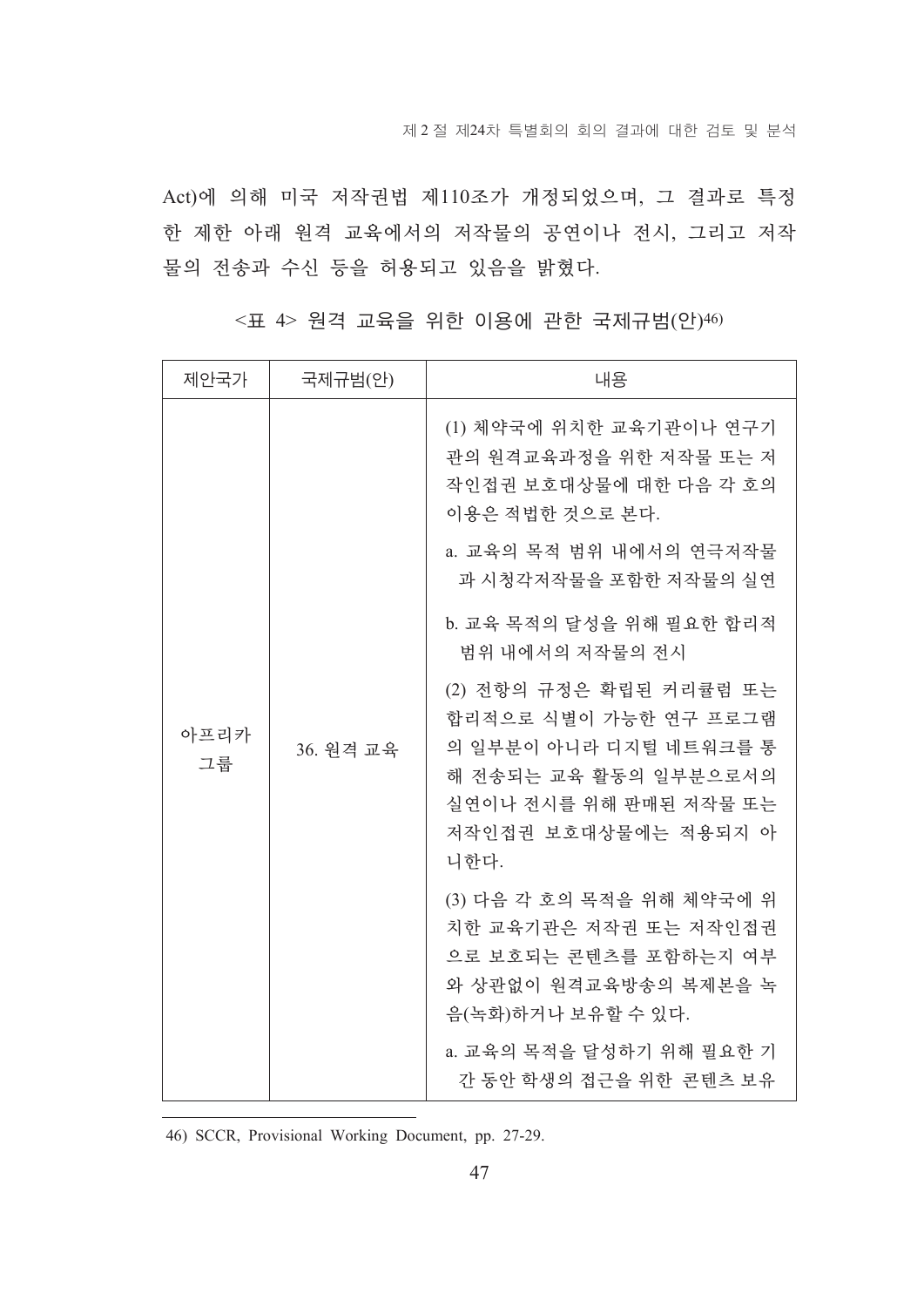제3장 교육·연구 목적의 저작권의 제한과 예외에 관한<br>국제규범의 제정을 위한 논의 현황

| 제안국가 | 국제규범(안)           | 내용                                                                                                                                                                                   |
|------|-------------------|--------------------------------------------------------------------------------------------------------------------------------------------------------------------------------------|
|      |                   | b. 시스템 또는 네트워크상의 저작권으로<br>보호되는 콘텐츠가 전송을 가능하게 하<br>는데 합리적으로 필요한 시간보다 길게<br>이용될 수 없는 경우, 기술적으로 실현 가<br>능한 범위 내에서 디지털 전송의 기술적<br>측면에 따르기 마련이거나 필수적인 자<br>료의 순간저장 또는 임시저장을 포함한<br>복제와 저장 |
|      |                   | (4) 불법으로 제작되거나 취득된 저작물 복<br>제본에 의해 실연되거나 전시된 경우, 교육<br>기관이나 연구기관이 그 저작물 복제본이<br>불법으로 제작되거나 취득된 것임을 알았<br>거나 알 수 있었다면 본 조가 적용되지 아<br>니한다.                                             |
|      |                   | (1) 체약국은 저작권 또는 저작인접권 권리<br>자의 승인 없이 연구를 위한 목적으로 교육<br>기관이나 연구기관 또는 교사나 학생이 다<br>음 각 호의 저작물 또는 저작인접권 보호대<br>상을 이용하는 것에 대한 허락에 동의하여<br>야 한다.                                          |
|      | 37. 교육기관과<br>연구기관 | a. 매개체를 통해 제삼자들 사이의 네트워<br>크상에서의 전송을 가능케 하는 것을 목<br>적으로 하는 순간적 또는 부수적이고 기<br>술적 과정에서 필수적이고 본질적인 부<br>분인 임시적 복제                                                                       |
|      |                   | b. 일종의 사진 기술의 이용 또는 그와 유사<br>한 효과를 가지는 다른 어떤 과정에 의해<br>야기되는 복제                                                                                                                       |
|      |                   | c. 사적 이용 및 학습이나 연구에 직 · 간접                                                                                                                                                           |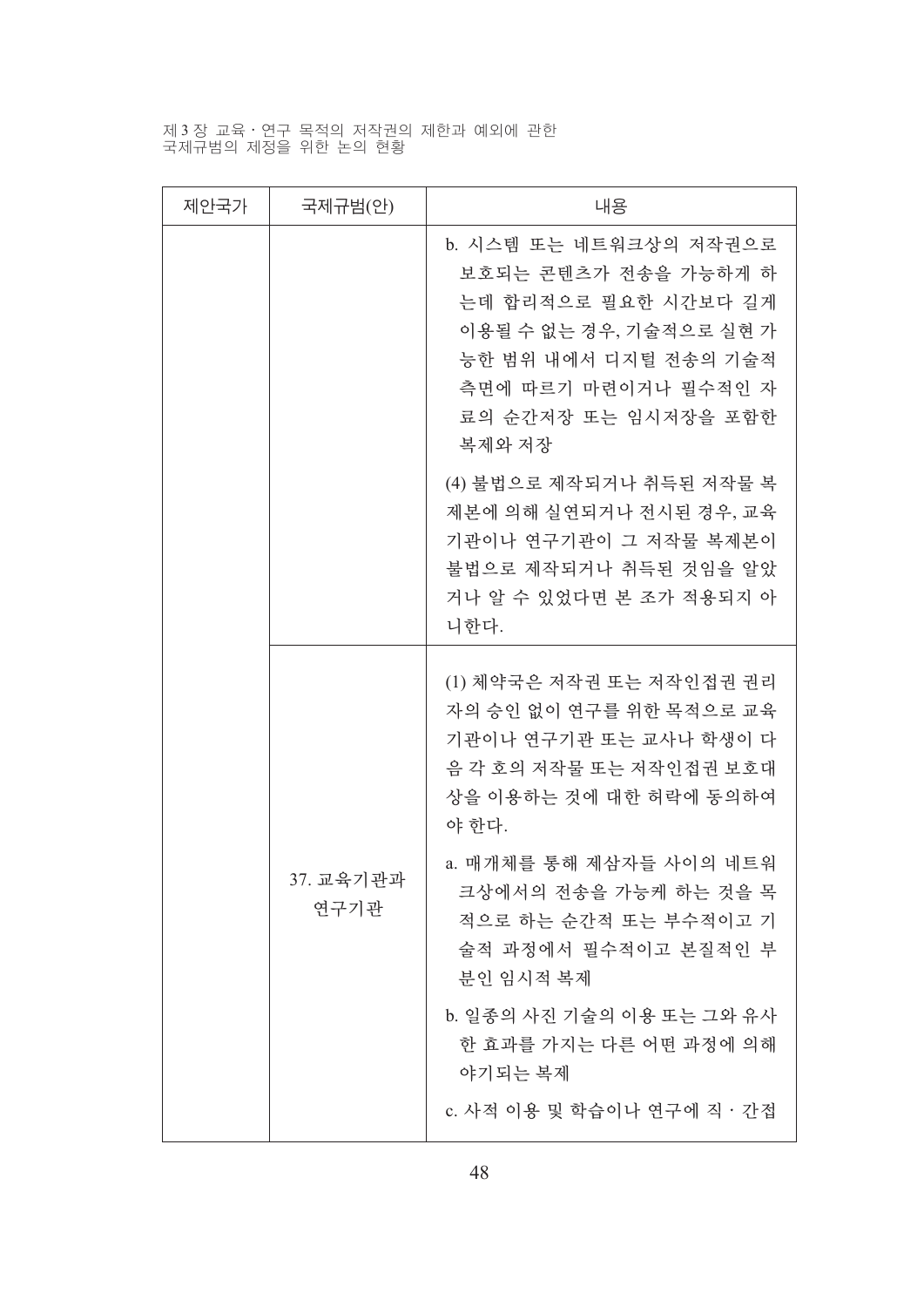#### 제 2 절 제24차 특별회의 회의 결과에 대한 검토 및 분석

| 제안국가 | 국제규범(안) | 내용                                                                                                                                                |
|------|---------|---------------------------------------------------------------------------------------------------------------------------------------------------|
|      |         | 적으로 상업적 관련성이 없는 목적을 위<br>해 어떠한 매체로 복제하는 행위                                                                                                        |
|      |         | d. 방송기관이 방송을 위해 설비를 이용하<br>여 제작한 저작물에 대한 일시적 녹음<br>(녹화) (이례적인 기록물적 특성에 근거<br>하여 그러한 녹음(녹화)를 교육기관이나<br>연구기관 또는 공적 기록 보관소에 보관<br>하는 것이 허용되는 경우에 한함) |
|      |         | e. 병원 또는 교도소와 같은 일상적인 학습<br>환경에서 비상업적인 목적으로 방송을<br>복제하는 행위                                                                                        |
|      |         | f. 전적으로 번역, 시험, 학습 또는 과학적 연<br>구만을 목적으로 하는 이용 (저작자의 성<br>명을 포함한 출처를 밝히는 경우에 한함)                                                                   |
|      |         | g. 상호운영성 확보, 연구 또는 학습을 위한<br>컴퓨터프로그램의 역설계 또는 역분석                                                                                                  |
|      |         | h. 교육기관이나 연구기관에서 특정 장애<br>를 위해 필요한 범위에서 그러한 장애와<br>직접적으로 관련이 있는 장애인들을 위<br>한 이용                                                                   |
|      |         | i. 시사 보도에 있어서 저작물 또는 다른 보<br>호대상의 이용                                                                                                              |
|      |         | j. 저작물 또는 다른 보호대상이 이미 대중<br>에 공개되어 있고, 저작자의 성명을 포함<br>한 출처가 표기되어 있으며, 특정한 목적<br>을 위해 필요한 범위 안에서 공정 관행에<br>따라 행해지는 비평이나 검토 등을 위한<br>인용             |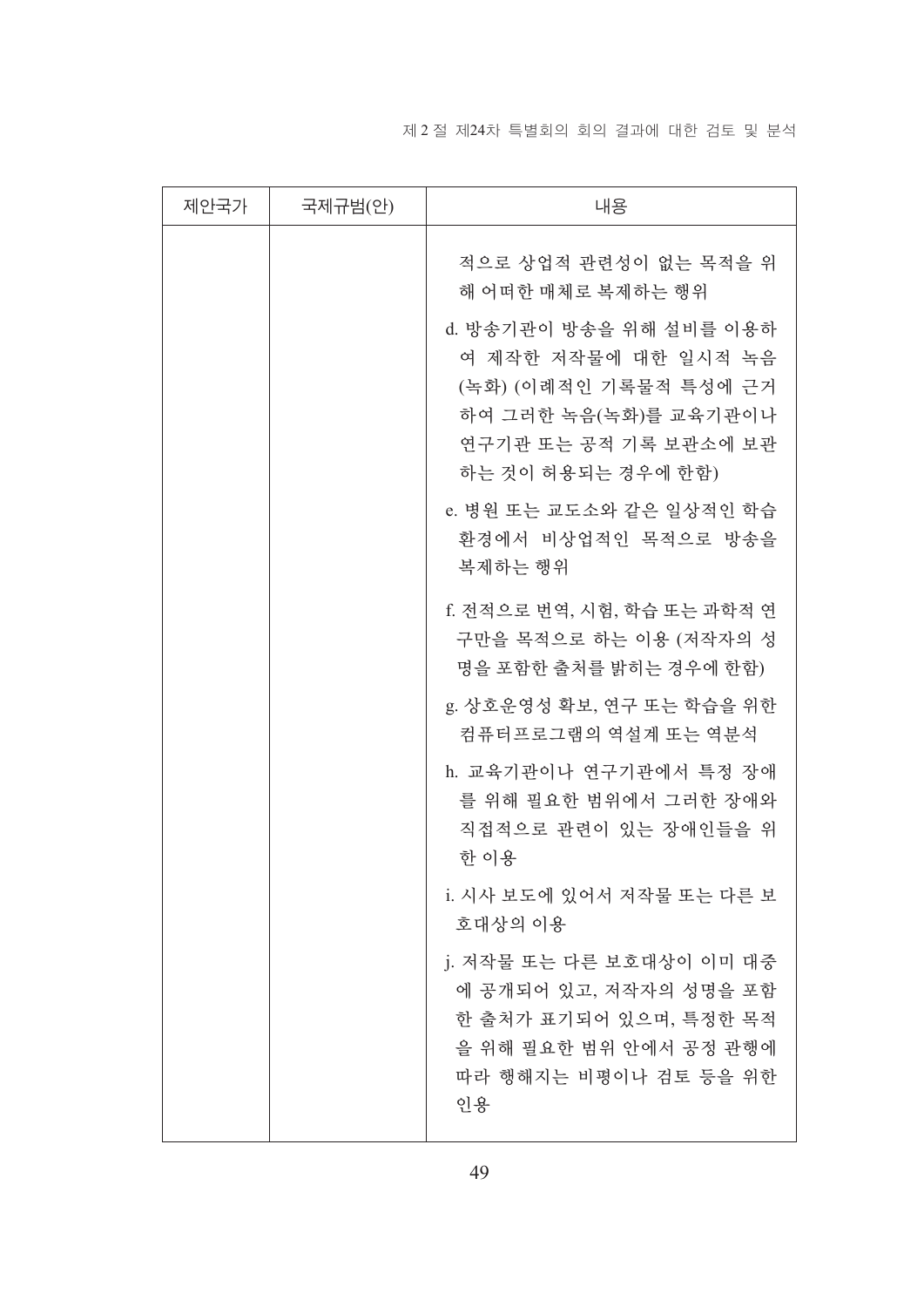# 제3장 교육·연구 목적의 저작권의 제한과 예외에 관한<br>국제규범의 제정을 위한 논의 현황

| 제안국가 | 국제규범(안) | 내용                                                                                                           |
|------|---------|--------------------------------------------------------------------------------------------------------------|
|      |         | k. 공중보건 또는 공공안녕을 위한 이용                                                                                       |
|      |         | 1. 행정, 입법, 사법 절차의 적절한 이행과<br>기록을 확보하기 위한 이용                                                                  |
|      |         | m. 정치적 연설이나 공개 강연 또는 그와<br>유사한 저작물을 정보 제공 목적의 범위<br>내에서 이용하는 행위 (저작자의 성명을<br>포함한 출처를 밝히는 경우에 한함)             |
|      |         | n. 캐리커쳐, 패러디 또는 파스티셰를 위한<br>이용                                                                               |
|      |         | o. 건축물이나 조각품과 같이 공개된 장소<br>에 영구적으로 위치하고 있는 저작물의<br>이용                                                        |
|      |         | p. 다른 자료에 저작물 또는 저작인접권 보<br>호대상을 부수적으로 삽입하는 행위                                                               |
|      |         | q. 일체의 상업적 이용을 배제하고, 예술작<br>품의 공개 전시회 또는 판매를 광고하기<br>위해 필요한 범위 내에서의 이용                                       |
|      |         | r. 장비의 설명 또는 수리와 관련된 이용                                                                                      |
|      |         | s. 통신에 의한 이용 또는 연구 또는 사적<br>이용                                                                               |
|      |         | (2) 전항에 규정된 특별한 예외들이 있음<br>에도 불구하고, 체약국은 베른협약과 교육<br>접근권을 보장하기 위해 정립된 국가의 관<br>행에 따라 새로운 예외와 제한을 정할 수<br>있다. |
|      |         | (3) 체약국은 본 조에 규정되어 있는 특별<br>한 예외에 더하여 공정 이용의 법리를 채택<br>할 수 있다.                                               |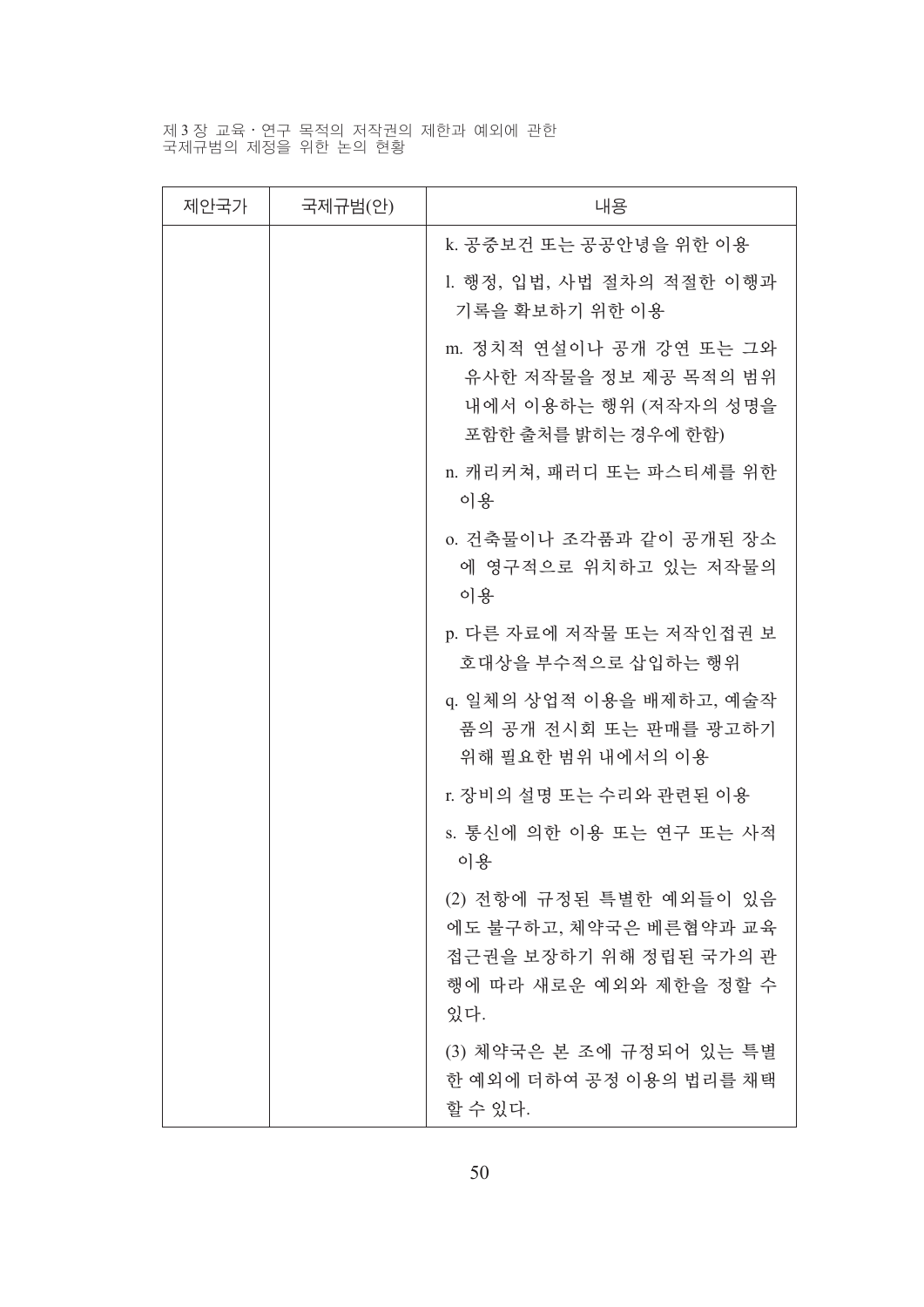제 2 절 제24차 특별회의 회의 결과에 대한 검토 및 분석

#### 5. 연구 목적의 이용

아프리카 국가 그룹은 1) 그 전부 또는 일부가 체약국의 공적자금 지워에 의한 저작물의 경우에는 저작물이 완성된 날로부터 12개월 이 내에 대중에게 무료로 공개해야 하고, 2) 전적으로 과학적 연구만을 목적으로 하는 이용에 대해서는 저작권 또는 저작인접권의 침해가 인 정되지 않으며, 3) 기술적 보호 조치에 의해 보호되는 저작물의 권리 자는 연구 목적을 위해 그 저작물이 이용될 수 있도록 조치해야 할 의 무가 있고, 4) 비영리 교육기관이 적법하게 복제된 컴퓨터프로그램에 대한 소유권을 다른 비영리 교육기관 등에 이전하는 것이 저작권 침해 를 구성하지 않는다는 내용을 골자로 하는 국제규범(안)을 제안했다.

| 제안국가       | 국제규범(안)                           | 내용                                                                                                                                                                                                  |
|------------|-----------------------------------|-----------------------------------------------------------------------------------------------------------------------------------------------------------------------------------------------------|
| 아프리카<br>그룹 | 39. 공적자금에<br>의한 연구에 대한<br>접근      | (1) 그 전부 또는 일부가 체약국의 공적자<br>금 지원에 의한 저작물의 경우에는 저작물<br>이 완성된 날로부터 12개월 이내에 대중에<br>게 무료로 공개되어야 한다. 본조 (2)항의<br>적용을 받는다.<br>(2) 전항의 규정은 그 공개가 체약국의 안<br>보나 다른 필수적인 공익을 해칠 수 있는<br>저작물에 대해서는 적용되지 아니한다. |
|            | 40. 교육, 학문<br>또는 연구의<br>촉진을 위한 권리 | (1) 체약국에 위치한 교육기관이나 연구기<br>관은 교육, 개인 학습 또는 연구를 위한 목<br>적으로 다음 각 호의 행위를 할 수 있다.<br>a. 저작물을 다른 언어로 번역하여 인쇄 또                                                                                          |

<표 5> 연구 목적의 이용에 관한 국제규범(안)47)

47) SCCR, Provisional Working Document, pp. 31-34.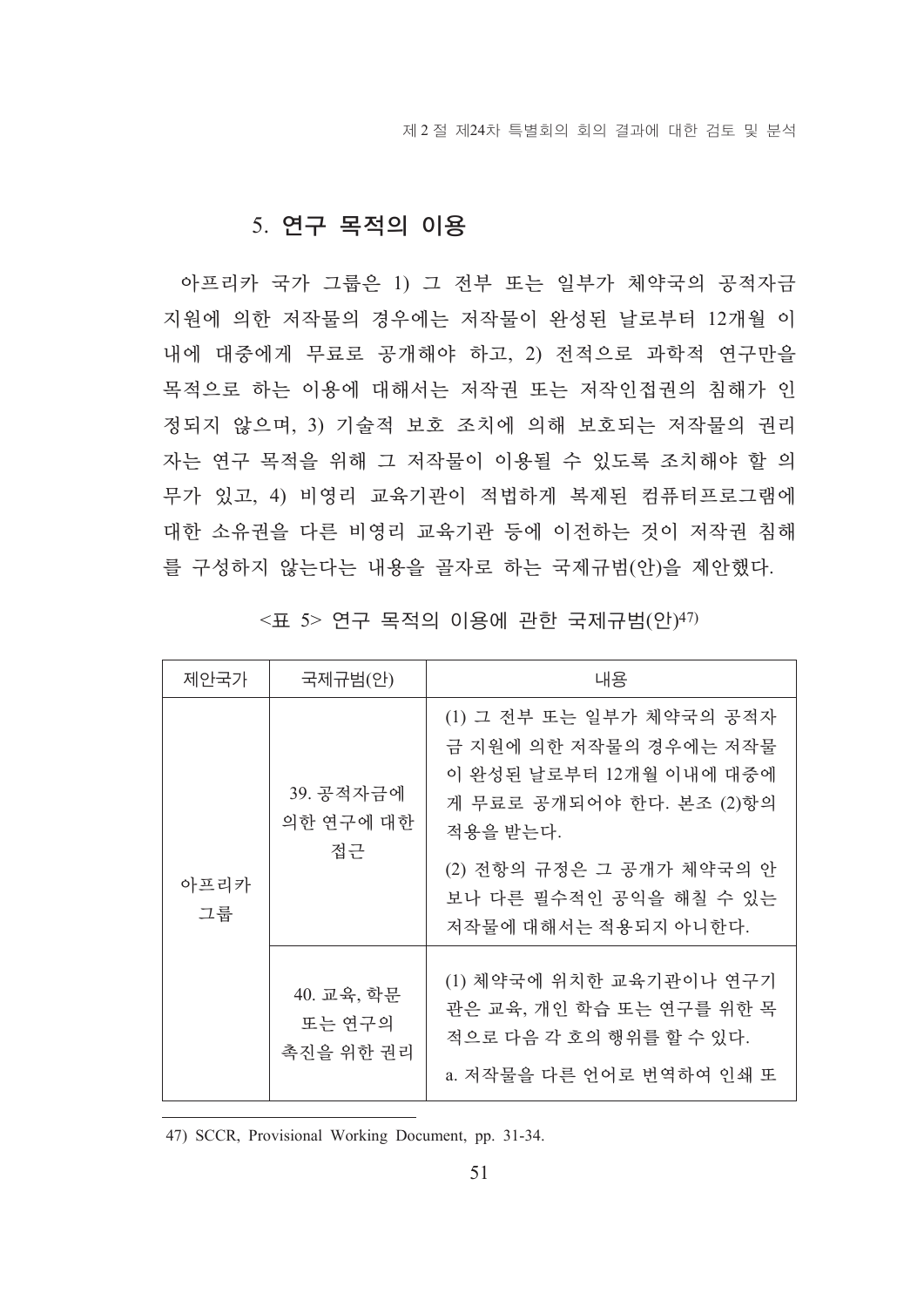# 제3장 교육·연구 목적의 저작권의 제한과 예외에 관한<br>국제규범의 제정을 위한 논의 현황

| 제안국가 | 국제규범(안)            | 내용                                                                                                                                          |  |  |
|------|--------------------|---------------------------------------------------------------------------------------------------------------------------------------------|--|--|
|      |                    | 는 그와 유사한 복제 방식으로 발행하는<br>행위                                                                                                                 |  |  |
|      |                    | b. 번역된 저작물을 복제하거나 출판하는<br>행위                                                                                                                |  |  |
|      |                    | c. 교육기관이나 연구기관의 구성원인 장<br>애인이 접근 가능한 형태로 저작물을 제<br>공하는 행위                                                                                   |  |  |
|      |                    | d. 저작물의 일부를 발췌하여 교육 목적으<br>로 제작·배포되는 교육 자료에 포함시<br>키는 행위                                                                                    |  |  |
|      |                    | (2) 체약국에 거주하는 자는 전항의 규정에<br>따라 취득한 저작물의 복제본을 국제연합<br>에 의해 개발도상국 또는 저개발국으로 분<br>류되는 다른 체약국에 적법하게 수출할 수<br>있다.                                |  |  |
|      |                    | (1) 체약국은 저작권 또는 저작인접권 권리<br>자의 승인 없이 연구를 위한 목적으로 교육<br>기관이나 연구기관 또는 교사나 학생이 다<br>음 각 호의 저작물 또는 저작인접권 보호대<br>상을 이용하는 것에 대한 허락에 동의하여<br>야 한다. |  |  |
|      | 41. 교육기관 및<br>연구기관 | a. 매개체를 통해 제삼자들 사이의 네트워<br>크상에서의 전송을 가능케 하는 것을 목<br>적으로 하는 순간적 또는 부수적이고 기<br>술적 과정에서 필수적이고 본질적인 부<br>부인 임시적 복제                              |  |  |
|      |                    | b. 일종의 사진 기술의 이용 또는 그와 유사<br>한 효과를 가지는 다른 어떤 과정에 의해<br>야기되는 복제                                                                              |  |  |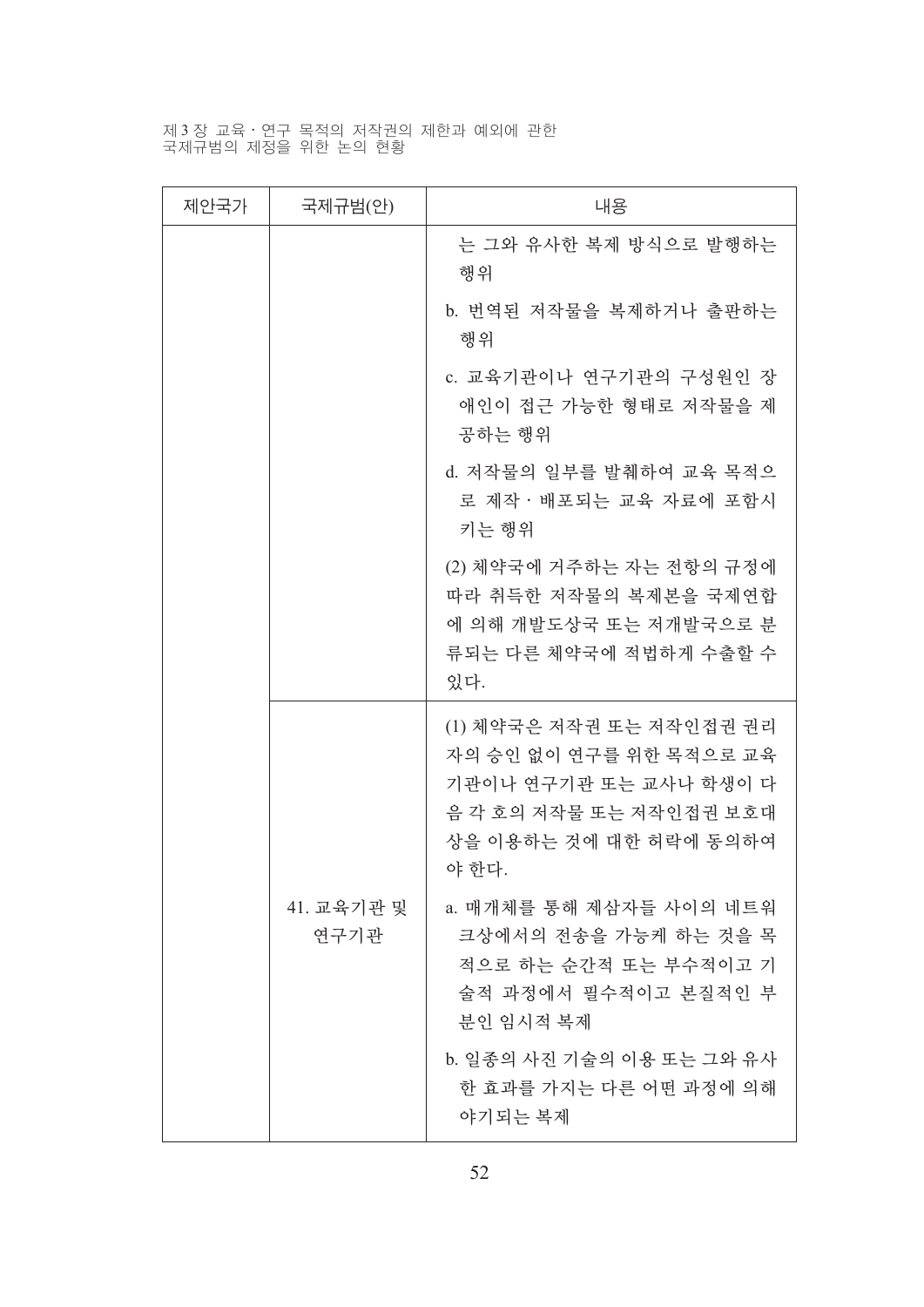제 2 절 제24차 특별회의 회의 결과에 대한 검토 및 분석

| 제안국가 | 국제규범(안) | 내용                                                                                                                                               |  |  |
|------|---------|--------------------------------------------------------------------------------------------------------------------------------------------------|--|--|
|      |         | c. 사적 이용 및 학습이나 연구에 직ㆍ간접<br>적으로 상업적 관련성이 없는 목적을 위<br>해 어떠한 매체로 복제하는 행위                                                                           |  |  |
|      |         | d. 방송기관이 방송을 위해 설비를 이용하<br>여 제작한 저작물에 대한 일시적 녹음(녹<br>화) (이례적인 기록물적 특성에 근거하여<br>그러한 녹음(녹화)를 교육기관이나 연구<br>기관 또는 공적 기록 보관소에 보관하는<br>것이 허용되는 경우에 한함) |  |  |
|      |         | e. 병원 또는 교도소와 같은 일상적인 학습<br>환경에서 비상업적인 목적으로 방송을<br>복제하는 행위                                                                                       |  |  |
|      |         | f. 전적으로 번역, 시험, 학습 또는 과학적 연<br>구만을 목적으로 하는 이용 (저작자의 성<br>명을 포함한 출처를 밝히는 경우에 한함)                                                                  |  |  |
|      |         | g. 상호운영성 확보, 연구 또는 학습을 위한<br>컴퓨터프로그램의 역설계 또는 역분석                                                                                                 |  |  |
|      |         | h. 교육기관이나 연구기관에서 특정 장애<br>를 위해 필요한 범위에서 그러한 장애와<br>직접적으로 관련이 있는 장애인들을 위<br>한 이용                                                                  |  |  |
|      |         | i. 시사 보도에 있어서 저작물 또는 다른 보<br>호대상의 이용                                                                                                             |  |  |
|      |         | i. 저작물 또는 다른 보호대상이 이미 대중<br>에 공개되어 있고, 저작자의 성명을 포함<br>한 출처가 표기되어 있으며, 특정한 목적<br>을 위해 필요한 범위 안에서 공정 관행에<br>따라 행해지는 비평이나 검토 등을 위한<br>인용            |  |  |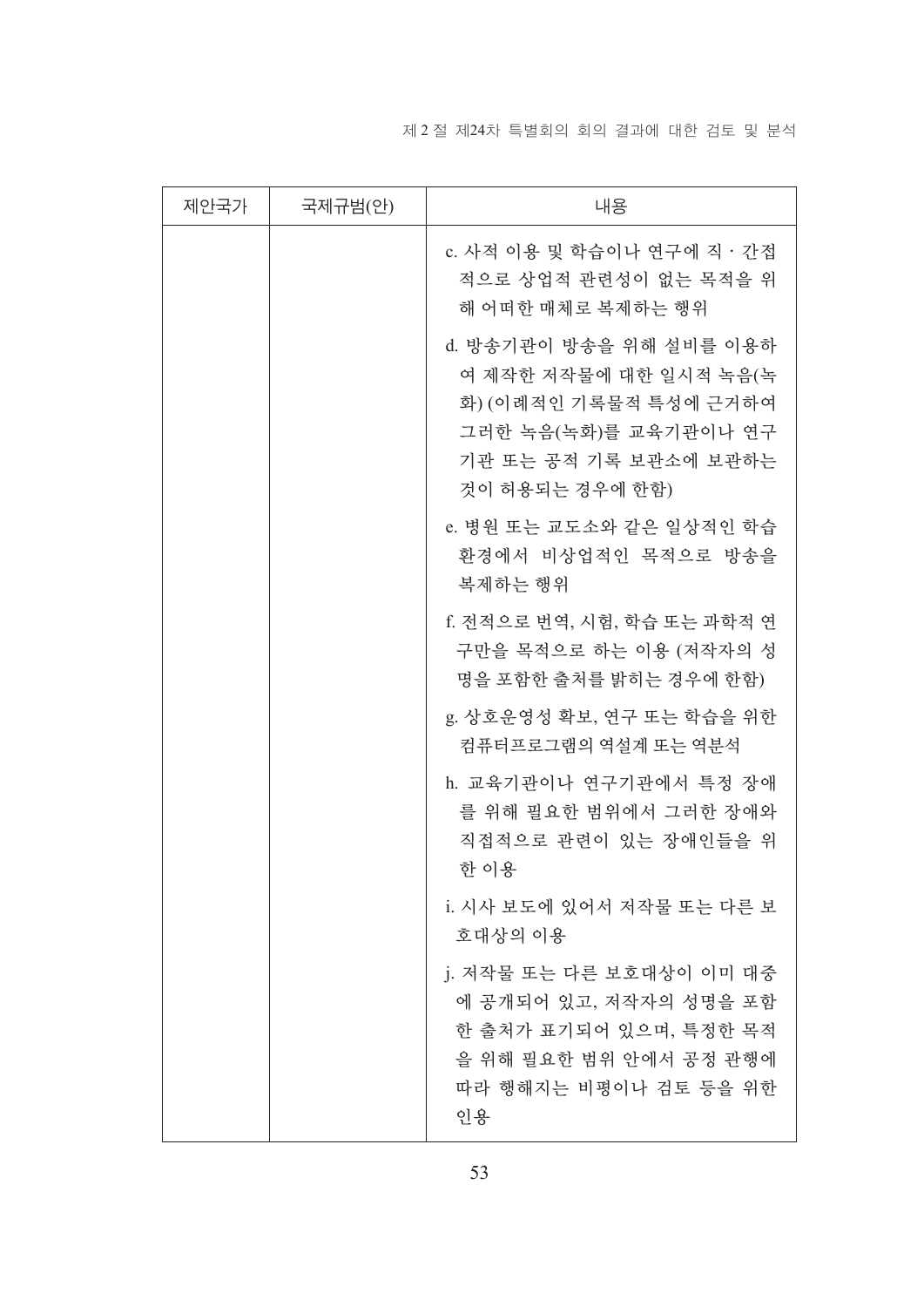# 제3장 교육·연구 목적의 저작권의 제한과 예외에 관한<br>국제규범의 제정을 위한 논의 현황

| 제안국가 | 국제규범(안) | 내용                                                                                                           |  |
|------|---------|--------------------------------------------------------------------------------------------------------------|--|
|      |         | k. 공중보건 또는 공공안녕을 위한 이용                                                                                       |  |
|      |         | 1. 행정, 입법, 사법 절차의 적절한 이행과<br>기록을 확보하기 위한 이용                                                                  |  |
|      |         | m. 정치적 연설이나 공개 강연 또는 그와<br>유사한 저작물을 정보 제공 목적의 범위<br>내에서 이용하는 행위 (저작자의 성명을<br>포함한 출처를 밝히는 경우에 한함)             |  |
|      |         | n. 캐리커쳐, 패러디 또는 파스티셰를 위한<br>이용                                                                               |  |
|      |         | o. 건축물이나 조각품과 같이 공개된 장소<br>에 영구적으로 위치하고 있는 저작물의<br>이용                                                        |  |
|      |         | p. 다른 자료에 저작물 또는 저작인접권 보<br>호대상을 부수적으로 삽입하는 행위                                                               |  |
|      |         | q. 일체의 상업적 이용을 배제하고, 예술작<br>품의 공개 전시회 또는 판매를 광고하기<br>위해 필요한 범위 내에서의 이용                                       |  |
|      |         | r. 장비의 설명 또는 수리와 관련된 이용                                                                                      |  |
|      |         | s. 통신에 의한 이용 또는 연구 또는 사적<br>이용                                                                               |  |
|      |         | (2) 전항에 규정된 특별한 예외들이 있음<br>에도 불구하고, 체약국은 베른협약과 교육<br>접근권을 보장하기 위해 정립된 국가의 관<br>행에 따라 새로운 예외와 제한을 정할 수<br>있다. |  |
|      |         | (3) 체약국은 본 조에 규정되어 있는 특별<br>한 예외에 더하여 공정 이용의 법리를 채택<br>할 수 있다.                                               |  |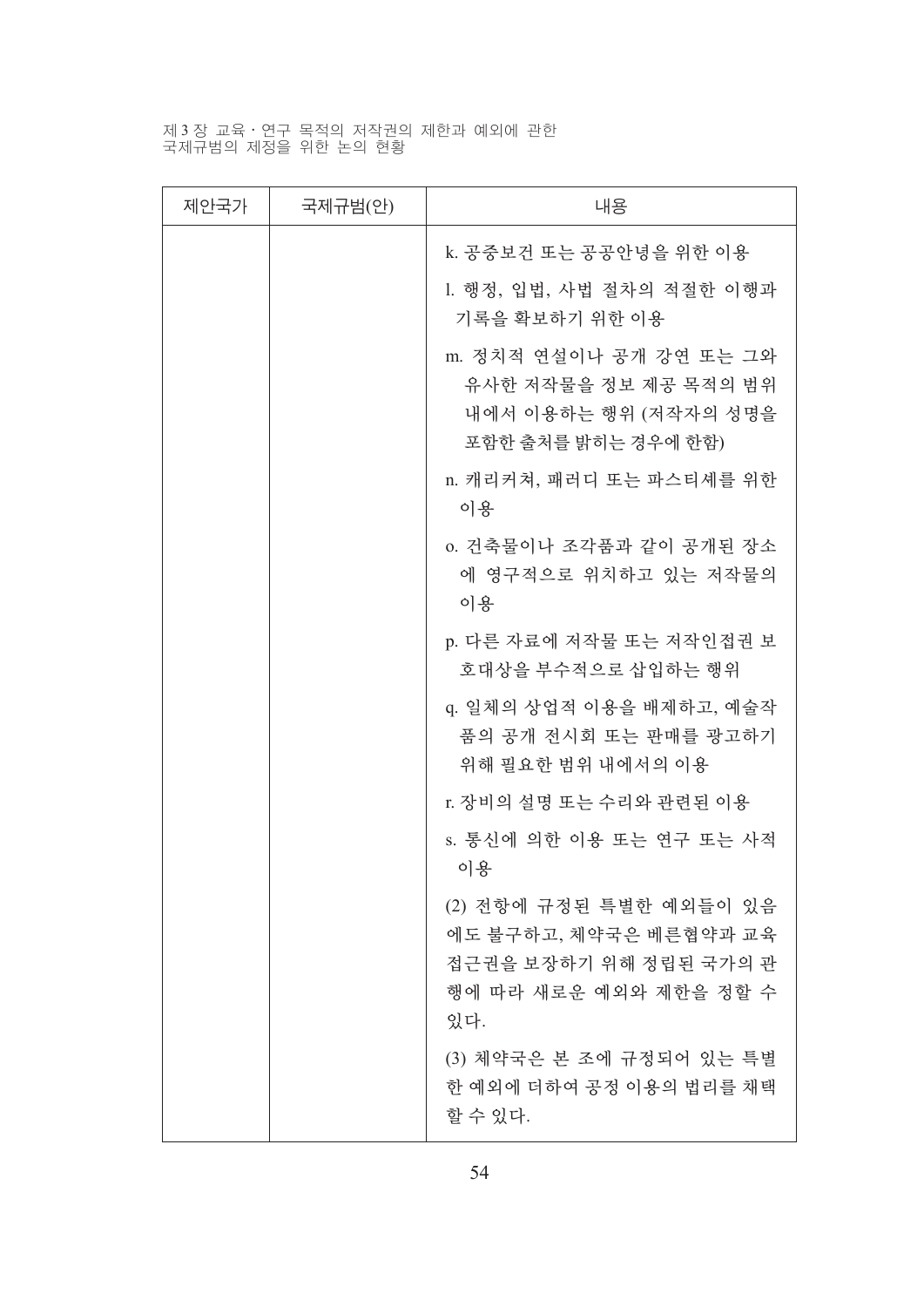제 2 절 제24차 특별회의 회의 결과에 대한 검토 및 분석

| 제안국가 | 국제규범(안)             | 내용                                                                                                                                                                                                    |  |
|------|---------------------|-------------------------------------------------------------------------------------------------------------------------------------------------------------------------------------------------------|--|
|      | 42. 과학을 위한<br>특별 예외 | (1) 전적으로 과학적 연구만을 목적으로 하<br>는 이용은 저작권 또는 저작인접권이 부여<br>하는 배타적 권리에 대한 침해를 구성하지<br>아니한다. 본 조의 해석에 있어서 다음 각<br>호는 본 조의 적용범위 내에 있는 것으로<br>인정된다.                                                            |  |
|      |                     | a. 정부단체 또는 공무원이 고용 중에 제작<br>한 과학 자료 또는 교육 자료에 대한 복제                                                                                                                                                   |  |
|      |                     | b. 검색엔진, 자동지식발견도구 또는 현재<br>알려져 있거나 향후 발견될 다른 디지털<br>도구에 의한 저장, 아칭, 링킹, 데이터마<br>이닝 방법, 데이터 조작 처리, 가상 과학<br>실험을 포함한 비상업적인 목적의 과학<br>적 연구를 위한 적법하게 취득한 저작물<br>의 복제와 재이용 (합리적으로 가능한 범<br>위 내에서 출처를 밝혀야 함) |  |
|      |                     | c. 저작권으로 보호되는지 여부에 관계없<br>이 사실을 담은 정보와 데이터의 모음을<br>포함하여 아이디어, 사실, 데이터, 조사<br>결과 또는 과학적 연구를 통해 얻어진 결<br>론의 이용이나 재이용 (합리적으로 가능<br>한 범위 내에서 출처를 밝혀야 함)                                                   |  |
|      |                     | d. 상기 규정을 무효화하거나 다른 방법으<br>로 과학 저작물에 대한 접근을 제한하는<br>기술적 보호 조치는 저작권의 남용으로<br>간주된다.                                                                                                                     |  |
|      |                     | (2) 기술적 보호 조치에 의해 보호되는 저<br>작물의 소유자는 본 조에 규정되어 있는 연<br>구 목적을 위해 그 저작물이 이용될 수 있                                                                                                                        |  |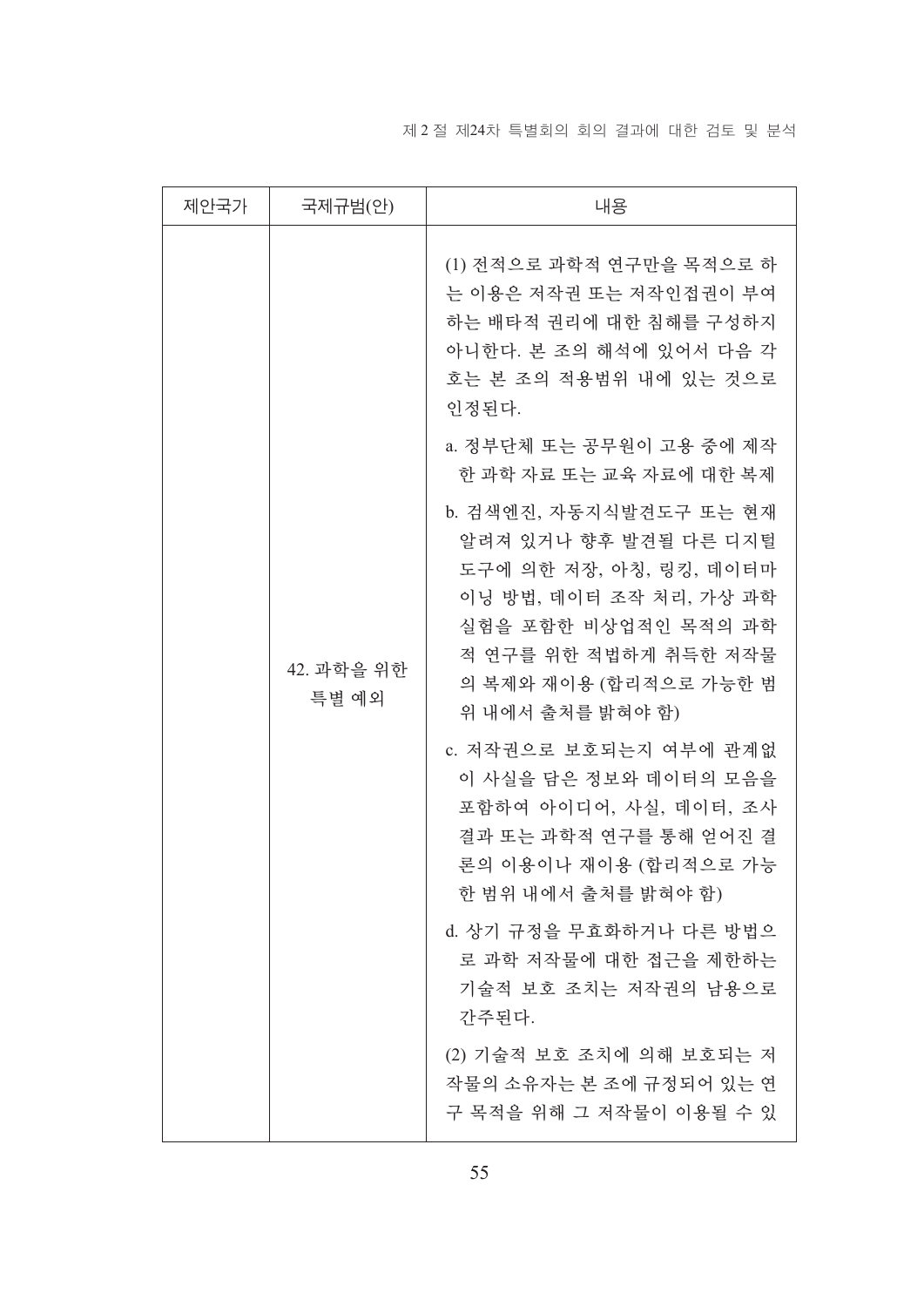제3장 교육·연구 목적의 저작권의 제한과 예외에 관한<br>국제규범의 제정을 위한 논의 현황

| 제안국가 | 국제규범(안)         | 내용                                                                                                                                                                |  |  |
|------|-----------------|-------------------------------------------------------------------------------------------------------------------------------------------------------------------|--|--|
|      |                 | 도록 조치하여야 한다. 전적으로 과학적 연<br>구만을 위하여 그러한 저작물에 접근하여<br>이용하려는 연구자가 불법적으로 거절당<br>한 경우에는 비상업적인 목적의 과학적 연<br>구를 위한 저작물에의 접근과 저작물의 이<br>용을 위해 가용한 반우회조치를 사용할 수<br>있다.     |  |  |
|      |                 | (3) 상업적인 목적의 과학적 연구를 위한<br>과학 저작물에의 접근과 과학 저작물의 이<br>용이 불법적으로 거절당한 연구자가 그러<br>한 저작물에 접근하거나 저작물을 이용하기<br>위해 반우회조치를 사용하였다면 소유자에<br>게 합리적인 보상금을 지급하여야 하다.            |  |  |
|      |                 | (4) 상기 규정을 무효로 하는 계약은 공공<br>정책에 반하여 무효이다.                                                                                                                         |  |  |
|      | 43. 컴퓨터<br>프로그램 | 체약국에 위치한 비영리 교육기관이 적법<br>하게 복제된 컴퓨터프로그램에 대한 소유<br>권을 다른 비영리 교육기관이나 다른 비영<br>리 교육기관의 교수진, 직원 및 학생에게<br>이전하는 것은 14(2)에서의 직 · 간접적인<br>상업이익을 위한 대여나 대출에 해당되지<br>아니한다. |  |  |

56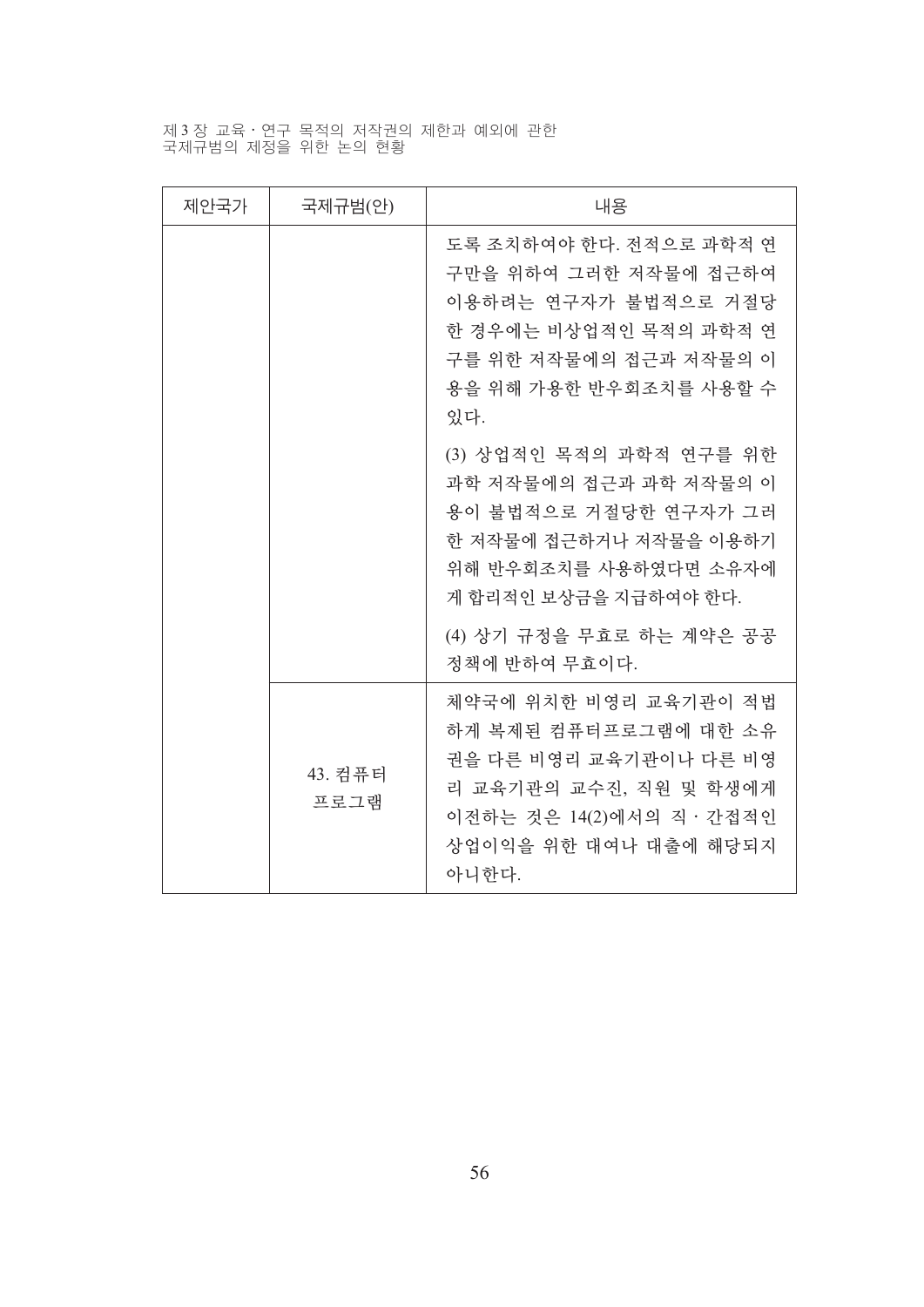제 1 절 미국 저작권법상 교육 · 연구 목적의 저작권 제한과 예외

## 제 4 장 교육 · 연구 목적의 저작권 제한과 예외에 관한 각국의 입법례

### 제 1 절 미국 저작권법상 고육 · 연구 목적의 저작권 제한과 예외

미국 저작권법은 '공정이용'에 관한 포괄적 일반규정48)을 두고, 이 에 근거하여 저작권의 제한과 예외를 인정하는 구조를 취하고 있다. 다시 말해. 모든 저작물에 대하여 어떤 목적을 위한 이용이 경우에는 저작권 침해를 구성하지 않는다는 일반규정을 두고, 그 밖에 존재하 는 저작권의 제하과 예외에 관한 규정들은 예시적인 규정으로 보는 입법태도를 취하고 있다. 49)

#### 1. 학교 및 교육 · 연구기관의 이용

미국 저작권법은 학교 및 교육 · 연구기관의 이용과 관련하여, 1) 체 계적이고, 서적 매수를 대체할 목적이 아닌 경우라면 여구 목적으로

(2) 저작권으로 보호되는 저작물의 성격:

49) 민경재, 앞의 논문, 97면.

<sup>48)</sup> 제107조 (배타적 권리에 대한 제한: 공정이용)

제106조 및 제106조의 A의 규정에도 불구하고, 비평, 논평, 시사보도, 교수(학습용 으로 다수 복제하는 경우를 포함), 학문, 또는 연구 등과 같은 목적을 위하여 저작 권으로 보호되는 저작물을 복제물이나 음반으로 복제하거나 또는 기타 제106조 및 제106조의 A에서 규정한 그 밖의 방법으로 이용하는 경우를 포함하여 공정이용하는 행위는 저작권 침해를 구성하지 아니한다. 구체적인 경우에 어떤 저작물의 이용이 공정이용인지의 여부를 결정함에 있어서는 다음 각 호의 요소를 참작하여야 한다. (1) 그 이용이 상업적 성질의 것인지 또는 비영리적 목적을 위한 것인지 등 그 이 용의 목적 및 성격;

<sup>(3)</sup> 이용된 부분이 저작권으로 보호되는 저작물 전체에서 차지하는 양과 상당성; 그리고

<sup>(4)</sup> 그 이용이 저작권으로 보호되는 저작물의 잠재적 시장이나 가치에 미치는 영향 이상의 모든 요소를 참작하여 내려지는 결정인 경우에는 저작물이 미발행되었다는 사실 자체는 공정이용이라는 결정을 방해하지 못하다.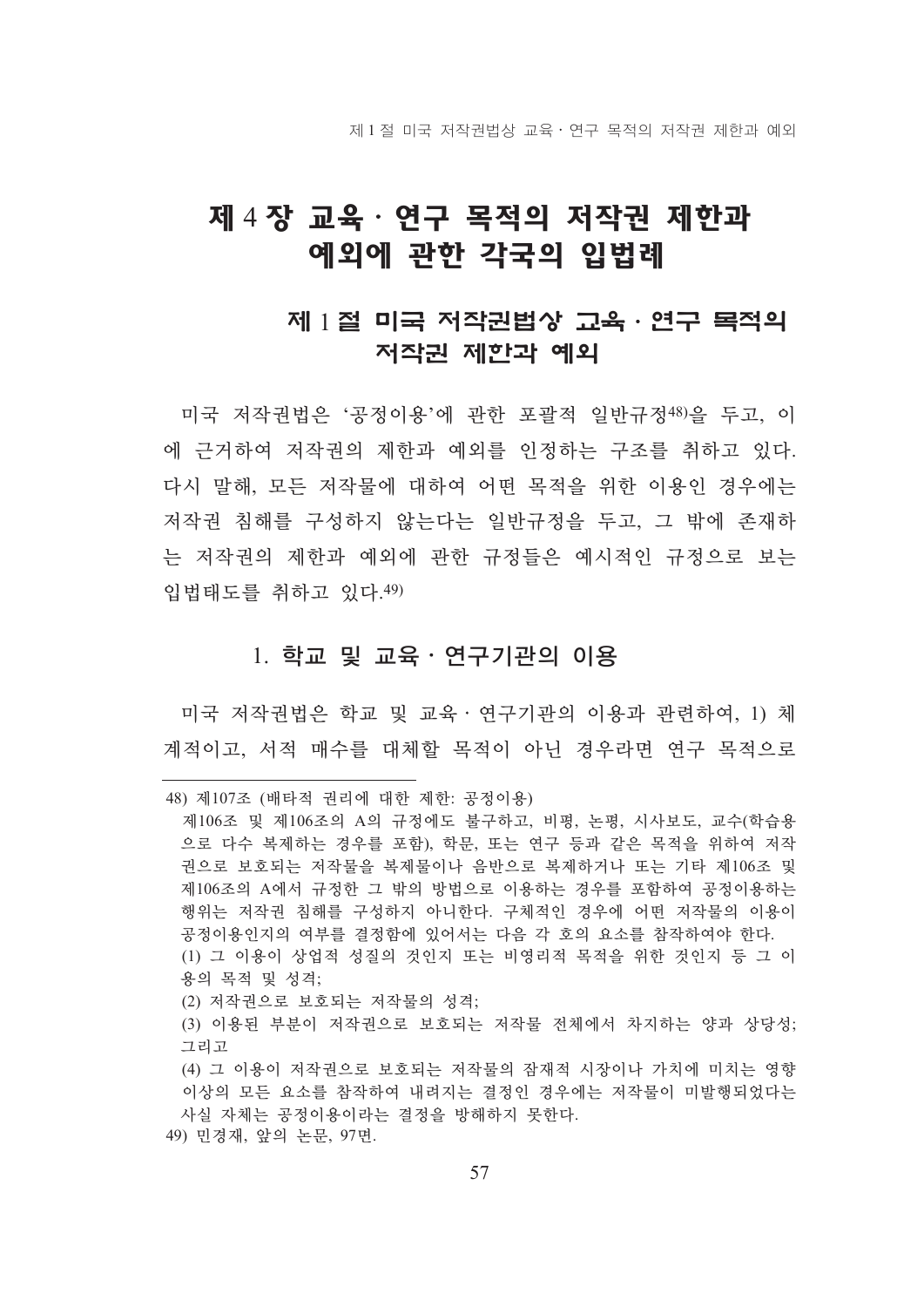제 4 장 교육 • 여구 목적의 저작권 제한과 예외에 관한 각국의 입법례

도서관이 저작물을 복제하여 배포하는 것을 허용하고 있고,50) 2) 보존 목적 또는 제108조 (a)항에 해당되는 도서관에서의 연구를 위한 보관 만을 목적으로 비공표되 서적이나 음반을 3부까지 복제할 수 있도록 규정하고 있으며,51) 복제본의 워본이 이용자의 소유이고, 도서관이 복 제본이 사적인 이용을 넘어서 이용될 것이라는 합리적인 의심을 할 수 없는 경우에는 이용자의 요청에 따라 적은 분량에 한해 복제가 가 능한 것으로 규정하고 있다. 52)

50) 제108조 (배타적 권리에 대한 제한: 도서과과 기록보과소에 의한 복제) (a) 이 편 법전에 달리 규정된 경우를 제외하고, 그리고 제106조의 규정에도 불구 하고, 도서관이나 기록보관소 또는 그들의 업무의 범위 내에서 활동하는 그의 직원 이 이 조에서 규정하는 바에 따라 (b)항과 (c)항에 규정된 경우를 제외하고 저작물의 복제물이나 음반을 1부만 제작하거나, 다음의 경우에 이 조에 규정된 조건에 따라 이러한 복제물이나 음반을 배포하는 경우에는 저작권 침해를 구성하지 아니한다. (1) 그 복제나 배포가 아무런 직접적이거나 가접적인 상업적 이익의 목적 없이 이 루어진 경우; (2) 그 도서관이나 기록보관소의 소장물이 i) 공중에게 개방되어 있거나, ii) 도서

관이나 기록보관소 또는 이러한 도서관이나 기록보관소가 속한 기관과 관계가 있 는 연구자뿐만 아니라 어떤 전문 분야에서 연구를 하는 다른 사람들에게도 이용될 수 있는 경우: 그리고

(3) 그 저작물의 복제 또는 배포에 이 조의 규정에 따라 복제되는 복제물과 음반에 나타나는 저작권 표시를 포함하고 있거나, 그러한 표시가 이 조의 규정상 복제되는 복제물이나 음반 상에서 발견되지 아니하는 경우에는 그 저작물이 저작권으로 보 호될 수 있다고 기술하는 설명을 포함하는 경우

51) 제108조 (배타적 권리에 대한 제한: 도서관과 기록보관소에 의한 복제)

(b) 이 조에 따라 복제하거나 배포할 권한은 다음의 경우에, 그 보존과 안전을 목 적으로, 또는 오로지 (a)항 (2)호에 규정되 형태의 다른 도서관이나 기록보관소에 연구용으로 납본하기 위하여 복제되는 미발행 저작물의 3부의 복제물이나 음반에 적용되다.

(1) 복제되는 복제물이나 음반이 현재 그 도서관이나 기록보관소에 소장되어 있을 것: 그리고

(2) 디지털 형식으로 복제되는 그러한 복제물이나 음반이 그 형식으로 달리 배포되 거나, 그 형식으로 그 도서관이나 기록보관소의 건물 밖에 있는 공중의 이용에 제 공되지 아니할 것

52) 제108조 (배타적 권리에 대한 제한: 도서과과 기록보과소에 의한 복제)

(d) 이 조에 따라 복제 및 배포할 권한은, 다음의 경우에, 이용자가 요청한 경우에 도서관이나 기록보관소의 소장물을 이용하여 만든 것으로서, 보호되는 선집이나 정 기간행물의 기사 또는 그 밖의 기고문을 복제한 1부의 복제물, 또는 보호되는 다른 저작물의 적은 부분을 복제한 1부의 복제물이나 음반에 적용된다.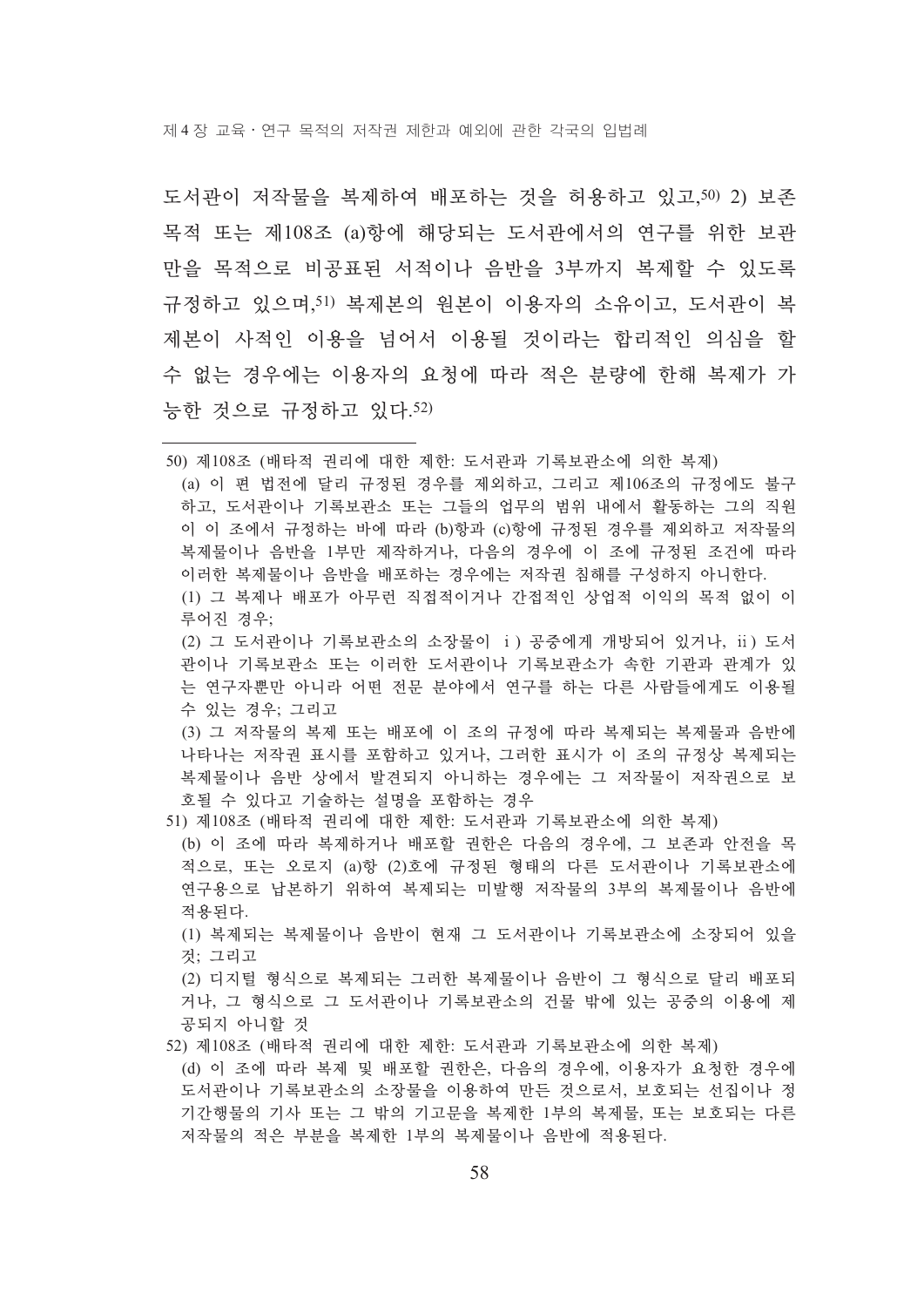제 1 절 미국 저작권법상 교육 · 연구 목적의 저작권 제한과 예외

#### 2. 교실에서의 이용

미국 저작권법 제110조 1항은 비영리 교육기관의 교사와 학생이 직 접 대면수업을 하는 경우에 있어서, 그 복제물이 불법적으로 제작되 었다는 사실을 알 수 있는 합리적인 이유가 존재하지 않고, 강의를 목적으로 한 이용인 경우에는 저작물의 이용이 가능하다고 규정하고 있으며, 53) 제110조 2항은 교육 목적으로 비여극적 어문저작물과 음악 저작물을 강의실. 교육과 관련된 장소에서 체계적인 교육활동과 관련 하여 이용할 수 있다고 규정하고 있다.54) 이들 규정이 적용되기 위해

(1) 그 복제물이나 음반이 그 이용자의 소유물이 되고, 도서관이나 기록보관소가 개인적인 연구, 학문, 또는 조사 이외의 다른 목적으로 이러한 복제물이나 음반이 이용되리라는 것을 알지 못했을 것: 그리고

(2) 도서관이나 기록보관소가 그러한 요청을 접수하는 장소에 저작권청장이 규정으 로 정하는 요건에 따라 저작권에 관한 경고문을 눈에 띄게 게시하고, 그 요청 서식 에 이를 포함시킬 것.

- 53) 제110조 (배타적 권리에 대한 제한: 특정 실연과 전시에 대한 면책)
	- 제106조의 규정에도 불구하고, 다음은 저작권의 침해를 구성하지 아니하다.

(1) 교사나 학생이 교실이나 또는 교육을 위하여 사용되는 유사한 장소에서 비영리 교육기관의 대면 교육활동 과정에서 어떤 저작물을 실연하거나 저시 하는 행위. 다 만, 영화나 그 밖의 시청각저작물의 경우에 그 실연 또는 개별 화면의 전시가 이 편 법전에 따라 불법적으로 제작되었고, 그 실연에 대하여 책임이 있는 사람이 이 사실을 알았거나 알았다고 믿을 만한 이유가 있는 복제물에 의하여 이루어지는 때 에는 그러하지 아니하다.

- 54) 제110조 (배타적 권리에 대한 제한: 특정 실연과 전시에 대한 면책)
- 제106조의 규정에도 불구하고, 다음은 저작권의 침해를 구성하지 아니한다.

(2) 다음의 경우에, 디지털 네트워크를 통하여 송시되는 중개된 교육활동의 일부로 서 실연 또는 전시될 것을 일차적인 목적으로 제작되거나 판매되는 저작물, 또는 이 편 법전에 따라 불법적으로 제작되었거나 취득되었고 송신하는 정부기구나 인 가된 비영리 교육기관이 이를 알았거나 알만한 이유가 있는 복제물이나 음반에 의 하여 이루어지는 실연이나 전시를 제외하고, 송신에 의하여 또는 송신 과정 중에 비연극적 어문저작물이나 음악저작물을 실연하거나 또는 그 밖의 다른 저작물의 합리적이고 제한적인 부분을 실연하거나 또는 저작물을 실제 수업과정에서 전형적 으로 전시되는 것에 상응한 양만큼 전시하는 행위

(A) 그 실연이나 전시가 정부기구나 인가된 비영리 교육기관의 체계적인 중개된 교육활동의 정규적인 일부로서 제공되는 학교 교육의 통합된 일부로서 교사의 지 시에 따라 또는 실제 감독 하에 행해지고;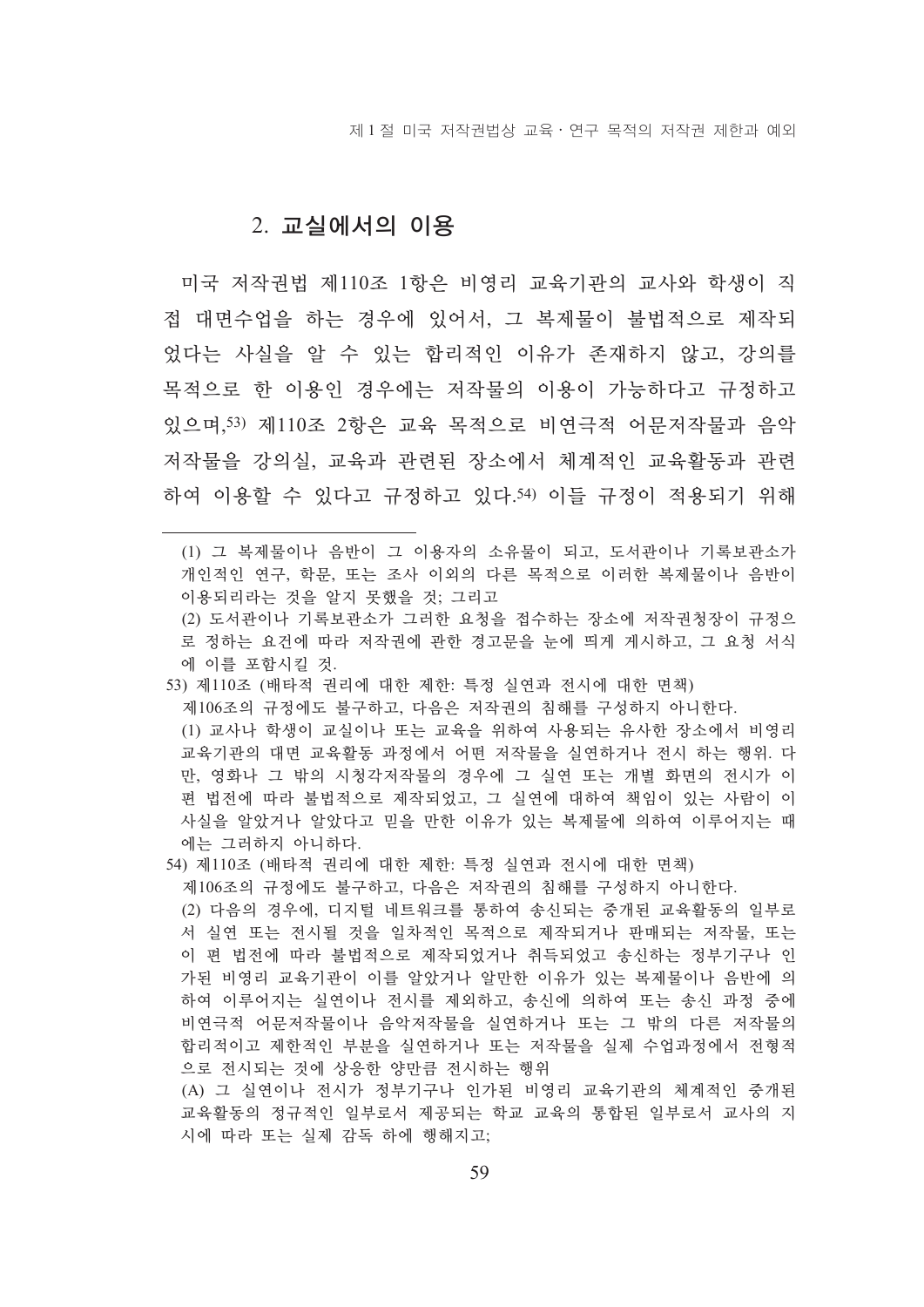제 4 장 교육 • 연구 목적의 저작권 제한과 예외에 관한 각국의 입법례

서는 교사의 실제 감독 하에 이루어지고, 수업과 직접적으로 과려되 는 내용들로 구성된 것이어야 하며, 조직적 · 계통적인 교육 지도 활 동으로서 행해지는 것이어야 하는 등의 제한이 따른다.55) 뿐만 아니 라, 교실에서의 저작물 이용은 '비영리 교육기관 수업에서의 도서 및 정기간행물 이용에 관한 가이드라이56)57)을 적용을 받는다.

#### 3. 교실 이외의 장소에서의 이용

교육 목적을 위한 경우에 한해. 1) 즉시 공여을 위하여 이용허락을 받을 수 없는 경우에 행해진 긴급 복제, 2) 공연이 아닌 학문적인 목

- (ii) 그것이 그들의 공적인 임무 또는 직무의 일부인 정부기구의 간부 또는 직원들
- (D) 송신하는 기구 또는 기관이
- (i) 저작권에 관한 정책을 수립하고, 저작권에 관한 미국의 법을 상세하게 설명하 고 이를 준수할 것을 촉구하는 정보 자료를 교사, 학생 그리고 관련 직원에게 제 공하고, 그 교육과정과 관련하여 사용되는 자료가 저작권 보호의 대상이 될 수 있다는 통지를 학생들에게 하는 경우
- (ii) 디지털 송신의 경우에는
	- (I) 다음을 합리적으로 방지하는 기술 조치를 적용하는 경우 (aa) 송신하는 기구 또는 기관으로부터의 송신을 수신하는 사람이 그 수업의 기 간보다 더 오래 그 저작물을 접근 가능한 형태로 보유하는 것; 그리고 (bb) 그 수신하는 사람이 다른 사람에게 그 저작물을 접근 가능한 형태로 허락 없이 다시 송신하는 것
	- (II) 그러한 보유나 허락받지 않은 송신을 방지하기 위해 저작권자가 사용하는 기술 조치를 방해할 것으로 합리적으로 예측할 수 있는 행위를 하지 않는 경우
- 55) 양선영, 앞의 논문, 28면.
- 56) Agreement on Guidelines for Classroom Copying in Not-for-Profit Educational Institutions with Respect to Books and Periodicals, available at http://www.copyright.gov/circs/circ21 .pdf
- 57) '비영리 교육기관 수업에서의 도서 및 정기간행물 이용에 관한 가이드라인'은 허 용되는 이용과 금지되는 이용에 관하여 상세히 기술하고 있다. 가이드라인이 허용 하는 이용과 금지하는 이용에 관하여는 문화체육관광부 · 한국저작권위원회, 공교육 활성화를 위한 저작권제도 개선방안 [제3회 저작권 제도개선 토론회 자료집 (2011.05)], 17면 참조.

<sup>(</sup>B) 그 실연이나 전시가 송신되는 수업 내용과 직접 관련되고 중대하게 도움이 되며; (C) 송신이 오로지 다음을 위하여, 그리고 기술적으로 실행 가능한 범위 내에서 그 송신을 수신하는 것이 다음에 한정되는 경우

<sup>(</sup>i) 송신이 행해지는 수업 과정에 공식적으로 등록한 학생들; 또는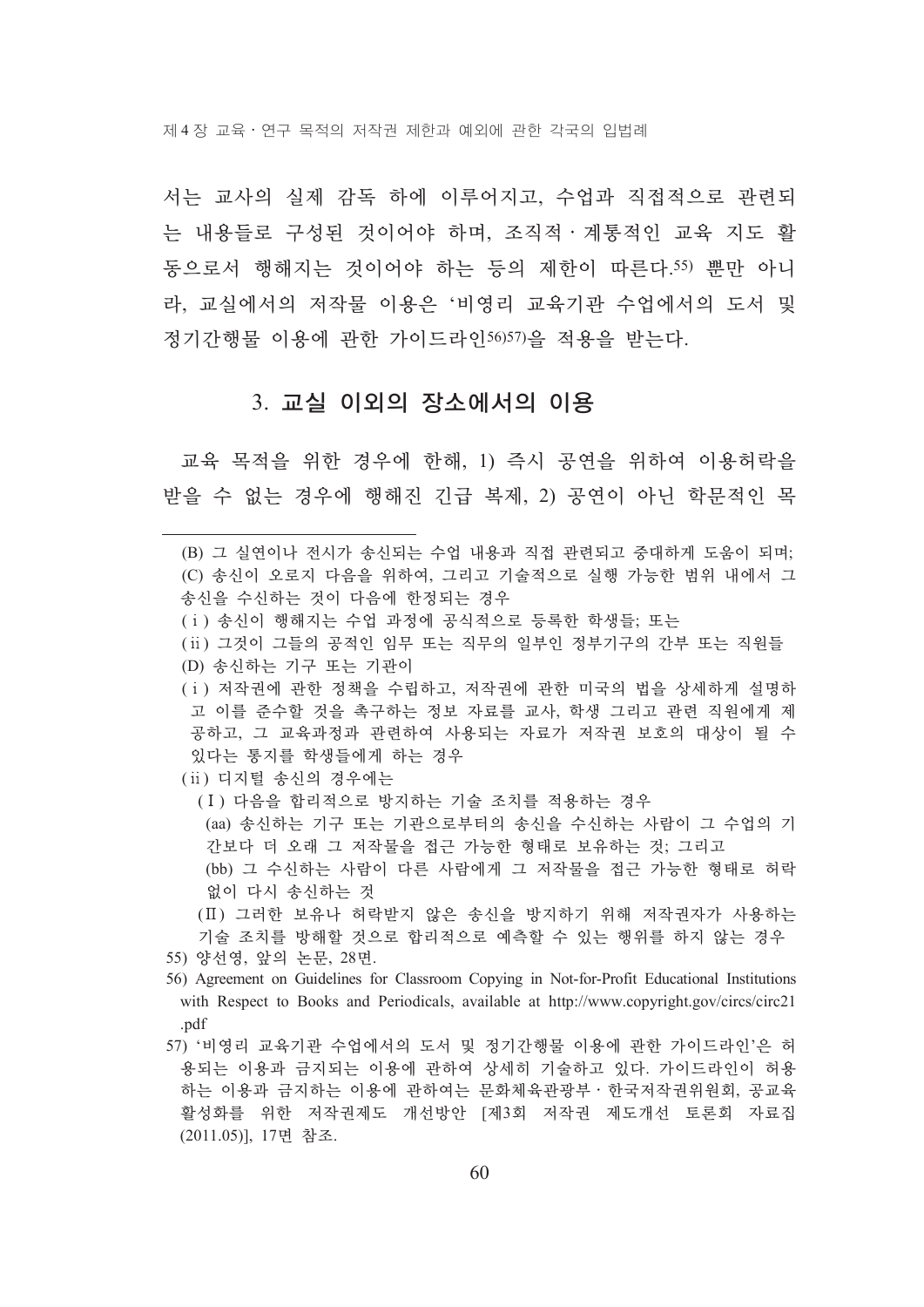적을 위하여 공연할 수 있는 단위의 일부분을 구성하지 않는 초록의 복제, 3) 자신의 공연에 대한 평가나 연습을 위한 복제물 제작, 4) 교 육기관이나 교사가 듣기훈련 또는 시험을 위하여 자신이 보유하는 음 원에 대한 복제 등을 허용하고 있다.

#### 4. 원격 교육을 위한 이용

미국은 디지털 시대의 현실에 맞는 교육 · 연구를 위한 저작권의 제 한과 예외를 설정하기 위한 노력의 결실로 2002년에 제정된 이른바 TEACH Act(Technology, Education, and Copyright Harmonization Act)에 의해 미국 저작권법 제110조가 개정되었으며, 그 결과로 일정한 제하 아래 워격교육에서의 저작물의 공연이나 전시, 그리고 저작물의 전송 과 수신 등을 허용되고 있다. 보다 구체적으로 살펴보면, 1) 정부기관 또는 인가를 받은 비영리 교육기관을 대상으로 하며, 2) 원격 교육의 목적으로 모든 저작물을 전시, 공연할 수 있으며, 3) 워격 교육 수신 의 장소에 대한 제한은 없으나 수신자격을 제한하여 해당 과정을 등 록한 학생, 정부기관의 공무원 또는 근무자에 제한되고, 원격 교육을 제공하는 교육기관은 정당한 자격이 있는 자만 수신할 수 있도록 기 술적으로 가능한 범위 내에서 필요한 조치를 취해야 하는 의무를 부 담한다. 또한, 원격 교육을 위해 허용되는 이용에 대한 제한으로, 1) 원격 교육의 목적으로 하는 저작물의 전시 또는 공연에 있어서 불법 복제물이 이용되었고, 그러한 사실을 원격 교육의 주체가 알았거나 알았다고 믿을 만한 상당한 이유가 있는 경우, 2) 본질적으로 원격 교 육 목적의 전시나 공연용으로 제작 또는 판매된 저작물을 이용한 경 우, 그리고 3) 영화나 연극저작물 또는 음반에 대한 합리적이고, 제한 된 부분의 이용이라고 볼 수 없는 경우에는 원격 교육을 위한 이용을 이유로 하는 면책이 인정되지 않는다.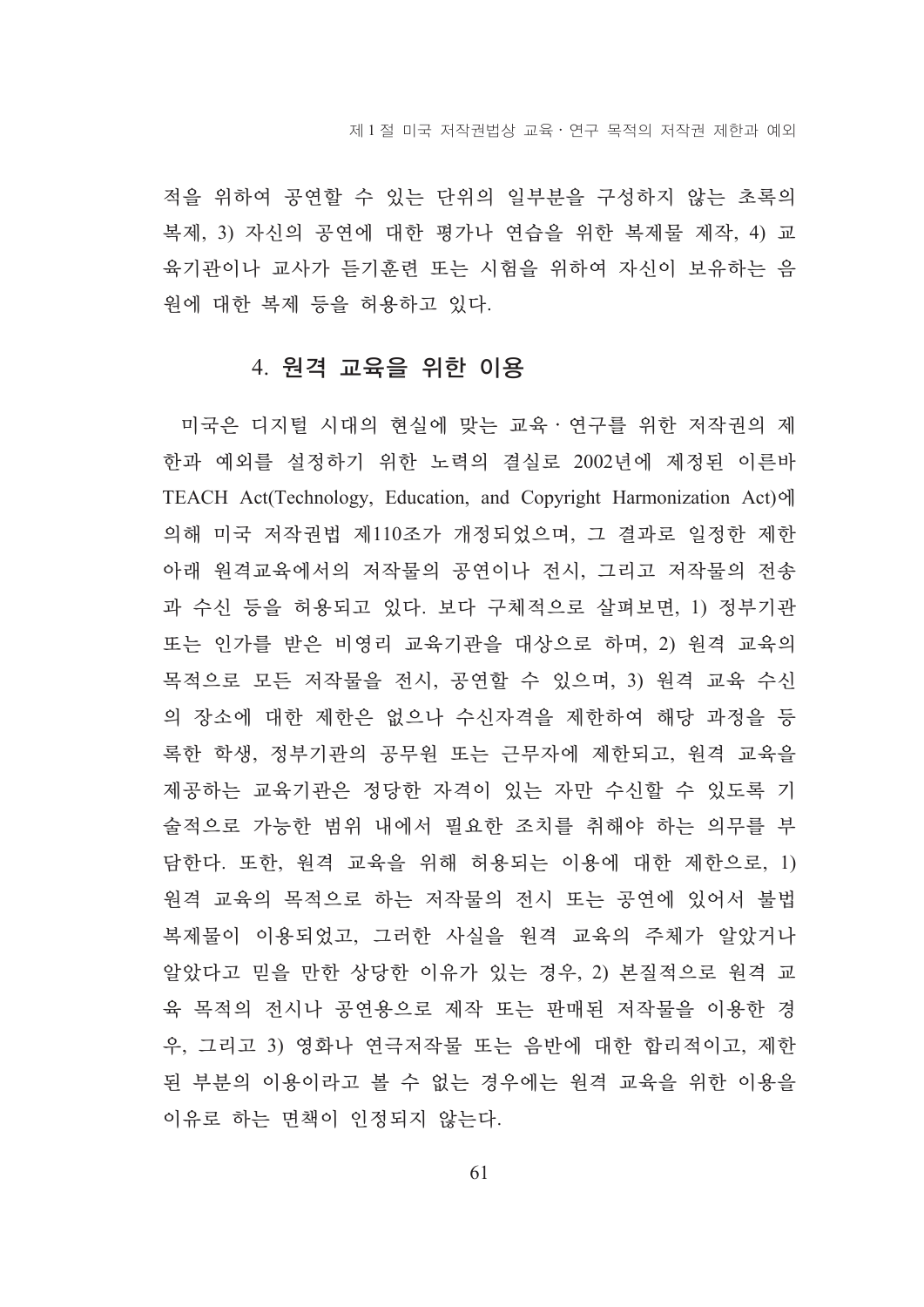제 4 장 교육 • 연구 목적의 저작권 제한과 예외에 관한 각국의 입법례

#### 5. 연구 목적의 이용

미국 저작권법 제107조에 규정되어 있는 공정이용의 법리에 따라, 여구 목적으로 저작물을 이용하는 경우에 필요 이상으로 복제하지 않 고, 잠재시장에 대한 영향이 없다면 공정이용에 포함되어 저작권 침 해가 인정되지 않는 것으로 보고 있다.

### 제 2 절 독일 저작권법상 고육 · 연구 목적의 저작권 제한과 예외

독일 저작권법은 '공정이용'에 대한 일반조항을 두고 있지 않고, 개 별적으로 저작권 제한 사유를 열거하고 있다. 저작권법 제45조부터 제63조에 걸쳐 저작권이 제한되는 개별 제한규정을 가지고 있고, 제 한규정을 매우 상세히 규정하고 있다.

교육 · 연구 목적의 저작권 제한과 예외와 관련해서는 수업 및 연구 를 위한 전송을 제외하고는, 일반적으로 독일 저작권법 제53조에 규 정되어 있는 사적 복제 및 사적 복제 보상금 제도에 의해 처리하고 잎다.

#### 1. 학교 및 교육·연구기관의 이용

저작권법 제47조는 학교 및 교원양성과 교원연수를 위한 시설, 그리 고 청소년 보호시설이나 국립의 주교육소 등이 교육방송 중에 방송되 는 저작물을 녹화 · 녹음매체에 옮기는 방법으로 개별 복제물을 제작 할 수 있으며, 그 녹화물 내지 녹음물은 수업 목적에 한하여 사용할 수 있도록 규정하고 있다.58)

<sup>58)</sup> 제47조 (학교방송)

<sup>(1)</sup> 교원 양성 및 교원 연수의 학교와 시설은 학교에서 방송되는 저작물의 몇 개의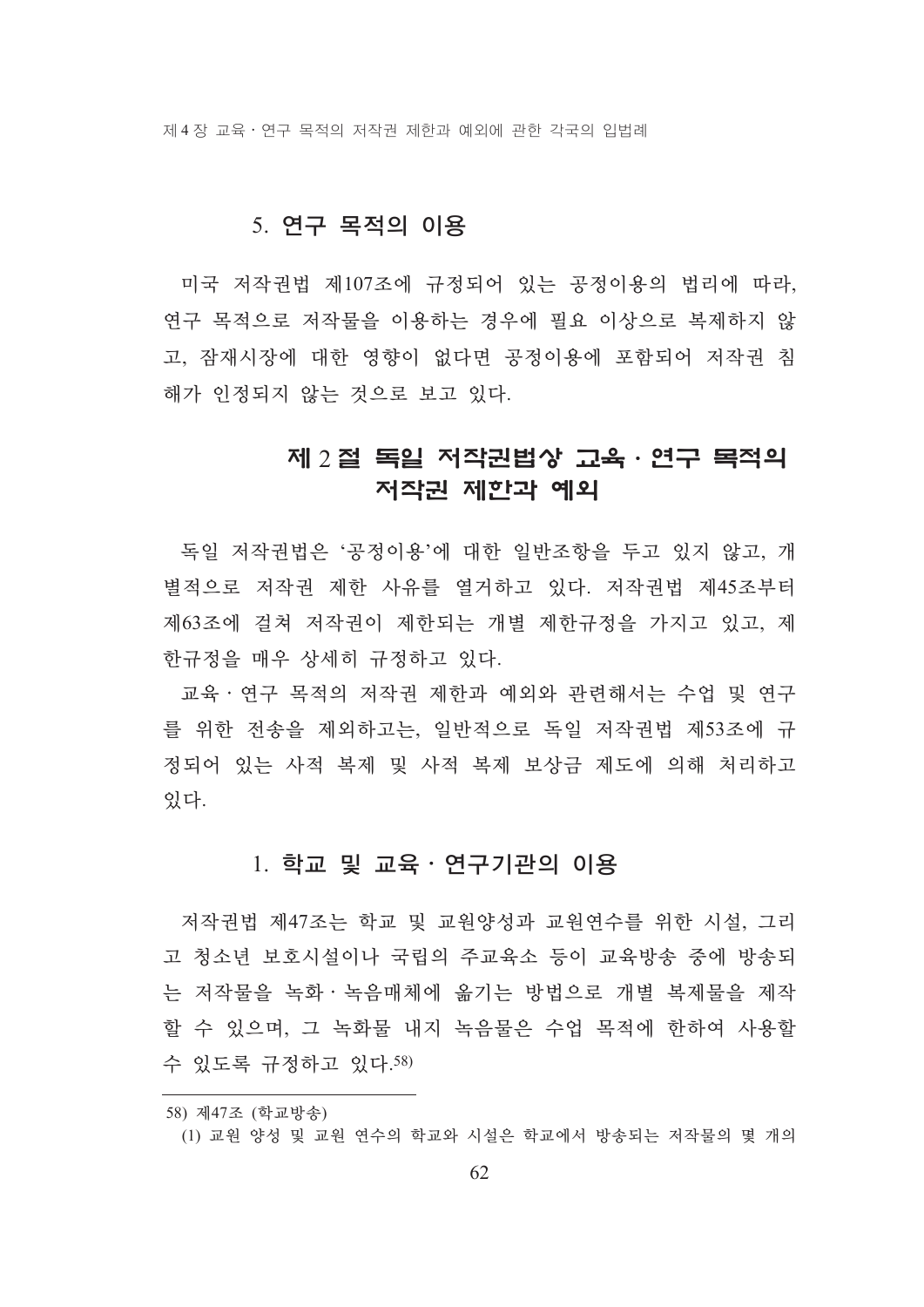제 2 절 독일 저작권법상 교육 · 연구 목적의 저작권 제한과 예외

#### 2. 교실에서의 이용

제53조 3항59)에 의해. "저작물의 적은 부부, 적은 부량의 저작물 또 는 신문이나 잡지에 발행되거나 전송된 개개의 기고"를 학교 수업의 예증을 위하여, 또는 국가시험 및 학교, 대학, 비영업적인 교육 및 재 교육시설 그리고 직업교육시설에서 시험을 치르기 위하여 복제가 요 구되는 한도 내, 즉 수업 참여 이워만큼 제한되 범위 내에서 이용되 는 경우에 한하여 인정되며, 이 경우에도 보상금지급의무가 부과된다.

또한, 제46조에 따라 저작물의 일부분, 적은 분량의 어문저작물 또 는 음악저작물, 개개의 미술저작물 또는 개개의 사진저작물이 발행 후에 많은 저작자의 저작물을 모아 그 성질상 단지 학교, 비영리목적 의 교육 및 재교육시설 또는 직업교육시설에서의 수업에 이용되는 편 집물의 일부로서 수록될 경우, 그 저작물의 복제, 배포 및 전송이 허 용된다(복제물에 또는 전송함에 있어서 편집물의 목적이 명시되어야 하다).60)

복제본을 녹화물 혹은 녹음물로 복사하는 방법으로 작성할 수 있다. 청소년 보호시 설 및 국립 주교육소 혹은 이와 유사한 공공시설에 대하여도 위와 같다.

(2) 녹화물 내지 녹음물은 수업 목적에 한하여 사용할 수 있다. 그것들은 늦어도 학교방송으로 복사한 연도의 다음 연도 말에는 말소되어야 한다. 다만, 저작자에 대하여 상당한 보상이 지급된 때에는 예외로 한다.

- 59) 제53조 (사적 이용 및 여타 개인적 이용을 위한 복제)
	- (3) 저작물의 작은 부분, 사소한 범위의 저작물 혹은 신문이나 잡지에서 발행되었 거나 공중 전달된 개개 기사로부터 다음 각 호의 복제물을 작성하거나 작성되도록 하는 것은 당해 복제행위가 다음의 목적을 위한 한도에서 허용된다. 학교에서 수업을 위한 용도로 정해진 저작물의 공중전달은 항상 권리자의 승낙이 있어야 허용된다.
	- 1. 비영업적인 교육시설, 재교육시설, 그리고 직업훈련시설에서 수업에 구체적으로 설명하기 위한 용도로 수강생에 필요한 수만큼
	- 2. 국가시험 그리고 학교, 대학, 비영업적인 교육시설, 재교육시설, 그리고 직업훈 련시설에서 시험을 치르기 위하여, 필요한 수만큼
- 60) 제46조 (교회, 학교, 혹은 수업에 사용되기 위한 편집물) (1) 공표 후에 편집물로 수록되어 많은 저작자의 저작물이 모여져 그 성질상 단지 학교에서의 수업, 비영리 교육 및 재교육시설 혹은 직업교육이거나 교회에서 사용 되는 경우, 편집물의 구성부분으로서, 저작물의 일부분, 근소한 범위의 어문저작물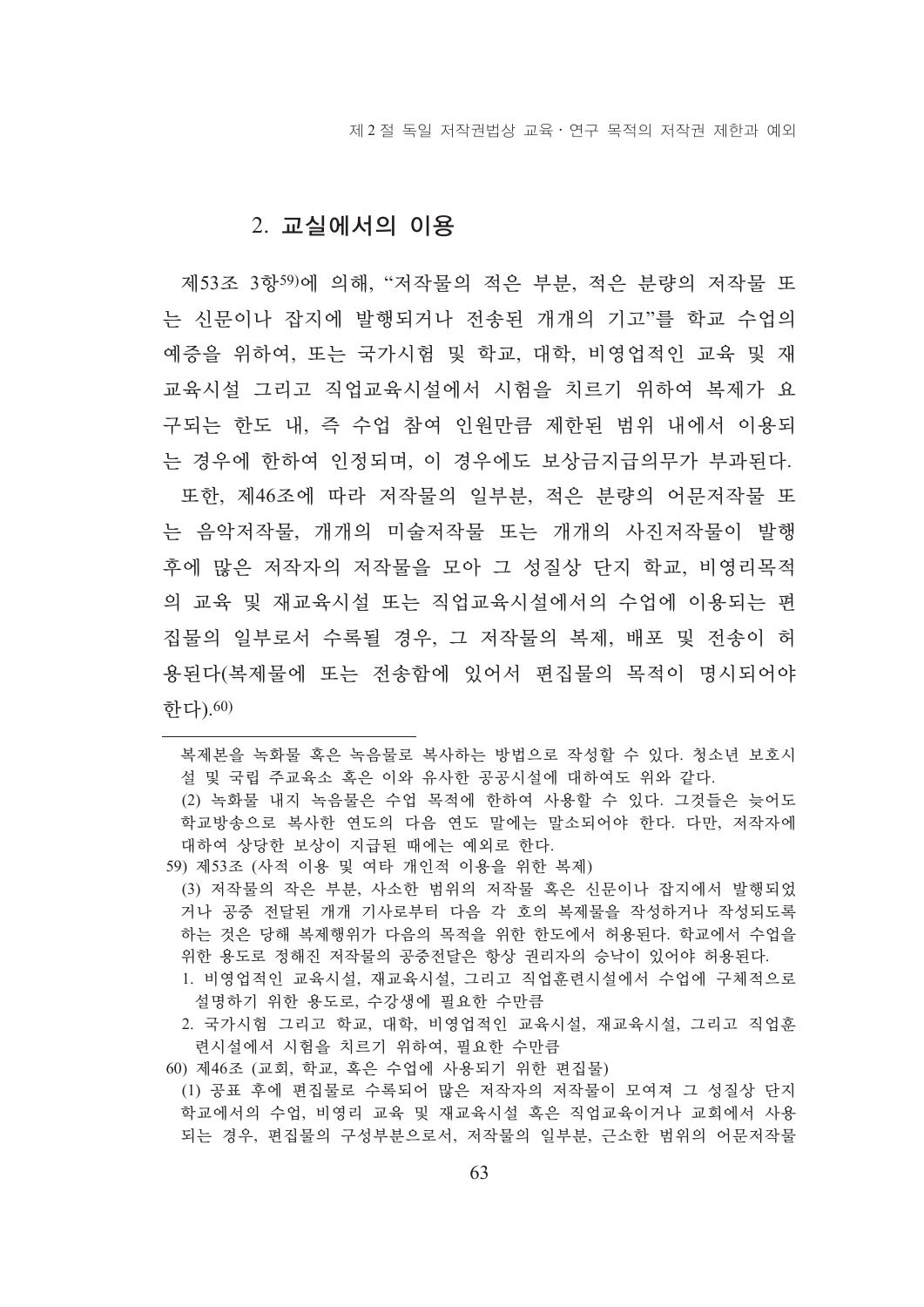제 4 장 교육 • 연구 목적의 저작권 제한과 예외에 관한 각국의 입법례

#### 3. 교실 이외의 장소에서의 이용

제53조에 규정되어 있는 사적 이용 및 여타 개인적 이용을 위한 복 제 및 사적 복제 보상금 제도의 적용을 받는다.

#### 4. 원격 교육을 위한 이용

수업 및 연구를 위한 전송에 대해 규정하고 있는 독일 저작권법 제 52조의 a에 따라 저작물이나 인쇄물의 일부분이 학문적인 목적이나 수업에 참여한 한정되 사람들이 공유하는 목적으로 이용되는 경우는 저작자의 허락 없이도 이용할 수 있으며, 이러한 목적의 전송행위에 대해서도 여타의 경우와 마차가지로 저작자에게 적절한 보상금을 지 급하여야 한다고 규정하고 있다.61)

- (2) 제1항은 음악저작물에는 음악학교 이외의 학교에서는 음악수업을 위한 편집물 로 수록되는 경우에만 적용된다.
- (3) 제1항에 의한 권한을 행사할 의사를 저작자에게 혹은 저작자의 주소 혹은 거소 가 알려지지 아니한 때에는 전속 용익권자에게 등기우편으로 통지하고, 그 통지가 송부된 후 2주일이 경과하여야 비로소 복제 혹은 공중전달이 시작될 수 있다. 전속 용익권자의 주소 혹은 거소가 알려지지 아니한 때에는, 그 통지는 여방관보에 공표 함으로써 행해질 수 있다.

(4) 제1항, 제2항에서 허용되는 이용에 관하여는 저작자에게 상당한 보상이 지급되 어야 한다.

61) 제52조 a (수업 및 연구를 위한 전송)

(1) 다음 각호의 1의 목적으로 전송하는 것은, 그것이 각각의 목적에 의하여 요구 되고 비영리목적을 추구하기 위하여 정당화되는 한도내에서, 허용된다.

- 1. 공표된 저작물의 적은 부분, 적은 분량의 저작물 및 신문이나 잡지의 개개의 기 고를 학교, 대학, 비영리의 교육 및 재교육시설 또는 비영리의 직업교육시설의 수업에서 설명의 목적으로 오직 일정하게 제한된 수업참가자에 대해서만 사용하 거나
- 2. 공표된 저작물의 부분, 적은 분량의 저작물 및 신문이나 잡지의 개개의 기고를 오로지 일정하게 제한된 범위에 속하는 자들에 대해서 그들 자시의 학문적 연구 를 위하여 사용하는 경우.

혹은 음악저작물, 개개의 미술저작물, 혹은 개개의 사진저작물의 복제, 배포 및 공 중전달은 허용된다. 학교의 수업에 사용하기 위한 저작물의 공중전달에는 항상 권 리자의 승낙이 있어야 허용된다. 그 복제본에 혹은 공중전달시에 편집물의 목적이 명시되어야 한다.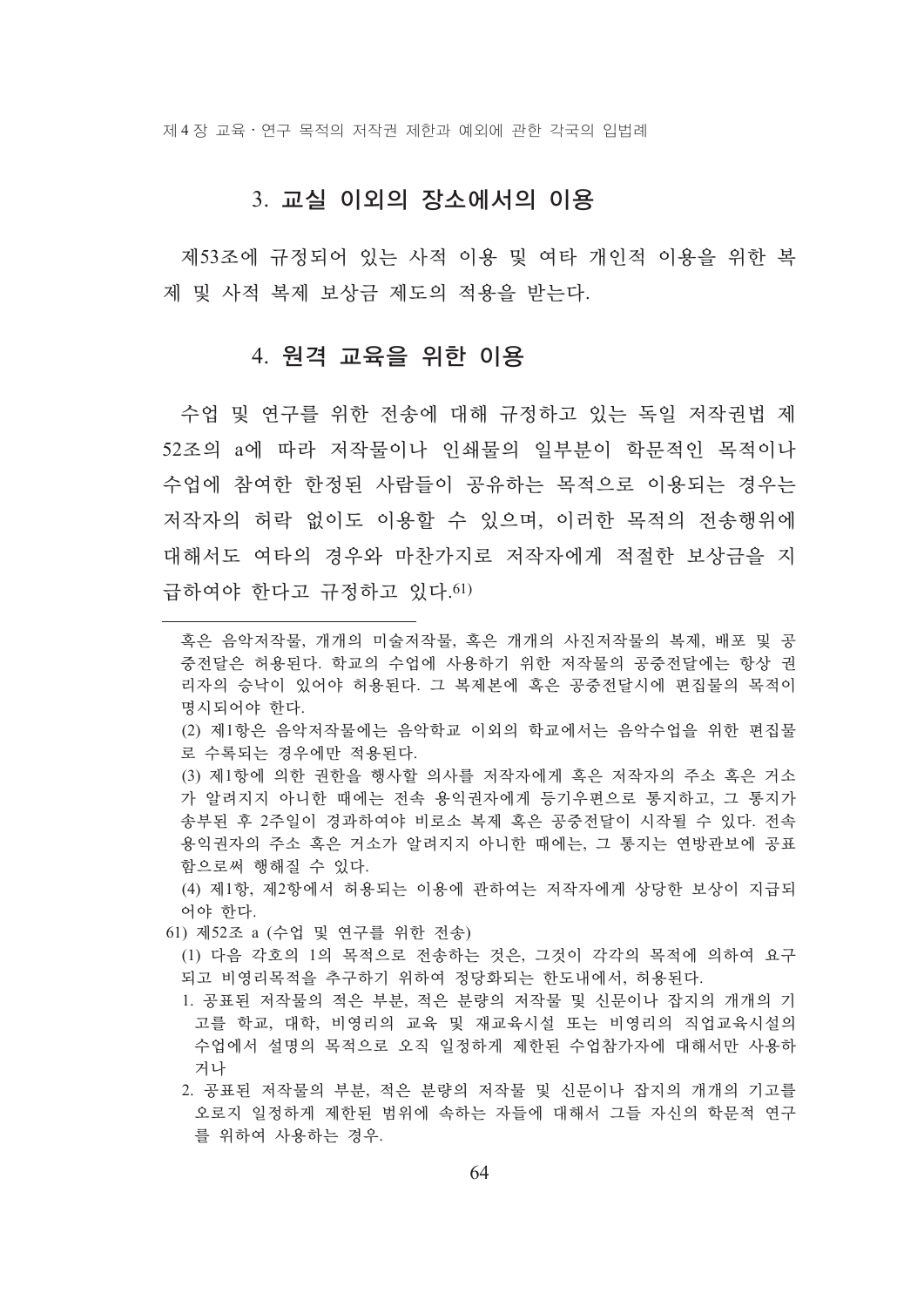제 2 절 독일 저작권법상 교육 · 연구 목적의 저작권 제한과 예외

#### 5. 연구를 위한 이용

제53조 2항 62)에 의해. 1) 개인적인 학무적 이용을 위한 것이고. 그 복제가 이러한 목적을 위하여 요구되는 한도 내에서, 2) 개인적인 보 존기록에 수록하기 위한 것이고, 그 복제가 이러한 목적을 위하여 요 구되는 한도 내에서 이루어지며, 복제원본으로 자기 자신의 저작물이 이용되는 한도 내에서, 3) 시사문제에 대하여 개인적으로 정보를 얻기 위한 것이고, 해당 저작물이 방송을 통하여 송시되는 저작물이 경우 에 한해 저작물의 개개의 복제물을 제작하거나 제작하도록 하는 것이 허용되다.

(2) 학교수업에서 사용될 목적이 있는 저작물의 전송은 항상 권한있는 자의 동의를 얻어야 한다. 영화저작물의 전송은 이 법의 적용영역에 있는 영화관에서의 통상적 인 이용시점으로부터 2년이 경과하기 전에는 항상 권한있는 자의 동의를 얻어야 하다.

(3)제1항의 경우 전송을 위하여 필요한 저작물의 복제도 허용되다.

(4)제1항에 따른 전송에 대해서는 적절한 보상금을 지급하여야 한다. 이 경우 보상 금청구권은 저작권관리단체를 통해서만 행사할 수 있다.

62) 제53조 (사적 이용 및 여타 개인적 이용을 위한 복제)

- (2) 다음 각 호의 사용을 위하여 저작물의 개개 복제본을 작성하거나 작성되도록 하는 것은 허용되다.
- 1. 개인적인 학술상의 이용을 위하여, 이 목적으로 복제가 행해지며 영업 목적이 없는 한도에서
- 2. 개인적인 기록보존에 수록하기 위하여, 이 목적으로 복제가 행해지며 복제를 위 한 모형으로 개인적으로 소장한 워보이 이용되는 한도에서
- 3. 방송을 통하여 방송된 저작물과 관련하여, 시사무제에 관한 개인적인 보고를 위 하여
- 4. 다음에 해당되는 경우, 기타 개인적 사용을 위하여
- a) 발행된 저작물의 사소한 부분이거나 신문 혹은 잡지 안에 실린 개개 기사가 관련되는 경우

b) 적어도 2년 이상 절판된 저작물이 관련되는 경우

제1문제2호의 경우 추가적으로 다음 각 호의 하나가 인정되어야 적용된다.

- 1. 종이 혹은 임의적 사진기술 절차나 여타 유사한 효과가 있는 절차에 의한 유사 매체로의 복제이거나
- 2. 오직 아날로그로 이용되거나
- 3. 기록 보존에 직, 간접적으로 경제적이거나 영업 목적이 추구되지 않는 경우 제1문제3호, 제4호의 경우 추가적으로 제2문제1호 또는 제2호가 인정되어야 적용 된다.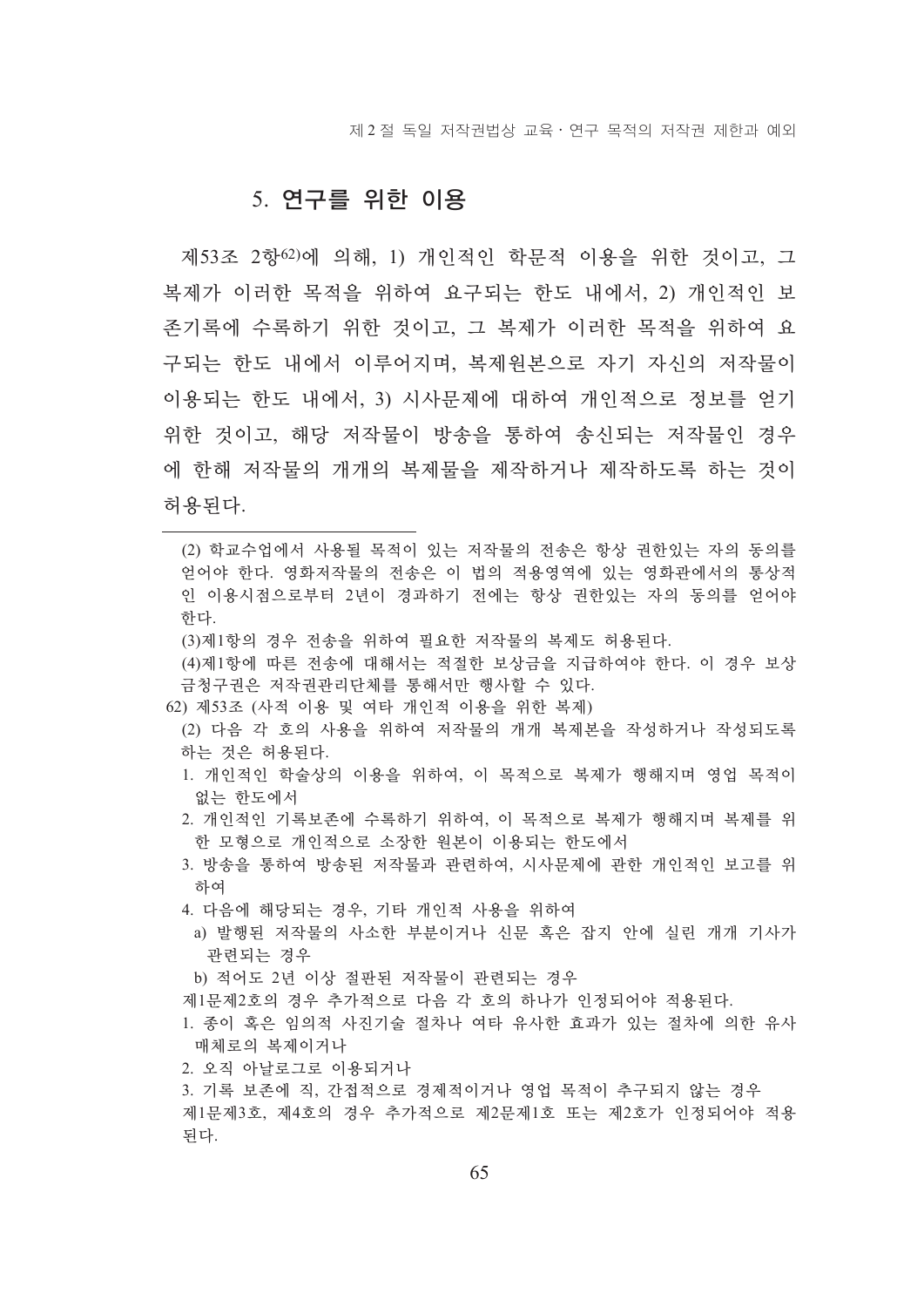### 제 3 절 일본 저작권법상 고육 · 연구 목적의 저작권 제한과 예외

독일 저작권법과 마찬가지로, 일본 저작권법은 제30조 내지 제50조 에서 저작권 제한 사유를 개별적으로 규정하고 있으며, 교육ㆍ연구 목적을 위하여 저작권이 제한되는 규정들로서는 제31조 도서관에서의 복제, 제32조 공표된 저작물의 인용, 제33조 교과용 도서에의 게재, 제33조의2 교과용 확대도서 등의 작성을 위한 복제, 제34조 학교 교 육 프로그램으로의 방송, 제35조 학교 그 외의 교육기관에서의 복제, 제36조 시험문제로서의 복제 등의 규정을 들 수 있다.

#### 1. 학교 및 교육 · 연구기관의 이용

도서관 등에서의 복제, 교과용 도서에의 게재, 교과용 확대도서 등 의 작성을 위한 복제, 시각장애인을 위한 복제 및 청각장애인을 위한 자동공중송신, 학교교육 프로그램의 방송 등에 관한 규정 등이 학교 및 교육 · 여구기관의 이용과 관련이 있다고 할 수 있다. 먼저, 일본 저 작권법 제31조 1항63)은 정령(시행령)으로 정한 도서관은 영리를 목적 으로 하지 않는 사업으로서, 이용자의 요구에 따라 그 조사 연구의 목적을 위해 공표된 저작물의 일부분을 제공하는 것(1인 1부에 한함) 을 허용하고 있다. 또한, 제33조<sup>64)</sup>와 제33조의 2<sup>65)</sup>의 규정에 따라 공

- 64) 제33조 (교과용 도서 등에의 게재)
	- (1) 공표된 저작물은 학교교육 목적상 필요하다고 인정되는 한도에서, 교과용 도서

<sup>63)</sup> 제31조 (도서관 등에서의 복제)

<sup>(1)</sup> 국립국회도서관 및 도서, 기록 기타의 자료를 공중의 이용에 제공하는 것을 목 적으로 하는 도서관 기타의 시설로서 정령으로 정하는 것(이하 이 항에서 "도서관 등"이라 한다)에서는, 다음에 게시하는 경우에는 그 영리를 목적으로 하지 아니하 는 사업으로서 도서관 등의 도서, 기록 기타의 자료(이하 이 조에서 "도서관 자료" 라 한다)를 이용하여 저작물을 복제할 수 있다.

<sup>1.</sup> 도서관 등의 이용자의 요구에 따라, 그 조사연구용으로 제공하기 위해 공표된 저작물의 일부분(발행 후 상당기간을 경과한 정기간행물에 게재된 개개의 저작물 에 있어서는 그 전부)의 복제물을 1인에 대해 일부 제공하는 경우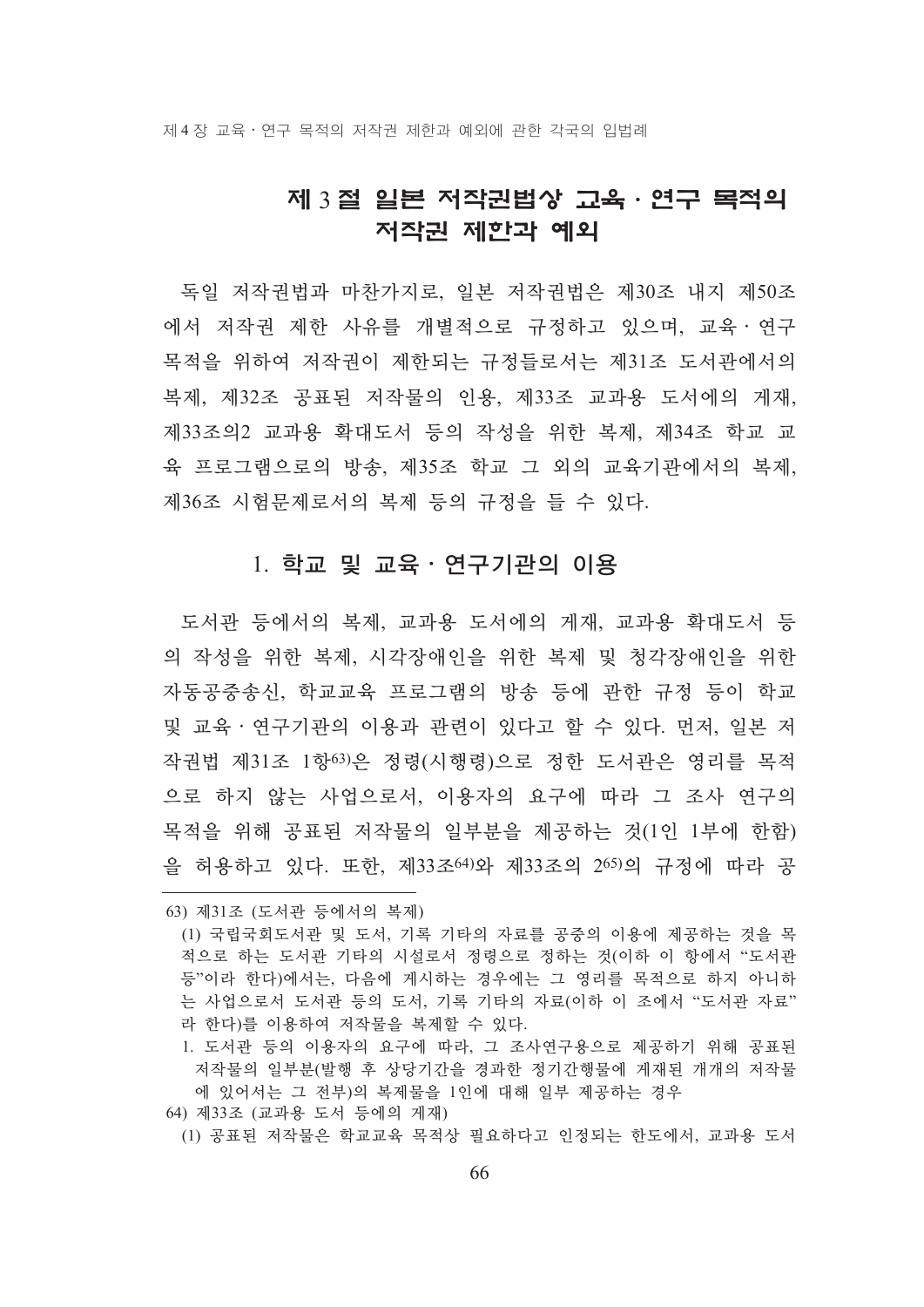표된 저작물로서 학교 교육의 목적상 필요하다고 인정되는 하도 내에 서 저작물을 교과용 도서에 게재할 수 있고, 시력이 약한 아동 또는 학생의 학습용으로 제공하기 위하여 교과용 도서의 무자 및 도형을 확대하여 복제할 수 있다. 그리고 제34조 1항66)은 학교 교육의 목적

(초등학교, 중학교, 고등학교 또는 중등교육학교 기타 이들에 준하는 학교에 있어 서의 교육용으로 제공되는 아동용 또는 학생용의 도서로, 문부과학대신의 검정을 필한 것 또는 문부과학성의 저작 명의를 가지는 것을 말한다. 이하 같다)에 게재할 수 있다.

(2) 전항의 규정에 의하여 저작물을 교과용 도서에 게재한느 자는, 그 취지를 저작 자에게 통지함과 함께 동항 규정의 취지, 저작물의 종류 및 용도, 통상의 사용료액 기타의 사정을 고려하여 문화청장관이 매년 정하는 액의 보상금을 저작권자에게 지불하여야 한다.

(3) 문화청장관은 전항의 정함을 한 경우는 이를 관보에 고시한다.

(4) 전 3항의 규정은 고등학교(중등교육학교의 후기 과정을 포함한다)의 통신교육 용 학습 도서 및 교과용 도서와 관련된 교사용 지도서(당해 교과용 도서를 발행하 는 자의 발행과 관련된 것에 한한다)에의 저작물의 게재에 대하여 주용하다.

- 65) 제33조의2 (교과용 확대도서 등의 작성을 위한 복제 등)
	- (1) 교과용 도서에 게재된 저작물은, 시각장애, 발달장애 기타의 장애에 의하여 교 과용 도서에 게재된 저작물을 사용하는 것이 곤란한 아동 또는 학생의 학습용으로 제공하기 위해, 당해 교과용 도서에 이용되고 있는 문자, 도형 등의 확대 기타의 당해 아동 또는 학생이 당해 저작물을 사용하기 위해 필요한 방식에 의하여 복제 할 수 있다.

(2) 전항의 규정에 의하여 복제하는 교과용 도서 기타의 복제물(점자에 의하여 복 제하는 것을 제외하고, 당해 교과용 도서에 게재된 저작물의 전부 또는 상당 부분 을 복제하는 것에 한한다. 이하 이 항에서 "교과용 확대도서 등"이라 한다)을 작성 하고자 하는 자는, 미리 당해 교과용 도서를 발행하는 자에게 그 취지를 통지함과 함께 영리를 목적으로 당해 교과용 확대도서 등을 배포하는 경우에는, 전조 제2항 에 규정하는 보상금액에 주하여 무화청장과이 매년 정하는 액의 보상금을 당해 저 작물의 저작권자에게 지불하여야 한다.

(3) 문화청장관은 전항의 정함을 한 경우는 이를 관보에 고시한다.

(4) 장애가 있는 아동 및 학생을 위한 교과용 특정 도서 등의 보급 촉진 등에 관한 법률(2008년 법률 제81호) 제5조 제1항 또는 제2항의 규정에 의하여 교과용 도서에 게재된 저작물과 관련된 전자적 기록의 제공을 행하는 자는 그 제공을 위해 필요 하다고 이정되는 한도에서 당해 저작물을 이용할 수 있다.

66) 제34조 (학교교육 프로그램의 방송 등)

(1) 공표된 저작물은 학교교육 목적상 필요하다고 인정되는 한도에서 학교교육에 관한 법령이 정하는 교육과정의 기준에 준거한 학교전용의 방송프로그램 또는 유 선방송프로그램에서 방송 혹은 유선방송 또는 당해 방송을 수신하여 동시에 오로 지 당해 방송과 관련된 방송대상지역[방송법(1950년 법률 제132호) 제2조의2 제2항 제2호에 규정하는 방송대상지역을 말하며, 이것이 정해져 있지 아니한 방송에 있어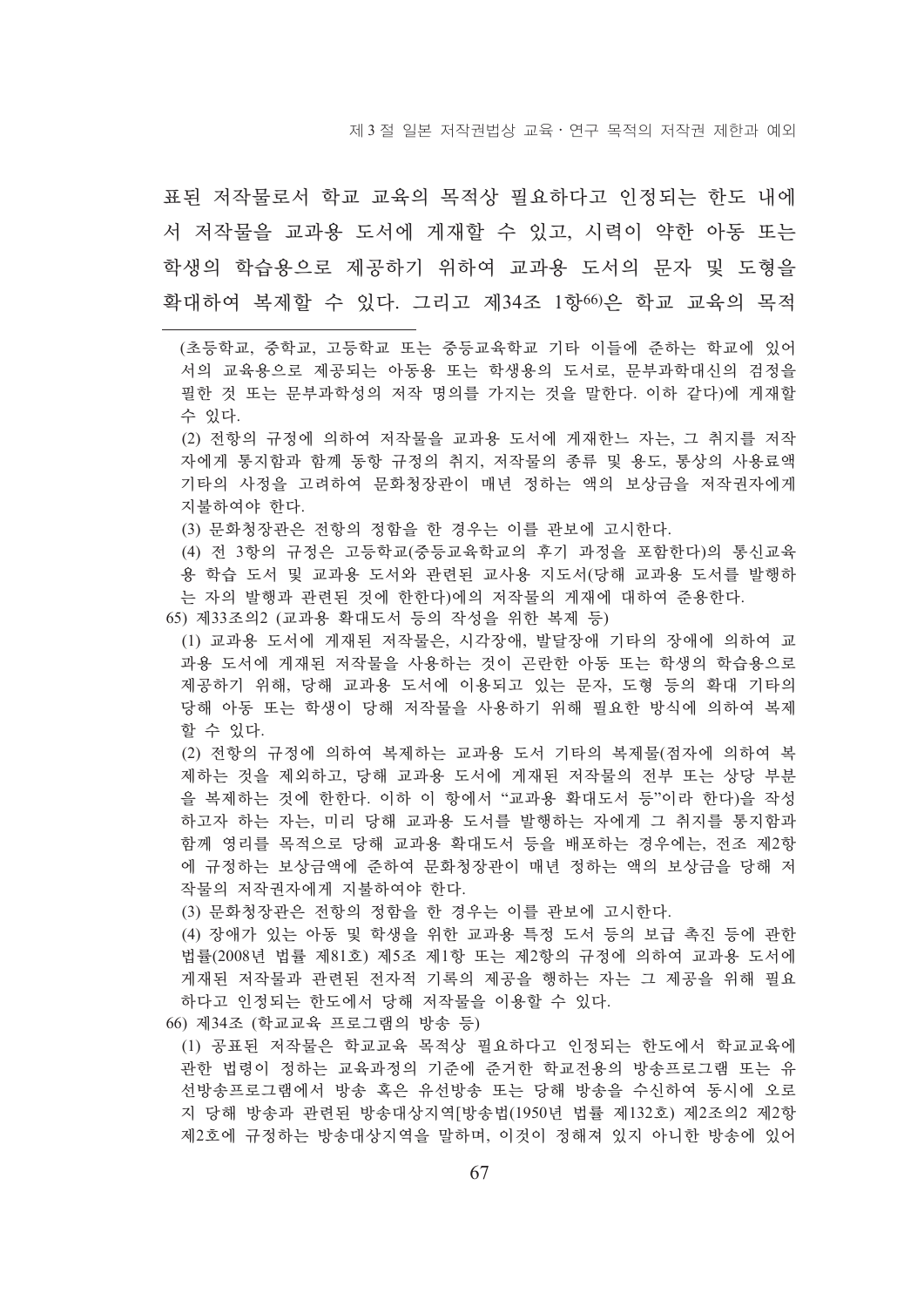상 필요하다고 인정되는 범위에서, 공표된 저작물을 학교를 위한 방 송 프로그램 또는 유서 방송 프로그램을 통해 방송 또는 유서 방송 할 수 있고, 그 방송 프로그램용 교재에 게재할 수 있다고 규정하고 있다. 67)

#### 2. 교실에서의 이용

일본 저작권법 제35조 1항68)에 따라, 교실수업에서의 저작물의 이 용과 관련하여, 비영리 교육기관에서 이루어지는 교육과정에서 교육 을 담당하는 자 및 수업을 받는 자가 공표된 저작물을 필요하다고 인정되는 한도 내에서 이용하는 것을 목적으로 하고, 출처를 명시하 는 경우에는 저작권이 제한된다. 그리고 제36조에 따라, 공표된 저작 물을 입학시험, 그 외 지식 기능에 관한 시험이나 검정시험과 관련하 여 필요하다고 인정되는 한도 내에서 저작권자의 이익을 부당하게 해치지 않을 경우에 한하여 시험문제로서 복제 또는 자동공중송신할 수 있다. 69)

- 68) 제35조. 학교 기타의 교육기관에 있어서의 복제 등
- (1) 학교 기타의 교육기관(영리를 목적으로 설치되어 있는 것을 제외한다)에서 교 육을 담임하는 자 및 수업을 받는 자는, 그 수업과정에 있어서의 사용에 제공하는 것을 목적으로 하는 경우에는 필요하다고 인정되는 한도에서, 공표된 저작물을 복 제할 수 있다. 다만, 당해 저작물의 종류 및 용도와 그 복제의 부수 및 태약에 비 추어 저작권자의 이익을 부당하게 해하는 것으로 되는 경우는 그러하지 아니하다. 69) 제36조 (시험문제로서의 복제 등)
- (1) 공표된 저작물에 대하여는 입학시험 기타 사람의 학식기능에 관한 시험 또는 검정의 목적상 필요하다고 인정되는 한도에서, 당해 시험 또는 검정 문제로서 복제 또는 공중송신(방송 또는 유선방송을 제외하며, 자동공중송신의 경우에 있어서는 송시가능화를 포함하다. 다음 항에서도 같다)할 수 있다. 다만, 당해 저작물의 종류 및 용도와 당해 공중송신의 태양에 비추어 저작권자의 이익을 부당하게 해하는 것

서는 전파법(1950년 법률 제131호) 제14조 제3항 제3호에 규정하는 방송구역을 말 한다. 이하 같다]에서 수신되는 것을 목적으로 자동공중송신(송신가능화 중 공중용 으로 제공되고 있는 전기통신회선에 접속하고 있는 자동공중송신장치에 정보를 입 력하는 것에 의한 것을 포함한다)을 하고 당해 방송 프로그램용 또는 유선방송프 로그램용의 교재에 게재할 수 있다.

<sup>67)</sup> 이 경우에도 교과서에의 이용에서와 마차가지로 저작자에게의 통지의무와 저작 권자에게의 보상금 지급 의무 및 출처 명시 의무가 발생한다.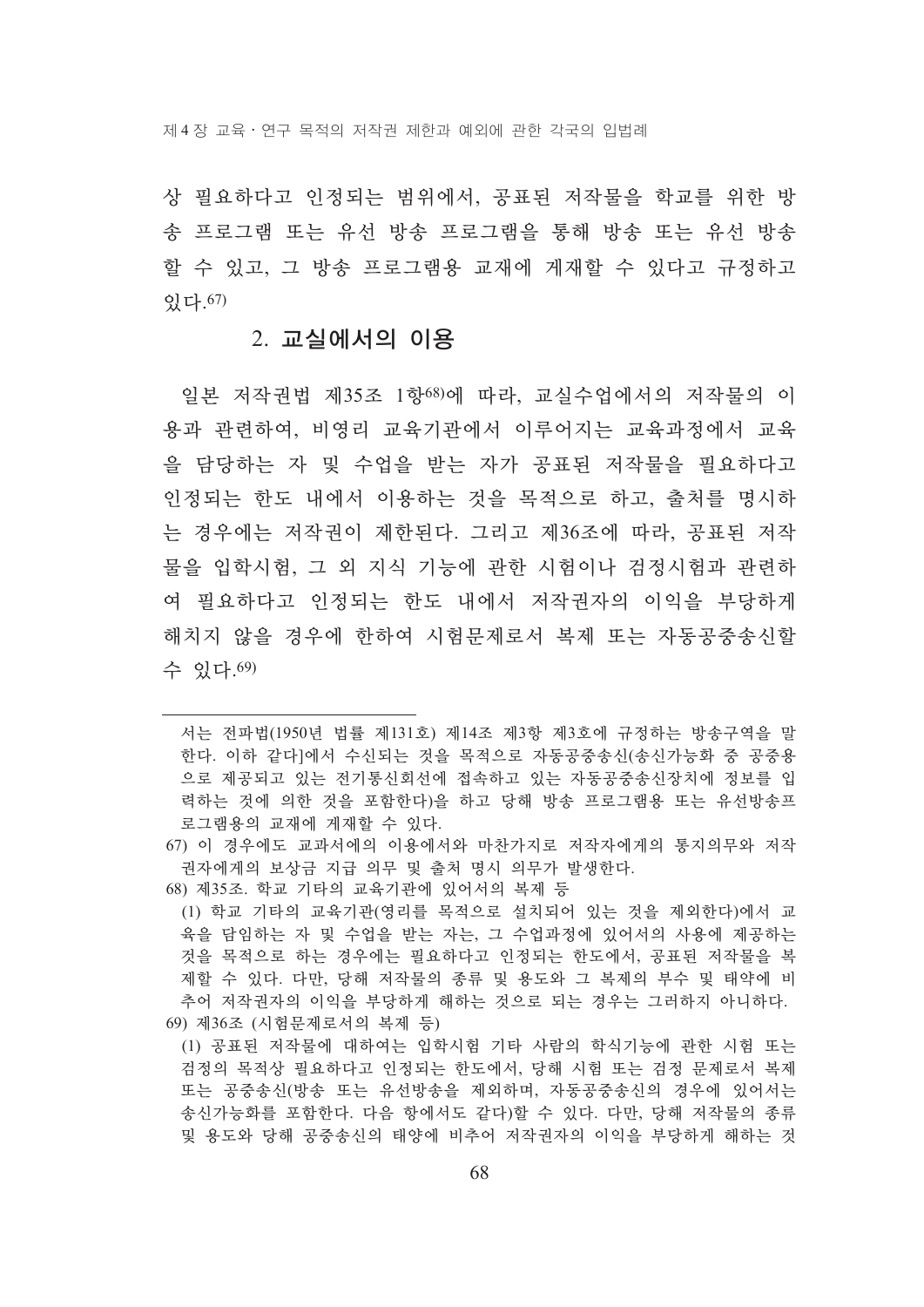제 3 절 일본 저작권법상 교육 · 연구 목적의 저작권 제한과 예외

#### 3. 교실 이외의 장소에서의 이용

일본 저작권법 제35조 2항70)은 교실 내에서의 수업이 그 외의 장소 에서 동시중계(공중송신)되는 경우에 교실에서 이용되는 교재를 예외 적으로 권리자의 허락 없이 그 외의 장소로 송신할 수 있음을 규정하 고 있다. 다양한 정보통신기술을 활용한 교육활동이 각종 교육기관에 서 전개되면서, 원격교육 등 수업의 중계에서 지리적으로 떨어진 장 소의 학습자를 위해 교실에서 복제 · 배포 · 게시된 교재 등을 위성통 신·인터넷 등을 통하여 송신할 필요에 의해 2003년 법 개정을 통해 신설되었으며, 이를 통해 구체적으로는 교실에서 교사가 교재로서 게 시하는 자료 등을 그 외 장소로 송신하는 행위, 교실에서 교사가 교 재로서 복사 · 배포한 저작물을 그 외 장소로 송신하는 행위 (예컨대, 메일로 송신하는 것) 등이 허용되게 되었다.

#### 4. 원격 교육을 위한 이용

현행 일본 저작권법 하에서, 원격교육을 위한 저작물의 이용은 저작 권의 제한이나 예외 사유에 해당되지 않기 때문에 워격교육을 위해 저작물을 이용하기 위해서는 저작자로부터 이용허락을 받아야 하며, 그렇지 않은 경우에는 저작권 침해를 구성하게 된다. 교실 이외의 장

으로 되는 경우는 그러하지 아니하다.

<sup>(2)</sup> 영리를 목적으로 전항의 복제 또는 공중송신을 하는 자는 통상의 사용료액에 상당하는 액의 보상금을 저작권자에게 지불하여야 한다.

<sup>70)</sup> 제35조 (학교 기타의 교육기관에 있어서의 복제 등)

<sup>(2)</sup> 공표된 저작물에 대하여는 저항의 교육기관에 있어서의 수업과정에서 당해 수 업을 직접 받는 자에 대하여 당해 저작물을 그 원작품 혹은 복제물을 제공 혹은 제시하여 이용하는 경우 또는 당해 저작물을 제38조 제1항의 규정에 의하여 상연, 연주, 상영 혹은 구술하여 이용하는 경우에는 당해 수업이 행해지는 장소 이외의 장소에서 당해 수업을 동시에 받는 자에 대해 공중송신(자동공중송신의 경우에 있 어서는 송신가능화를 포함한다)할 수 있다. 다만, 당해 저작물의 종류 및 용도와 당해 공중송시의 태양에 비추어 저작권자의 이익을 부당하게 해하는 것으로 되는 경우는 그러하지 아니하다.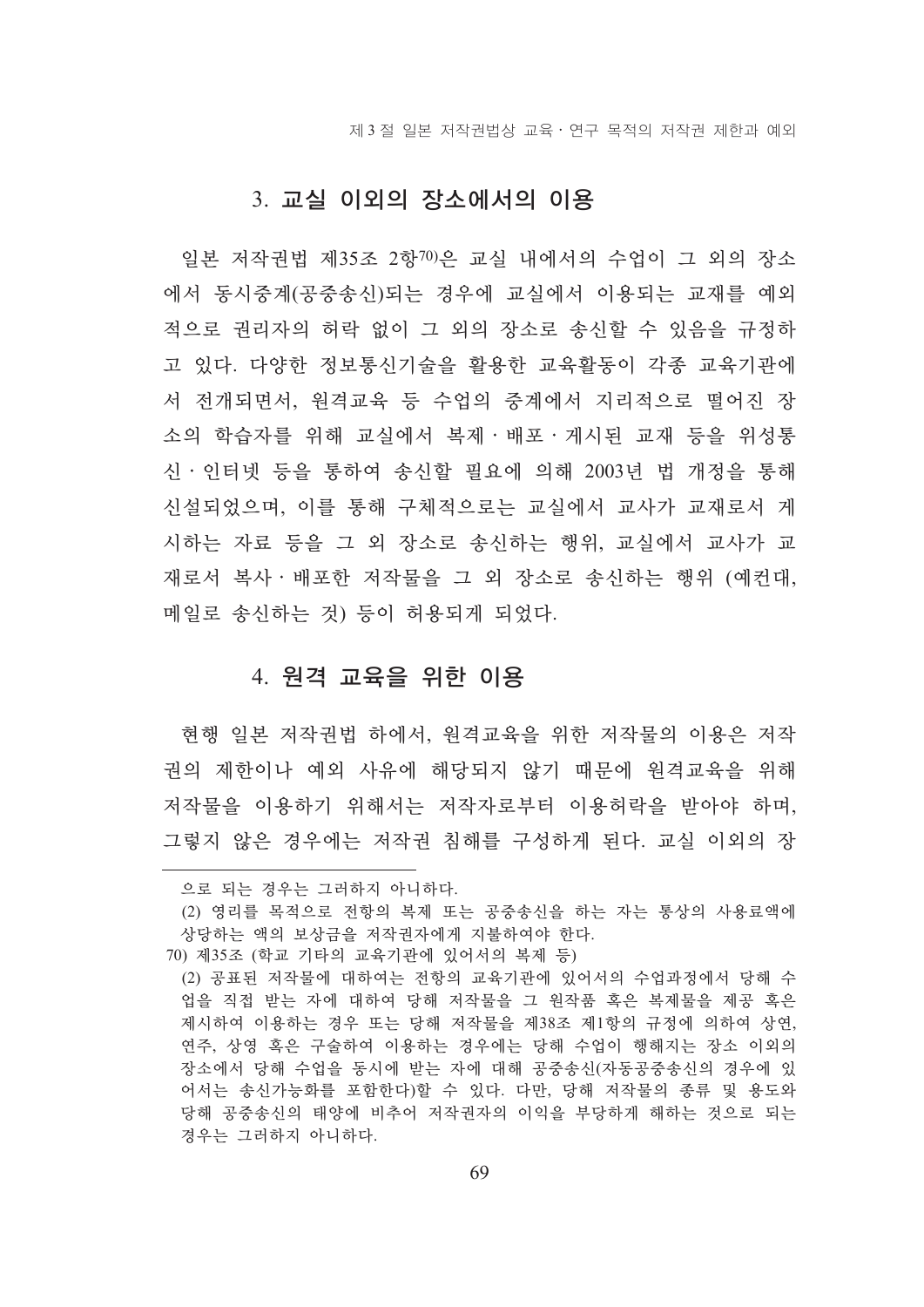제 4 장 교육 • 연구 목적의 저작권 제한과 예외에 관한 각국의 입법례

소로의 송신을 허용하고 있는 제35조 2항의 규정은 '교실'이 존재하는 것을 전제로 하고 있으므로, 서버 내에 수업 내용을 미리 축적해 두 고, 임의 시간 및 임의의 장소에서 학습할 수 있는 형태의 워격교육 에는 적용되지 않는다.

#### 5. 연구 목적의 이용

일본 저작권법 제32조 1항71)은 공정한 관행에 합치하는 것으로서, 보도, 비평, 연구 기타 인용의 목적상 정당한 범위 내에서 행해지는 경우에는 공표된 저작물을 인용하여 이용할 수 있다고 규정하고 있어 서 연구 목적의 저작물 이용은 이들 요건을 충족하는 범위에서 제한 적으로 인정된다.

### 제 4 절 우리나라 저작권법상 고육·연구 목적의 저작권 제한과 예외

우리 저작권법은 독일과 일본의 저작권법에서처럼 저작권 제한 사 유를 하정하여 열거하고 있다. 우리 저작권법 하에서 교육 및 여구를 위해 저작권을 제한하는 규정들로 제25조 학교교육 목적 등에의 이 용, 제28조 공표된 저작물의 인용, 제30조 사적이용을 위한 복제, 제 31조 도서관등에서의 복제 등에 관한 규정을 들 수 있다. 뿐만 아니 라, 우리 저작권법은 지난 2011년에 법 개정을 통해 미국 저작권법상 의 '공정이용'에 관한 포괄적 일반규정에 해당하는 제35조의3 저작물 의 공정한 이용을 신설하여 저작권의 제한과 예외에 관한 일반규정을 두고 있다.

<sup>71)</sup> 제32조 (인용)

<sup>(1)</sup> 공표된 저작물은 인용하여 이용할 수 있다. 이 경우에 그 인용은 공정한 관행 에 합치하는 것이어야 하고, 또한 보도, 비평, 연구 기타 인용의 목적상 정당한 범 위 내에서 행해지는 것이어야 한다.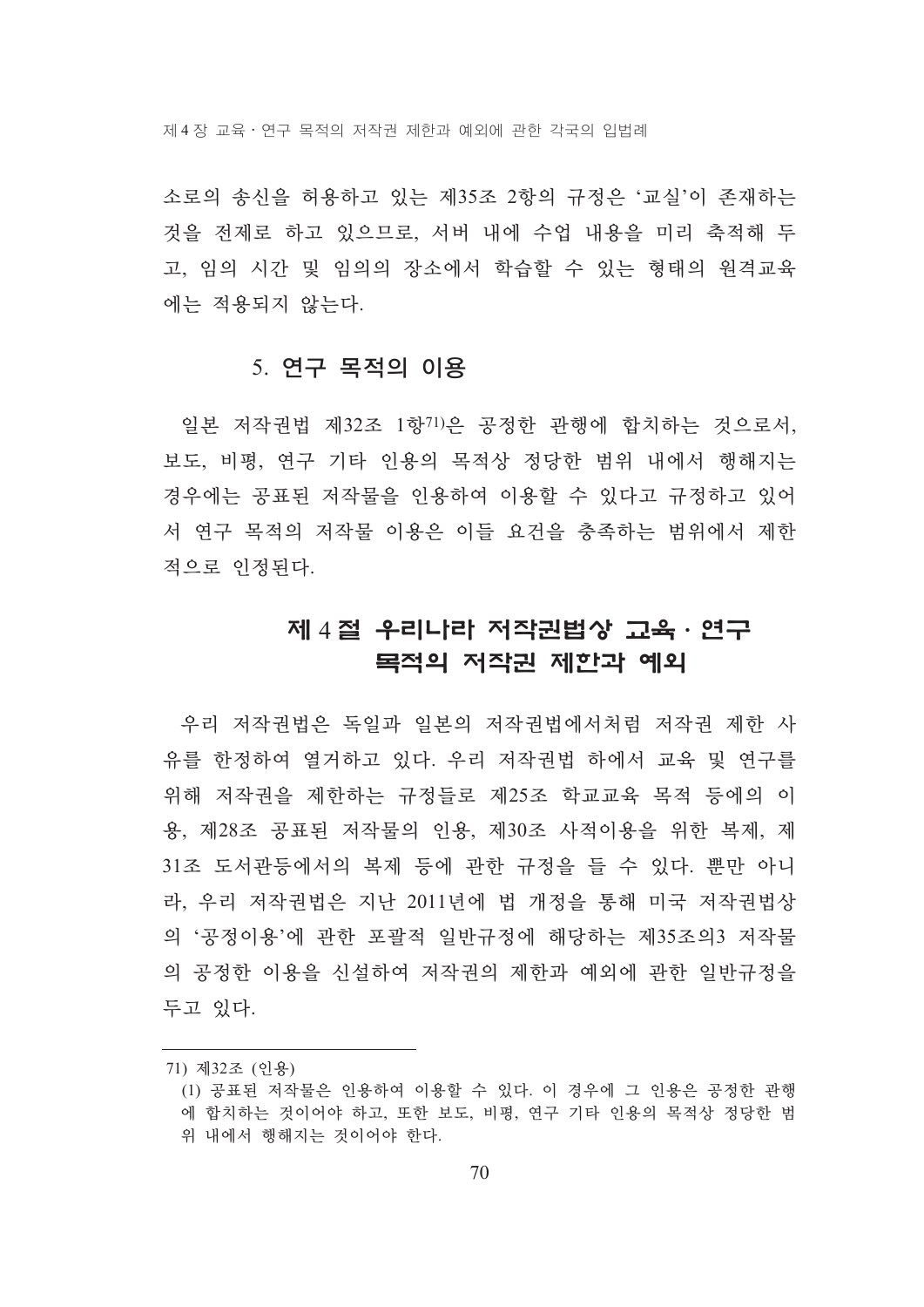제 4 절 우리나라 저작권법상 교육 • 연구 목적의 저작권 제한과 예외

#### 1. 학교 및 교육 · 연구기관의 이용

우리 저작권법은 제25조에서 교육의 공공성을 고려하여 학교나 기타 교육기관의 교육과정에서의 저작물의 이용을 그 교육목적상 필요한 경 우에 한하여 허용하고 있다. 이에 따라 1) 고등학교 및 이에 준하는 학교 이하의 학교의 교육 목적상 필요한 교과용 도서에서는 공표된 저 작물을 게재할 수 있고, 72) 2) 법률이 정하고 있는 일정한 교육기관 또 는 교육지워기관은 그 수업 또는 지워 목적상 필요하다고 인정되는 경 우에 한하여 공표된 저작물의 일부분 또는 전부(저작물의 성질이나 그 이용의 목적 및 형태 등에 비추어 저작물의 전부를 이용하는 것이 부 득이한 경우)를 복제·배포·공연·방송 또는 전송할 수 있다.73) 상기 요건 하에 저작물을 이용하는 것을 허용하는 대신에, 이용자인 교육기 관에게는 저작권자에 대한 보상금지급의무가 발생한다.74) 뿐만 아니라, 조사 · 여구를 목적으로 하는 이용자의 요구에 따라 공표되 도서 등의 일부분의 복제물을 1인 1부에 한하여 제공하는 경우 한하여 도서관 등 에 보관된 도서 등을 이용한 저작물의 복제가 인정된다.75)

73) 제25조 (학교교육 목적 등에의 이용)

74) 제25조 (학교교육 목적 등에의 이용)

75) 제31조 (도서관등에서의 복제 등)

<sup>72)</sup> 제25조 (학교교육 목적 등에의 이용)

<sup>(1)</sup> 고등학교 및 이에 준하는 학교 이하의 학교의 교육 목적상 필요한 교과용도서 에는 공표된 저작물을 게재할 수 있다.

<sup>(2)</sup> 특별법에 따라 설립되었거나「유아교육법」,「초·중등교육법」 또는「고등교육법」 에 따른 학교, 국가나 지방자치단체가 운영하는 교육기관 및 이들 교육기관의 수업 을 지원하기 위하여 국가나 지방자치단체에 소속된 교육지원기관은 그 수업 또는 지원 목적상 필요하다고 인정되는 경우에는 공표된 저작물의 일부분을 복제ㆍ배 포 · 공연 · 방송 또는 전송할 수 있다. 다만, 저작물의 성질이나 그 이용의 목적 및 형태 등에 비추어 저작물의 저부를 이용하는 것이 부득이한 경우에는 저부를 이용 할 수 있다.

<sup>(4)</sup> 제1항 및 제2항에 따라 저작물을 이용하려는 자는 문화체육관광부장관이 정하 여 고시하는 기준에 따른 보상금을 해당 저작재산권자에게 지급하여야 한다. 다만, 고등학교 및 이에 준하는 학교 이하의 학교에서 제2항에 따른 복제·배포·공연· 방송 또는 전송을 하는 경우에는 보상금을 지급하지 아니하다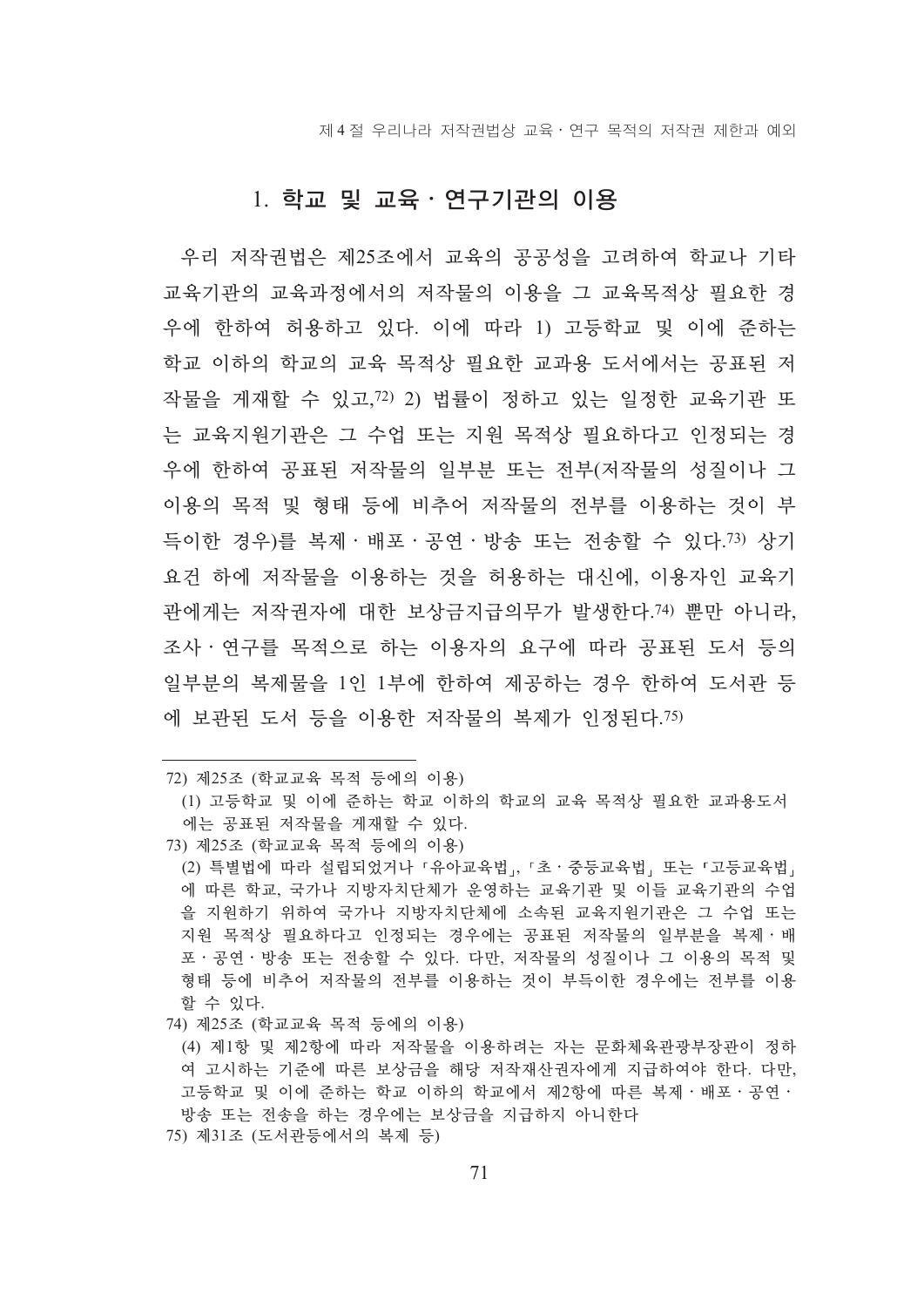제 4 장 교육 • 연구 목적의 저작권 제한과 예외에 관한 각국의 입법례

#### 2. 교실에서의 이용

학교의 입학시험, 그 밖에 학식 및 기능에 과하 시험 또는 검정을 위하여 필요한 경우에는 그 목적을 위하여 정당한 범위에서 공표된 저작물을 복제 · 배포할 수 있으며, 6 교육기관에서 교육을 받는 자는 수업목적상 필요하다고 인정되는 경우에 공표된 저작물을 복제하거나 전송할 수 있다. 77)

#### 3. 교실 이외의 장소에서의 이용

사적이용을 위한 복제에 관하여 규정하고 있는 저작권법 제30조78) 에 따라, 공표되 저작물을 영리를 목적으로 하지 아니하고 개인적으 로 이용하거나 가정 및 이에 준하는 한정된 범위 안에서 이용하는 경 우에 그 이용자는 이를 복제할 수 있다.

- 76) 제32조 (시험문제로서의 복제)
- 학교의 입학시험 그 밖에 학식 및 기능에 관한 시험 또는 검정을 위하여 필요한 경우에는 그 목적을 위하여 정당한 범위에서 공표되 저작물을 복제·배포할 수 있 다. 다만, 영리를 목적으로 하는 경우에는 그러하지 아니하다.
- 77) 제25조 (학교교육 목적 등에의 이용)

78) 제30조 (사적이용을 위한 복제)

<sup>(1) 「</sup>도서관법」에 따른 도서관과 도서 · 문서 · 기록 그 밖의 자료(이하 "도서등"이 라 한다)를 공중의 이용에 제공하는 시설 중 대통령령이 정하는 시설(당해시설의 장을 포함한다. 이하 "도서관등"이라 한다)은 다음 각 호의 어느 하나에 해당하는 경우에는 그 도서관등에 보관된 도서등(제1호의 경우에는 제3항의 규정에 따라 당 해 도서관등이 복제·전송받은 도서등을 포함한다)을 사용하여 저작물을 복제할 수 있다. 다만, 제1호 및 제3호의 경우에는 디지털 형태로 복제할 수 없다.

<sup>1.</sup> 조사 · 연구를 목적으로 하는 이용자의 요구에 따라 공표된 도서등의 일부분의 복제물을 1인 1부에 한하여 제공하는 경우

<sup>(3)</sup> 제2항의 규정에 따른 교육기관에서 교육을 받는 자는 수업목적상 필요하다고 인정되는 경우에는 제2항의 범위 내에서 공표된 저작물을 복제하거나 저송할 수 있다.

공표되 저작물을 영리를 목적으로 하지 아니하고 개인적으로 이용하거나 가정 및 이에 준하는 한정된 범위 안에서 이용하는 경우에는 그 이용자는 이를 복제 할 수 있다. 다만, 공중의 사용에 제공하기 위하여 설치된 복사기기에 의한 복제는 그러 하지 아니하다.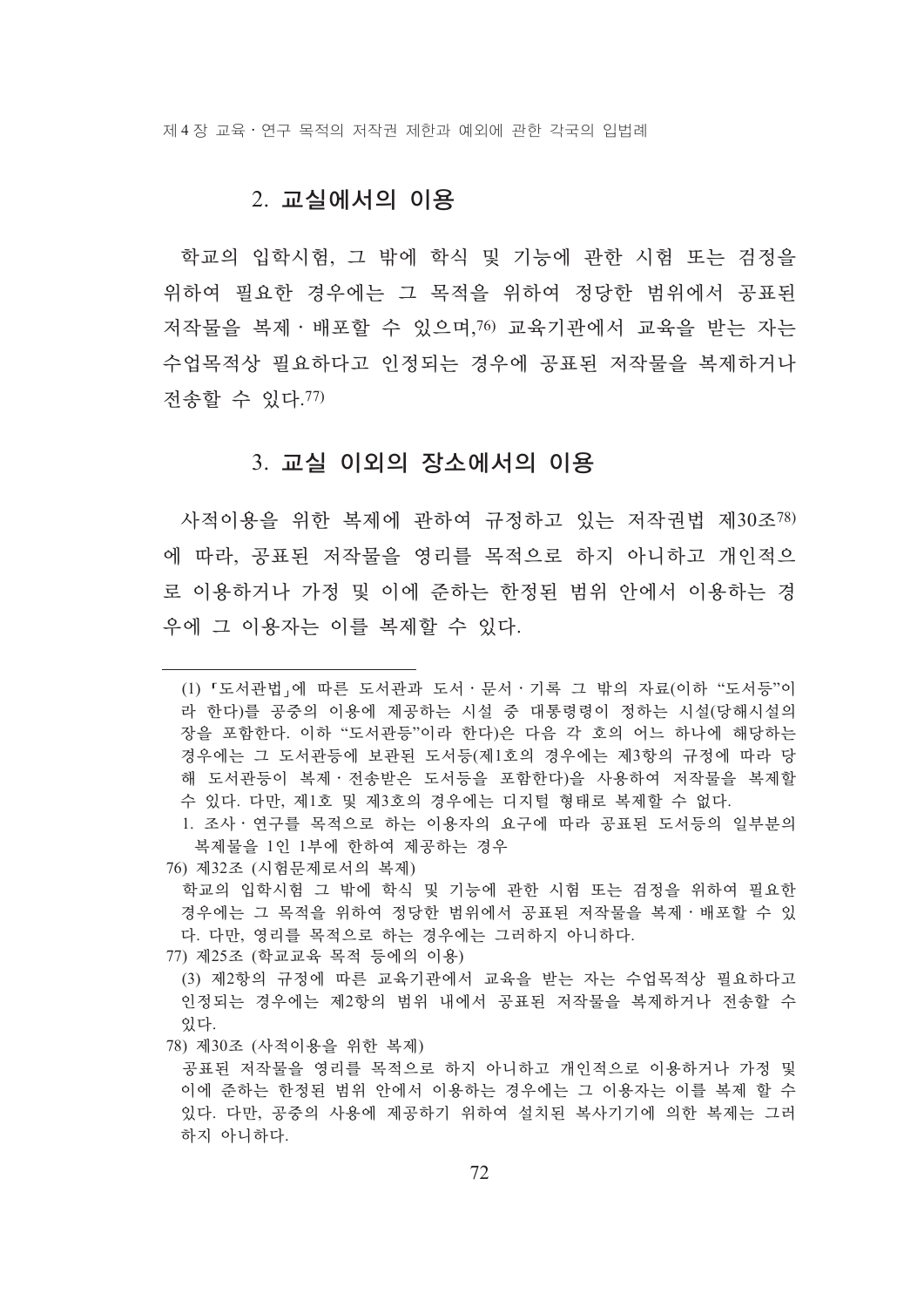제 4 절 우리나라 저작권법상 교육 • 연구 목적의 저작권 제한과 예외

#### 4. 원격 교육을 위한 이용

우리 저작권법은 학교교육 목적 저작물의 복제 · 배포와 동일한 요 건 하에서 저작물의 전송도 허용하고 있다. 이에 따라 학교교육 또는 지원목적상 필요하다고 인정되는 경우에는 공표된 저작물의 일부분 (저작물의 성질 등에 비추어 전부를 이용하는 것이 부득이한 경우에 는 전부)을 전송할 수 있다. ? 또한, 저작물의 전송에 특유한 요건인 송시형태와 관련해서는 이시송시80)까지 허용하고 있어, 이를 통해 지 정하 워격 교육을 구현하고자 하고 있다. 81)

#### 5. 연구 목적의 이용

저작물의 통상적인 이용 방법과 충돌하지 아니하고, 저작자의 정당 한 이익을 부당하게 해치지 아니하는 경우에 한해 연구 등을 위한 저 작물의 이용이 허용되고 있으며,82) 이를 판단할 때에는 1) 영리성 또 는 비영리성 등 이용의 목적 및 성격, 2) 저작물의 종류 및 용도, 3) 이용된 부분이 저작물 전체에서 차지하는 비중과 그 중요성, 4) 저작 물의 이용이 그 저작물의 현재 시장 또는 가치나 잠재적인 시장 또는 가치에 미치는 영향 등을 고려하여야 한다.83)

- 81) 문화체육관광부 · 한국저작권위원회, 위의 문헌, 32면.
- 82) 제35조의3 (저작물의 공정한 이용)
- (1) 제23조부터 제35조의2까지, 제101조의3부터 제101조의5까지의 경우 외에 저작 물의 통상적인 이용 방법과 충돌하지 아니하고 저작자의 정당한 이익을 부당하게 해치지 아니하는 경우에는 보도·비평·교육·연구 등을 위하여 저작물을 이용 할 수 있다.
- 83) 제35조의3 (저작물의 공정한 이용)

<sup>79)</sup> 저작권법 제25조 2항 및 3항 참조.

<sup>80)</sup> 원격교육에 있어 수업내용을 송신하는 방법으로는 3가지를 상정할 수 있다. 교사 가 스튜디오 등에서 혼자 수업을 진행하면서 이를 인터넷 등을 통해 실시간으로 송신하는 경우(동시송신), 사전에 녹음 또는 녹화한 수업내용을 교과과정상 정해진 특정 수업시간에 송신하는 경우, 사전에 녹음 또는 녹화한 수업내용을 일정한 기간 동안 인터넷 서버에 올려놓는 경우(이시송신)가 있을 수 있다. 문화체육관광부·한 국저작권위원회, 앞의 문헌, 32면,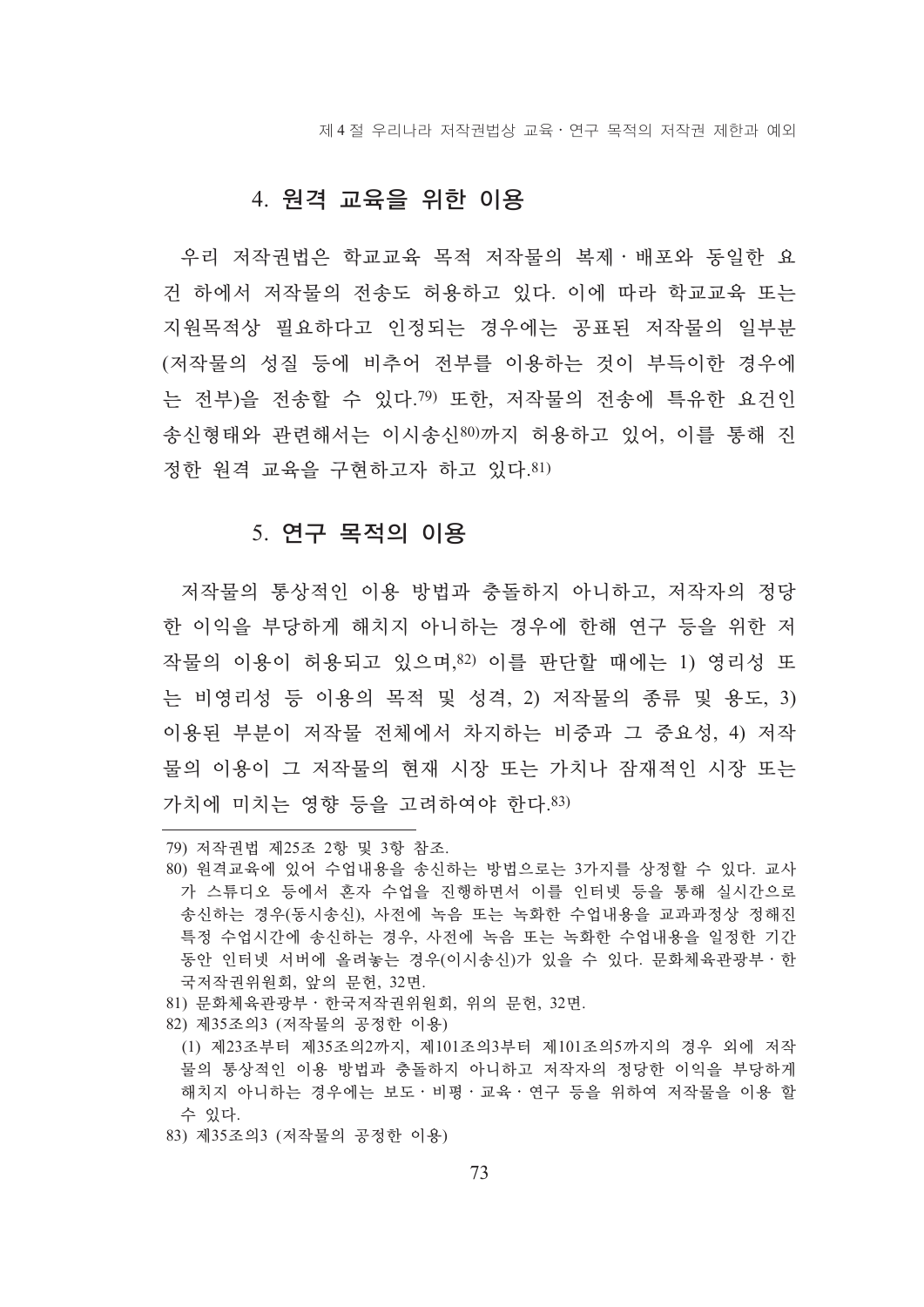제 4 장 교육 • 연구 목적의 저작권 제한과 예외에 관한 각국의 입법례

#### 제 5절 소 결

이상에서 살펴본 바처럼, 저작권의 제한과 예외를 규정하는 각국 저 작권법의 입법례는 권리제한을 위한 일반규정, 즉 '공정이용'에 관한 규정과 그 밖에 예시규정을 두고 있는 형태의 입법례와 저작권의 제 한과 예외 사유를 한정적으로 열거하는 형태의 입법례로 양분되어 있 다고 할 수 있다. 각국의 입법례는 교육 및 연구를 위한 저작물의 이 용이 일정한 범위 내에서 저작권 침해를 구성하지 않는다는 점과 저 작물의 무단 이용에 따른 저작(권)자에 대한 보상금 지급의무를 규정 하고 있다는 점에서 유사성을 찾을 수 있다. 그러나 이들은 저작권법 에 의해 인정되고 있는 교육 및 연구를 위한 저작권의 제한과 예외의 구체적인 내용과 그 적용을 받은 주체와 대상의 범위, 그리고 허용되 는 저작물 이용 방법 등에 있어서 다소 차이를 보이고 있다. 특히, 공 정이용의 법리를 도입하여 이를 저작권법에 규정하고 있는 미국과 한 국의 경우에는 독일과 일본의 그것보다 넓은 범위의 교육 및 연구를 위한 저작권의 제한과 예외를 인정하고 있다고 할 수 있을 것이다.

- 1. 영리성 또는 비영리성 등 이용의 목적 및 성격
- 2. 저작물의 종류 및 용도
- 3. 이용된 부분이 저작물 전체에서 차지하는 비중과 그 중요성

<sup>(2)</sup> 저작물 이용 행위가 제1항에 해당하는지를 판단할 때에는 다음 각 호의 사항 등을 고려하여야 한다.

<sup>4.</sup> 저작물의 이용이 그 저작물의 현재 시장 또는 가치나 잠재적인 시장 또는 가치 에 미치는 영향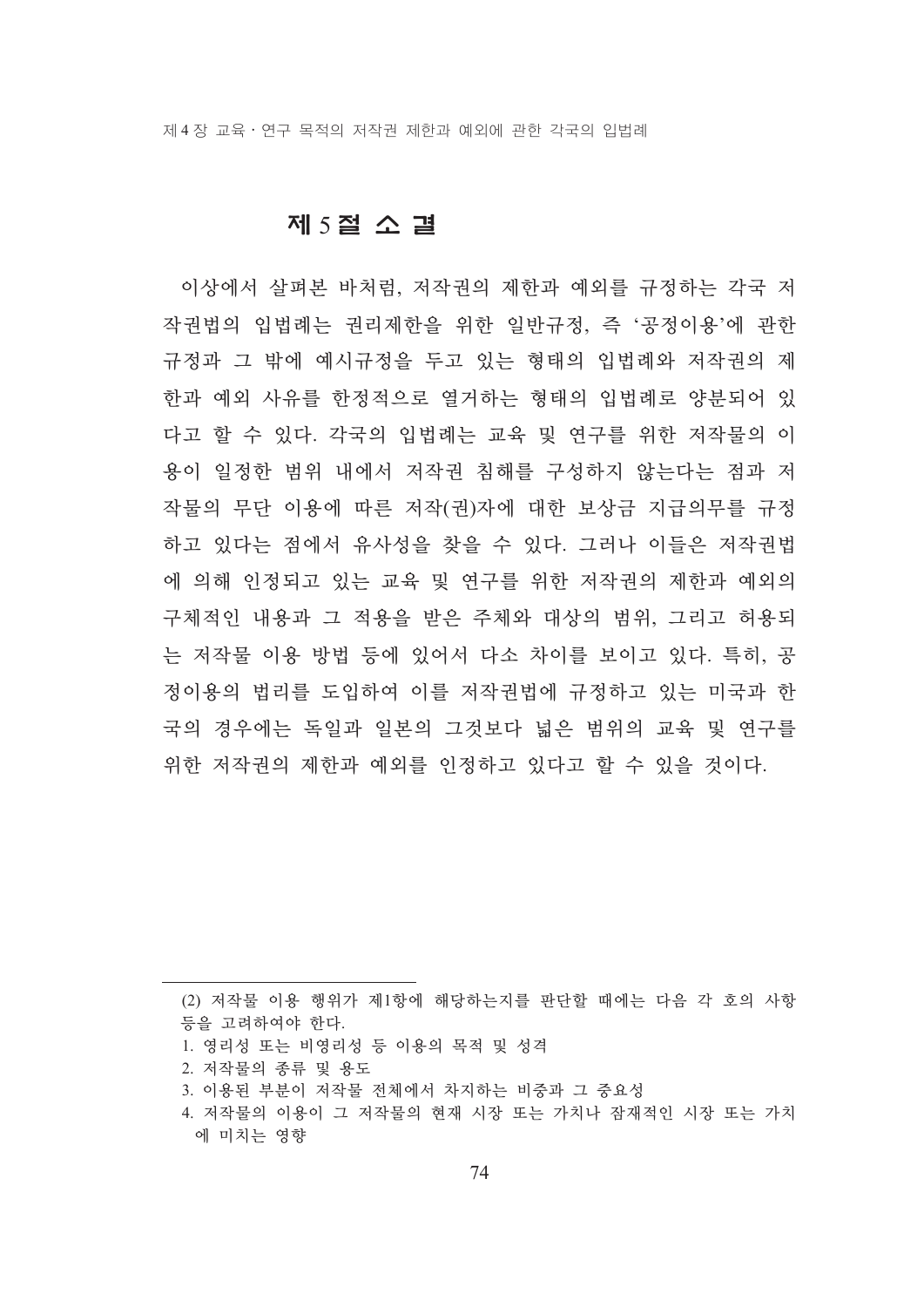### <표 6> 교육 · 연구 목적의 저작권의 제한과 예외에 관한 각국의 입법례 비교

|                         | 미 국                                                                          | 독 일                                                                                               | 일 본                                                                                                                                                      | 한 국                                                                                                            |
|-------------------------|------------------------------------------------------------------------------|---------------------------------------------------------------------------------------------------|----------------------------------------------------------------------------------------------------------------------------------------------------------|----------------------------------------------------------------------------------------------------------------|
| 학교 및<br>교육·연구<br>기관의 이용 | - 도서관과 기<br>록보관소에<br>의한 복제<br>(제108조)<br>- 공정이용<br>(제107조)                   | - 학교 및 교원<br>양성과 교원<br>연수를 위한<br>시설, 청소년<br>보호시설이<br>나 국립 주교<br>육소 등에 의<br>한 이용<br>(제47조)         | - 도서관 등에<br>서의 복제<br>(제31조 1항)<br>- 교과용 도서<br>에의 게재<br>(제33조)<br>- 교과용 확대<br>도서 등의<br>작성을 위한<br>복제<br>(제33조의 2)<br>- 학교교육 프<br>로그램의 방<br>송등<br>(제34조 1항) | - 도서관 등에<br>서의 복제 등<br>(제31조)<br>- 학교교육 목<br>적 등에의 이<br>용 (제25조 1<br>항 및 2항)<br>- 저작물의 공<br>정한 이용<br>(제35조의 3) |
| 교실에서의<br>이용             | - 특정 실연과<br>전시에 대한<br>면책<br>(제110조)<br>- 도서 및 가이<br>드라인<br>- 공정이용<br>(제107조) | - 사적 이용 및<br>여타 개인적<br>이용을 위한<br>복제<br>(제53조3항)<br>- 교회, 학교<br>혹은 수업에<br>사용되기<br>위한 편집물<br>(제46조) | - 학교 기타의<br>교육기관에<br>있어서의 복<br>제 등 (제35<br>조 1항)<br>- 시험문제로서<br>의 복제 등<br>(제36조)                                                                         | - 학교교육 목<br>적 등에의<br>이용<br>(제25조 2항)<br>- 시험문제로서<br>의복제<br>(제32조)<br>- 저작물의 공<br>정한 이용<br>(제35조의 3)            |
| 교실 이외의<br>장소에서의         | - 공정이용<br>(제107조)                                                            | - 사적 이용 및<br>여타 개인적                                                                               | - 학교 기타의<br>교육기관에                                                                                                                                        | - 사적이용을<br>위한 복제                                                                                               |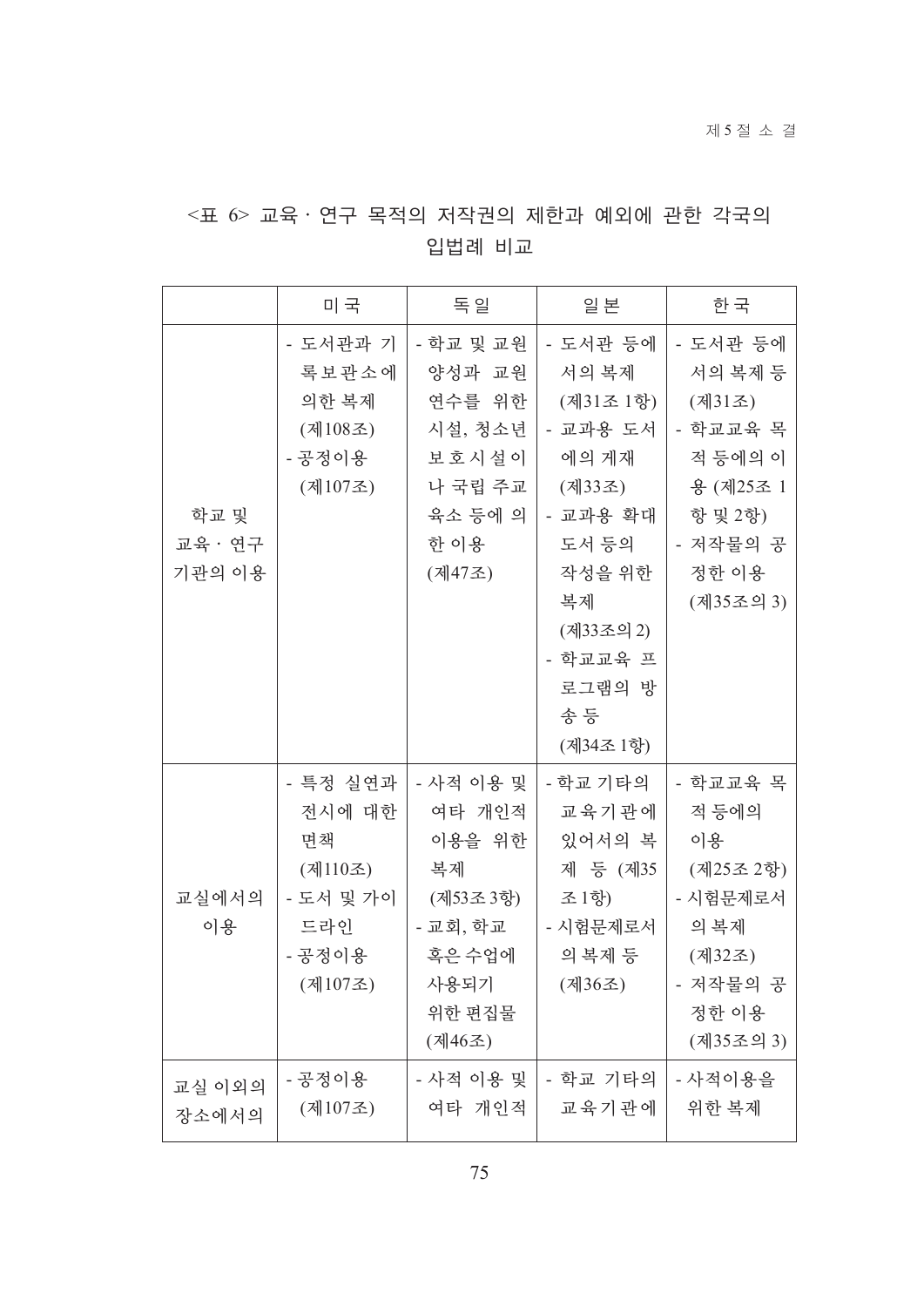제 4 장 교육 · 연구 목적의 저작권 제한과 예외에 관한 각국의 입법례

|                 | 미 국                                                      | 독 일                                              | 일 본                                | 한 국                                                                           |
|-----------------|----------------------------------------------------------|--------------------------------------------------|------------------------------------|-------------------------------------------------------------------------------|
| 이용              |                                                          | 이용을 위한<br>복제<br>(제53조 3항)                        | 있어서의 복<br>제 등<br>(제35조 2항)         | (제30조)<br>- 저작물의 공<br>정한 이용<br>(제35조의 3)                                      |
| 원격 교육을<br>위한 이용 | - 특정 실연과<br>전시에 대한<br>면책<br>(제110조)<br>- 공정이용<br>(제107조) | - 수업 및 연구<br>를 위한<br>전송<br>(제52조의 a)             | - 원격 교육에<br>관한 규정을<br>두고 있지 않<br>음 | - 학교교육 목<br>적 등에의 이<br>용 (제25조 2<br>항 및 3항)<br>- 저작물의 공<br>정한 이용<br>(제35조의 3) |
| 연구 목적의<br>이용    | -공정이용<br>(제107조)                                         | - 사적 이용 및<br>여타 개인적<br>이용을 위한<br>복제<br>(제53조 2항) | - 인용<br>(제32조 1항)                  | - 저작물의 공<br>정한 이용<br>(제35조의 3)                                                |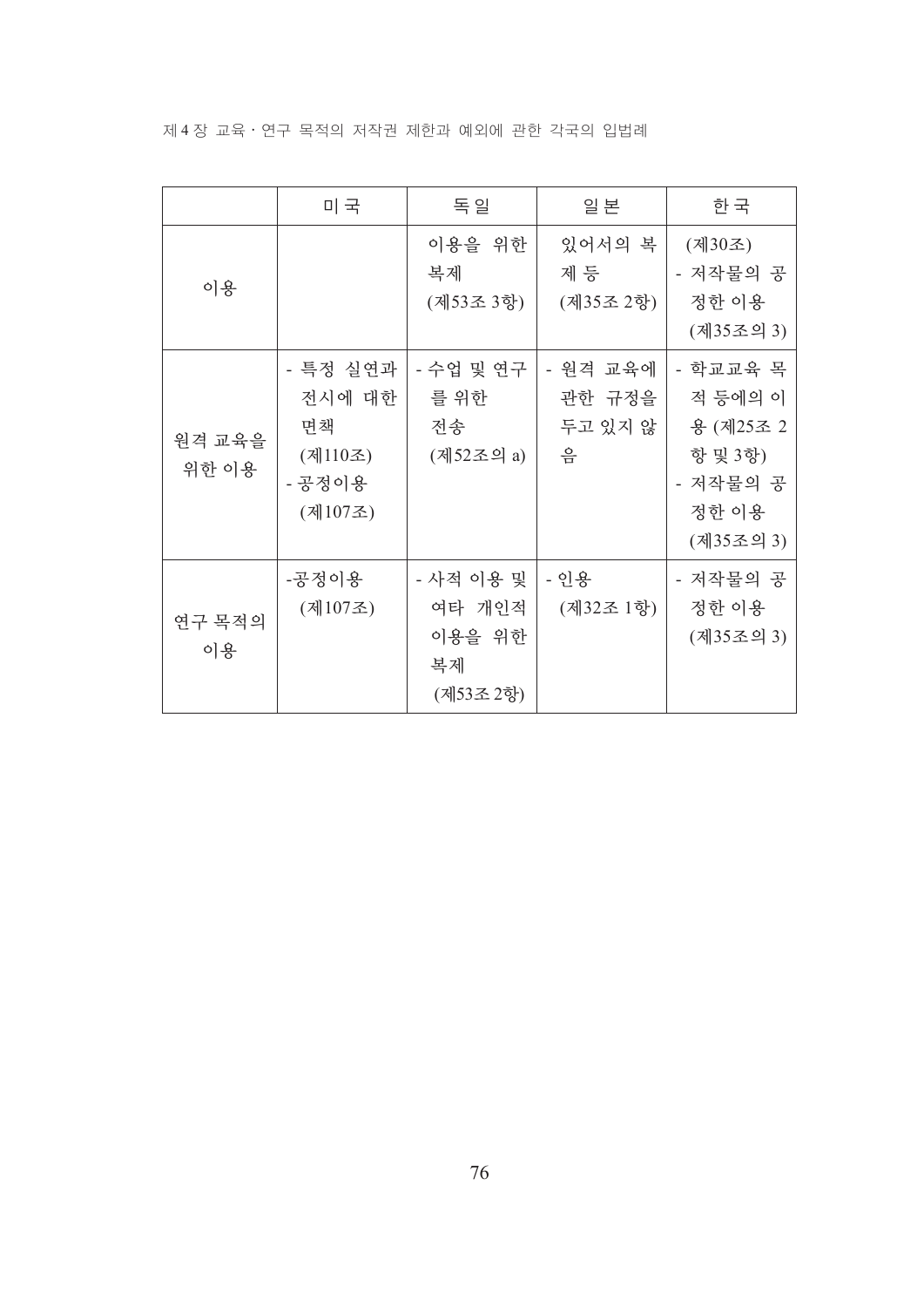# 제 5 장 결론 및 시사점

현행 저작권 관련 국제조약들에 의해 권리제한을 위한 3단계 테스 트는 저작권의 제하을 위하 국제적인 표주으로 자리매김하였다. 그러 나 관련 국제조약들이 3단계 테스트의 요건만을 엄격하게 규정하고, 체결국들에 이를 준수할 의무만을 강제하고 있을 뿐, 그들에게 어떠 한 입법이나 조치를 취하는데 필요한 가이드라인 등을 제공하지는 않 고 있다. 따라서 교육 및 연구를 위한 저작권의 제한과 예외의 구체 적인 내용과 적용범위 등은 각국 저작권법의 입법태도에 전적으로 맡 겨져 있는 상황인데, 본 보고서를 통해 살펴보았듯이 각국 저작권법 의 입법례는 교육 및 연구를 위한 저작권의 제한과 예외의 구체적인 내용, 적용을 받는 주체 및 대상, 그리고 허용되는 저작물의 이용 방 법 등에 있어서 다소 차이를 보이고 있다.

이 같은 상황에서 WIPO저작권상설위워회를 통해 진행되고 있는 교 육 및 여구를 위한 저작권의 제한과 예외에 과한 국제규범의 주비 작 업은 권리제하을 위한 최소하의 기주만을 정하는 국제규범에서 시대 의 흐름을 반영하는 구체적이면서도 현실적인 국제규범으로의 전화을 위한 시도로 볼 수 있다. 그러나 WIPO저작권상설위워회 특별회의에 서의 논의를 통해 제안된 국제규범(안)은 저작(권)자에 보다 가까운 선진국들보다는 저작물의 이용자, 다시 말해 저작권의 제한과 예외의 수혜자에 가까운 개발도상국들의 적극적인 참여가 만들어낸 결과로, 선진국들의 저작권법과 제도와는 다소 거리가 있는 것이라 하겠다.

국제규범(안)의 내용을 구체적으로 살펴보면, 교육 및 연구를 위한 거의 모든 경우의 이용에 제한과 예외를 인정하고 있으며, 84) 반면에 각국 저작권법의 입법례에서 공통적으로 규정하고 있는 저작(권)자에

<sup>84) &</sup>lt;표 7> 교육 · 여구 목적의 저작권의 제한과 예외에 과한 각국의 입법례와 국제 규범(안)의 비교 참조.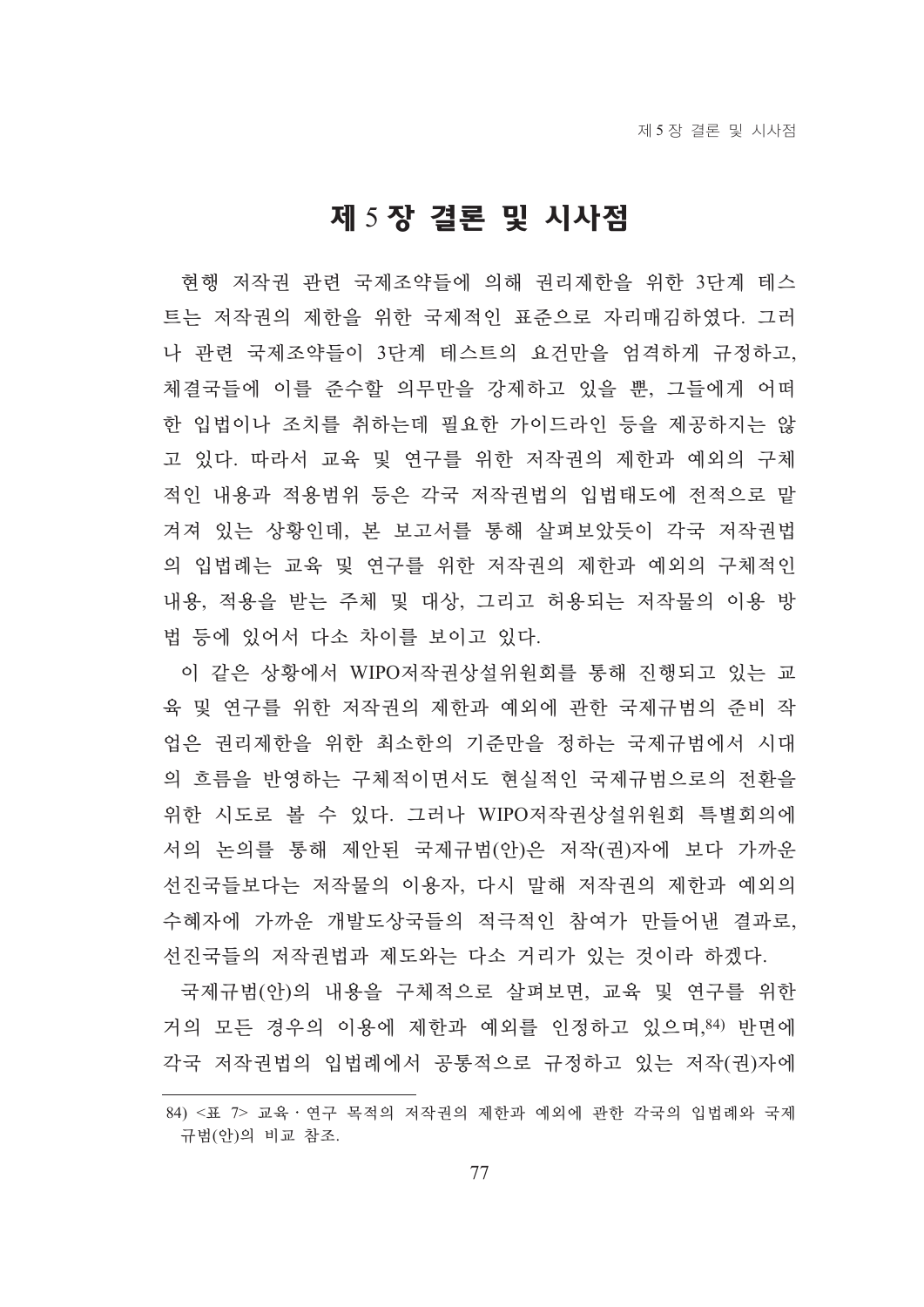대한 보상의무는 제한적으로만 인정하고 있음을 알 수 있다. 국제규 범(안)과 각국 저작권법의 입법례 간의 이 같은 괴리는 국제조약(안) 의 조정의 필요성을 여실히 보여주고 있으며, 향후 WIPO저작권상설 위원회에서의 논의를 통해 조정이 이루어질 것으로 판단된다.

WIPO저작권상설위원회에서의 교육 및 연구를 위한 저작권의 제한 과 예외에 관한 국제규범의 준비 작업은 여러 선례들에 비추어 볼 때, WIPO주도의 국제조약의 체결로 이어질 가능성이 크다고 할 수 있다. 이는 권리제한을 위한 3단계 테스트만을 규정하던 기존의 국제 조약과는 달리, 학교 및 교육 · 연구기관의 이용, 교실에서의 이용, 교 실 이외의 장소에서의 이용, 원격 교육을 위한 이용, 그리고 연구를 위한 이용의 다섯 가지 범주로 구부하여 저작권의 제한과 예외가 인 정되는 구체적인 요건과 범위를 규정하는 국제조약이 체결될 날이 머 지않았음을 의미한다고 하겠다.

<표 7> 교육 · 연구 목적의 저작권의 제한과 예외에 관한 각국의 입법례와 국제규범(안)의 비교

|                            | 각국의 입법례                                                                                                                                                        | 국제규범(안)                                                                                                                                                                               |
|----------------------------|----------------------------------------------------------------------------------------------------------------------------------------------------------------|---------------------------------------------------------------------------------------------------------------------------------------------------------------------------------------|
| 학교 및<br>교육·연구<br>기관의<br>이용 | - 도서관 등에서의 복제<br>(미국, 일본, 한국)<br>- 학교, 청소년 보호시설 또는<br>국립주교육소 등에 의한 이용<br>(독일)<br>- 교과용 도서 등에의 게재 등<br>(일본, 한국)<br>- 학교교육 프로그램의 방송 등<br>(일본)<br>- 공정이용 (미국, 한국) | - 교육, 학문 또는 연구의 촉진을<br>위한 권리로서 허용되는 이용<br>(아프리카 그룹 §13)<br>- 권리소진으로 저작물의 판매,<br>수입, 수출 또는 다른 방법의<br>처분 등이 허용되는 경우<br>(아프리카 그룹 §14)<br>- 교육기관에 의한 저작물의 실<br>연, 낭독 또는 전시 등<br>(브라질 §18) |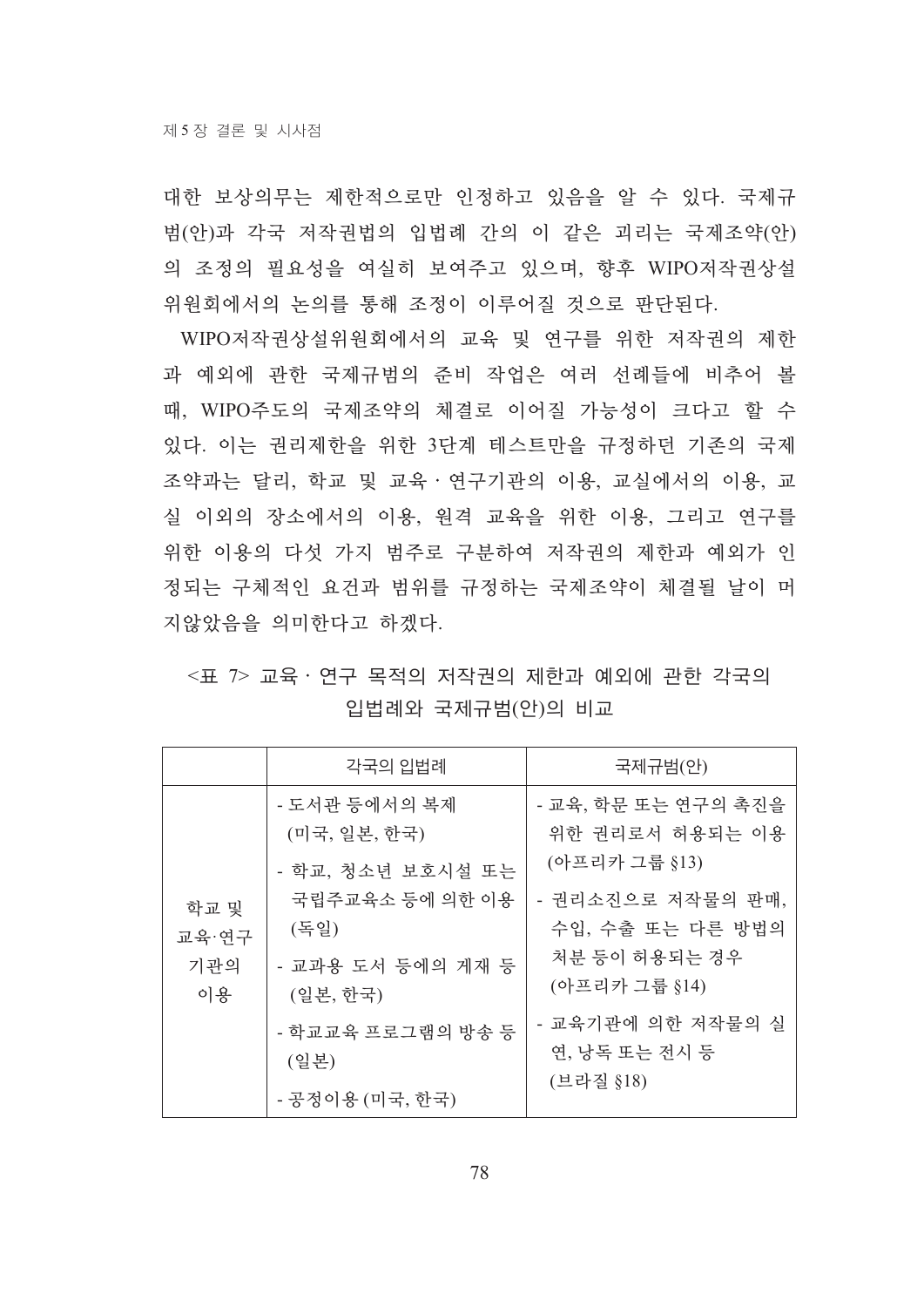|                           | 각국의 입법례                                                                         | 국제규범(안)                                                                                                        |
|---------------------------|---------------------------------------------------------------------------------|----------------------------------------------------------------------------------------------------------------|
| 교실에서<br>의 이용              | - 학교교육 및 수업 등을 위한<br>복제 등<br>(미국, 독일, 일본, 한국)                                   | - 교육 자료에 대한 접근 행위로<br>침해에 대한 구제가 제한되는<br>경우 (아프리카 그룹 §23)                                                      |
|                           | - 시험문제로서의 복제 등<br>(일본, 한국)<br>- 공정이용 (미국, 한국)                                   | - 교육 또는 연구활동을 위한 교<br>사의 교육 자료를 위한 저작물<br>의 복제, 번역 또는 배포 및 강<br>연, 학술회의, 수업에 참가한<br>자에 의한 노트 필기 등<br>(브라질 §24) |
|                           |                                                                                 | - 교육 목적의 실연, 복제, 교실<br>에서의 저작물의 전체 또는 일<br>부 배포 (GRULAC §25)                                                   |
|                           |                                                                                 | - 교실에서의 수업 또는 과학 연<br>구 목적의 이용 (중국 §26) (출<br>처 등을 표기한 경우 저작권자<br>에 대한 보상의무 없음)                                |
| 교실<br>이외의<br>장소에서<br>의 이용 | - 사적 이용 및 여타 개인적 이<br>용을 위한 복제 (독일, 한국)<br>- 교실 내에서의 수업을 그 외<br>에 장소로 동시중계 (일본) | - 교육기관이나 연구기관 또는<br>교사나 학생의 비상업적 이용<br>및 사적 이용 등<br>(아프리카 그룹 §30)                                              |
|                           | - 공정이용 (미국, 한국)                                                                 | - 교육 자료에 대한 접근 행위로<br>침해에 대한 구제가 제한되는<br>경우 (아프리카 그룹 §31)                                                      |
|                           |                                                                                 | - 연구, 비평 또는 토론의 목적으<br>로 저작물의 일부를 인용하는<br>행위 등 (브라질 §33)                                                       |
| 원격<br>교육을<br>위한 이용        | - 수업 및 연구를 위한 전송 등<br>(미국, 독일, 한국)<br>- 공정이용 (미국, 한국)                           | - 원격교육과정을 위한 저작물<br>또는 저작인접권 보호대상의<br>이용 (아프리카 그룹 §36)                                                         |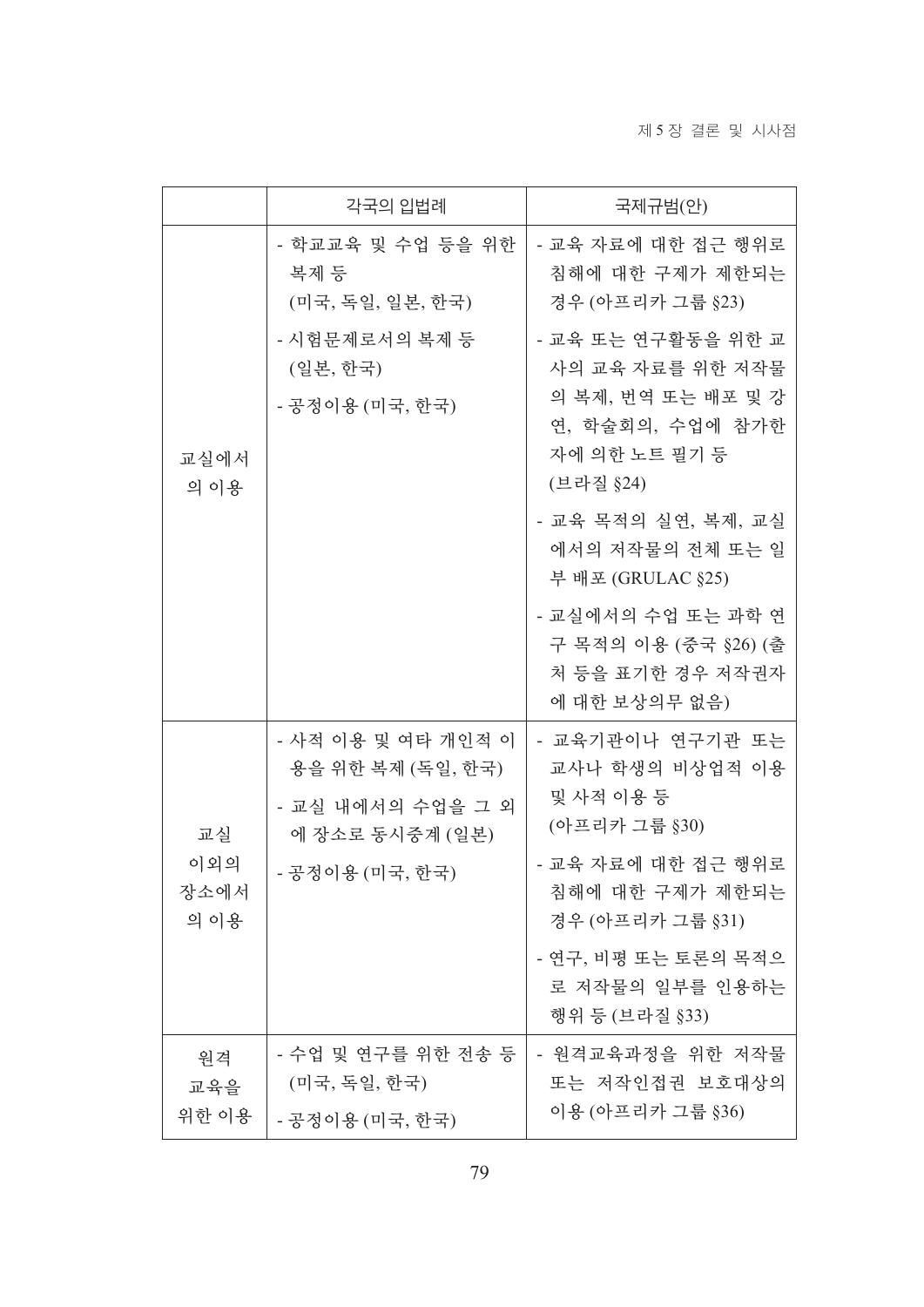### 제 5 장결론 및 시사점

|                                       | 각국의 입법례                                                                                | 국제규범(안)                                                 |
|---------------------------------------|----------------------------------------------------------------------------------------|---------------------------------------------------------|
| - 학문적 이용 및 여타 개인적<br>이용을 위한 복제 등 (독일) |                                                                                        | - 공적자금에 의한 연구에 대한<br>접근 허용 (아프리카 그룹 §39)                |
|                                       | - 연구 기타 인용의 목적상 정<br>당한 범위 내의 인용 (일본)                                                  | - 교육, 학문 또는 연구의 촉진을<br>위한 권리로서 허용되는 이용<br>(아프리카 그룹 §40) |
| - 공정이용 (미국, 한국)<br>연구<br>목적의<br>이용    | - 연구를 위한 목적으로 교육기<br>관 및 연구기관 또는 교사나<br>학생의 저작물 또는 저작인접<br>권 보호대상의 이용<br>(아프리카 그룹 §41) |                                                         |
|                                       |                                                                                        | - 과학을 위한 특별 예외<br>(아프리카 그룹 §42)                         |
|                                       |                                                                                        | - 비영리 교육기관의 컴퓨터프<br>로그램에 대한 소유권 이전<br>(아프리카 그룹 §43)     |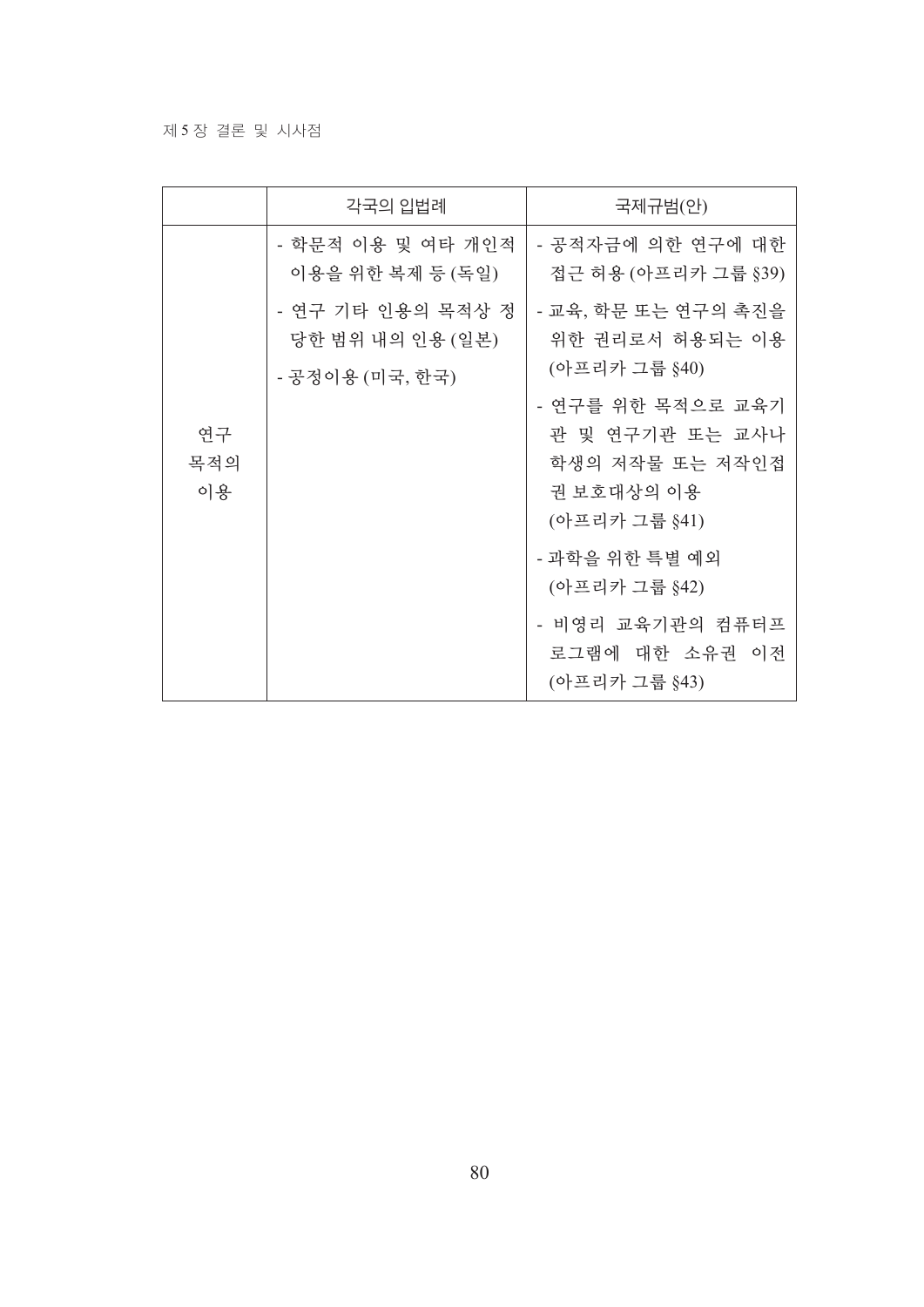## 참고문헌

### <국내문헌>

- 김은정, 국제통상법에서 저작권 보호의 변화와 그 제한 및 예외에 관한 연구: WTO TRIPs 협정 및 FTA 협정의 해석을 중심으 로, 성신여자대학교 석사학위논뮤 (2012.02)
- 문화체육관광부 · 한국저작권위원회, 공교육 활성화를 위한 저작권제도 개선방안 [제3회 저작권 제도개선 토론회 자료집 (2011.05)
- 민경재, 저작권법상 권리제한 일반규정에 관한 연구, 전남대학교 박 사학위논문 (2011.02)
- 박덕영, 국제조약상 저작권제한과 예외규정 및 국내법상 권리제한 입법, 산업재산권 제25호 (2008.04)
- 양선영, 교육 목적의 저작권 제한 범위에 관한 연구, 부산대학교 석 사학위논문 (2009.02)
- 최경수, WIPO 저작권조약 및 실연 · 음반조약의 체결과 그 의의, 창 작과 권리 제6호 (1997.03)

### $<$ 해외문헌 $>$

- Agreement on Guidelines for Classroom Copying in Not-for-Profit Educational Institutions with Respect to Books and Periodicals, available at http://www.copyright.gov/circs/circ21.pdf
- Provisional Working Document towards an Appropriate International Legal Instrument (In Whatever Form) on Limitations and Exceptions for Educational, Teaching and Research Institutions and Persons